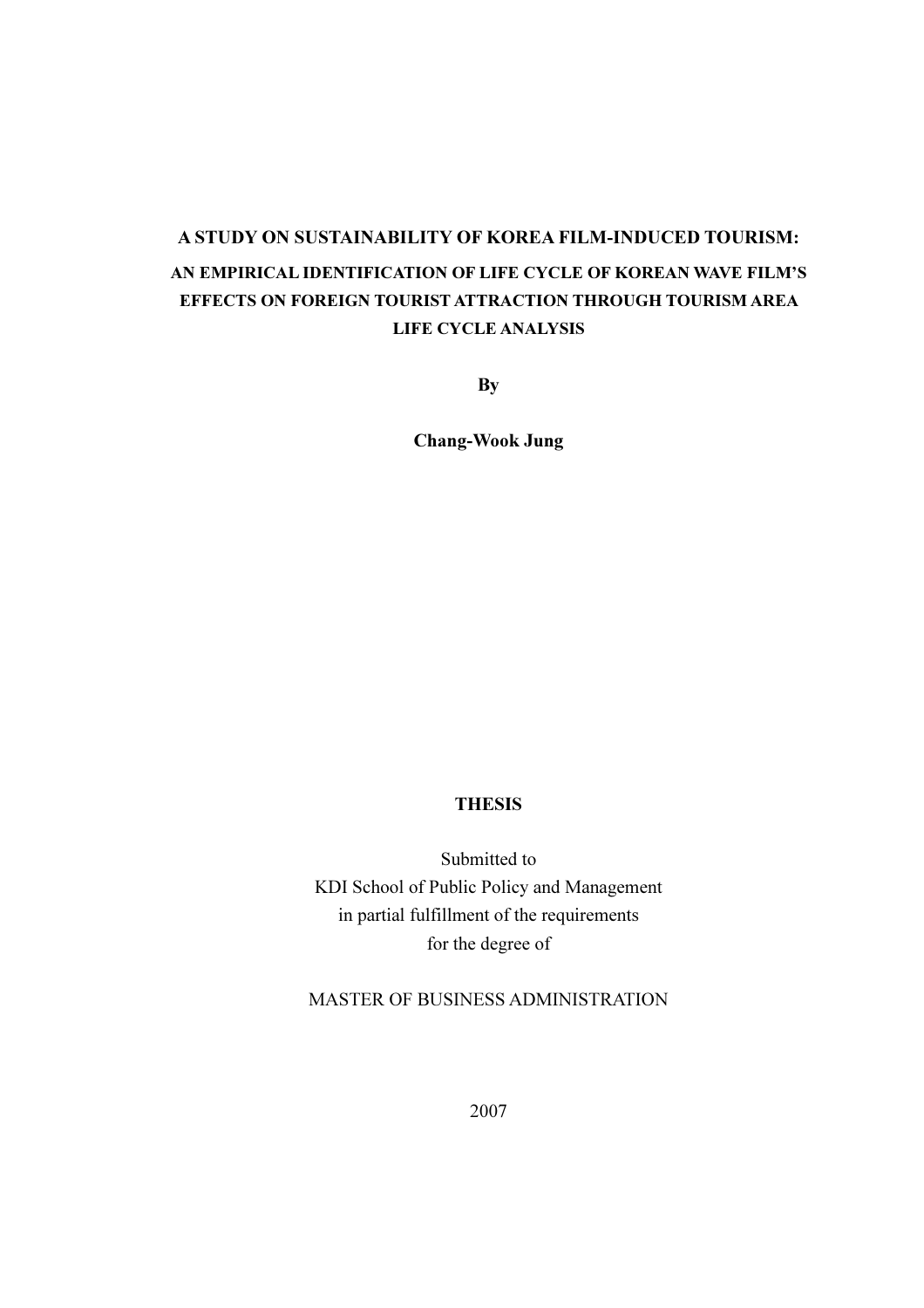# A STUDY ON SUSTAINABILITY OF KOREA FILM-INDUCED TOURISM: AN EMPIRICAL IDENTIFICATION OF LIFE CYCLE OF KOREAN WAVE FILM'S EFFECTS ON FOREIGN TOURIST ATTRACTION THROUGH TOURISM AREA LIFE CYCLE ANALYSIS

**By** 

Chang-Wook Jung

### THESIS

Submitted to KDI School of Public Policy and Management in partial fulfillment of the requirements for the degree of

MASTER OF BUSINESS ADMINISTRATION

2007

Professor Kwon Jung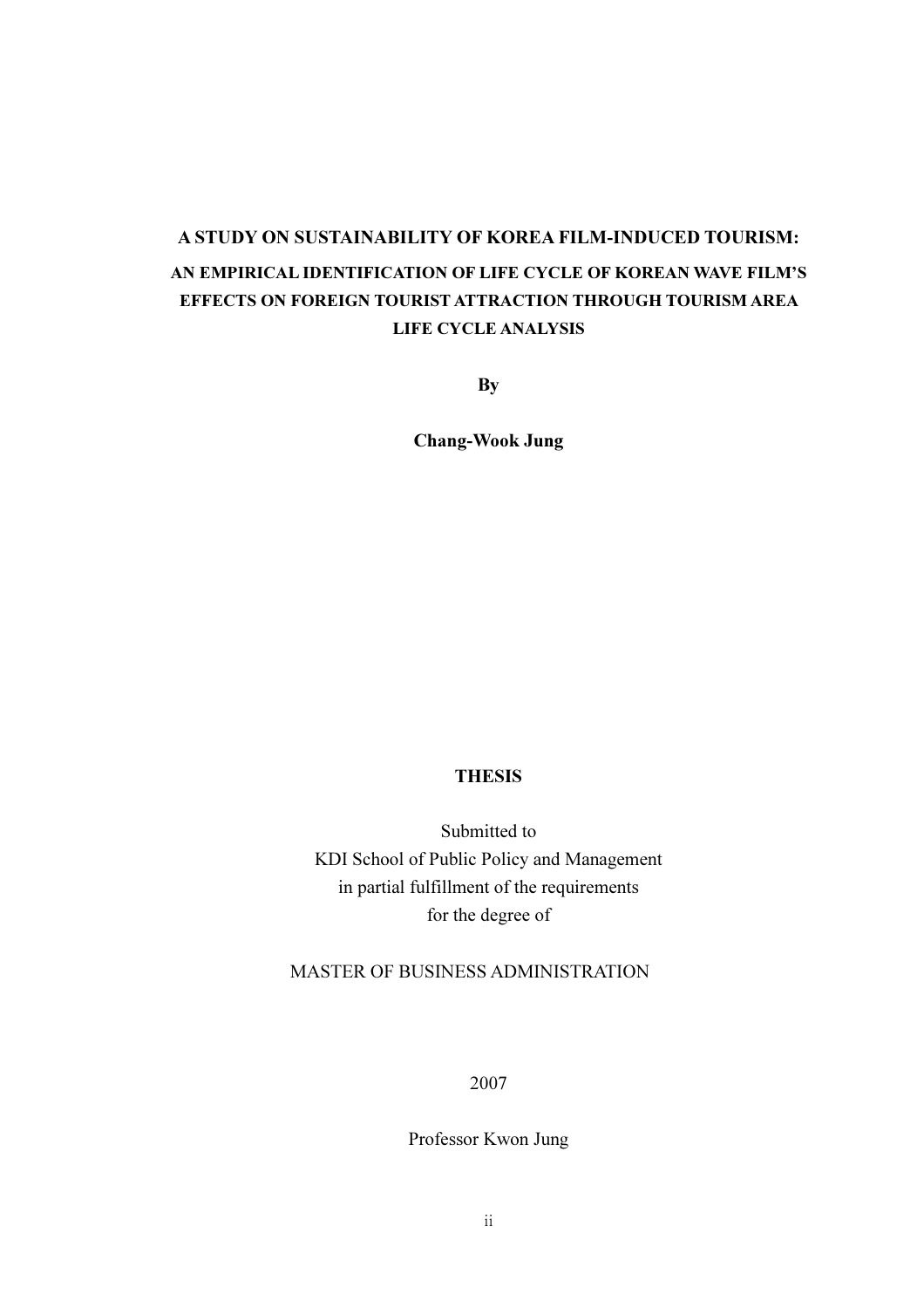# A STUDY ON SUSTAINABILITY OF KOREA FILM-INDUCED TOURISM: AN EMPIRICAL IDENTIFICATION OF LIFE CYCLE OF KOREAN WAVE FILM'S EFFECTS ON FOREIGN TOURIST ATTRACTION THROUGH TOURISM AREA LIFE CYCLE ANALYSIS

**By** 

Chang-Wook Jung

### **THESIS**

Submitted to KDI School of Public Policy and Management in partial fulfillment of the requirements for the degree of

MASTER OF BUSINESS ADMINISTRATION

Approval as of November 23, 2007

Supervisor Kwon Jung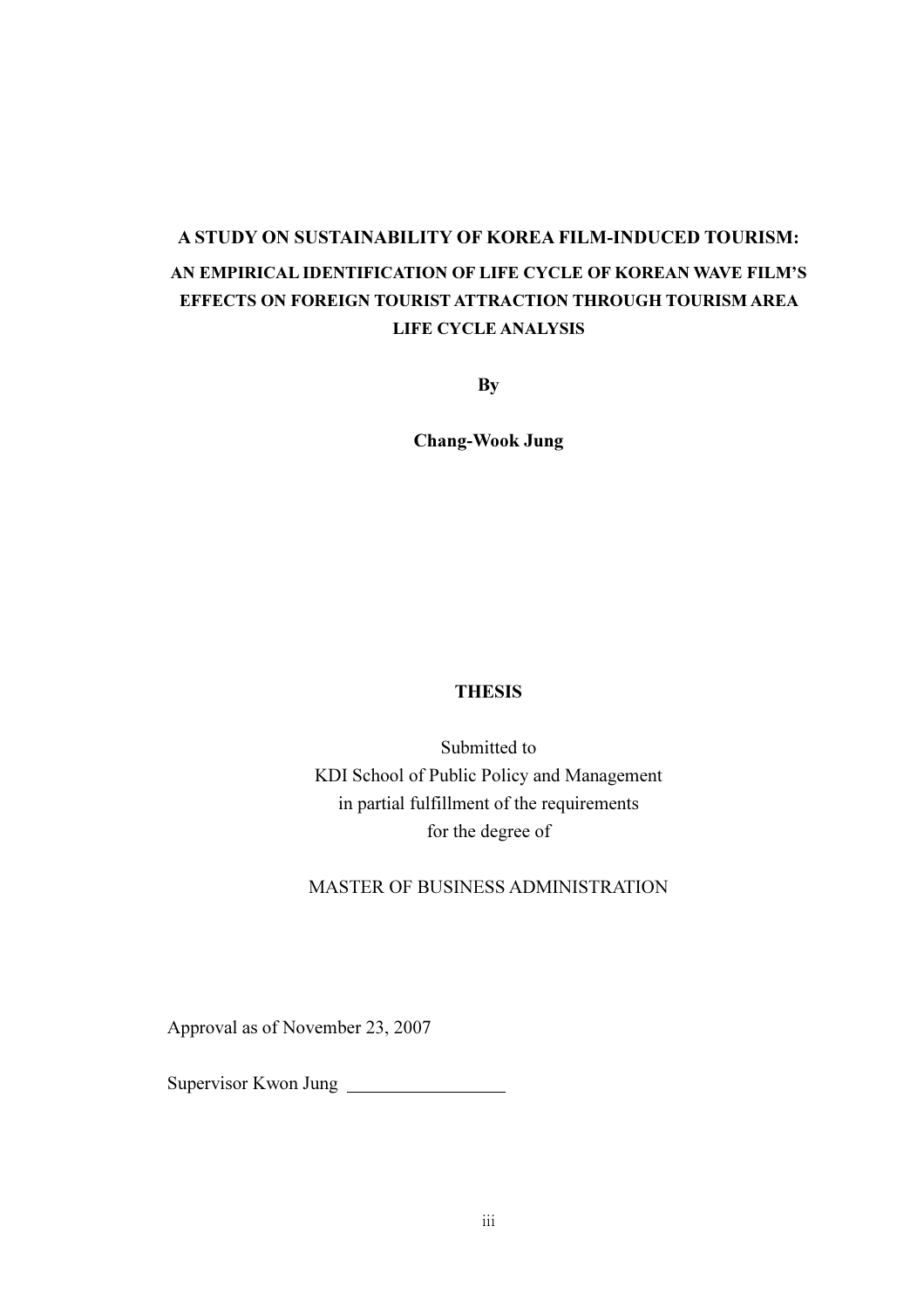## **ABSTRACT**

## A STUDY ON SUSTAINABILITY OF KOREA FILM-INDUCED TOURISM: AN EMPIRICAL IDENTIFICATION OF LIFE CYCLE OF KOREAN WAVE FILM'S EFFECTS ON FOREIGN TOURIST ATTRACTION THROUGH TOURISM AREA LIFE CYCLE ANALYSIS

By

#### Chang-Wook Jung

In association with Korean Wave phenomenon, 'Film-induced Tourism' has emerged as a new revenue source of Korea tourism industry. Korean Wave improves the image of a national brand 'Korea' in many areas, having a positive effect on tourism industry. Due to the effect, new tourist destinations have emerged and some established destinations have rejuvenated after a certain period of stagnation.

Up to now, despite the growing interest in Korean Wave film tourism, no empirical studies on 'life cycle of Korean film's effects on foreign tourist attraction to film locations' have been made by using direct and concrete data of film tourism destinations. This study examines the life cycle of Korean films' effects on foreign tourist attraction to four film locations as well as their patterns and current status. It is meaningful in that this study makes the first attempt at measuring the life cycle of Korean films' effects on the attraction of foreign tourists.

Analyses of the four destinations in general prove the typical pattern of life cycle in film tourism that shows a rapid increase of visitors with success of a film after release and a fall or decline of visitors with diminishing film effects. It is found that life cycle, pattern and current status of the four destinations not only vary by country, but also they are different from those of the whole visitors. Duration of film effects on the destinations last, on the whole, one cycle of two or three years, although it is different by films and countries, ranging from one year to four years. The important thing is found that the life cycle of a film tourism destination could be prolonged by continued success of a new film: that is, the importance of life cycle management in sustaining film tourism.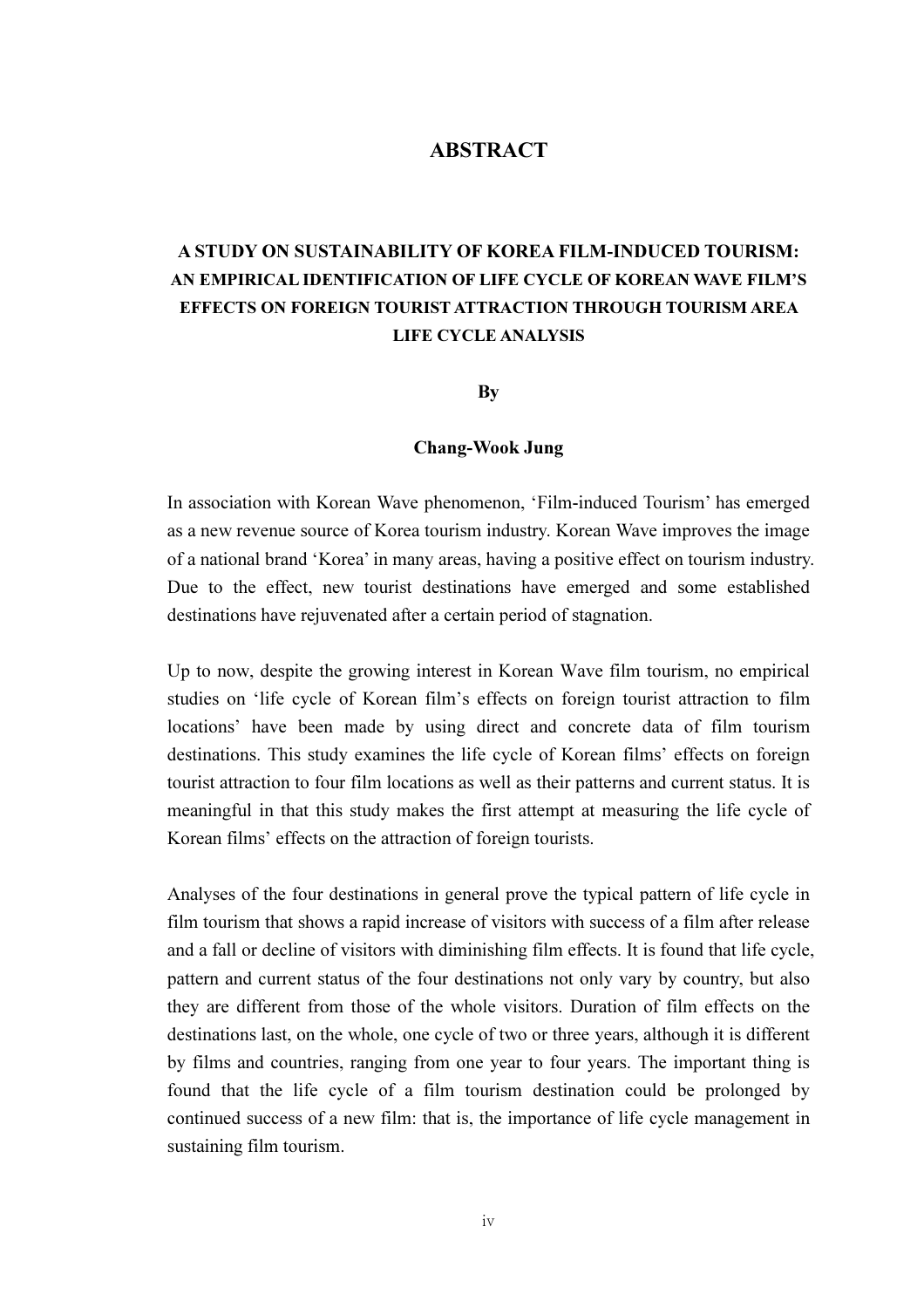Copyright by Chang-Wook Jung (Full legal name) 2007 (Year of publication)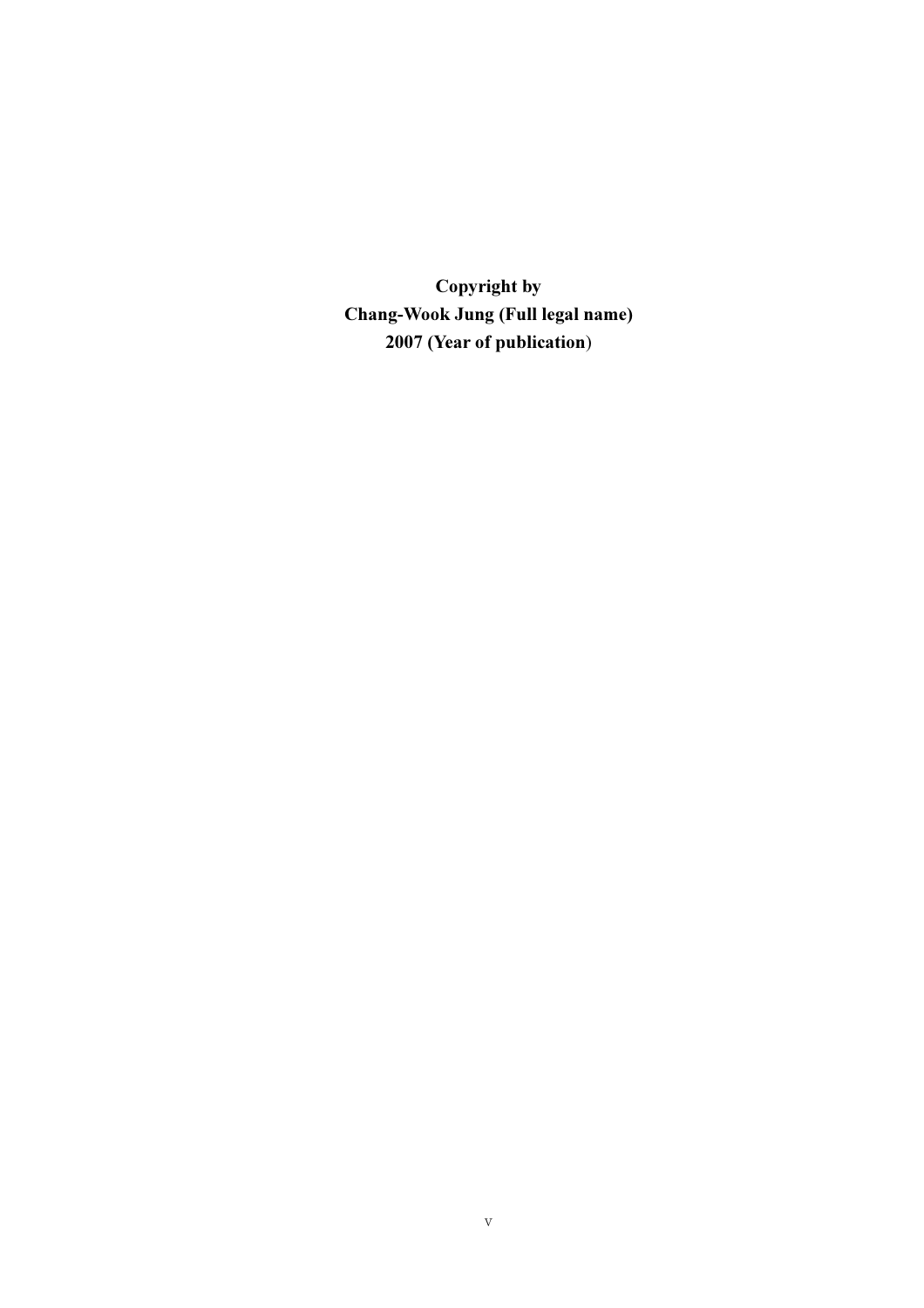# **TABLE OF CONTENTS**

| 4. Cases: Promoting Destinations via Film-induced Tourism16             |
|-------------------------------------------------------------------------|
|                                                                         |
|                                                                         |
|                                                                         |
|                                                                         |
|                                                                         |
|                                                                         |
|                                                                         |
| 5. Roles of Tourism Organizations: Marketing Activities both Before and |
|                                                                         |
| 6. Importance of Life Cycle Management in Film-induced Tourism 35       |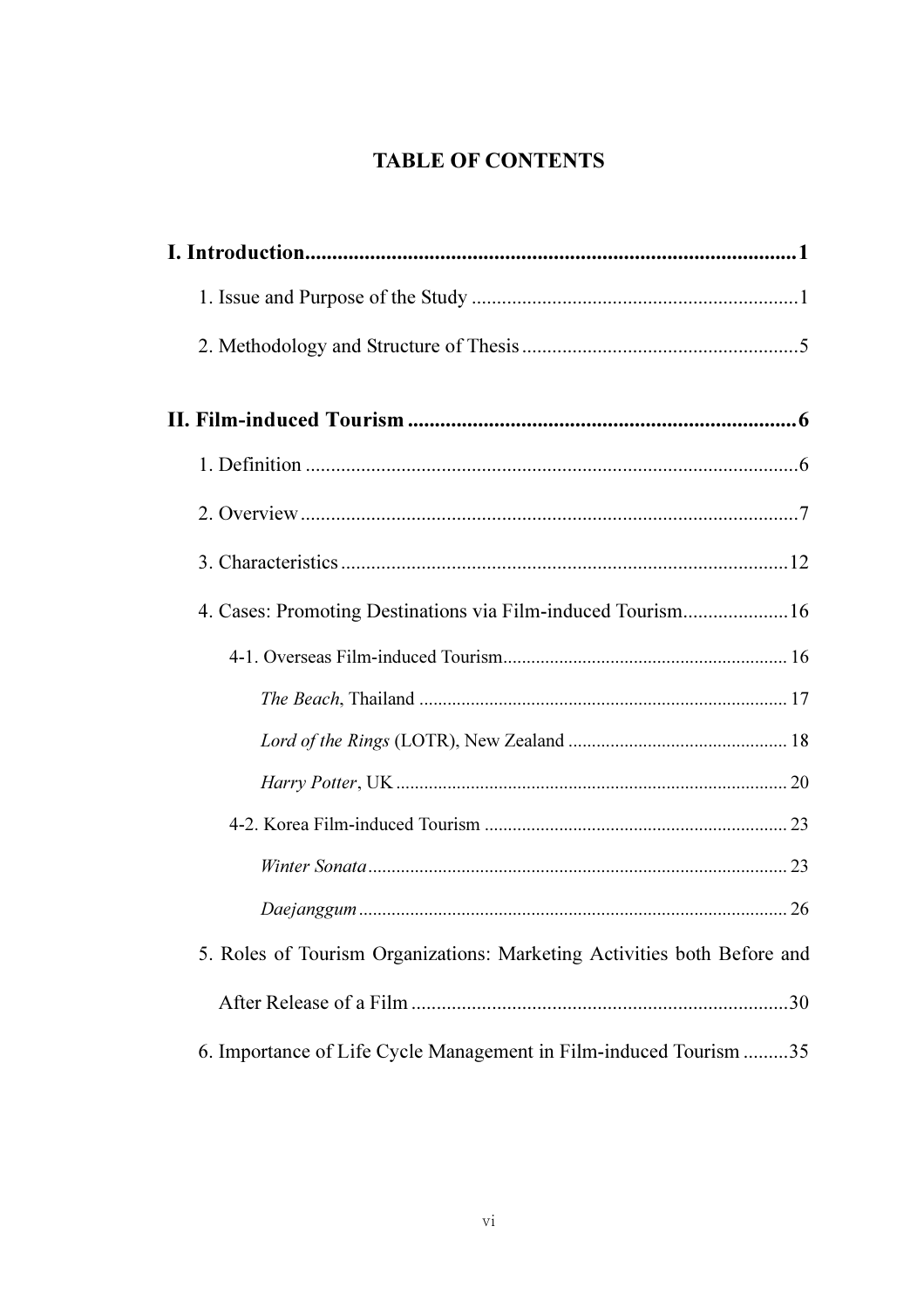| III. Life Cycle Analysis of Korean Wave Film-induced Tourism: |  |
|---------------------------------------------------------------|--|
| Empirical Identification of Life Cycle of Korean Wave Film-   |  |
|                                                               |  |
|                                                               |  |
|                                                               |  |
|                                                               |  |
|                                                               |  |
|                                                               |  |
|                                                               |  |
|                                                               |  |
|                                                               |  |
|                                                               |  |
|                                                               |  |
|                                                               |  |
|                                                               |  |
| 2. Key Factors and Virtuous Circle Model for the Success and  |  |
|                                                               |  |
|                                                               |  |
|                                                               |  |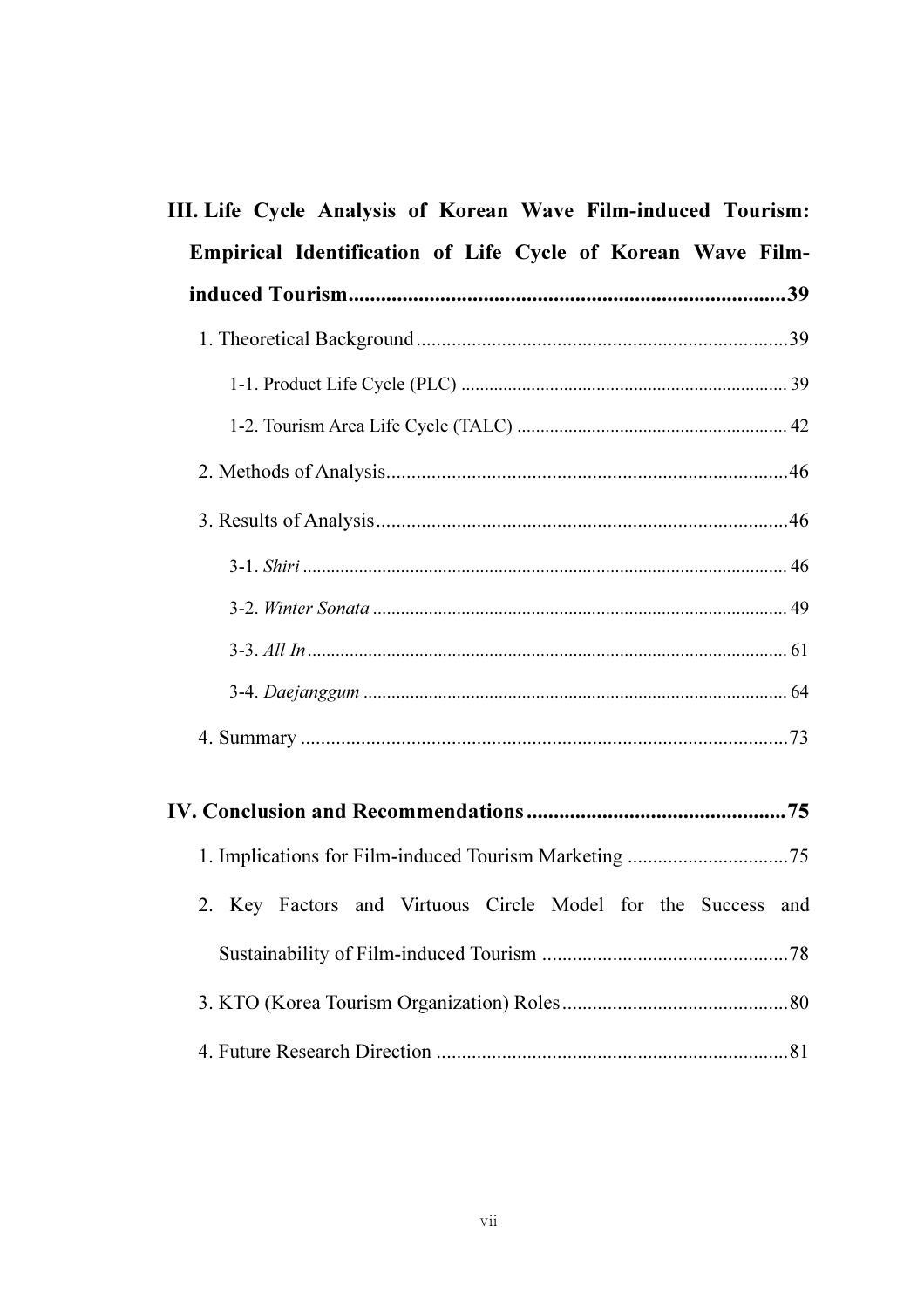## LIST OF TABLES

| Table 2-10 Tour Product Composition related with Winter Sonata  |
|-----------------------------------------------------------------|
|                                                                 |
| Table 2-11 Major Marketing Activities relating to Winter Sonata |
|                                                                 |
|                                                                 |
|                                                                 |
| Table 2-14 Tour Product Composition related with Daejanggum     |
|                                                                 |
| Table 2-15 Major Marketing Activities relating to Daejanggum    |
|                                                                 |
|                                                                 |
|                                                                 |
|                                                                 |
|                                                                 |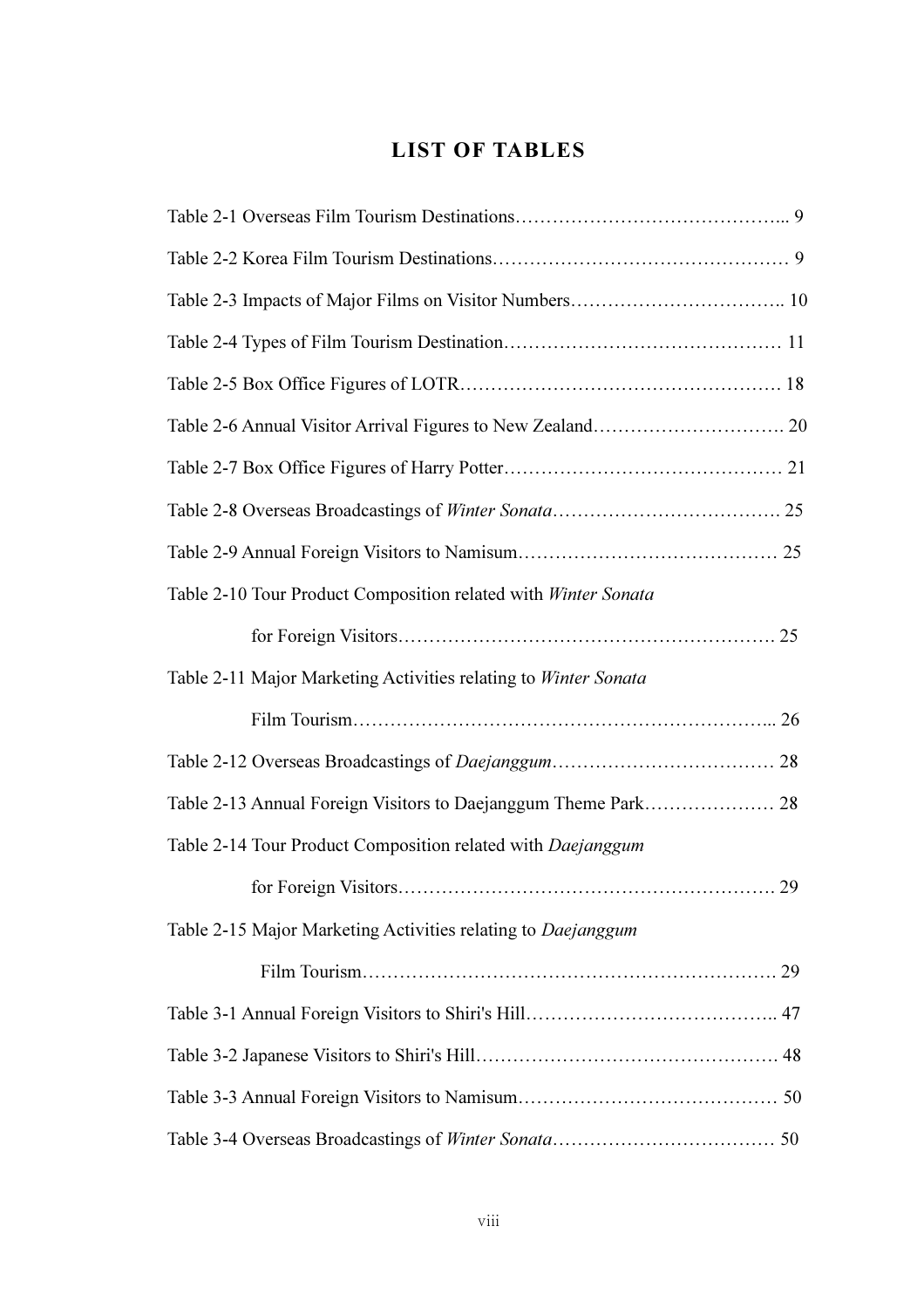| Table 3-19 Quarterly Taiwanese Visitors to Daejanggum Theme Park 69 |
|---------------------------------------------------------------------|
|                                                                     |
|                                                                     |
|                                                                     |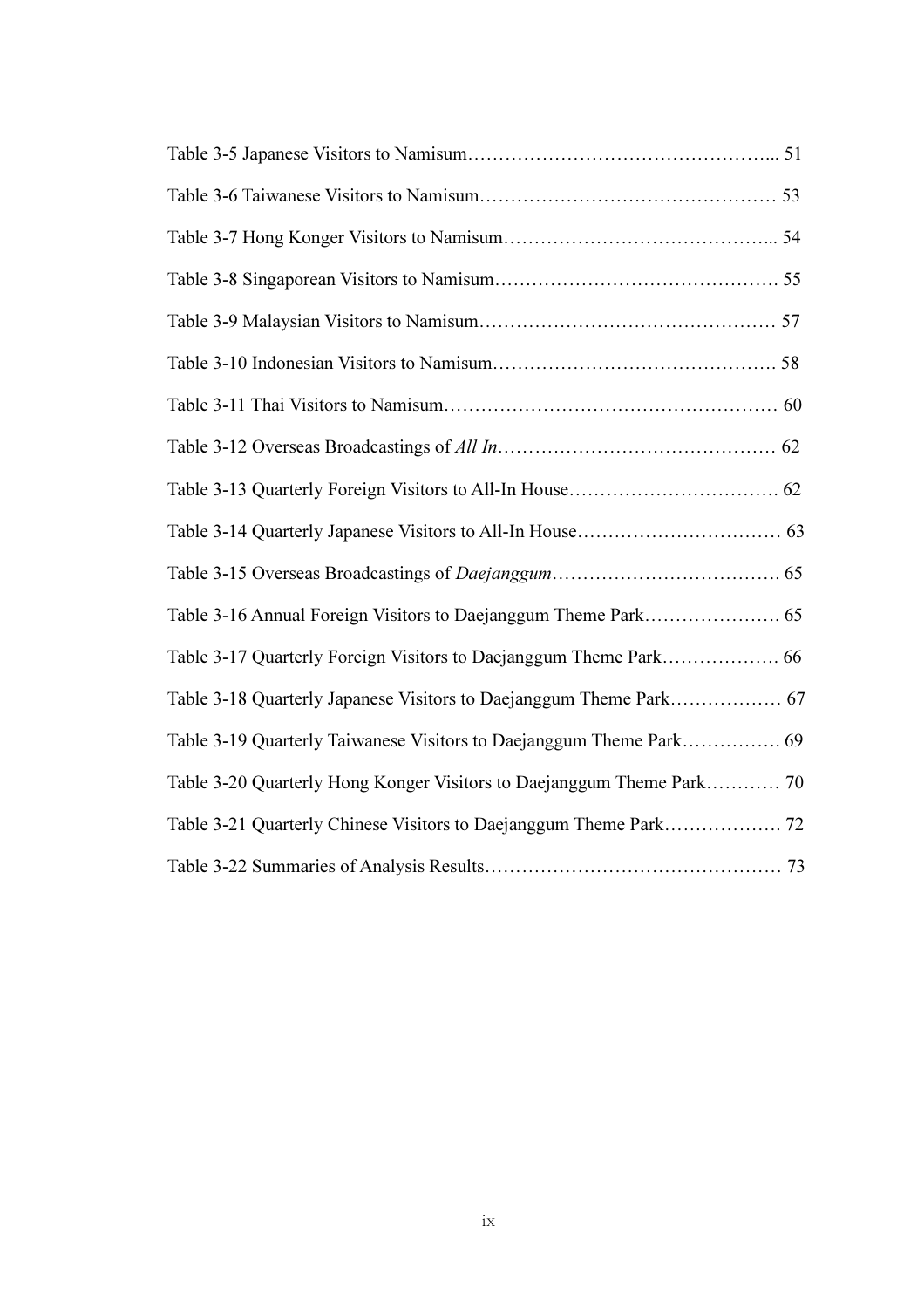# LIST OF FIGURES

| Figure 3-4 Annual Trends of Foreign Visitors to Shiri's Hill 47 |  |
|-----------------------------------------------------------------|--|
|                                                                 |  |
|                                                                 |  |
|                                                                 |  |
|                                                                 |  |
|                                                                 |  |
|                                                                 |  |
|                                                                 |  |
|                                                                 |  |
|                                                                 |  |
|                                                                 |  |
|                                                                 |  |
|                                                                 |  |
|                                                                 |  |
|                                                                 |  |
|                                                                 |  |
|                                                                 |  |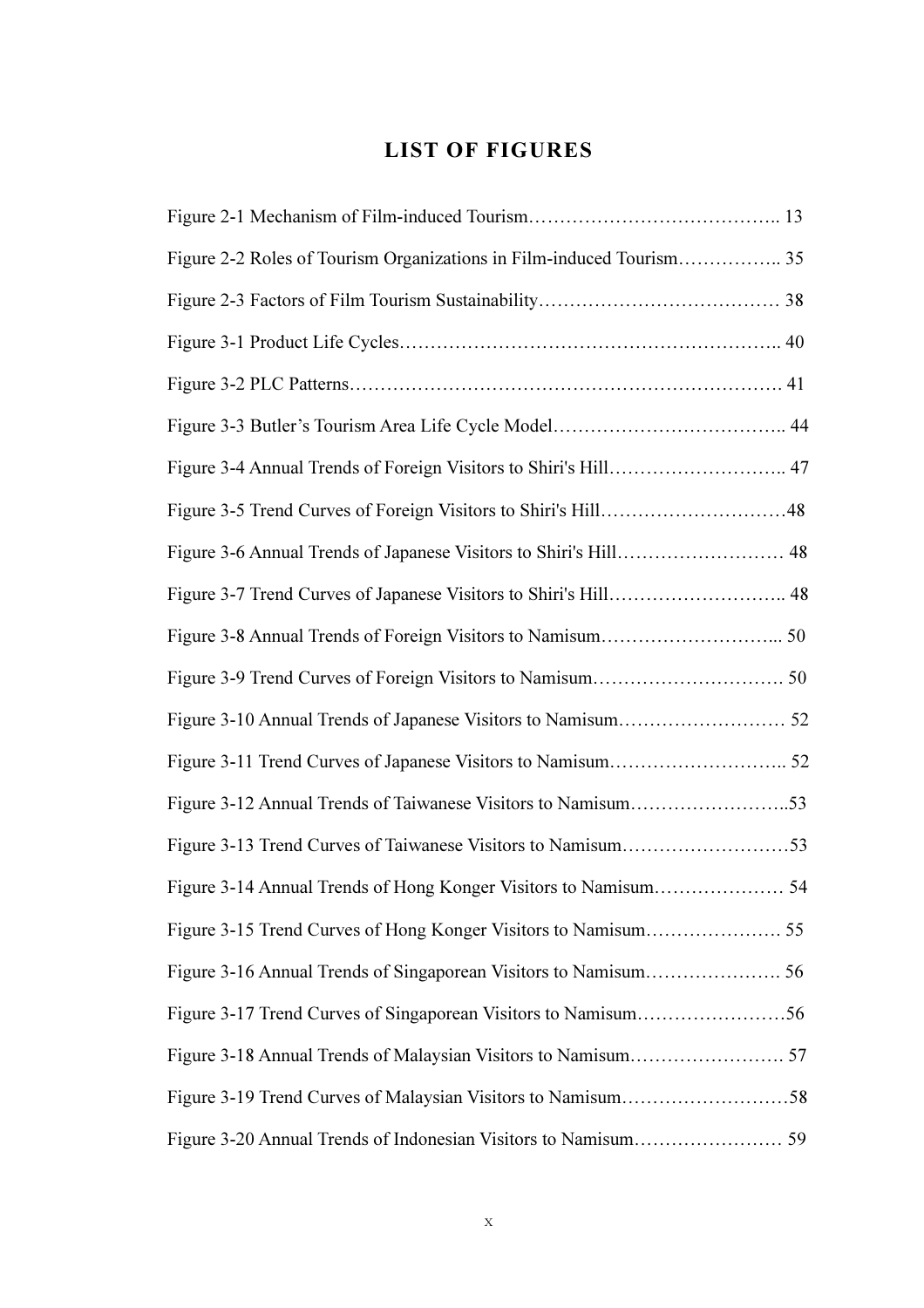| Figure 3-28 Annual Trends of Foreign Visitors to Daejanggum Theme Park 65     |
|-------------------------------------------------------------------------------|
| Figure 3-29 Trend Curves of Foreign Visitors to Daejanggum Theme Park 66      |
| Figure 3-30 Quarterly Trends of Foreign Visitors to Daejanggum Theme Park 66  |
| Figure 3-31 Trend Curves of Quarterly Foreign Visitors to Daejanggum Park 66  |
| Figure 3-32 Quarterly Trends of Japanese Visitors to Daejanggum Theme Park 68 |
| Figure 3-33 Trend Curves of Japanese Visitors to Daejanggum Theme Park 68     |
| Figure 3-34 Quarterly Trends of Taiwanese Visitors to Daejanggum Park 69      |
| Figure 3-35 Trend Curves of Taiwanese Visitors to Daejanggum Theme Park 69    |
| Figure 3-36 Quarterly Trends of Hong Konger Visitors to Daejanggum Park 71    |
|                                                                               |
| Figure 3-38 Quarterly Trends of Chinese Visitors to Daejanggum Theme Park 72  |
| Figure 3-39 Trend Curves of Chinese Visitors to Daejanggum Theme Park 72      |
| Figure 4-1 A Model for Competitive & Sustainable Korean Wave Film-induced     |
|                                                                               |
|                                                                               |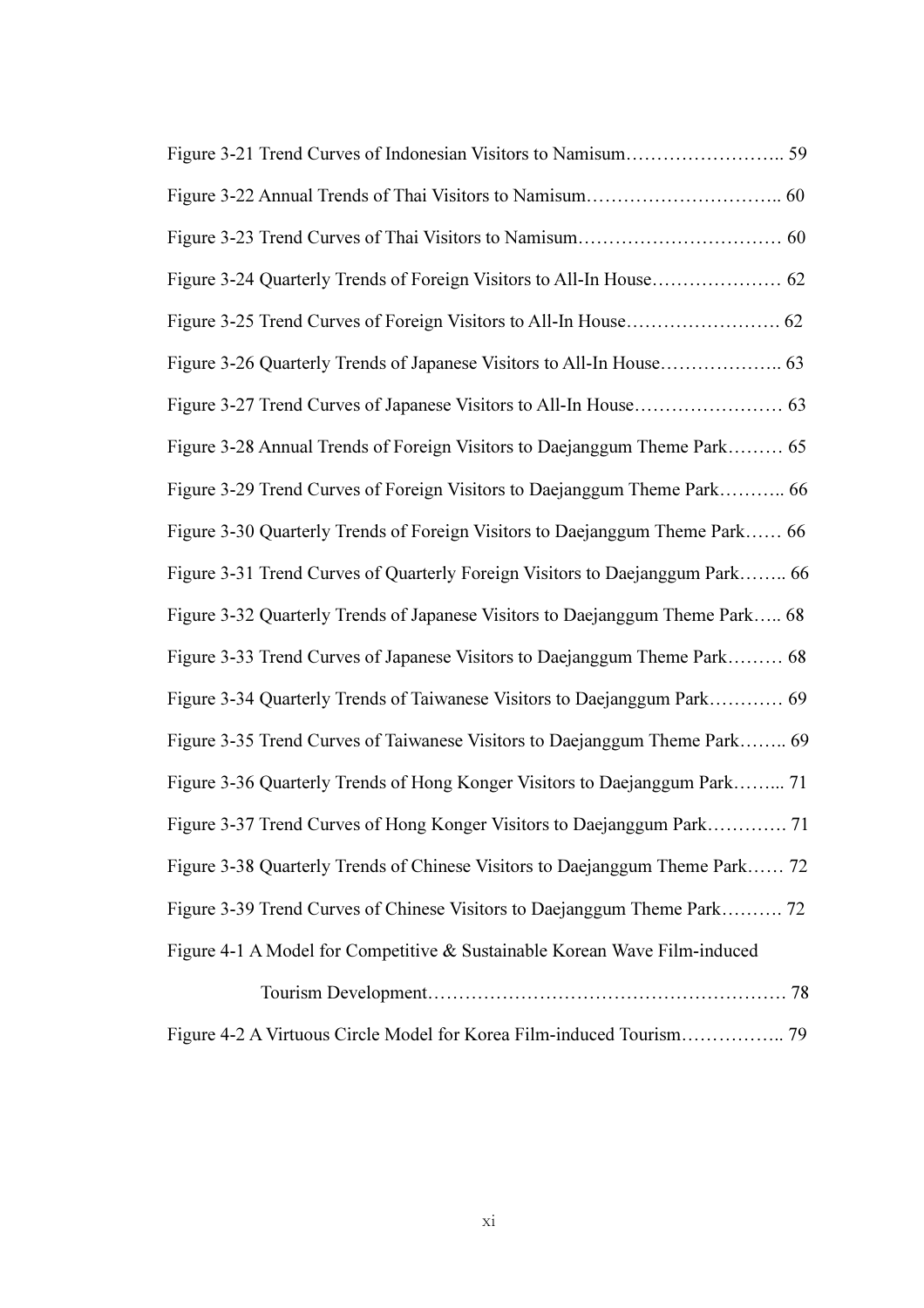## I. Introduction

#### 1. Issue and Purpose of the Study

In association with Korean Wave phenomenon, 'Film-induced Tourism',<sup>1</sup> or the act of traveling to locations featured in drama or movie, has been emerging as a new revenue source of Korea tourism industry. Getting over the stage of a passing fad represented by Korean pop culture, Korean Wave has now taken up a position as one genre among pop cultures in China and East Asian regions, and it gets good results of improving the image of a national brand 'Korea' in many areas. Besides, the Wave has a positive effect on tourism industry. It aroused the interest of people from East Asian countries in Korea and stirred up their intention to visit Korea, which resulted in a big increase of those visitor arrivals by developing and selling tourism products of visiting locations of popular movies or dramas in Korea. In fact, in 2004, on the basis of quarterly average of the year, the number of foreign visitors was 418,120 of Japanese visitors or 20.1% of total Japanese visitors to Korea, 147,576 of Chinese or 59.5%, 145,540 of Taiwanese or 53.5% (KTO, 2004a). If calculating its economic effects by applying the average expenditure per capita by foreign visitors<sup>2</sup> to these visitor numbers, the direct tourism revenue of 2004 from those three countries reaches to U\$1.2 billion (SERI, 2005).

Despite its prosperity in various styles, the origin of Korean Wave is Korean films, mainly dramas and movies. As the mass media became widespread in many Asian countries, those Asian people's indirect experience of Korean pop culture through dramas evolved Korean Wave phenomenon (SERI, 2005). Since a movie or drama has the audiences not just see it but also devoted to it as if they become a star actor, and desire to visit its scenes and experience the same feeling in person, filming locations can be utilized to create a decent tourism product. When it comes to

l.

<sup>1</sup> Often used interchangeably with 'Film Tourism'

<sup>&</sup>lt;sup>2</sup> U\$1,107; Korea Tourism Organization, "Korea Tourism Statistics 2003"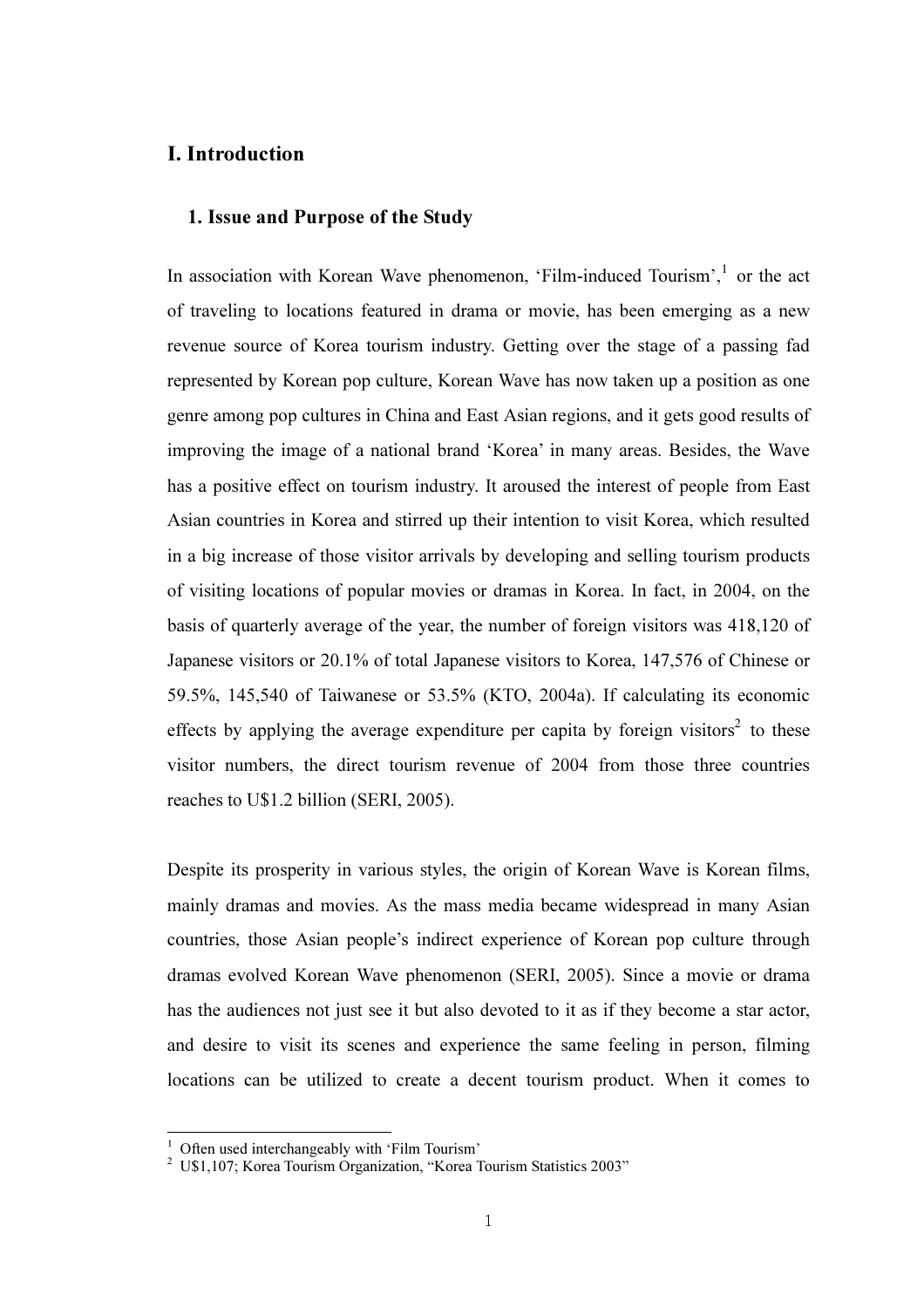marketing, films become a good medium of advertising locations in the scenes as a tourist destination internationally. Recently in Korea, 'Film-induced Tourism', a tourist package composed of sets and locations in TV drama and movie, becomes a public interest (GDRI, 2005).

Due to the Korean Wave phenomenon, there are such cases that new tourist destinations have emerged and some established destinations have rejuvenated after a certain period of stagnation. Among them there is Namisum, for example, a famous scene where the star actor and actress first fell in love in the drama *Winter Sonata* that played a role of internationally advertising the place where was not known to foreign travelers before the film release and promoting its image as an attractive tourist destination among Asian travelers. As a result, it became one of the most popular tour courses. Visitors to Namisum are surveyed to pursue such experiences of recollecting the drama as walking on the path of drama scenes and photographing with the backdrop (GDRI, 2005).

It is in recent years that local governments realizing the potential of promoting tourism through films have been increasingly interested in enlarging investment and development in building up film sets. On the other hand, there appear some following problems (SERI, 2004; KBI, 2007; Tourism New Zealand, 2002): lack of understanding film-induced tourism by stakeholders involved in a community's tourism economy; the matter of profitability caused by excessive investment costs without proper assessment and strategy of the potential market; the destruction of the natural environment as a result of too much focus on development, depreciating the value of the location as a tourist area; reduction of film's effects on tourism because of lacking a coordinated promotion strategy among stakeholders and too much dependence on some stars; stagnation or decrease in the number of film tourists.

Without continuous interests of stakeholders involved in proactive efforts to improve the current situation, the recently growing Korean Wave film-induced tourism may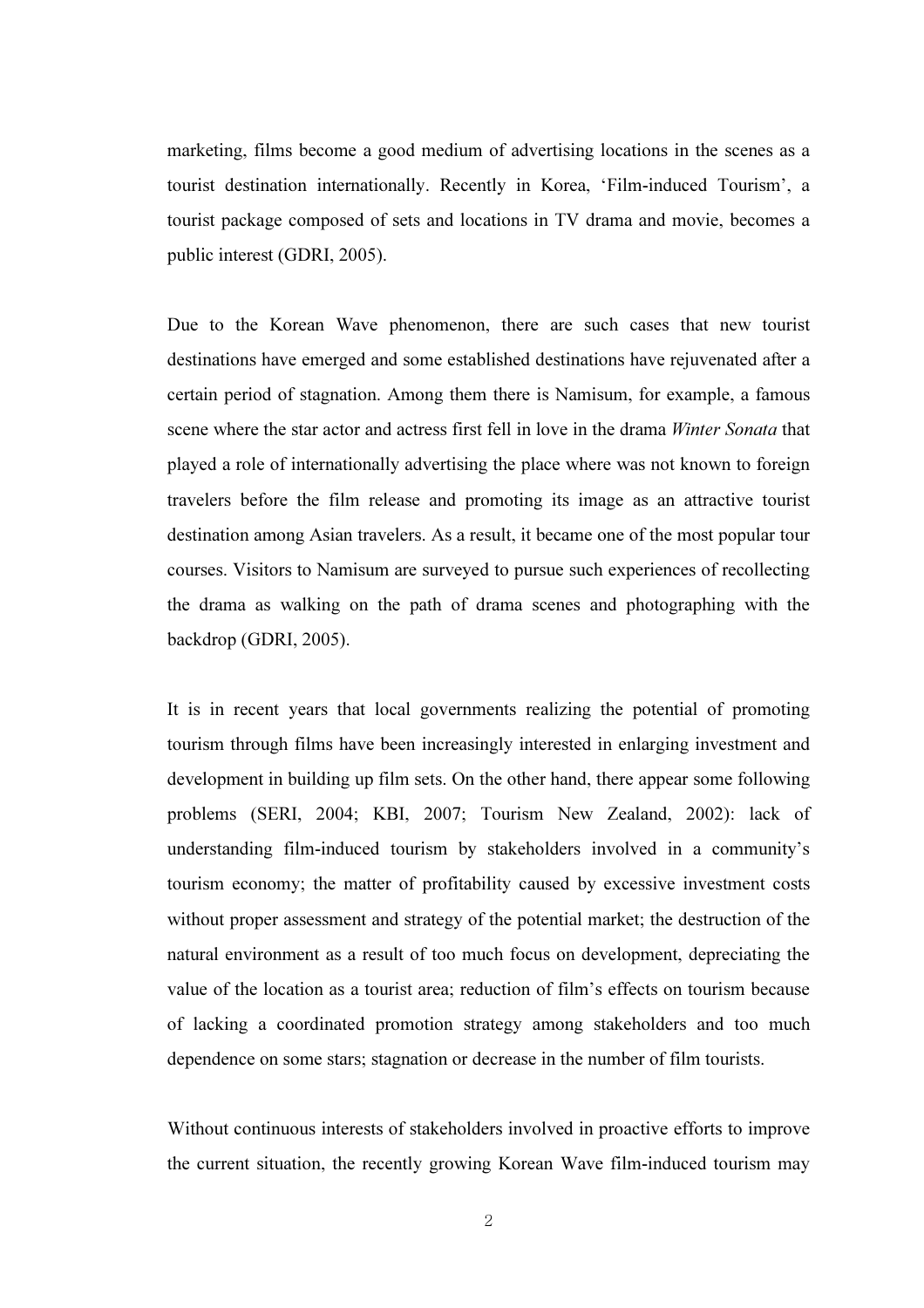come to an end as a short-term special boom. In fact, foreign visitors inspired by Korean Wave films began to decrease as from 2006. This indicates that effects of Korean Wave films on tourism have been diminishing, and it is time to consider innovative changes in Korea film tourism in response to its changed markets. Without adjustment to changing and new travelers' patterns, filming locations will lose their fame and competitiveness as a tourist destination. It is practically regarded some Korean Wave film tourism destinations have already been experiencing the downhill (GDRI, 2006).

Thus, there is a necessity for examining sustainability measures of film tourism (locations) as a tourism resource. Sustainability needs to draw continuing visitation by tourists, maintaining a regular arrival of large numbers of visitors. Development of a film location as a tourist area needs to be approached as a long-term project because of its positive impacts on the promotion of a community's economy and image and its ripple effects on other industries (GDRI, 2006). In order to benefit from the long-term film tourism, a systematic and comprehensive master plan in terms of engagement in film production, construction of filming sceneries and establishment of marketing strategy for film tourism should be made properly, and appropriate marketing activities should be conducted effectively to target markets. More important to the matter of sustainability is that stakeholders, especially tourism organizations and destination marketers, need to figure out the life cycle and pattern of a film's effects on tourism that will be the groundwork of all the planning and marketing strategy of film-induced tourism, and must try to manage a film location to be a sustainable destination by considering such life cycle and pattern and tourism environment changes.

Korean tourism organizations and industries have made lots of investment all the while in tourism merchandising and marketing activities utilizing Korean Wave films in order to expand Korean Wave film-induced tourism generated by the Korean Wave fever. But they do not seem to become proactive in facilitating it by establishing an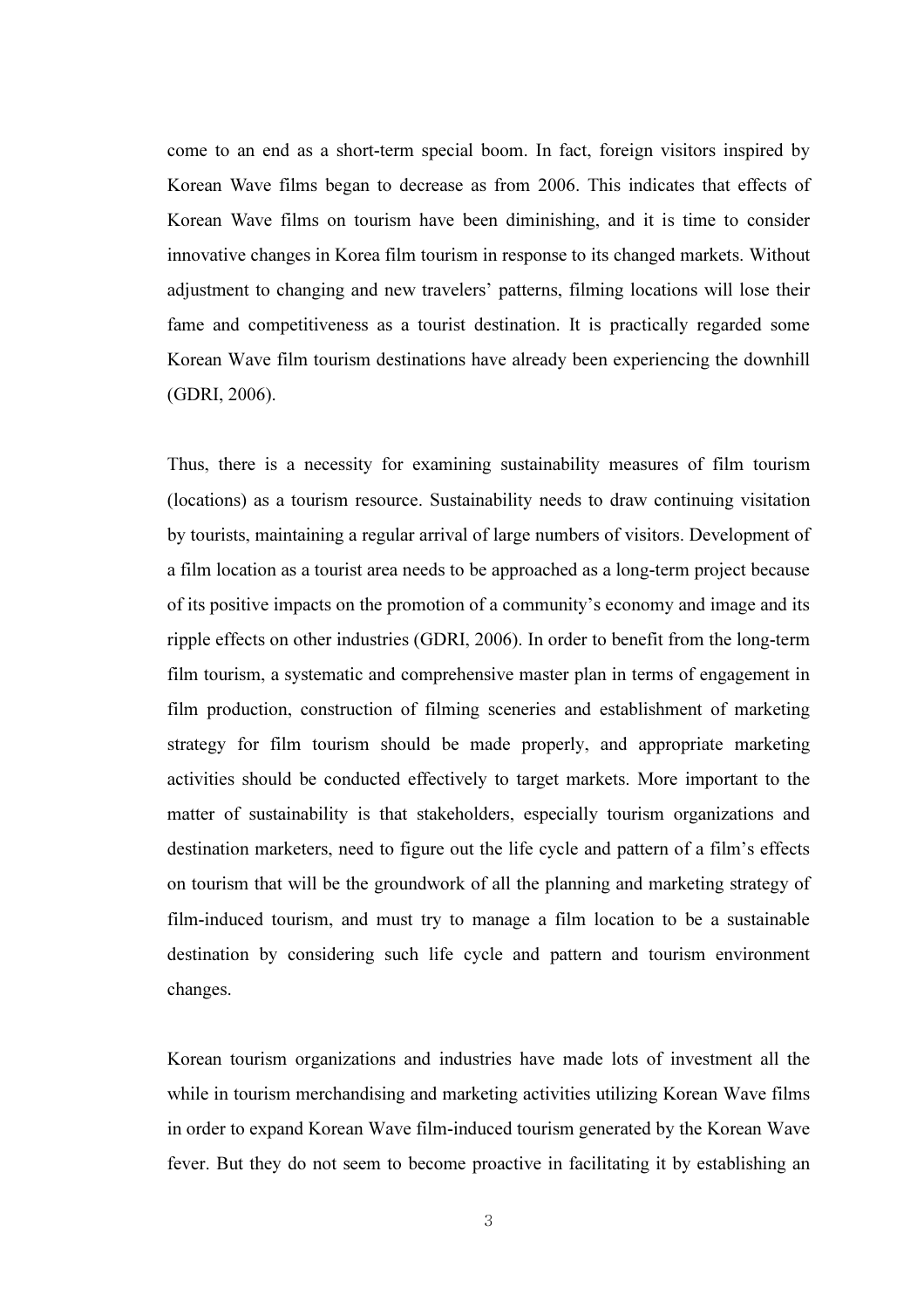effective strategy from the signs of film tourism. More importantly, they lack efforts to figure out the foundation for developing an effective, productive master planning and marketing activities of Korean Wave film tourism, that is, the life cycle and pattern of Korean Wave film tourism (destination). A systematic approach to the matter of sustainability measures for Korean Wave film tourism should start with examining the life cycle of a film's effects on tourism, its patterns and current status.

Limited research has been conducted on Korean Wave film tourism (destination) despite its rapid growth, at best dealing with it as part of the study on Korean Wave phenomenon. There exists a few, such as 'Impact of film on the image of Korea as a tourist destination' (Lee, Jee-Eun, 2000; Seo, Yong-Geon, 2004), 'Utilization of Korean Wave films for the vitalization of Korea tourism' (KTO, 2004a; SERI, 2004), 'Study on Life Cycle of film tourism destinations' (GDRI, 2006; Lee, Su-Jin, 2006), and so on. They are mainly about surveys on customers from Korean Wave regions, general observations of film tourism destinations regardless of classification of tourists' nationality, even selecting destinations with more popularity among Koreans for the study, and enumeration of Korean Wave tourism status. Up to now, despite the growing interest in film tourism (destination), no empirical studies on 'life cycle of the effects of Korean films on foreign tourist attraction to film locations' are made by using direct and concrete data of film tourism destinations.

Hence, this study aims to: firstly, by analyzing the life cycle of established Korean Wave film tourism destinations, examine the life cycle of Korean films' effects on foreign tourist attraction to film locations as well as its patterns and current status of the life, and provide implications for Korea film tourism marketing; secondly, together with the implications, based on a review of the secondary research related to film tourism cases, find out key factors for the sustainability of film tourism and propose a circular model for the development of sustainable film tourism (destination).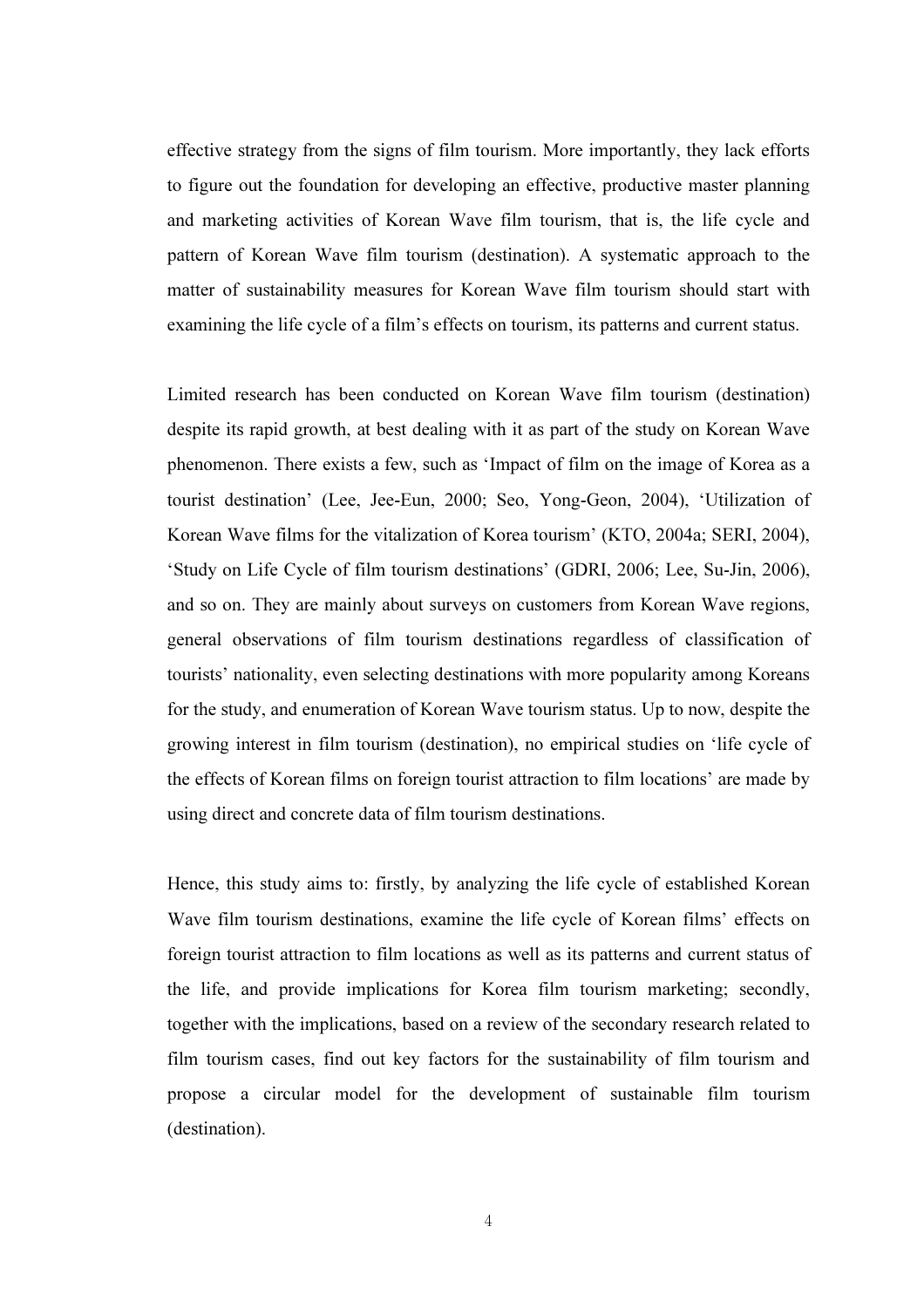It is meaningful in that this study makes the first attempt at measuring the life cycle of Korean films' effects on foreign tourist attraction and may also serve as a good start to conceive sustainability measures of Korean Wave film tourism (destination) to keep attractiveness. And hopefully this study is expected to be of use in developing the concrete merchandising and marketing strategies of Korea film tourism hereafter.

#### 2. Methodology and Structure of Thesis

For the objectives mentioned above, this study first conducts a literature review on Film-induced Tourism in Chapter Ⅱ, including film tourism cases of Thailand, New Zealand, UK and Korea, and roles of tourism organizations in marketing activities both before and after release of a film, through researching lots of related articles, books, and previous theses. In Chapter Ⅲ, this study makes a life cycle analysis of established Korean Wave film-induced tourism destinations with Butler's Tourist Area Life Cycle (TALC) model, through secondary research ranging from lots of related articles, books, and previous theses to tremendous amount of statistics from KTO (Korea Tourism Organization), GDRI (Gangwon Development Research Institute), SERI (Samsung Economy Research Institute), and some tourism offices or entities. With these findings, in Chapter Ⅳ, this study finally concludes to present implications for marketing Korean Wave film tourism from the life cycle analysis, to make a proposal for sustaining Korean Wave film tourism, and to suggest KTO's role in Korea film tourism development.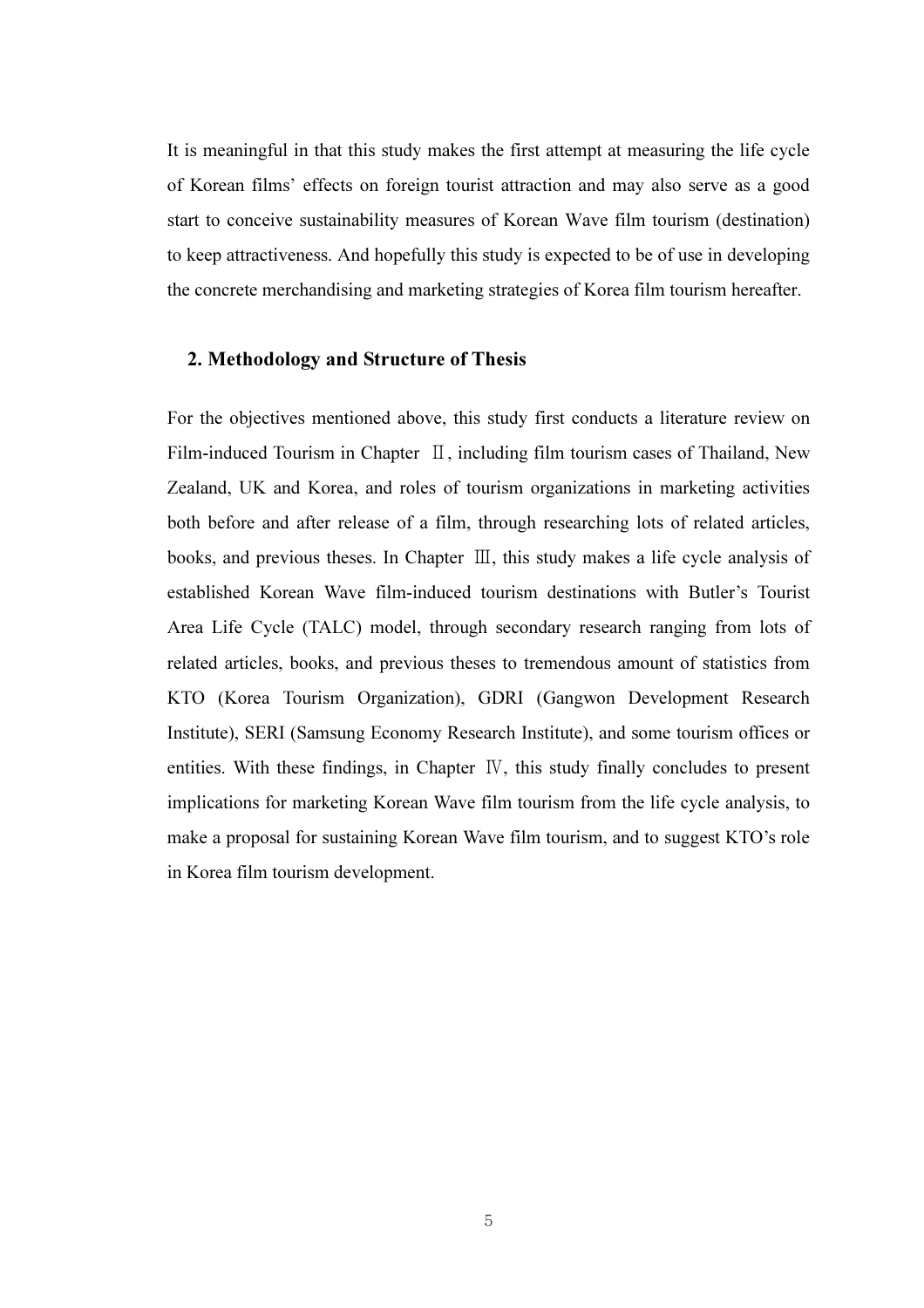## II. Film-induced Tourism

#### 1. Definition

Film-induced Tourism, or often called Film Tourism, is defined by Scottish Tourist Board  $(STB)^3$  as 'the business of attracting visitors through the portrayal of the place or a place's storylines in film, video and television' and by VisitBritain<sup>4</sup> as 'tourist visits to a destination or attraction as a result of the destination being featured on television, video or the cinema screen'.

Film-induced tourism is a kind of business that profits from attracting visitors inspired by beautiful sceneries of locations exposed in movie or drama and stories linked to the locations, through merchandising of filming sets or locations as a tour program (GDRI, 2005; SERI 2004).

Film-induced tourism falls loosely under the umbrella of cultural tourism. Traditionally cultural tourists tend to be older, well-educated professionals looking to learn more about a destination's history and culture. Film however, as a contemporary cultural tourism, appeals to a wider range of tourist. Although niche market films may have a cult following, film fans can be anyone from singletons to families (Travel & Tourism Analyst, 2003).

The resulting film tourism is more complicated. Locations vary from a telephone box to the landscape of a whole country. Activities that come under the label of film tourism are just as diverse and marketing initiatives vary according to film themes as well as location to include experience to bring tourists closer to a film (Travel & Tourism Analyst, 2003).

l.

<sup>3</sup>  Scottish Tourist Board (old name for VisitScotland), "Film Tourism: Business Guidelines for the Tourist Industry", 1997

<sup>4</sup> British Tourist Authority (old name for VisitBritain), 2002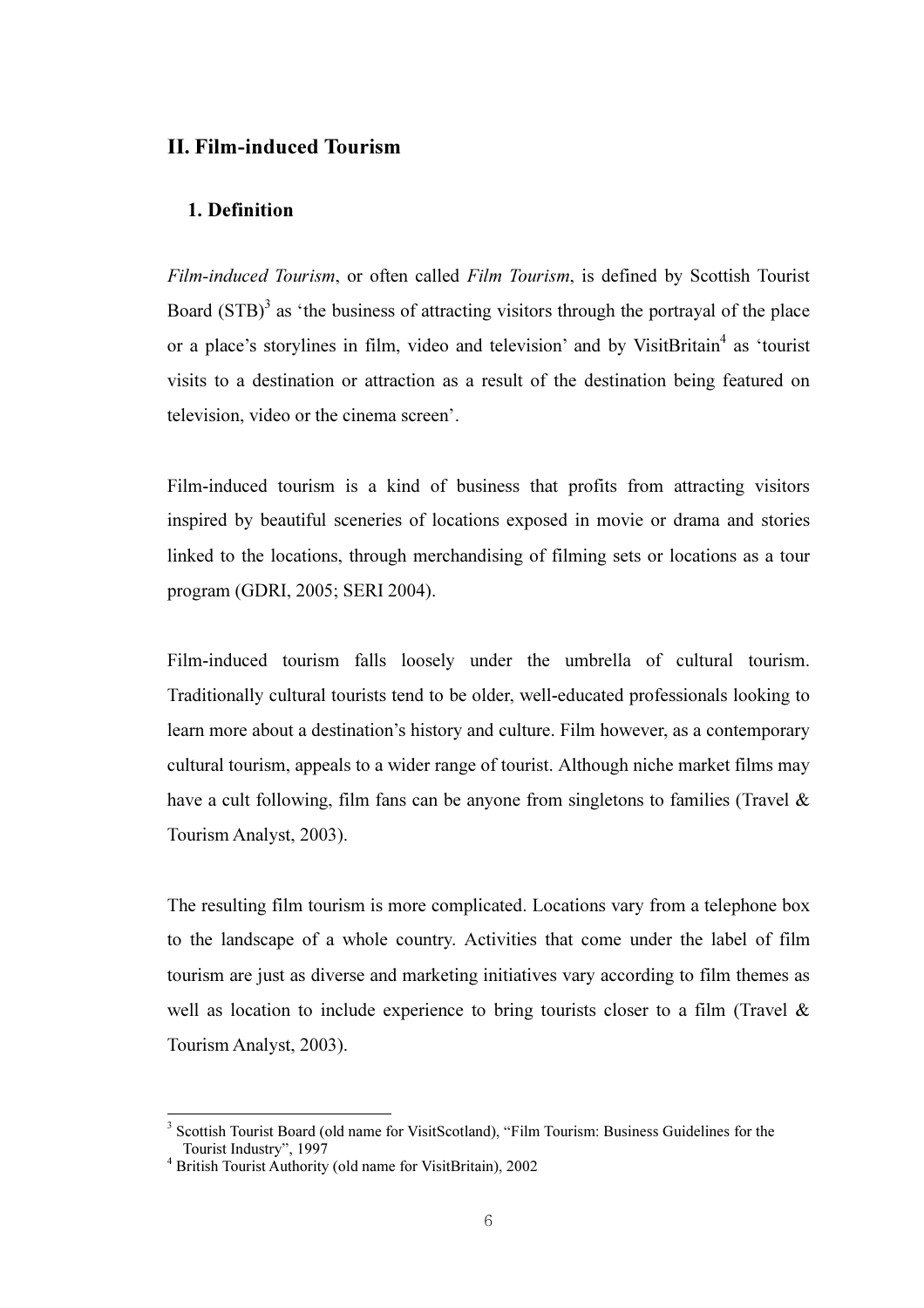### 2. Overview

Film tourism is a growing phenomenon worldwide, fueled by both the growth of the entertainment industry and the increase in international travel (Hudson and Ritchie, 2006). It becomes more outstanding recently in Asia due to the Korean Wave. In a world where fewer people read books, audio-visual information, such as that on film and television, is becoming increasingly important (Butler, 1990). Films are a powerful means to reach a wide, international market. Successful films have a direct and powerful role in generating and sustaining tourism to a location. The benefits of film tourism are becoming increasingly apparent. Appealing to wide and diverse markets, film tourism offers something for everyone, just like the films themselves, and tourism organizations can use films as springboards for marketing campaigns if the films are seen as appropriate for the destination (Travel & Tourism Analyst, 2003).

In a world fascinated with fame and celebrity, it is perhaps no surprise to find that film-viewing influences travel decisions. The  $20<sup>th</sup>$  Century is the first to be captured in moving pictures and films have the power, through sight and sound, to transport consumers to places, and to induce visits to foreign lands. The rise of film tourism is linked to the history of filmmaking, which started 100 years ago, in California. It is associated with the rise of the budget US blockbuster, starting with Jaws in 1975 (Travel & Tourism Analyst, 2003).

Film is successful as a medium for tourism, especially when the storyline and site are closely interrelated, and involves the audience in the story giving them an emotional experience, which they link with the location. Repeat viewing gives further exposure resulting in greater familiarity, attachment and identification, all of which may result in a desire to visit looking for the sites, people, experiences and fantasies portrayed by the film (Tooke and Baker, 1996).

Film enables countries and regions to leverage the visibility that they provide and to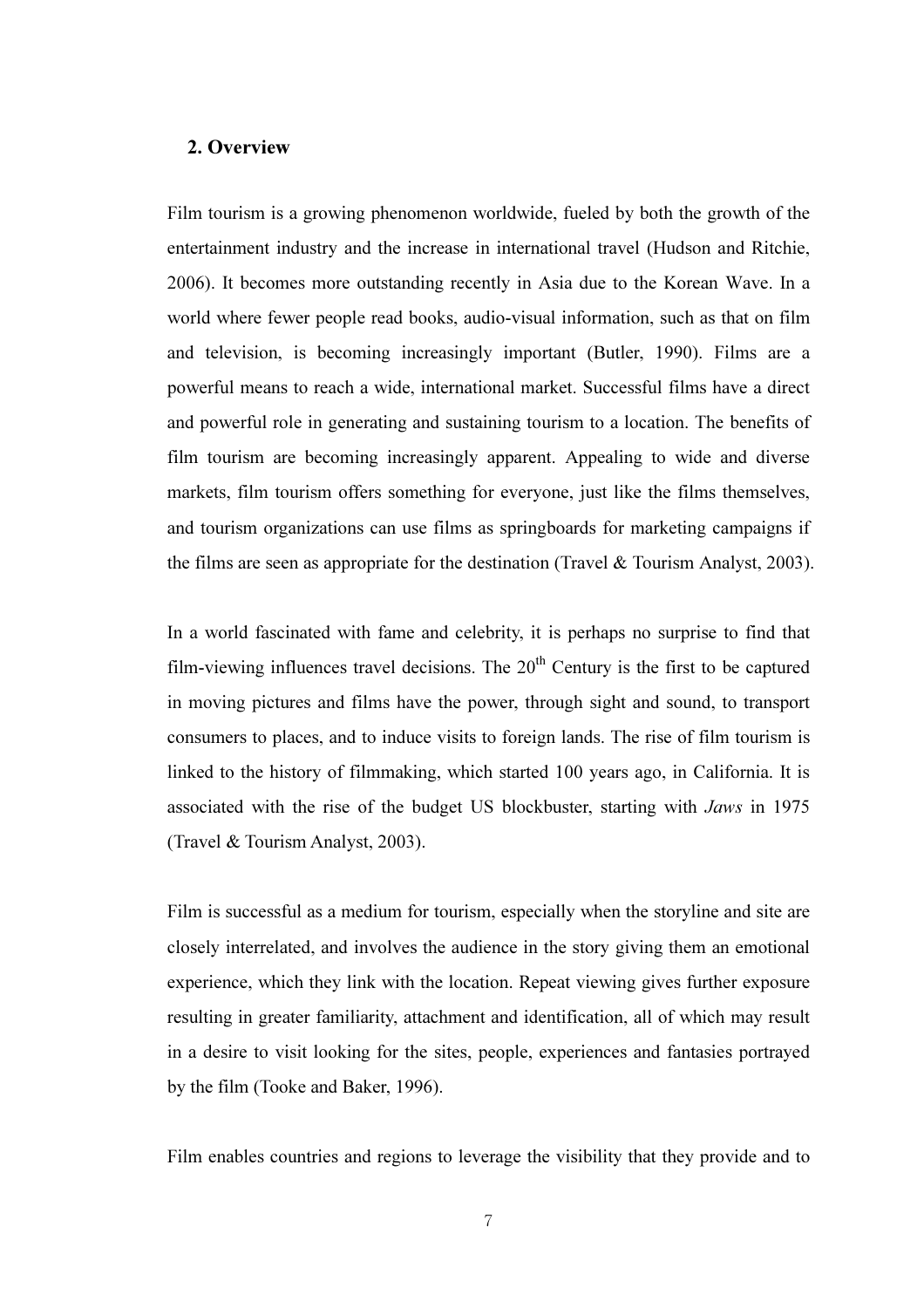boost their tourism potential. Out of Africa was credited with brining American tourists back to the continent, and Crocodile Dundee lured tourists to Australia's attractions. More recently, Harry Potter brought British tourism back from the brink following the foot and mouth disease crisis and Lord of the Rings sent a huge wave of British tourists traveling to New Zealand (Travel & Tourism Analyst, 2003). In Asia, recently since the inception of Korean Wave phenomenon, Korean movies and TV dramas, such as JSA, All In, Winter Sonata, and Daejanggum, drew quite a few numbers of Asian travelers scurrying to South Korea.

Although the case for film tourism is harder to prove than the economic benefit of film production, numerous locations show a significant rise in visitor numbers following a film's release (Travel & Tourism Analyst, 2003). New Zealand, the backdrop of Lord of the Rings, recorded almost 2 million international visitor arrivals in 2002, or 3.8% increases on the previous year, following the first Lord of the Rings film release in 2001 (Tourism New Zealand, 2002), and according to survey by Tourism New Zealand in 2003, 9.3% of international visitors indicated Lord of the Rings was one of the reasons for visiting New Zealand (Tourism New Zealand, 2003). Alnwick Castle in Harry Potter saw 200% increases in visitor numbers in 2002, a year after the release of the film. Thailand attracted more young travelers between 15- 24 year-olds from US and UK (20%, 22% increase respectively in 2000) after release of The Beach starring Leonardo Di Caprio. The Wallace Monument in Scotland saw an increase from 66,000 to 167,000 visitors a year after release of Braveheart (Travel & Tourism Analyst, 2003).

Also recently in Korea, the mass media have contributed a lot directly and indirectly to the development of Korea tourism industry and the diversification of travel patterns, such as rising of film locations as a popular tourism destination and large increase in both domestic and foreign visitor numbers to locations due to the big hits of film or TV series like The Hourglass, Shiri, Winter Sonata, and Daejanggum, etc. In particular, Namisum, a location in Winter Sonata, and Daejanggum Theme Park, a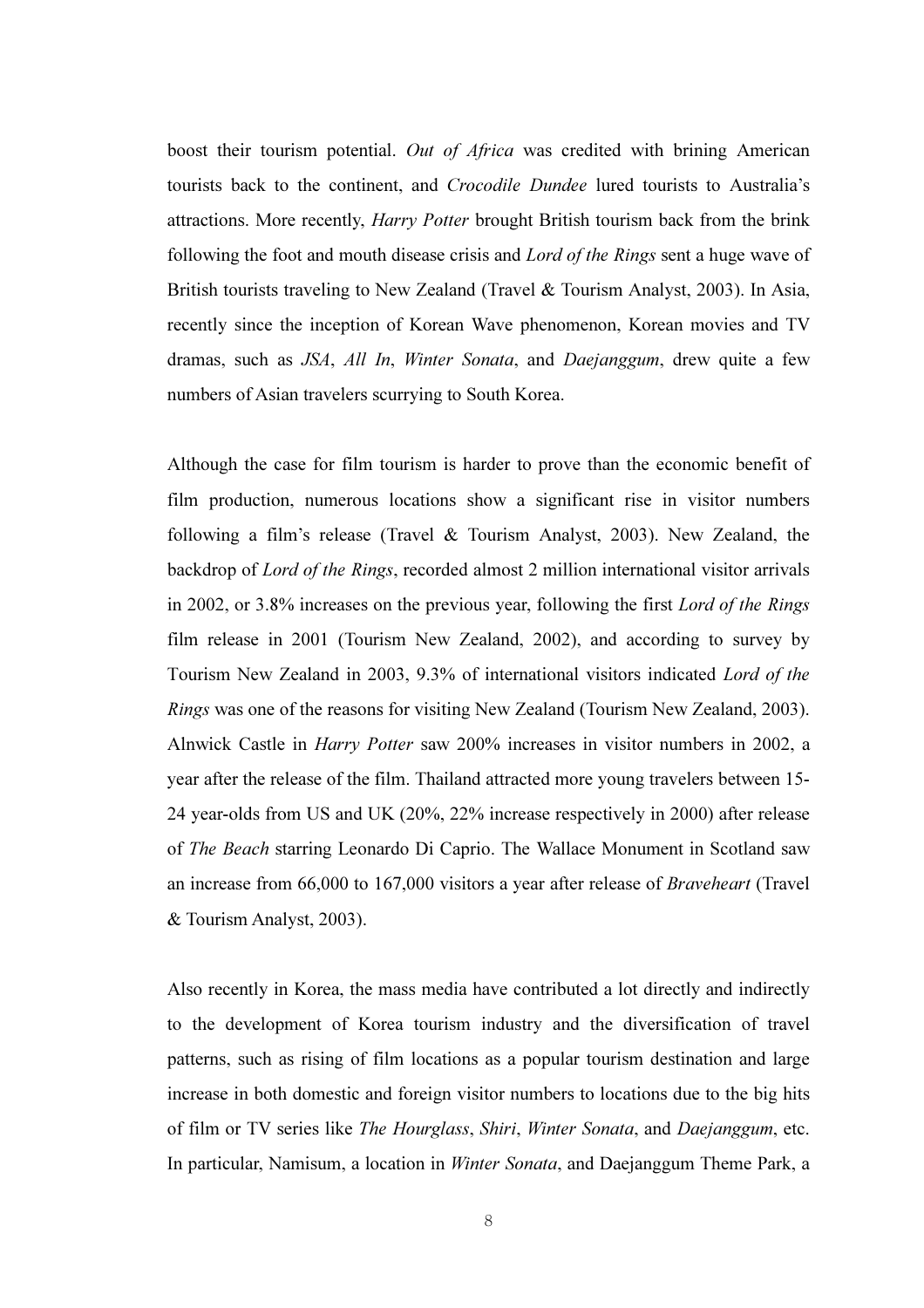set of Daejanggum, enjoy a favorable visit trend of being visited by a large number of over 200,000 tourists annually from Taiwan, Japan and China (KTO, 2006).

| Period | Major Destination        | Film / Release Year                                      |  |  |
|--------|--------------------------|----------------------------------------------------------|--|--|
| 1950's | Niagara Falls            | Niagara, 1953                                            |  |  |
|        | Rome                     | Roman Holiday, 1953                                      |  |  |
|        | Repulse Bay in Hong Kong | Love is a Many Splendored Thing, 1955                    |  |  |
|        | Manhattan of New York    | Breakfast At Tiffany's, 1961                             |  |  |
| 1960's | Jamaica                  | 007 Dr. No, 1962                                         |  |  |
|        | Jordan                   | Lawrence Of Arabia, 1962                                 |  |  |
| 1970's | New York Central Park    | Love Story, 1970                                         |  |  |
|        | Hong Kong                | Enter The Dragon, 1973                                   |  |  |
|        | <b>Mont Saint Michel</b> | The Last Concert, 1976                                   |  |  |
|        | India                    | Gandhi, 1982                                             |  |  |
| 1980's | Australia                | Crocodile Dundee, 1986                                   |  |  |
|        | China                    | Last Emperor, 1987                                       |  |  |
|        | Paris                    | Les Amants Du Pont-Neuf (The Lovers On The Bridge), 1991 |  |  |
| 1990's | Las Vegas                | Leaving Las Vegas, 1995                                  |  |  |
|        | Scotland                 | Braveheart, 1995                                         |  |  |
| 2000's | New Zealand              | Lord of the Rings, 2001-3                                |  |  |
|        | UK                       | Harry Potter, 2001-5                                     |  |  |

Table 2-1 Overseas Film Tourism Destinations

Source: Choi, In-Ho, 2005

| <b>Table 2-2</b> Korea Film Tourism Destinations |  |  |  |
|--------------------------------------------------|--|--|--|
|--------------------------------------------------|--|--|--|

| Release Year | Major Destination         | Film                      |  |
|--------------|---------------------------|---------------------------|--|
| 1995         | Jeongdongjin              | The Hourglass             |  |
| 1997         | The Garden of Morningcalm | The Letter                |  |
| 1998         | Youngduk Gyeongbuk        | You and I                 |  |
| 1999         | Jeju Jungmun              | Shiri                     |  |
|              | Jecheon Chungbuk          | Peppermint Candy          |  |
| 2000         | Seokmodo                  | A Love Story              |  |
|              | Seocheon Chungnam         | Joint Security Area (JSA) |  |
| 2001         | Gangnung, Samyang Farm    | Autumn in My Heart        |  |
|              | Busan                     | Friend                    |  |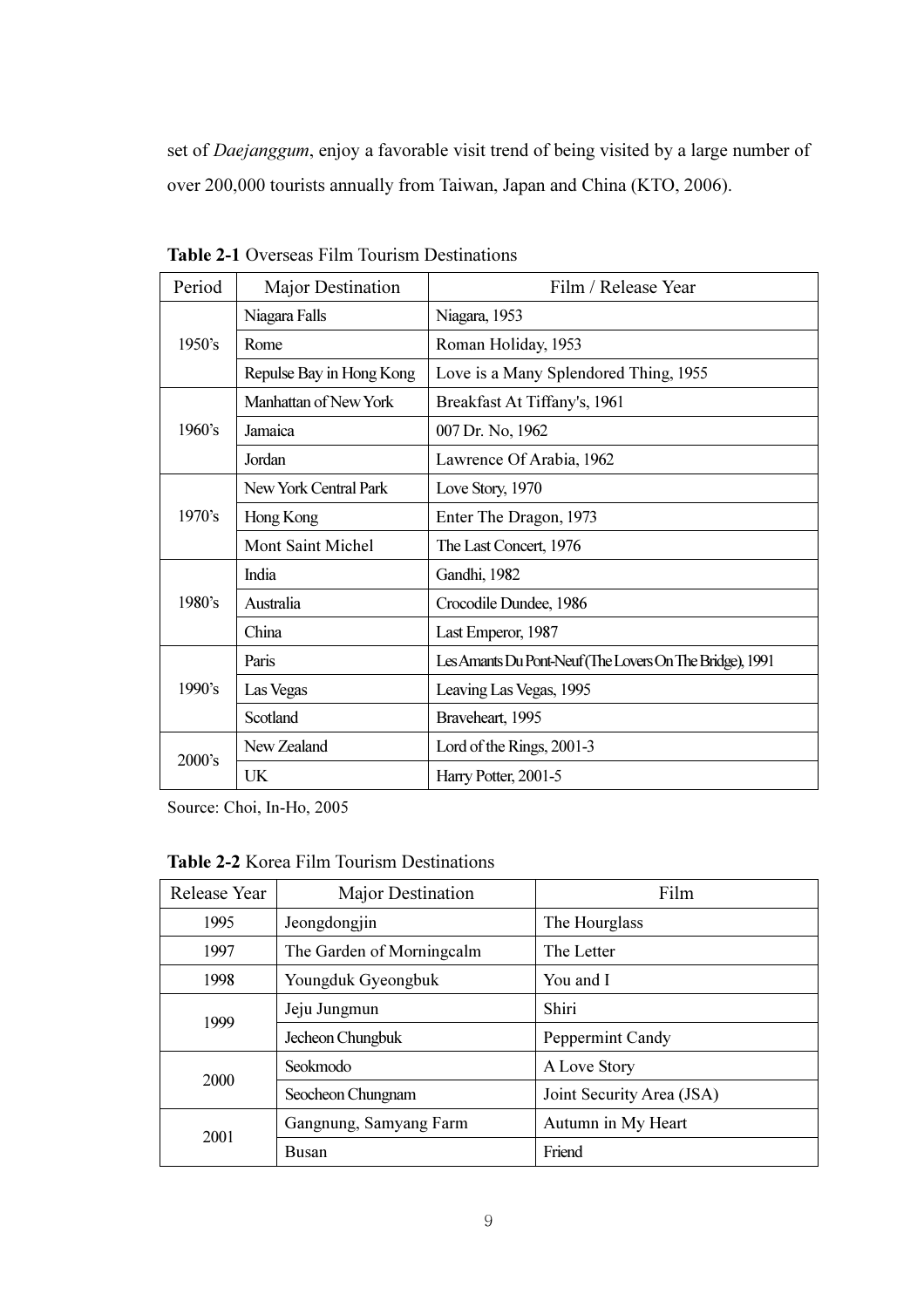| Release Year | Major Destination         | Film                |  |
|--------------|---------------------------|---------------------|--|
|              | Chuncheon, Yonpyong, Oydo | Winter Sonata       |  |
| 2002         | <b>Bucheon</b>            | Legend of the Hero  |  |
| 2003         | Jeju Supjichoji           | All In              |  |
|              | Muju                      | <b>Summer Scent</b> |  |
|              | Damyang Jeonnam           | Damo                |  |
|              | Yangju, Damyang           | Daejanggum          |  |
| 2004         | <b>Incheon</b>            | <b>Full House</b>   |  |

Source: Choi, In-Ho, 2005

| Release<br>Year | Film<br>(Movie or<br>TV Series)       | Destination                                | <b>Impacts on Visitor Numbers</b>                                                                   |  |
|-----------------|---------------------------------------|--------------------------------------------|-----------------------------------------------------------------------------------------------------|--|
| 2003-4          | Daejanggum                            | Daejanggum<br>Theme Park,<br>Yangju, Korea | 423,000 visitor arrivals from 2005 to<br>2006 after its grand open in Dec. 2004                     |  |
| 2003            | All In                                | All In House,<br>Jeju, Korea               | 71,000 visitor arrivals from 2005 to 2006<br>after its grand open in June 2005                      |  |
| 2002            | Winter Sonata                         | Namisum,<br>Gangwondo,<br>Korea            | 296,448 visitor arrivals in 2005 from<br>none before release                                        |  |
| 1999            | Shiri                                 | Jungmun, Jeju,<br>Korea                    | 6% increase in 2000, a year after release                                                           |  |
| $2001 - 3$      | Lord of the Rings                     | New Zealand                                | 10% increase in 2002 and 2003 from UK                                                               |  |
| 2001            | <b>Harry Potter</b>                   | <b>Alnwick Castle</b>                      | 200% increase in 2002                                                                               |  |
| 2000            | The Beach                             | Thailand                                   | 22% increase in youth market in 2000                                                                |  |
| 1999            | Mission Impossible 2                  | National parks<br>in Sydney                | 200% increase in 2000                                                                               |  |
| 1995            | Braveheart                            | Wallace<br>Monument,<br>Scotland           | 300% increase a year after release from<br>66,000 to 167,000 visitors                               |  |
| 1989            | <b>Field of Dreams</b>                | Iowa, US                                   | 200% increase from 35,000 in 1991 to<br>60,000 in 1992 after release, no visitors<br>before release |  |
| 1977            | Close Encounters of<br>the Third Kind | Devils Tower,<br>Wyoming, US               | 75% increase a year after release                                                                   |  |

|  |  | <b>Table 2-3</b> Impacts of Major Films on Visitor Numbers |
|--|--|------------------------------------------------------------|
|  |  |                                                            |

Source: Choi, In-Ho, 2005; Hudson and Ritchie, 2006; KTO 2007; MBC, 2007; Namisum Inc., 2007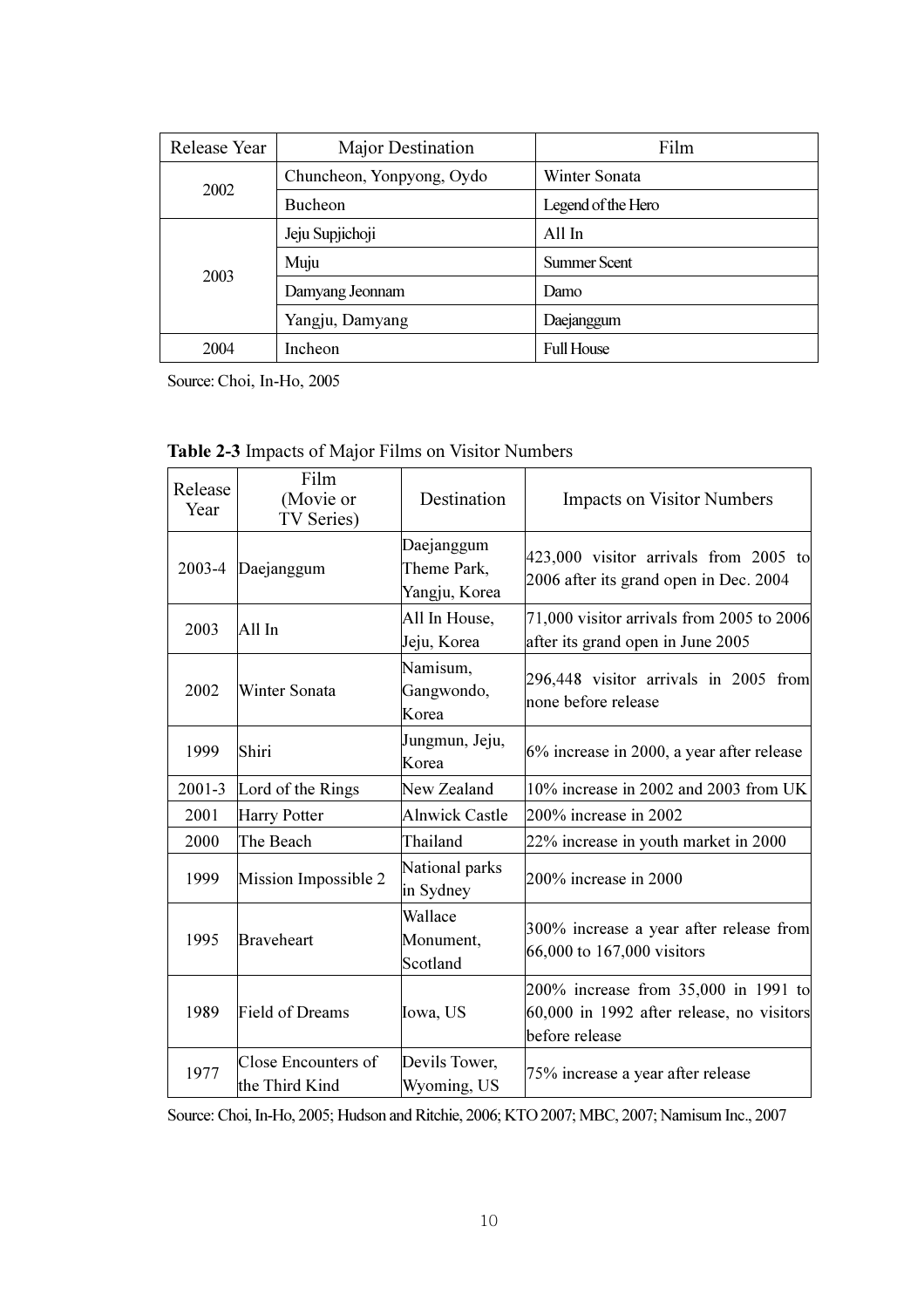Types of film tourism destination can be largely classified into location, facility, event, and cluster (Choi, In-Ho, 2005):

- Location: As locations featured in film gain popularity among the audience during release of movie or TV drama, visitors to locations increase.
- Facility: Studios (or sets) and associated facilities can arouse interests of tourists. Studios are a place established for film production where tourism activities simultaneously occur, and associated facilities are buildings used in film like hotels, museums and restaurants, relating to characters and historical materials.
- Event: Mostly film related events, like film festivals and film expos, are held regularly in which tourism sectors are increasingly involved. As event locations win a reputation for visit, tourists to the locations increase gradually.
- Cluster: Film related industries form a cluster as a community and lead its main economy, inducing film producers and tourists.

| <b>Type</b> | Characteristics                                                                            | Corresponding Film/Location                                    |  |  |  |
|-------------|--------------------------------------------------------------------------------------------|----------------------------------------------------------------|--|--|--|
|             | Location $\rightarrow$ Screening $\rightarrow$ Tourism                                     | Peppermint Candy/Jecheon                                       |  |  |  |
|             | Unpopular tourist area $\rightarrow$ Screening Friend/Busan;                               | The Letter/Garden<br>of                                        |  |  |  |
|             | Location $\rightarrow$ Popular destination                                                 | Morningcalm                                                    |  |  |  |
|             | Popular tourist area $\rightarrow$ Screening $\rightarrow$<br>Strengthening its reputation | Shiri & All In/Jeju                                            |  |  |  |
|             | Film $\sum$ Tourism                                                                        | <b>JSA/Korean Film Studios</b><br>Daejanggum/Theme Park (Sets) |  |  |  |
| Facility    | Film $\langle$ Tourism                                                                     | Film Museum, Korean Folk Village,<br>Universal Studios         |  |  |  |
| Event       | film<br>related events<br><b>Holding</b><br>Promoting the destination for tourism          | Busan Film Festival, Cane Film Expo                            |  |  |  |
| Cluster     | Build up a community as a film<br>cluster                                                  | Busan, Hollywood, Bollywood                                    |  |  |  |

Table 2-4 Types of Film Tourism Destination

Source: Choi, In-Ho, 2005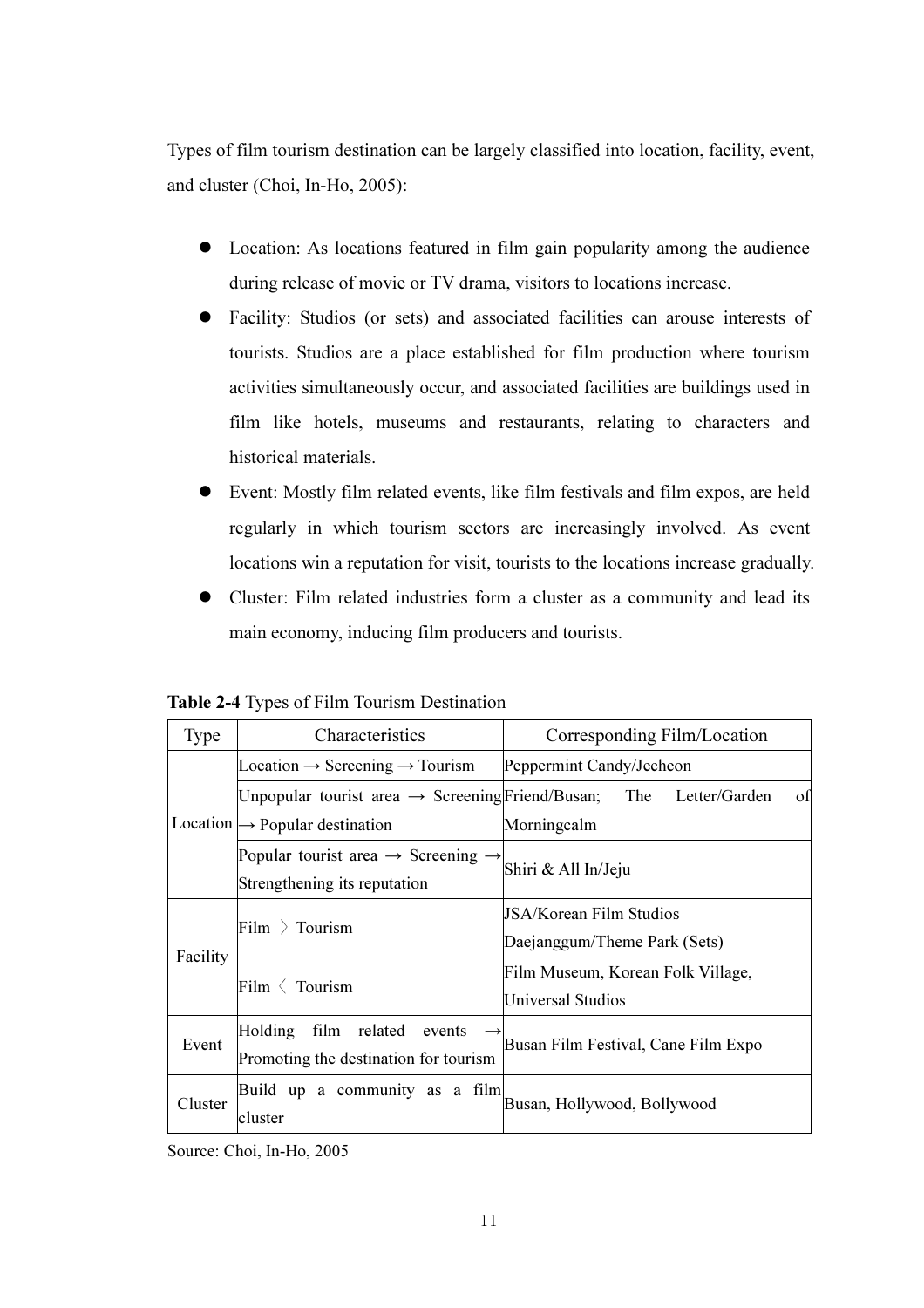### 3. Characteristics

The success of film tourism is based on the success of the film, largely measured by box office figures or audience ratings, which guarantee that a large global audience will have seen the location or attractions (Travel & Tourism Analyst, 2003). Filming locations are not perceived as a tourism destination until the film is released, but they are usually the objects of public attention when the film performs such a big hit (Tooke and Baker, 1996). The popularity of the films matches box office and audience rating performance. Successful films act as hallmark event for destinations. Other critical factors affecting film tourism are the amount of exposure or length of time the location is on screen or TV, and crucially, the link has to be successfully made between the film and a location, such as Lord of the Rings and New Zealand, The Beach and Thailand, Braveheart and Scotland, Winter Sonata or Daejanggum and South Korea (Travel & Tourism Analyst, 2003).

Scenes in film have pull factors enough to motivate the audience's needs to visit film locations, including beautiful natural environment, climate, nice foods, hotels, kind residents, and places for relax, etc. (Riley, Baker & Van Doren, 1998). A small village that were scarcely visited by tourists can be widely known and become a tourism attractor to people after its exposure in a movie or TV drama. That is, being drawn by pull factors of curiosity and personal experience of the location, and mysterious atmosphere and beautiful sceneries in the film, tourists make a visit to the film location (Riley, Baker & Van Doren, 1998; Tooke & Baker, 1996).

If a movie or TV drama is exported to other countries and makes a hit, both starring actors and film locations will win tremendous popularity. This will cause an increase in demands of foreign tourists to visit film locations, and as a result it will bring vitality to the national tourism industry as well as the community's economy (Butler, 1990; Tooke & Baker, 1996).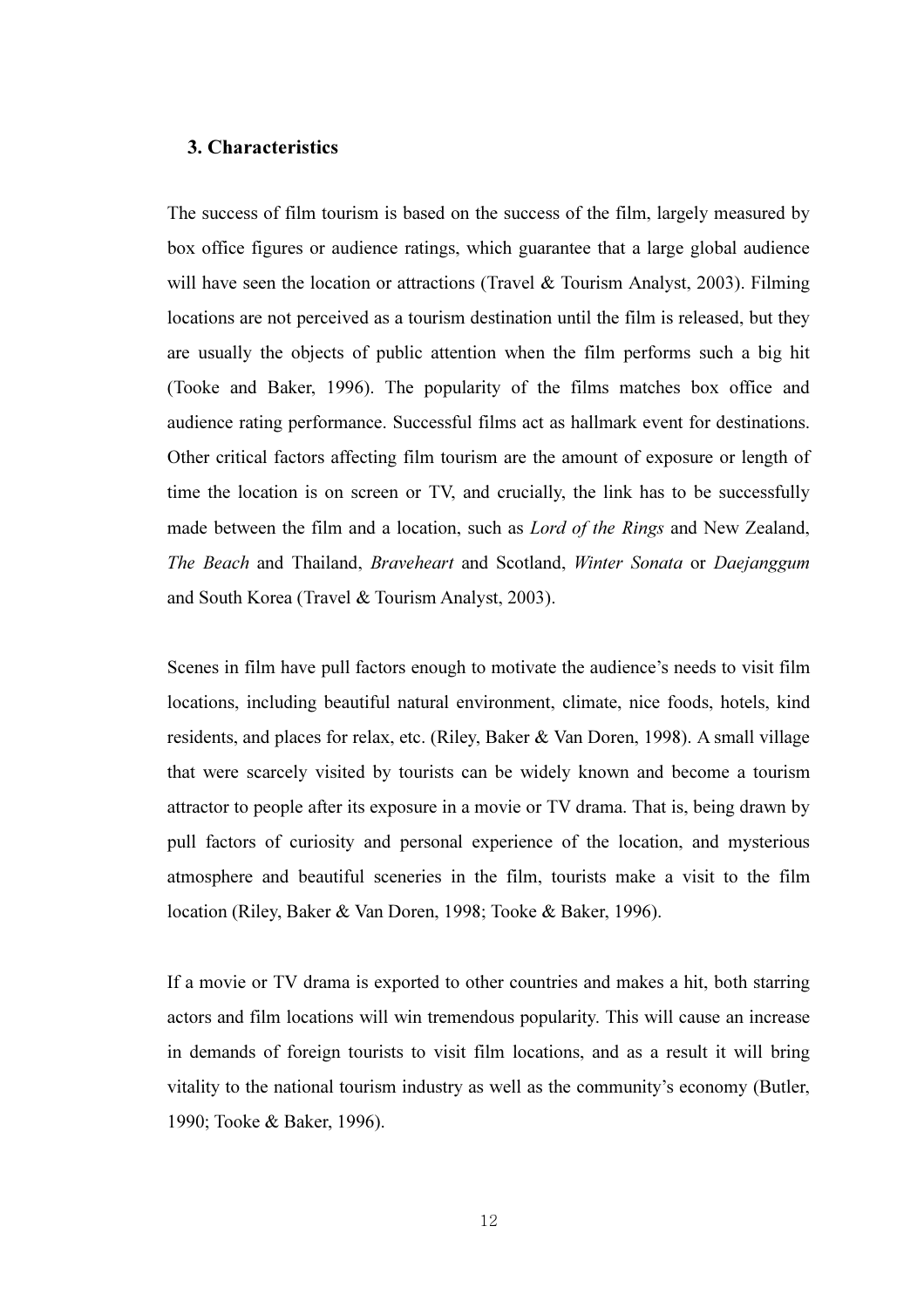

Figure 2-1 Mechanism of Film-induced Tourism (SERI, 2004)

A favorable impression of a destination is created generally by a formula of idyllic or extraordinary landscape, a unique social and cultural advantage point and an image that tourists can identify with and want to explore or rediscover. In film tourism, people are looking for an experience rather than a destination and it is the emotional associations that are important for those who come to visit (Riley and Van Doren, 1992). Particularly, people who dream of an ideal relation or a desirable world have a desire to experience such things as in film by personally visiting film locations (Tooke & Baker, 1996).

Although viewing a country on film may not be the only thing that draws people to a location, it is an additional reason to visit. Field of Dreams, related to historical baseball lore, lured visitors because of the film's theme rather than environmental attractions. Australian bush culture in Kakadu National Park in Crocodile Dundee can provide a focus for visits and even macabre films draw tourists – after the fear-filled Deliverance, Rayburn County experienced a sudden boom in rafting holidays (Travel & Tourism Analyst, 2003). In Korean TV dramas, Winter Sonata provides a motivation for potential Asian travelers, especially Japanese middle-aged woman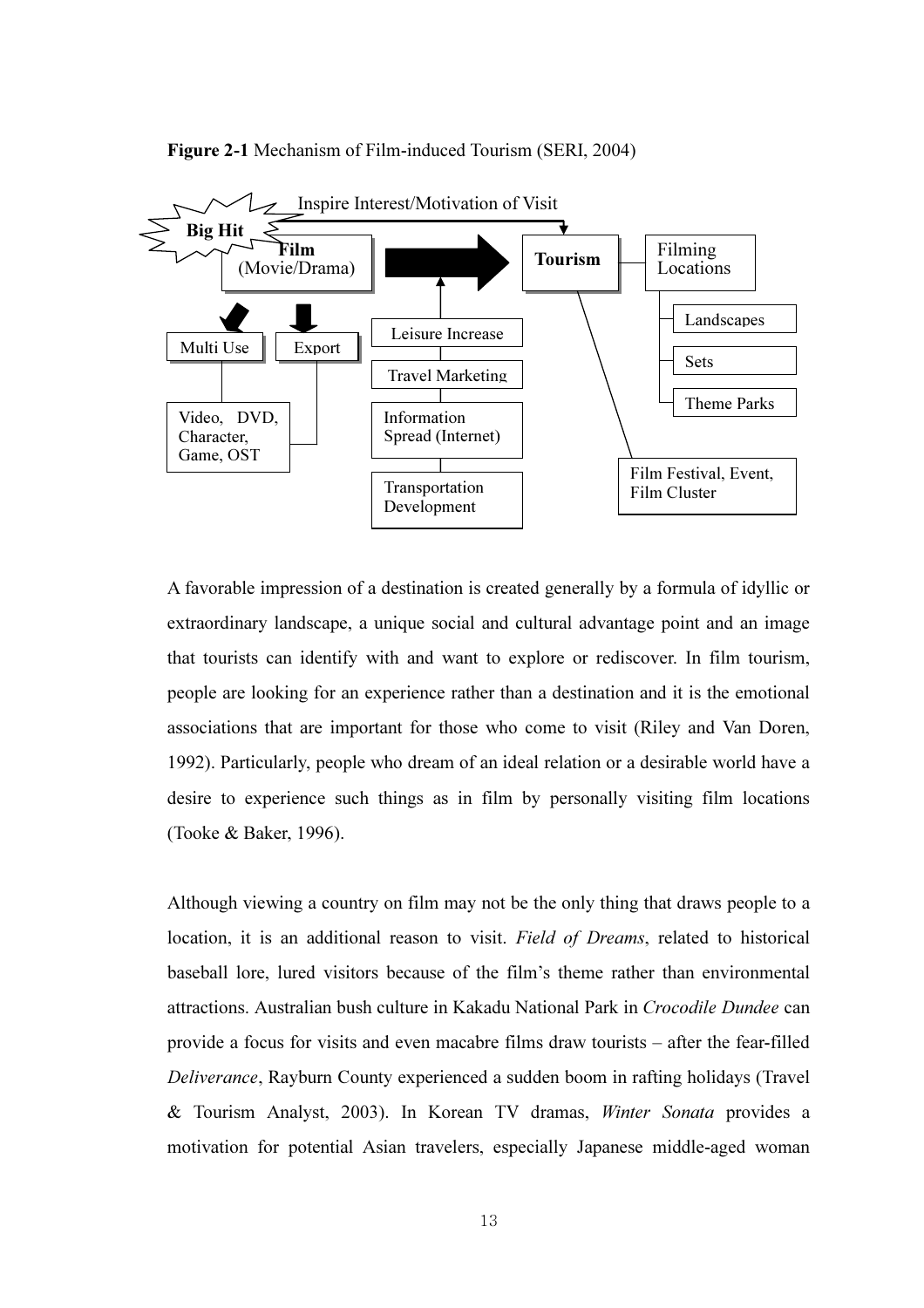travelers, to visit the locations because of the film's theme based on the universal value like first love, family and friendship that are harmonized with actors' splendid acting, appropriate background of winter season and lyric sounds. And Daejanggum, related to universally loved success story against Korean traditional and cultural backdrop, attracted a large number of Asian visitors because of Korean unique traditional contents featured in the film, such as Korean foods, clothes, medicine and culture (KTO, 2005).

Film tourism has a fast-response, ever-changing attribute because of a close connection with movie/TV-broadcasting entertainment working with the tides of fashion (Travel & Tourism Analyst, 2003). Film locations are in general spotlighted as a tourism destination with rapid increases of visitors after film's success, and as time passes on after release, likely to decline abruptly with less popularity and rapid drop in visitor numbers, which makes it difficult to sustain tourism attractors to visitors by the film only (GDRI, 2006). In 2004, amid a strong fever of Korean Wave, House of Joon-Sang, a location of a popular TV drama *Winter Sonata*, had been visited by over 600 Japanese visitors each day, but its number had dropped in the following year to at most one person a day, even including domestic and foreign visitors (hankooki.com, 2006). A research in Japan on the correlation between TV drama locations and visitor numbers pointed out that while a TV drama location gained popularity as a tourist destination during release, it witnessed the decrease of visitation in course of time after release, which lasted a year or so (GDRI, 2006).

Despite the attribute of fast response and change, one of the most surprising aspects of film tourism is it is enduring. A film can continue to draw visitors to the location year after year, and cult films never die. According to Riley, Baker and Van Doren (1998), although the peak of interest comes after a film is released, a 54% increase in visitation was evident at least five years later in their study of 12 US films, and images are often retained for a long time. These enduring effects would explain the success of some destinations that have redeveloped locations to make film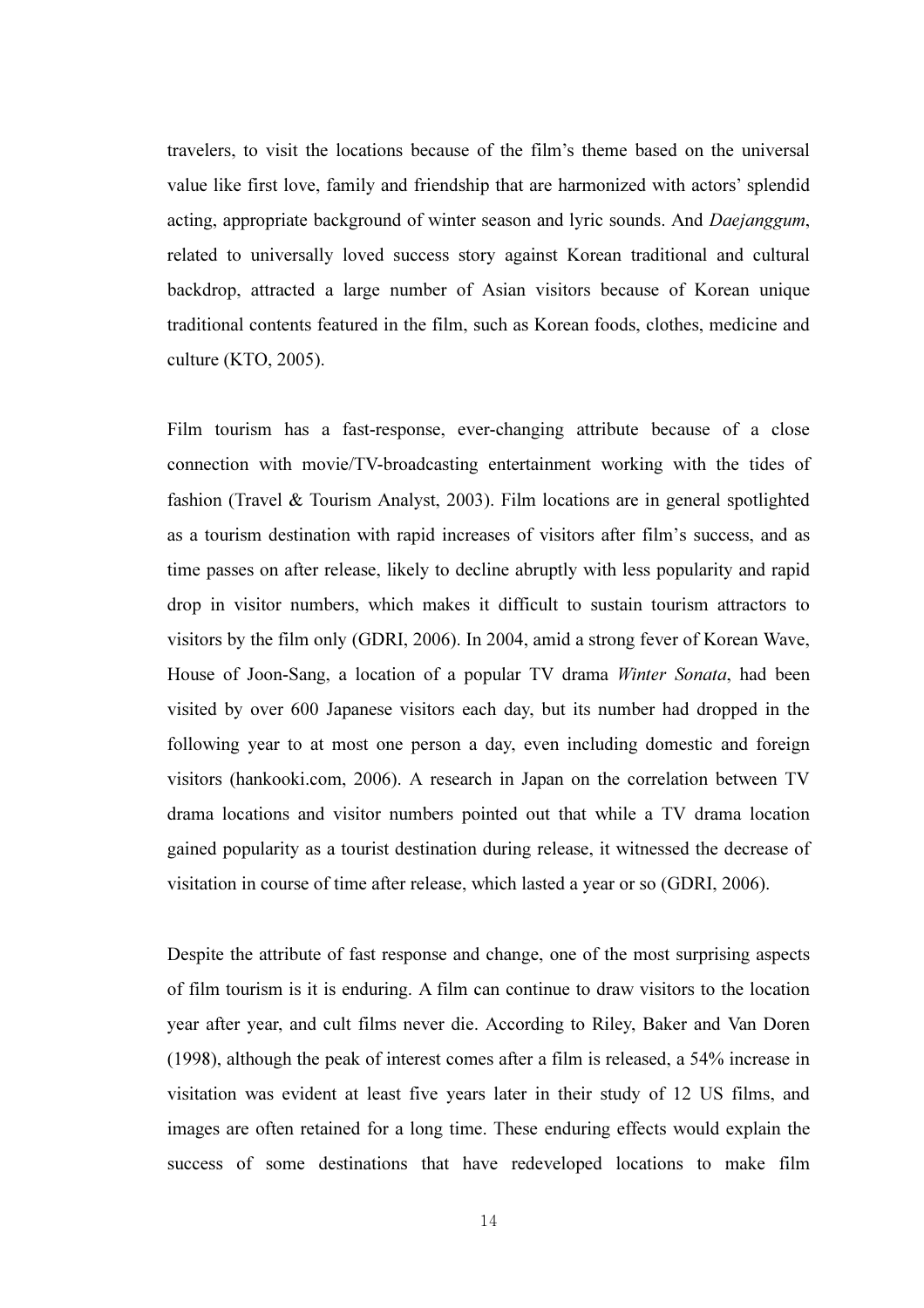connections more apparent and boosted tourism even when the film is not new (Travel & Tourism Analyst, 2003). Visitors to Devil's Tower still recalled the movie as their first image of the monument 11 years after its release (Sue Beeton, 2001). Almost ten years after the release of the film The Piano, the scene of the grand piano standing in the surf still inspires international visitors to make the pilgrimage to the West Auckland beach where it stood (Travel & Tourism Analyst, 2003). Even 4 years after its first broadcasting, a Korean TV drama Winter Sonata, the center of Korean Wave fever in Japan giving rise to a 'Yon Sama' syndrome when it was broadcasted on NHK in 2003, has been still rerun by such private broadcasting companies as TBS and Asahi in Japan since January, 2007, which will be expected to extend its audience to males and to rejuvenate the stagnant market for Korea tourism (Kyunghyang Newspaper, 2007).

Marketing opportunities for drawing visitors are generated when the film is being premiered and distributed through media focus and release windows (video, DVD, cable TV, free TV) and in the portrayal of the location to prospective visitors, which typically lasts up to three years (Travel & Tourism Analyst, 2003).

Film tourism can create such additional business and services as well business out of season and extension and strengthening of the visitor season (Travel & Tourism Analyst, 2003). For example, Namisum and Chuncheon, locations of Winter Sonata, have been visited by many tourists all year around, regardless of seasons, and attracted lots of Asian travelers due to high popularity of the drama in Asia (GDRI, 2006).

Film can also be used to focus and drive attention towards geographical areas or highlight lesser known regions – France for instance used the film *Chocolate* to draw attention to Burgundy, and Charlotte Gray the Aveyron and Lot Valley – and it can make popular places which may struggle to find any reason to develop a tourist industry (Travel & Tourism Analyst, 2003). In Korea, by inducing film productions to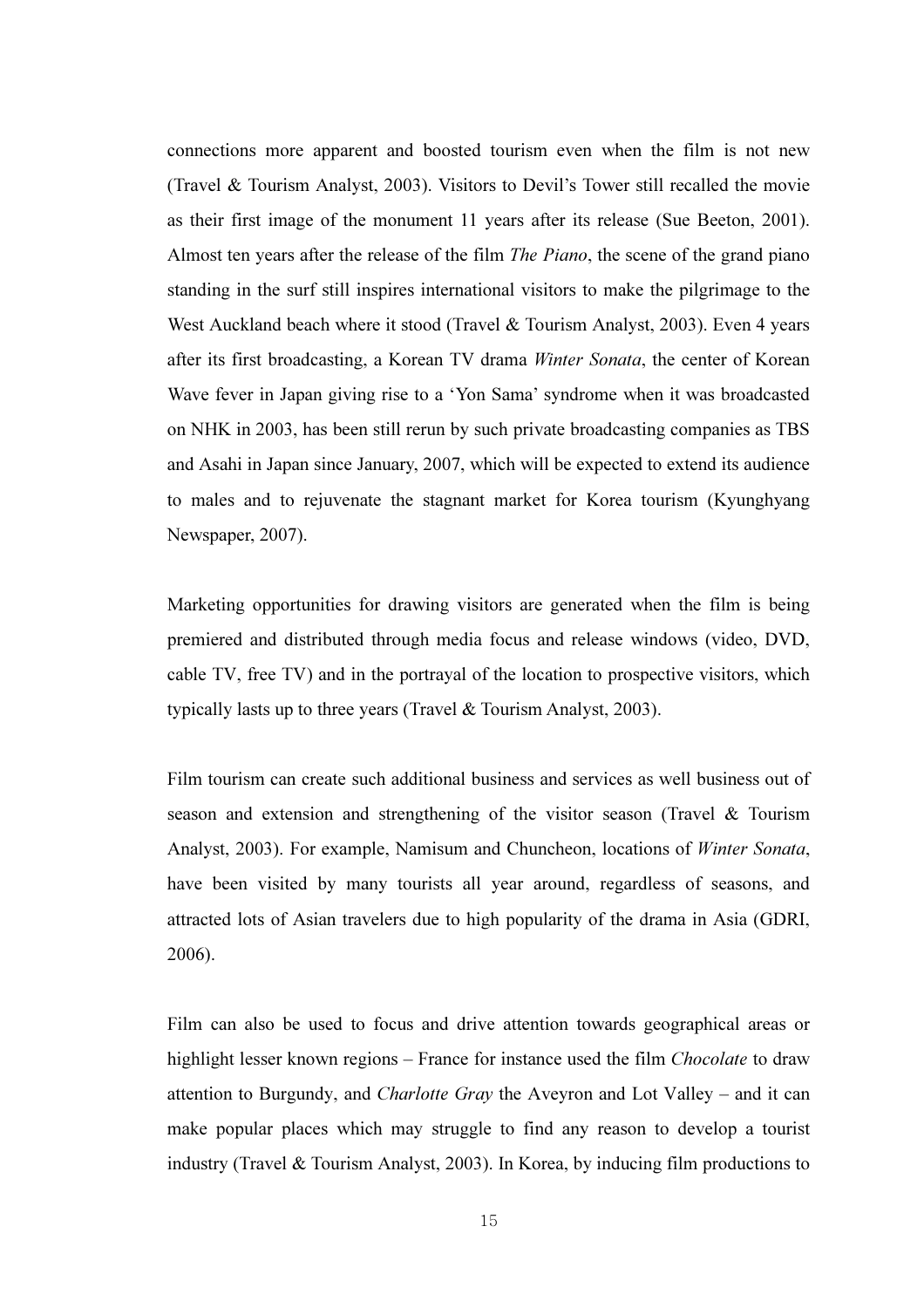the community, local governments have made efforts to use film for the purpose of enhancing competitiveness and image of the region and creating unique attractors for visitors (Lee, Jee-Eun, 2000). For example, Hapcheon used the film TaeGukGi: Brotherhood Of War to draw attention of tourists, Sokcho Autumn in My Heart, and Chuncheon Winter Sonata.

#### 4. Cases: Promoting Destinations via Film-induced Tourism

Although film tourism is a growing phenomenon worldwide, there is little direct measurement of the impact of film on tourism. Observation of recent trends through the following case reviews will give some information, statistics and ideas for the success of film tourism in terms of film tourism destination attributes, marketing activities, film-specific factors, and public/private cooperation and partnership. Some destinations have neglected film tourism as a very effective form of publicity and very often they do not prepare themselves to cope with sudden, large increases in visitors. Other destinations, however, have leveraged the visibility that films provide and benefited by showing a significant rise in visitor numbers following a film's release. The focus of this case research is on how tourism organizations engage in promoting destinations via film and converting the audience's interest in film into a commitment for an actual visit.

#### 4-1. Overseas Film-induced Tourism

A VisitBritain survey shows that one in five visitors come to Britain in 1998 thanks to its exposure in television and film. The slogan 'You've seen the film, now see the country' was used by the STB (Scottish Tourist Board) in 1995, and it attributed 5- 10% of tourist growth – worth 7-15 million in expenditure as a result of three films (1995/96) Braveheart, Rob Roy and Loch Ness. It is estimated that between 10-30% of people taking trips in Scotland were influenced by films located there and that as many as 50% of visitors to Scotland were more aware of Scotland as a holiday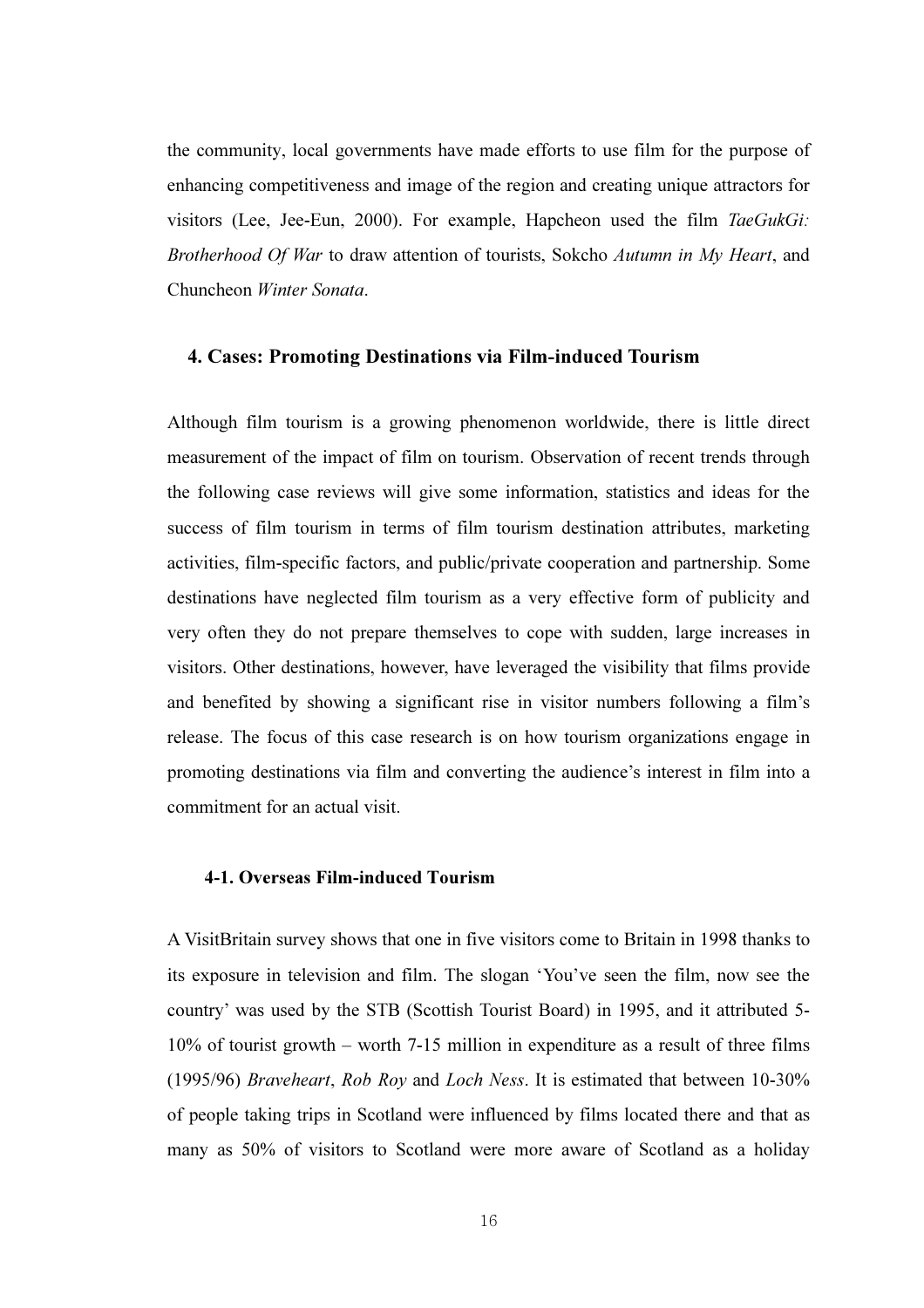destination through film, television and video. In 1993, more than one in six visitors to the Republic of Ireland cited a film as their reason for visiting and the film Gorillas in the Mist (1998) increased Rwanda's tourism by 20%. This millennium has seen the most powerful formula for film-induced tourism yet, with serial films, Harry Potter set in the UK, and *Lord of the Rings* set in New Zealand (Travel & Tourism Analyst, 2003). Surveys by Tourism New Zealand in 2003 show that 9.3% of international visitors indicated Lord of the Rings was one reason to visit New Zealand (Tourism New Zealand, 2003).

#### The Beach, Thailand

It was the story of a young American backpacker's doomed search for paradise on a remote island in Thailand and has made the country a trendy destination for youth travelers. The film had a cool factor that appealed to both males and females of young age group, 15-24 year olds. It was shot in backpacker hangouts, showcasing Thailand's beaches and scenery: Ko Samui, Khao San Road and Phi Phi Island (Travel & Tourism Analyst, 2003).

Tourism Authority of Thailand (TAT) heavily advertised its attractions during release of the film The Beach. The marketing campaign included a substantial amount of joint activity with 20th Century Fox and aimed to capitalize on the expected further popularity of Thai beaches in the wake of the film. In addition to advertising heavily in cinemas, TAT UK sent United Kingdom journalists and travel agents on familiarization trips, and awareness campaigns included financing a holiday prize on a BBC television game show with a quiz themed around The Beach (Hudson and Ritchie, 2006).

For visitor's experience, TAT assisted in securing accommodation in the hotel where the main actor Leonardo Di Caprio stayed during filming. In conjunction with  $20<sup>th</sup>$ Century Fox, TAT coordinated private businesses such as cinemas, travel centers and restaurants for marketing campaign (Travel & Tourism Analyst, 2003).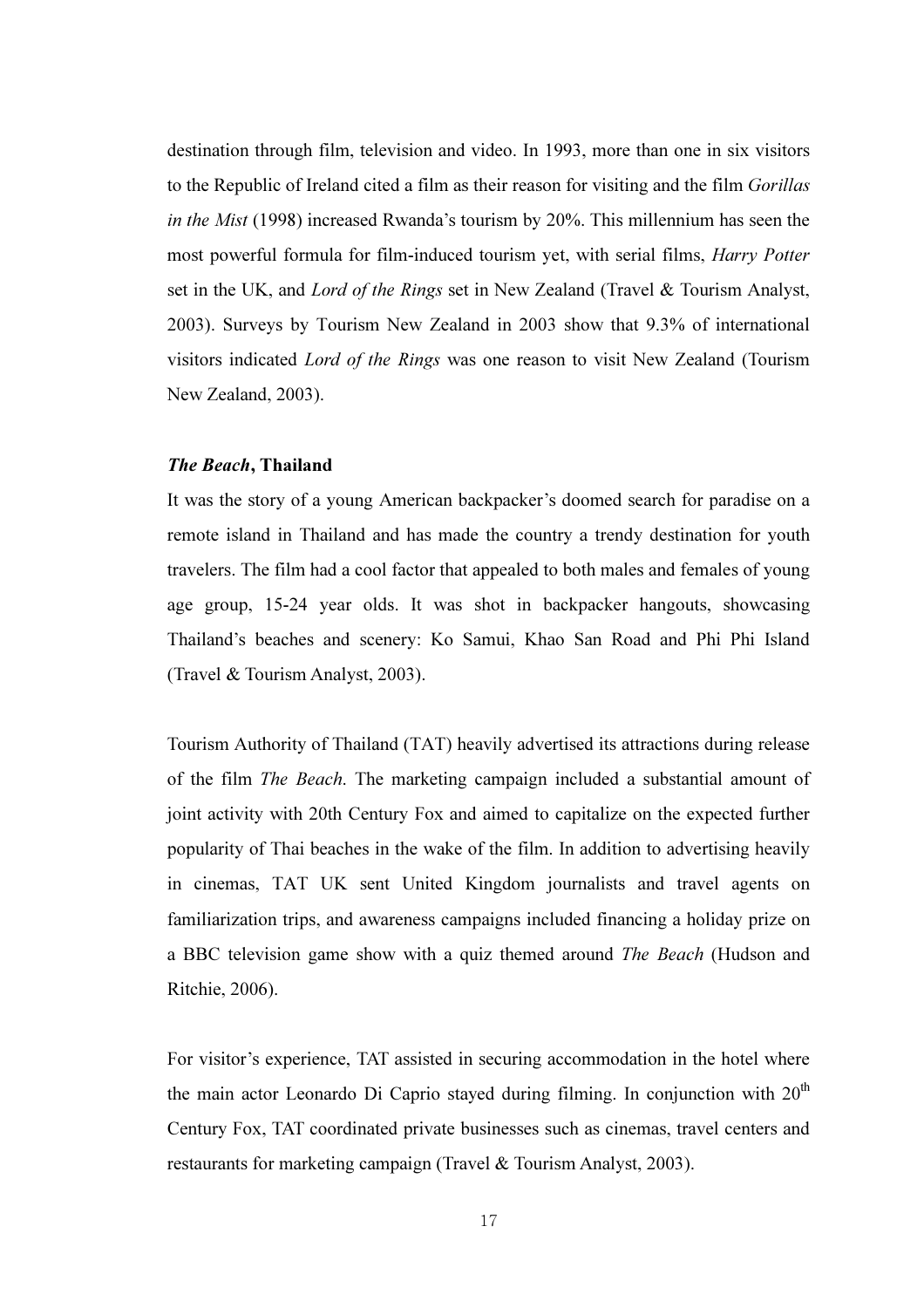The results of the film and campaign were 11.9% increases of UK visitor arrivals in 2000, and the steepest and most significant increase in the youth market – travelers between 15-24 year olds- rose by 21.96%. With a clearly identified youth market for the Beach, the marketing efforts of TAT was effective in bringing a new tourist sector to the country and increasing Thailand's profile worldwide (Travel & Tourism Analyst, 2003).

#### Lord of the Rings (LOTR), New Zealand

Filming and production had been made in New Zealand for about five years from 1998 to 2002. Three films were made: 'The Fellowship of the Ring' was released on December 19, 2001, 'The Two Towers' on December 18, 2002 and 'The Return of the King' worldwide on December 17, 2003. A story of peril and adventure, the film used 150 sites across New Zealand, showcasing the country's dramatic, diverse and sometimes extreme landscape: the many realms of Middle Earth in Wellington, the rolling hills of Matamata (Hobbiton), the dramatic Tongariro National Park as Mordor, and Poolburn as the kingdom of Rohan. All the three films were ranked within world top 10 box office performance from its first film release, according to Box Office Mojo (see Table 2-5). LOTR had made New Zealand one of the most fashionable tourist destinations. It had a big, positive impact on tourism in New Zealand, by raising its profile, creating a brand and increasing visitor numbers (Tourism New Zealand, 2002).

| Films                      | Release<br>Year | Production | Promotion | Earnings<br>(theater only) |
|----------------------------|-----------------|------------|-----------|----------------------------|
| The Fellowship of the Ring | 2001            |            | 50        | 870                        |
| The TwoTowers              | 2002            | 94         | 40        | 926                        |
| The Return of the King     | 2003            | 94         |           | .070                       |

Table 2-5 Box Office Figures of LOTR (million dollars)

Source: www.boxofficemojo.com, SERI (2004)

LOTR isn't the first film to have been produced against the stunning backdrop of New Zealand, nor the first to draw tourists to film locations there: The Piano still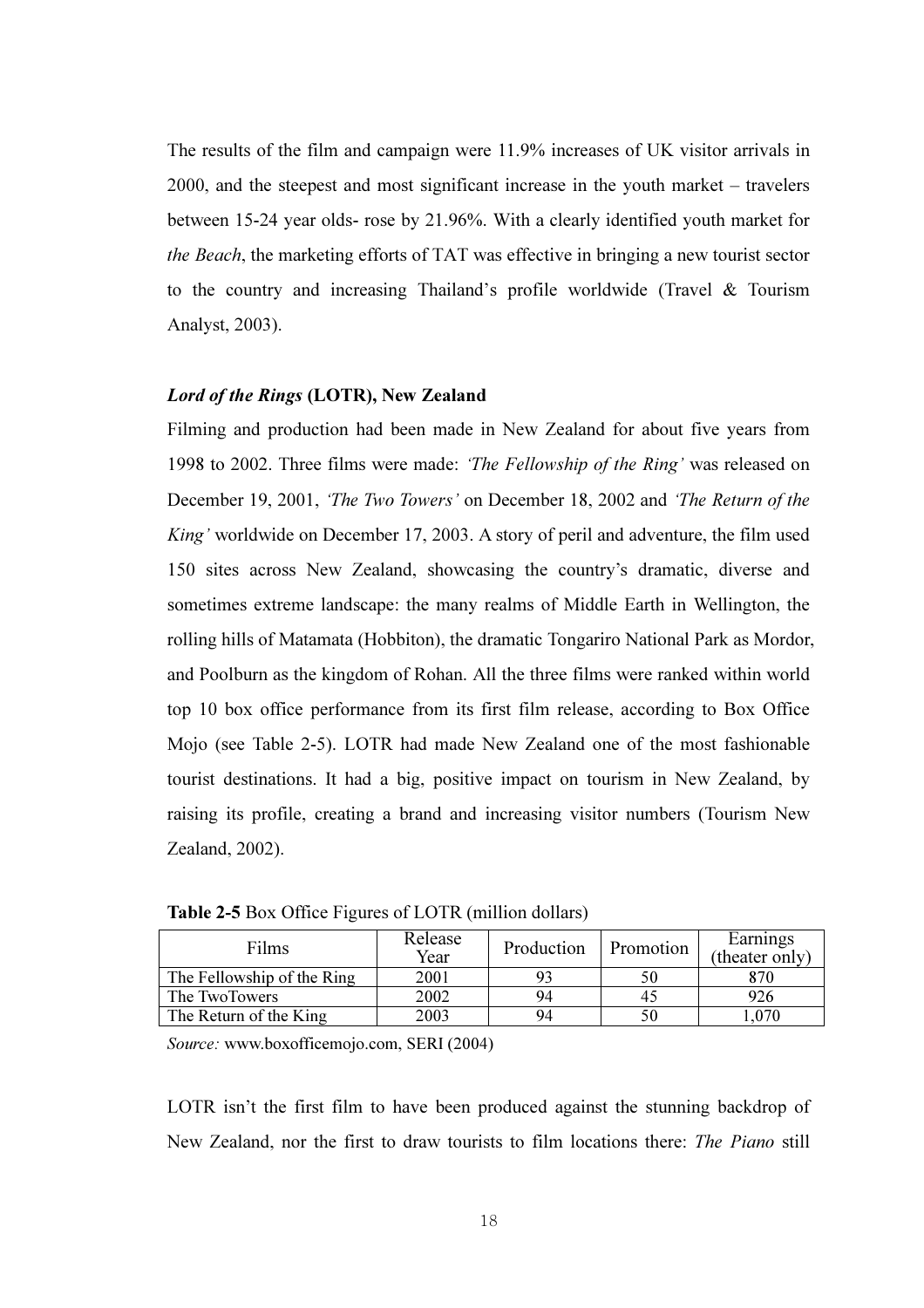attracts international visitors to the West Auckland beach. However, LOTR is the first time government agencies, including Tourism NZ, Trade NZ and Film NZ, have worked together on a coordinated strategy. The Government invested up to U\$18.6 million on projects to promote New Zealand in the wake of the film, and even the Prime Minister, Helen Clark, personally endorsed the branding of New Zealand as the home of LOTR, acknowledging the film as an opportunity to showcase the country to the world and even appointing a special LOTR Minister to assist (Travel & Tourism Analyst, 2003).

The promotional campaign included a huge international media program and numerous events leveraging off the film. The time scale allowed the campaign to focus on different aspects of New Zealand. Activities planned around the release of the final film moved beyond the scenery to promote other sectors such as art, crafts, food, wine, music and fashion. The tourist board branded New Zealand as the home of LOTR and Middle Earth, and overseas offices reached about 200 million people in the first few months of their campaign. Tourist maps were produced listing 35 filming locations used in the film, ranging from a Wellington gravel quarry to the picturesque mountain resort of Queenstown. LOTR was heavily promoted on the tourist board's website and linked to film tours by local tour operators listing from a half day to 22 days for visitors coming in search of Middle Earth (Travel & Tourism Analyst, 2003).

Most media clippings mentioned that the film was shot in New Zealand, providing important linkage between the film and the location. The long production time, 18 months, gave the country to prepare and the longevity of the trilogy with annual release, subsequent academy awards and DVD/video releases, sustained exposure of New Zealand across a variety of media. Exposure is set to last almost four years. The film's stars provided endorsement of New Zealand, particularly Ian McKellen, heaping praise on the island and helping promote everything from Wellington's fashion to its cafes. The relationship with New Line Cinemas was found to be pivotal in assisting awareness. The country's media campaign abroad created greater global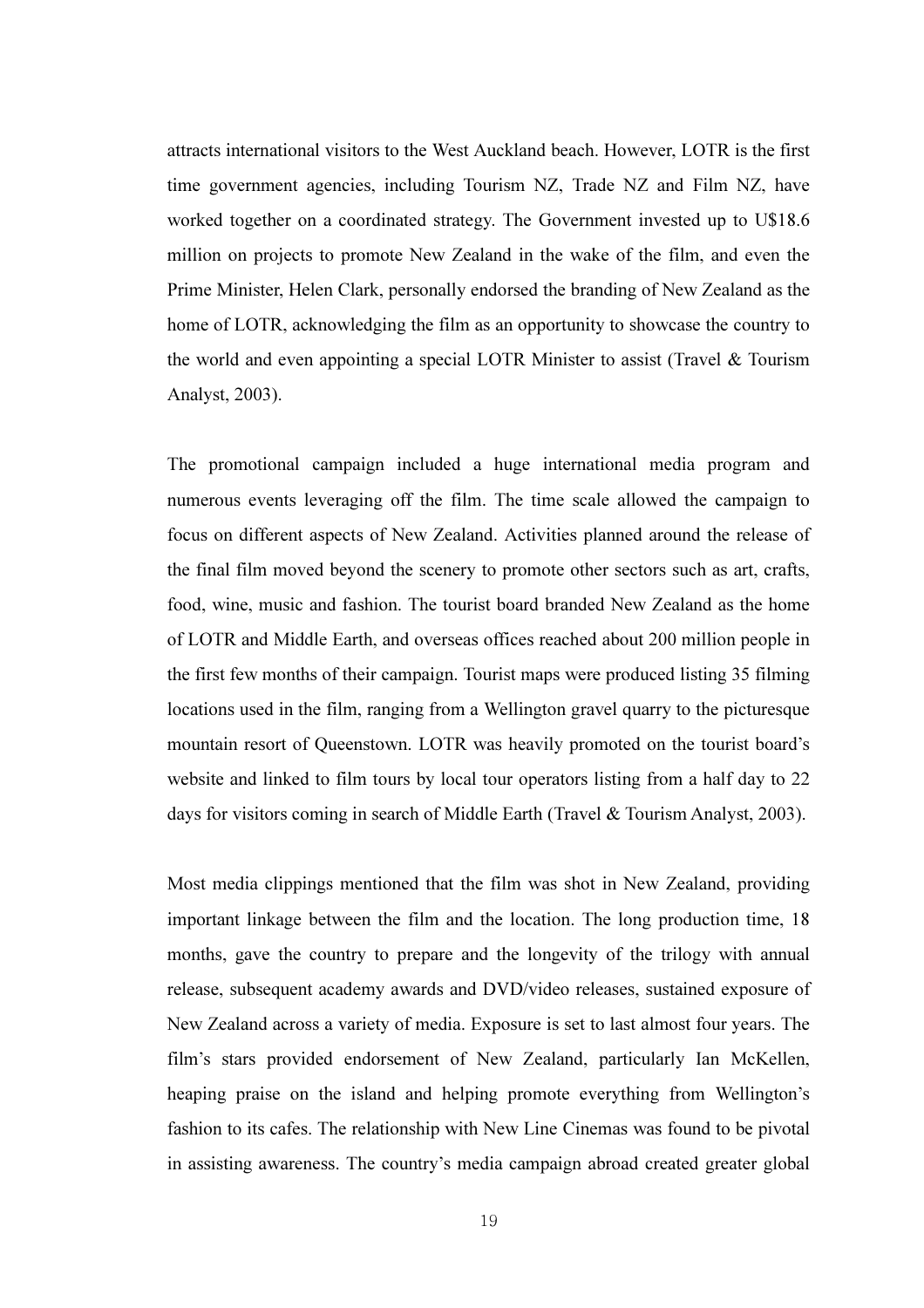awareness of New Zealand, particularly in the USA where awareness is relatively low, and in unexpected countries such as Taiwan and Thailand (Travel & Tourism Analyst, 2003).

Visitor numbers have soared since the release of the first film in 2001. Almost 2 million international visitor arrivals are recorded in 2002, or 3.8% increases on the previous year. UK visitors are the consistently biggest growing sector, with an increase of 10% year-on-year until 2005, despite recording a slight decrease in 2006. Especially, the biggest market, Australian tourists surged up sharply by 22% in 2004 since the release of the final film in 2003. Total of annual visitor arrivals to New Zealand also increased steadily, although not as dramatically, reaching the 2 million mark in 2002 for the first time (Tourism New Zealand, 2001-6). According to survey by Tourism New Zealand in 2003, 9.3% of international visitors indicated Lord of the Rings was one of the reasons for visiting New Zealand. Almost all potential visitors (95%) who were more likely or more motivated to visit New Zealand because of the LOTR films indicated it was likely they would visit New Zealand sometime in the future suggesting a more growth potential in visitor arrivals induced by LOTR (Tourism New Zealand, 2003).

| Year      | 2001  | 2002  | 2003  | 2004  | 2005  | 2006  |
|-----------|-------|-------|-------|-------|-------|-------|
| Total     | l,909 | 2,045 | 2,104 | 2,334 | 2,365 | 2,409 |
| UK        | 193   | 217   | 241   | 254   | 273   | 264   |
| Australia | 630   | 632   | 702   | 856   | 875   | 903   |
| Germany   | 52    | 49    | 52    | 56    | 57    | 59    |
| US        | 187   | 205   | 211   | 218   | 214   | 225   |

Table 2-6 Annual Visitor Arrival Figures to New Zealand ('000)

Source: Tourism New Zealand

#### Harry Potter, UK

According to VisitBritain, in 2002, post foot and mouth, Harry Potter had been a major factor helping Britain recover its tourism industry, being one of the most successful film promotions for Britain. The film, based on the best selling novels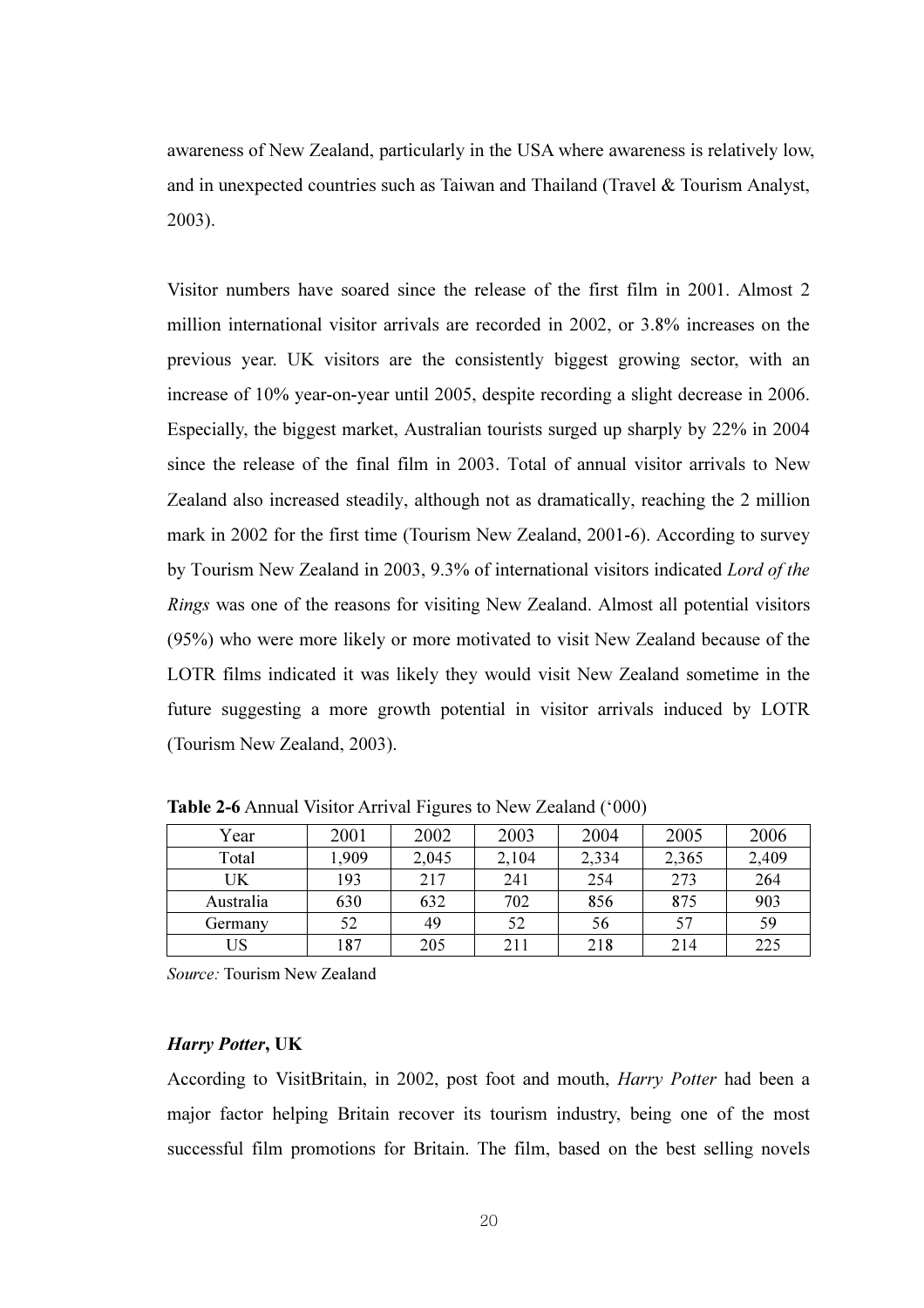about a teenage wizard and Warner Brothers production, was a huge box office hit. As part of a series, the first film, Harry Potter and the Sorcerer's (US)/Philosopher's Stone, released in November 2001, created 'Potter Mania' and subsequent massive tourist interest in Britain where it was filmed. The second film, Harry Potter and the Chamber of Secrets, released in 2002, was also a massive hit and took top place at the box office in 10 countries (Travel & Tourism Analyst, 2003). The third film, Harry Potter and the Prisoner of Azkaban, released in 2004, was the second highest grossing film of the year worldwide and the fourth, Harry Potter and the Goblet of Fire, released in 2005, was a successful run at the box office, the highest grossing international and worldwide release of 2005. The fifth film is due for release in July 2007 and the sixth film, in production for release in November 2008 (Box Office Mojo, 2007).

| Films                                    | Release<br>Year | Production | Earnings<br>(theater only) |
|------------------------------------------|-----------------|------------|----------------------------|
| Harry Potter and Philosopher's Stone     | 2001            | 125        | 976                        |
| Harry Potter and the Chamber of Secrets  | 2002            | 100        | 876                        |
| Harry Potter and the Prisoner of Azkaban | 2004            | 130        | 789                        |
| Harry Potter and the Goblet of Fire      | 2005            | 150        | 892                        |

Table 2-7 Box Office Figures of Harry Potter (million dollars)

Source: www.boxofficemojo.com

The film like the novels appealed to adults and children alike, although mainly attracting families. Supported by Warner Brothers who gave permission to use the logo and license for a year, VisitBritain built a destination experience from the theme of the film, producing a movie map to tie in with the release of the first film. Designed to leverage off the film to fulfill its objectives of promoting the UK as a whole, the movie map mentioned eight locations from the film and on the reverse side a further 32 attractions around Britain, based on seven themes associated with mysticism and magic, such as steam trains, witches and wizards, reptiles and ghosts. 340,000 maps in six languages were distributed in all 27 overseas offices and complimented by the website www.travelbritain/ moviemap which features many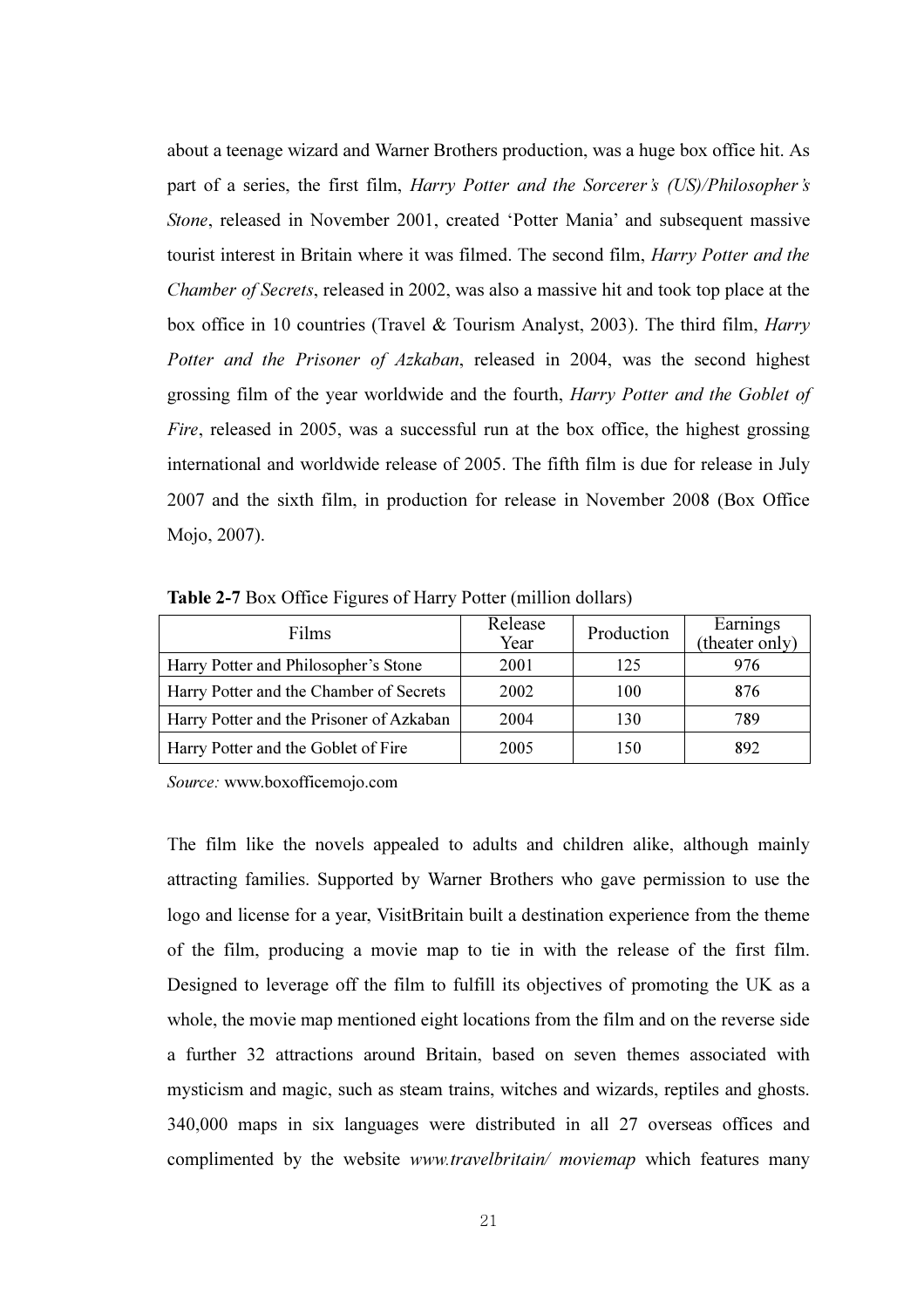more locations. History and legend touch every part of the country. The sheer Britishness of the film and the variety of locations it covers provides a great opportunity to promote Britain overseas, according to a BTA campaign manager (Travel & Tourism Analyst, 2003).

Movie locations listed on the map saw an increase in visitors. From 2001 to 2002 visitor numbers to Alnwick Castle doubled, Christchurch reported a 30% increase and Lacock Abbey a rise of 6,000. London Zoo ran 'week of magic' during half terms in October 2001 and June 2002, attracting 27,000 and 21,500 visitors respectively, a dramatic turn out when compared with their average monthly visitor figure of 33,000. Almost all attractions noticed an increase in foreign visitors, with different nationals choosing different attractions on the map. Goathland Station noticed an increase in Dutch visitors, whereas Bodleian Library noticed more Japanese and Australian visitors and Christchurch more Japanese and Taiwnese. Alnwick Castle noted a significant increase in Japanese, American, Dutch and German visitors (Travel & Tourism Analyst, 2003).

A spokesperson for UK tour operator, Luxury Vacations UK Ltd, said that film location tourism has been a big boost to the industry, and families that have never dreamed of going to the Oxford colleges with the kids are booking tours because Harry Potter was there. They estimated that 90% of people booking tours around Britain begin with a film location or Harry Potter based enquiry because, at some time in their lives, they have seen a film about a princess, knight and a castle (Travel & Tourism Analyst, 2003).

There was a problem with the film, though. As a high profile, high value brand, Harry Potter was subject to strict copyright law. Warner Brothers wanted to protect the mystery of the fantasy story. They controlled which sites were used. The movie map was only licensed for a year in association with the first film and for overseas promotion only.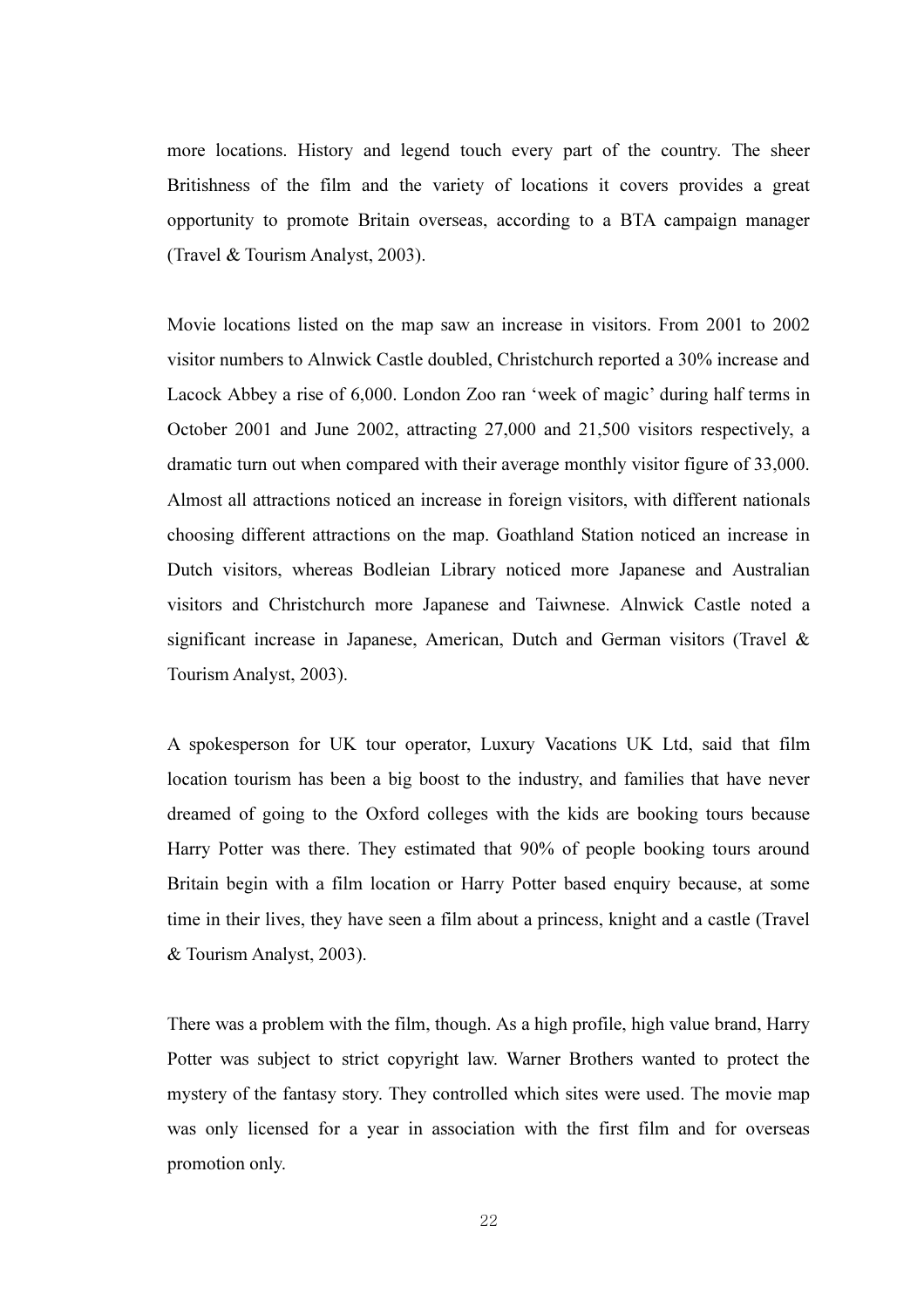### 4-2. Korea Film-induced Tourism

In Korea film-induced tourism, TV dramas had much better effects on tourism than movies did. This is because Korean Wave, affecting Korea tourism industry positively by improving the image of Korea and showing a significant rise in Asian visitor arrivals, originates from the Korean pop culture featured in dramas. Recent successes of Korean movies and TV dramas in both home and Asia contributed to tourism development and diversification of tourism pattern, making film locations emerge as a popular tourist destination and generating a rapid increase in both domestic and foreign visitors (GDRI, 2006).

Korea Tourism Organization (KTO) designated the year 2004 and 2005 as the Year of Korean Wave Tourism and made efforts to facilitate tourism through Korean Wave films by initiating marketing activities. Marketing activities included not only advertising and familiarization trips by KTO itself, but also joint activities with travel agents and film industry for developing film tour programs and star events.

Film tourists to Korea were following such patterns as whole package planned by travel agents, airtel package and independent tour, among which packages organized by travel agents were mostly purchased (KTO, 2004b).

#### Winter Sonata

Winter Sonata, a TV series produced by Korea Broadcasting System (KBS), had been broadcast in Korea from January to March 2002, winning tremendous popularity by recording average audience rating of 23.1% and the highest of 28.8% (GDRI, 2005). The drama made a big hit in Japan following its first success abroad in Taiwan in 2002. While the drama had been on the air with NHK four times since 2003, it created a "boom of Winter Sonata" nationwide in Japan. This was an unprecedented case of foreign programs in Japan's broadcasting history and any foreign programs had never succeeded before Winter Sonata (KTO, 2005).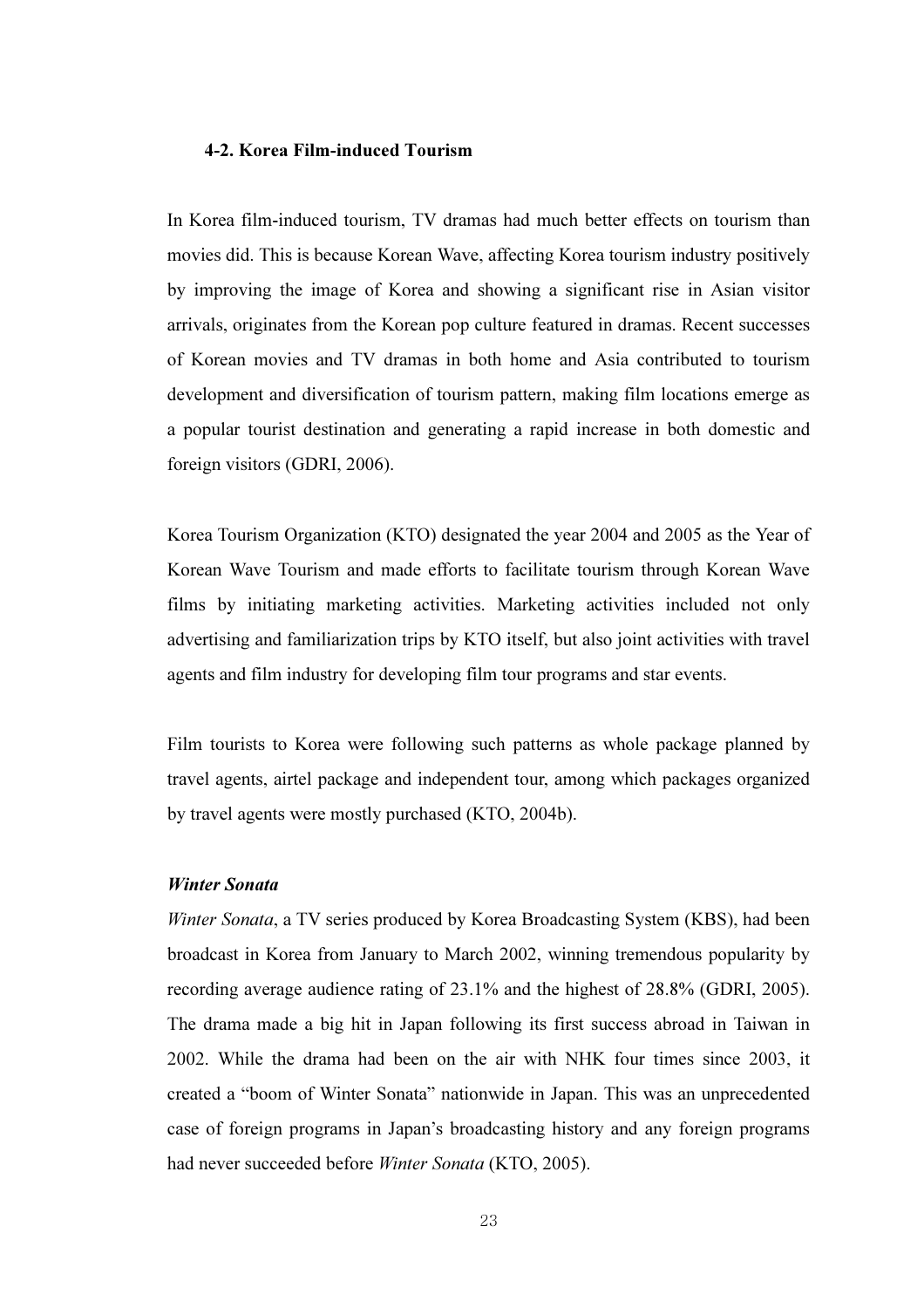Winter Sonata motivated potential Asian travelers, especially Japanese middle-aged woman travelers, to visit the locations because of the film's theme based on the universal value like first love, family and friendship that are harmonized with actors' splendid acting, appropriate background of winter season and lyric sounds (KTO, 2005).

The promotional campaign had included an international media program and numerous events leveraging off the drama, such as KTO's advertising in Asian countries and familiarization trips for the press and travel agents of the countries, and joint promotion with travel industry for developing film tourism products, and special joint program with entertainment industry for holding concerts and fan meetings with stars, and special Korea promotion road shows abroad (KTO, 2004a). These efforts resulted in a big increase in foreign visitors of 2004 (up to 22% from 2003), especially in Japanese and Taiwanese (by comparison with the previous year, 35% and 56% respectively) (KTO, 2005).

Foreign visitors to Gangwon province, major locations of Winter Sonata were all the while mainly from South East Asian countries like Hong Kong, Singapore and Taiwan for skiing in winter, generating limited market for Japanese. However, after Winter Sonata, Japanese tourists increased rapidly, especially showing the most significant rise in Japanese middle-aged (between 30-40 year olds) woman travelers. According to the province, Japanese visitors to the drama locations like Chuncheon and Namisum from July 2003 to July 2004, were 74,640, almost 10 times increase from the same period of the previous years (7,857 visitors) before success of the drama (GDRI, 205).

In particular, its representative location 'Namisum' received less than 1,000 foreign visitors until 2001 before Winter Sonata. However, after the drama's success abroad in Asia, foreign visitors to the location began to rapidly increase since late 2002 and reached a peak of 296,448 visitors in 2005. This seemed to result from unprecedented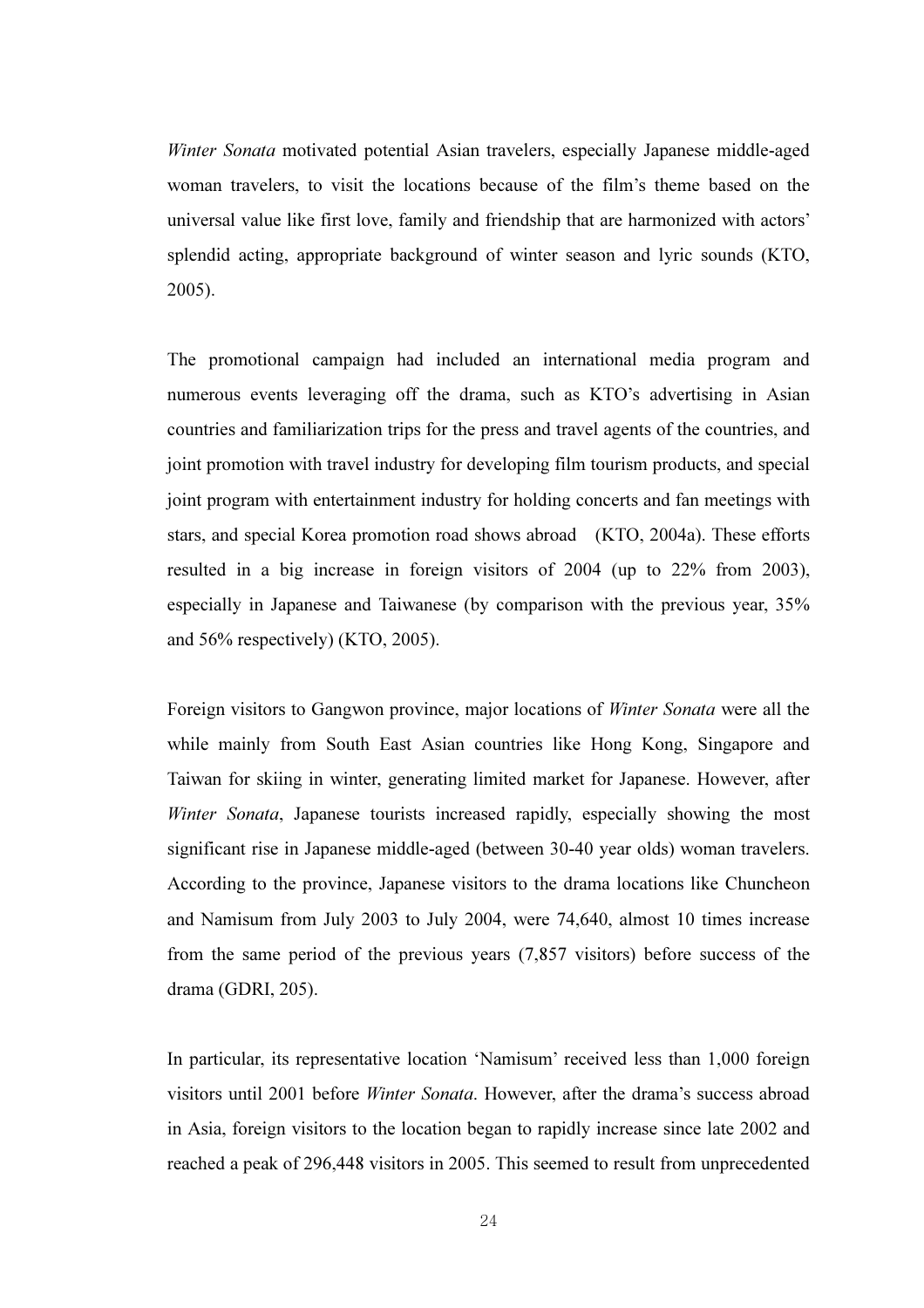high ratings of the drama in major Korean Wave countries like Taiwan, Hong Kong and Japan, and promotions like media exposures and star events, which motivated Japanese and other Asian travelers to visit locations.

| Country           | Taiwan            | Hong<br>Kong          | Japan                           | Singapore         | Malaysia              | Indonesia   | Thailand             |
|-------------------|-------------------|-----------------------|---------------------------------|-------------------|-----------------------|-------------|----------------------|
| Average<br>Rating | 2.87%             | 8%                    | 14%<br>$(20.6\%)$               |                   | 6%                    | 2%          | 1.55%<br>$(2.6\%)$   |
| Period            | 2002.4.<br>$\sim$ | 2002.4.<br>$\sim 6$ . | 2003.4.<br>~2004.8.             | 2003.3.<br>$\sim$ | 2002.8.<br>$\sim$ 11. |             | 2003.1.<br>$\sim$ 4. |
| Channel           | GTV               | ATV                   | BS <sub>2</sub> ,<br><b>NHK</b> | CH <sub>U</sub>   | TV <sub>3</sub>       | <b>RCTI</b> | <b>ITV</b>           |

Table 2-8 Overseas Broadcastings of Winter Sonata

Source: Korea Tourism Organization

( ) The highest rating

### Table 2-9 Annual Foreign Visitors to Namisum

| Year                | 2000 | 2001  | 2002   | 2003    | 2004    | 2005    | 2006    |
|---------------------|------|-------|--------|---------|---------|---------|---------|
| Foreign<br>Visitors | 581  | 1,308 | 21,329 | 107,689 | 267,590 | 296,448 | 228,869 |

Source: Korea Tourism Organization, Chuncheon City, Tourism Knowledge System, Namisum Inc

| Table 2-10 Tour Product Composition related with Winter Sonata for Foreign Visitors |  |  |  |
|-------------------------------------------------------------------------------------|--|--|--|
|                                                                                     |  |  |  |

| Program                   | Details                                                        |                                                                                                          |  |  |  |
|---------------------------|----------------------------------------------------------------|----------------------------------------------------------------------------------------------------------|--|--|--|
|                           | Chuncheon                                                      | Myongdong, Jungdo, Junsang's House, Café<br>'Yyun-Ga', Chuncheon Train station, Chuncheon<br>high school |  |  |  |
|                           | Namisum                                                        | Bench of 'First Kiss', Metasequoia path                                                                  |  |  |  |
| <b>Film Location Tour</b> | Yongpyong                                                      | Dragon Valley & Resttaurant                                                                              |  |  |  |
|                           | Seoul                                                          | Jungang high school, Marsian office, Plaza Hotel                                                         |  |  |  |
|                           | Donghae                                                        | Chuam Beach                                                                                              |  |  |  |
|                           | Oedo                                                           | Botania Park                                                                                             |  |  |  |
| <b>Star Events</b>        | Star fan meetings, Winter Sonata OST concerts, Watching talk   |                                                                                                          |  |  |  |
|                           | show with film director & commentator                          |                                                                                                          |  |  |  |
| Personal Experience       | Sweating sauna                                                 |                                                                                                          |  |  |  |
|                           | Watching NANTA show, Film Studio visit, Historical site visit, |                                                                                                          |  |  |  |
| Others                    | Foods, Shopping, Other tourist areas                           |                                                                                                          |  |  |  |

Source: Korea Tourism Organization, "Korea Tourism Marketing Strategy by use of Korean Wave Drama", 2005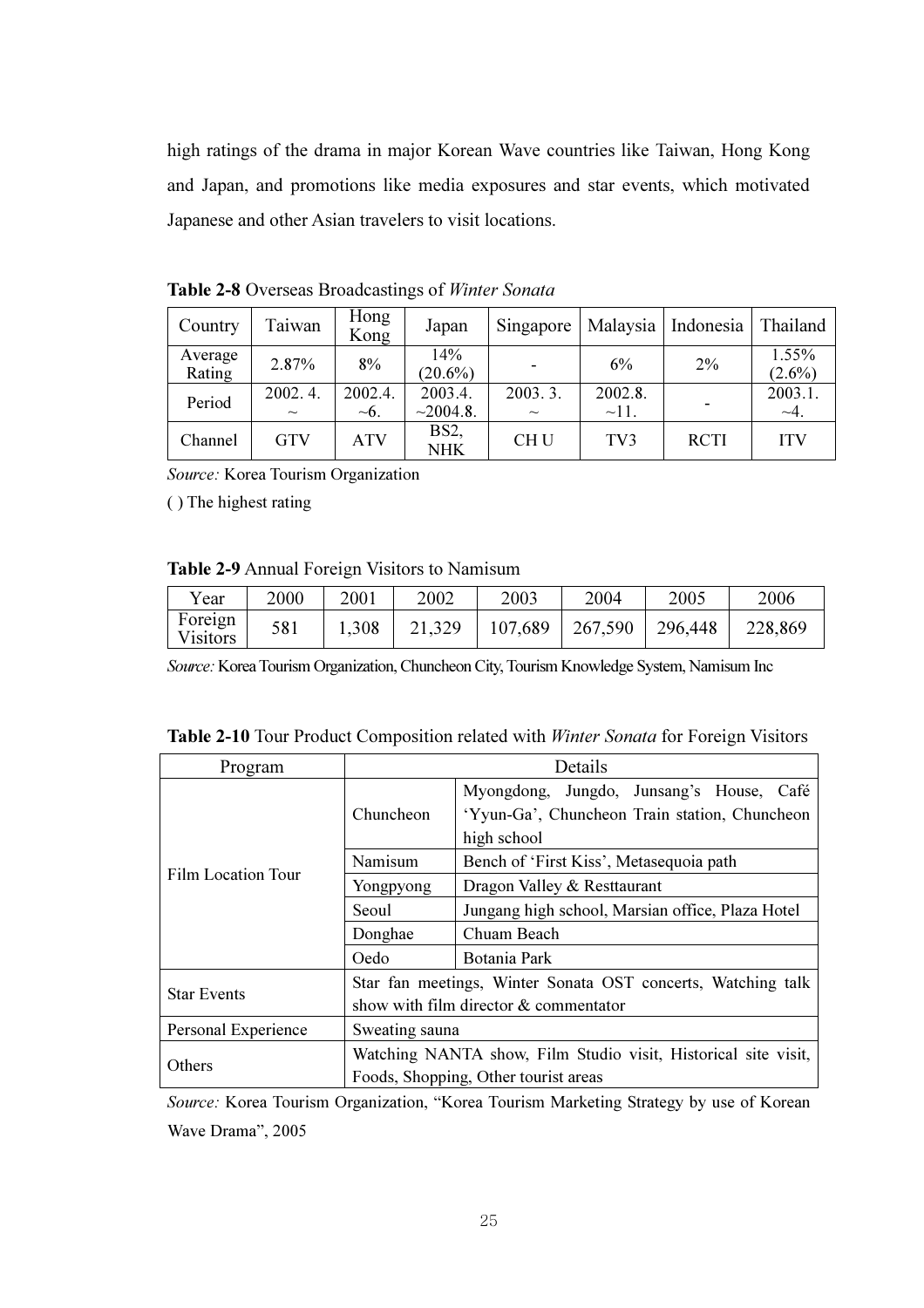| Country | Time       | Marketing Activities                                   |
|---------|------------|--------------------------------------------------------|
|         | 2003.9-11  | 'Hotelier' & 'Winter Sonata' tour package              |
|         | 2003.12    | Korea Tourism Special Promotion Road Show              |
|         | 2004.3     | Choi Ji-Woo fan meeting event                          |
| Japan   | 2004.3     | Package of Winter Sonata OST concert                   |
|         | 2004.3     | Event for the fan club loving Winter Sonata            |
|         | 2004.6     | 'Winter Sonata' & 'Endless Love' location tour package |
|         | 2004.7     | 'Winter Sonata' & 'Taegukgi' location tour package     |
|         | 2002.5     | Travel Agent Fam Tour to Winter Sonata locations       |
|         | $2002.4-6$ | Advertising Korea in association with drama launch     |
| Taiwan  | 2002.5     | Publishing Winter Sonata tour guidebook                |
|         | 2003.10    | Korea Tourism Special Promotion Road Show              |
|         | 2004.      | Fam Tour to Korean Wave Festival in 2004               |

Table 2-11 Major Marketing Activities relating to Winter Sonata Film Tourism

Source: Korea Tourism Organization, "Analysis of Effects of Korean Wave Tourism Marketing and its Development Measures", 2004, pp. 88-89

# Daejanggum

Daejanggum, a TV series produced by Munhwa Broadcasting Corp (MBC), had been broadcast in Korea from September 2003 to March 2004, winning tremendous popularity by recording average audience rating of 41.6% and the highest of 51.7%. The drama made a big hit in China and Japan following Hong Kong, recording the unprecedented highest viewing rate in their broadcasting history of foreign films, and its success could sustain Korean Wave in Asia after Winter Sonata. While on the other hand *Winter Sonata* generated big stars and tourism by captivating susceptibilities of its foreign fans, Daejanggum with the backdrop of Korean unique culture had great impacts in all directions on tourism and other sectors, showing another possibility in facilitating Korean Wave and Korea film tourism. That is, Daejanggum, related to universally loved success story against Korean traditional and cultural backdrop, attracted a large number of Asian visitors because of Korean unique social and cultural contents featured in the film, such as Korean foods, clothes, medicine and architecture (KTO, 2005).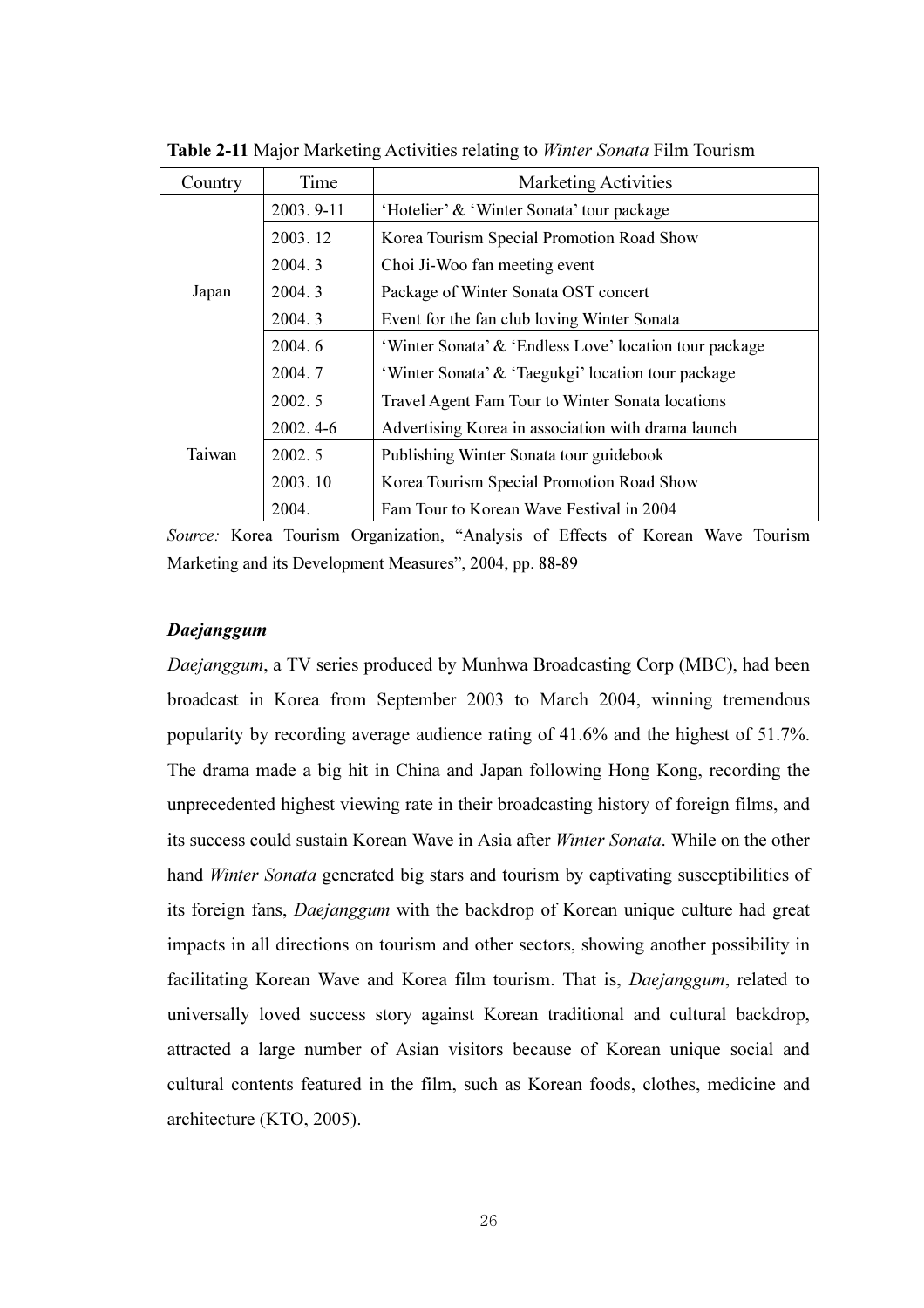The major marketing activities, like Winter Sonata, included media program and numerous events leveraging off the drama, such as advertising and familiarization trips for the press and travel agents, joint promotion with travel industry for developing film tourism products, and special concerts and fan meetings with stars, and special Korea promotion road shows. But after experience of film-induced tourism effects of Winter Sonata, promotional programs around Daejanggum has now been strategically aligned and proactively executed with its broadcasting abroad, in a different way from the focus on managing and supporting tourism effects following the success of Winter Sonata.

As a result, there was a steady increase in foreign visitors of 2005 (up to 5.7% from 2004), especially in Chinese, Taiwanese and Hong Kong tourists (13%, 15% and 7% respectively, by comparison with the previous year) (KTO, 2006). In particular, Daejanggum Theme Park, a film set for Daejanggum, saw an explosive foreign visitor arrival of 183,385 in 2005 since its grand open for tourists in December 2004 and recorded a consecutive increase of 31% (240,951 visitors) in 2006. Taking a closer look at visitor statistics of 2006 by country origin (Table 2-13), an interesting foundation can be made that visitors from newly emerging Korean Wave countries like Malaysia, Singapore and Thailand which was a small number in 2005 increased largely due to popularity of drama Daejanggum there and extension of its promotion to the Southeast Asian region, whereas visitors from countries like Taiwan and Hong Kong which led early Korean Wave decreased sharply. It seems that, in the wake of drama Daejanggum, Korean pop culture fever spreads into the Southeast Asian region.

Recently in 2007, hoping for sustaining a Korea film tour boom induced by drama Daejanggum, Korea tourism sector including KTO, airlines and travel agents continues to deploy joint marketing activities using drama contents and the cast of the drama. For example, Asiana Airlines Inc. last year initiated a special commitment of 'Daejanggum Flight' in Southeast Asia, Japan and China routes in order to promote Korean Wave tourism, and this year for the same purpose it is recommitting a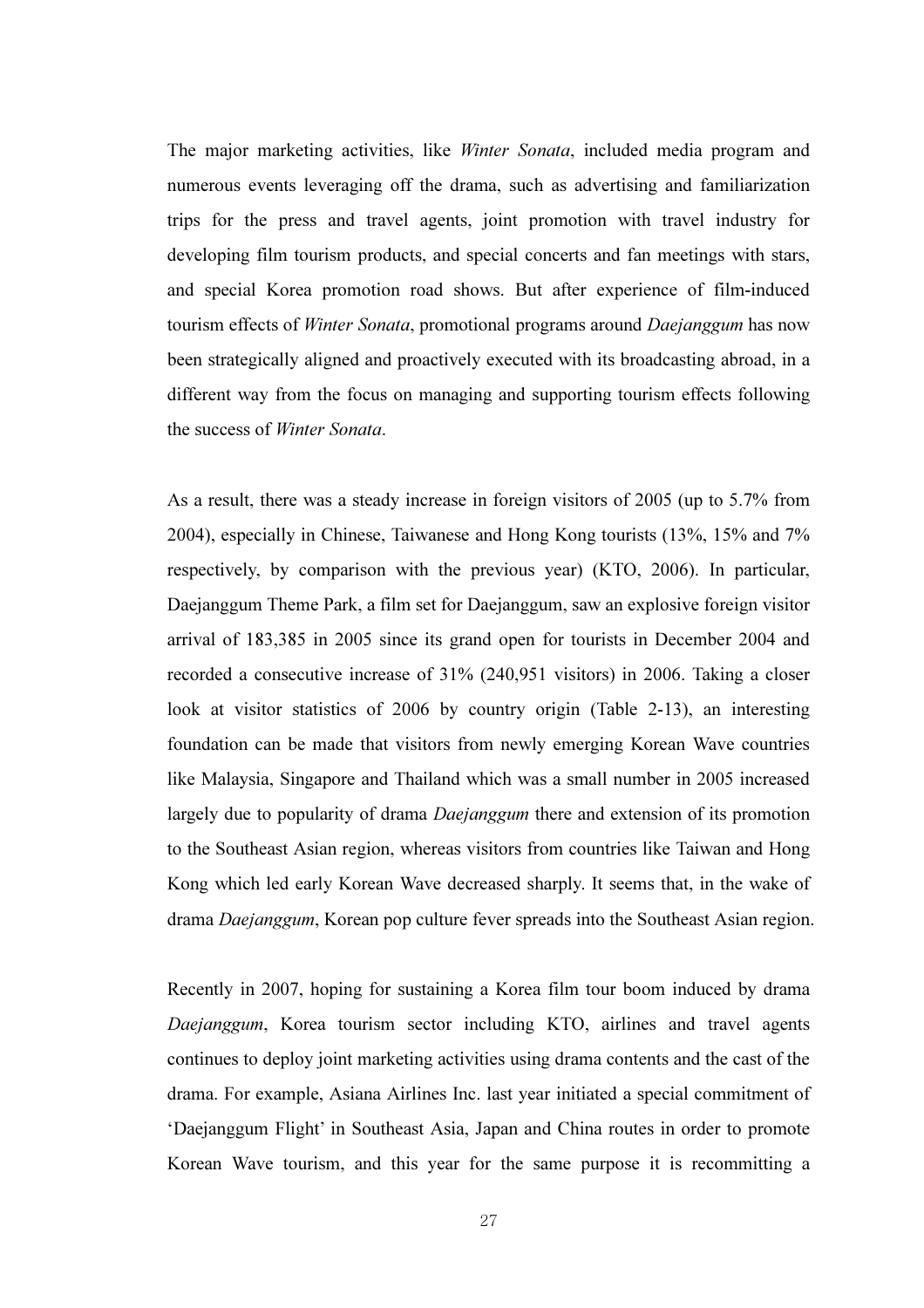'Daejanggum Flight' specially to its flight route between Gimpo and Haneda. It will provide in-flight services using drama contents for customers, such as Daejanggum highlight film, Daejanggum foods and desserts. Its effort is expected to boost film tours using drama Daejanggum that is currently leading Korean Wave in Japan, as well as to enhance awareness and affinity of Japanese for Korean culture (Financial News, 2007; Prime Business Journal, 2007).

| Country | Taiwan     | Hong<br>Kong | Japan           | Singapore   | Malaysia        | China      | Thailand   |
|---------|------------|--------------|-----------------|-------------|-----------------|------------|------------|
| Average | 1.5%       | 37.5%        | 14%             |             |                 | $4\%$      | 11%        |
| Rating  | $(6.22\%)$ | (47%)        | $(20.6\%)$      |             |                 | (9%)       | (16%)      |
| Period  | 2004.5.    | 2005.1.      | 2005.10.        | 2005.7.     | 2004.11.        | 2005.9.    | 2005.10.   |
|         | $\sim 8$ . | $\sim$ 5.    | $\sim$ 2006.11. | $\sim$      | ~2005.2.        | $\sim$ 10. | ~2006.3.   |
| Channel | <b>GTV</b> | <b>TVB</b>   | BS2,            | <b>CH55</b> | TV <sub>8</sub> | Hunan      | CH3, 7,9   |
|         |            |              | <b>NHK</b>      |             |                 | TV         | <b>ITV</b> |

Table 2-12 Overseas Broadcastings of Daejanggum

Source: Korea Tourism Organization

( ) The highest rating

| ັ                        |      | ◡<br>ັບ |         |
|--------------------------|------|---------|---------|
| Year                     | 2004 | 2005    | 2006    |
| Foreign Visitors (Total) |      | 183,385 | 240,951 |
| Japanese                 |      | 19,378  | 101,556 |
| Taiwanese                |      | 61,507  | 33,534  |
| Hong Kong                | ۰    | 52,016  | 7,239   |
| Chinese                  |      | 15,368  | 30,855  |
| Malaysian                |      |         | 24,609  |
| Singaporean              | ۰    |         | 11,982  |
| Thai                     |      |         | 21,291  |
| Others                   |      | 35,116  | 9,885   |

Table 2-13 Annual Foreign Visitors to Daejanggum Theme Park

Source: Korea Tourism Organization, MBC Global Media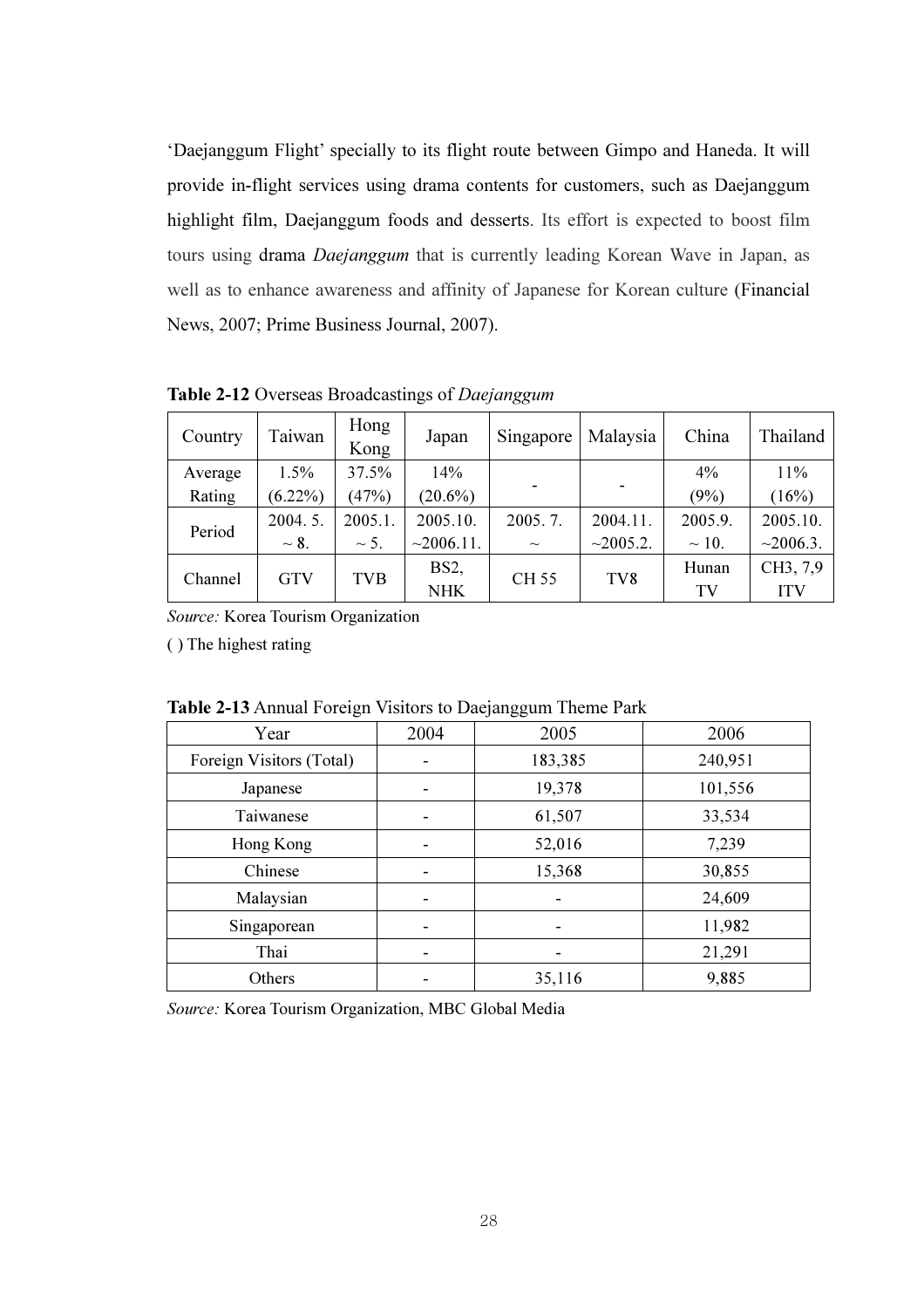| Program             | Details                                                           |                                                       |  |  |
|---------------------|-------------------------------------------------------------------|-------------------------------------------------------|--|--|
|                     | Yangju                                                            | Daejanggum Theme Park                                 |  |  |
|                     | Suwon                                                             | Hwasung Fortress,                                     |  |  |
| Film Location Tour  |                                                                   | Hwasung Hanggung (Temporary Palace)                   |  |  |
|                     | Yongin                                                            | Korean Folk Village                                   |  |  |
|                     | Jeju                                                              | Hyupjae beach, Oedolgae, Jeju Folk Village            |  |  |
|                     | Seoul                                                             | Changduk Palace, Namhansanseong                       |  |  |
| <b>Star Events</b>  | Star fan meetings                                                 |                                                       |  |  |
| Personal Experience | Making Korean traditional foods/royal foods/kimchi, Try on Korean |                                                       |  |  |
|                     | traditional clothes, Sweating sauna                               |                                                       |  |  |
| Education           |                                                                   | Korean foods seminar, Korean traditional manner class |  |  |
|                     | Watching NANTA show, Korean Wave Exhibit visit, Palace tour,      |                                                       |  |  |
| Others              | Insadong, Foods, Shopping, Kyungdong oriental herb market, Other  |                                                       |  |  |
|                     | tourist areas                                                     |                                                       |  |  |

Table 2-14 Tour Product Composition related with *Daejanggum* for Foreign Visitors

Source: Korea Tourism Organization, "Korea Tourism Marketing Strategy by use of Korean Wave Drama", 2005

| Time        | <b>Marketing Activities</b>                                                                                                                                                                                                                                                                                                                                 |  |  |  |  |  |  |
|-------------|-------------------------------------------------------------------------------------------------------------------------------------------------------------------------------------------------------------------------------------------------------------------------------------------------------------------------------------------------------------|--|--|--|--|--|--|
| 2004.12     | Yangju Daejanggum Theme Park (drama set) Grand Open for tourist visit                                                                                                                                                                                                                                                                                       |  |  |  |  |  |  |
| 2005.7-12   | Daejanggum tour package joint promotion in LA, USA, with national<br>airlines and Chinese American travel agents                                                                                                                                                                                                                                            |  |  |  |  |  |  |
| 2005.10     | Distributing Daejanggum promotion leaflet, poster, mouse pad                                                                                                                                                                                                                                                                                                |  |  |  |  |  |  |
| 2005.10     | Daejanggum Tour Briefing Sessions in 5 cities of China & Support<br>Advertising tour package                                                                                                                                                                                                                                                                |  |  |  |  |  |  |
| 2005.11     | Daejanggum promotion festival: Korean Wave 2005 in Guangzhou, China-<br>Major events: Travel Mart, Korea Night, Korean royal foods demonstration,<br>Press conference with the drama's stars, and Press release (44 press reports)                                                                                                                          |  |  |  |  |  |  |
| 2005. 11-12 | Daejanggum winter family package promotion & Support Ads. By KTO<br>Beijing office                                                                                                                                                                                                                                                                          |  |  |  |  |  |  |
| 2006.       | Asiana Airlines's 'Daejanggum flight' in service for East Asia, Japan and<br>China routes, promoting Daejanggum film tourism                                                                                                                                                                                                                                |  |  |  |  |  |  |
| 2006.2-3    | Supporting Daejanggum Star Fan Meeting for overseas fans' visit                                                                                                                                                                                                                                                                                             |  |  |  |  |  |  |
| 2006.4-6    | 2006 Daejanggum Tour Joint Promotion & Merchandising Efforts with Seoul<br>local government, and<br>Philharmonic<br>Orchestras, Jeju<br>Musicpia<br>Entertainment Ltd.: - Daejanggum Classic Concert in overseas and Jeju<br>- Daejanggum tour package, 'Korean Royal Festival': Daejanggum food try,<br>Traditional performance, Exhibit & Cultural events |  |  |  |  |  |  |
| 2007.2      | Daejanggum special tour product by KTO Osaka office: Fan meeting event<br>& Appointing Honorable Ambassador to Daejanggum promotion                                                                                                                                                                                                                         |  |  |  |  |  |  |

Table 2-15 Major Marketing Activities relating to Daejanggum Film Tourism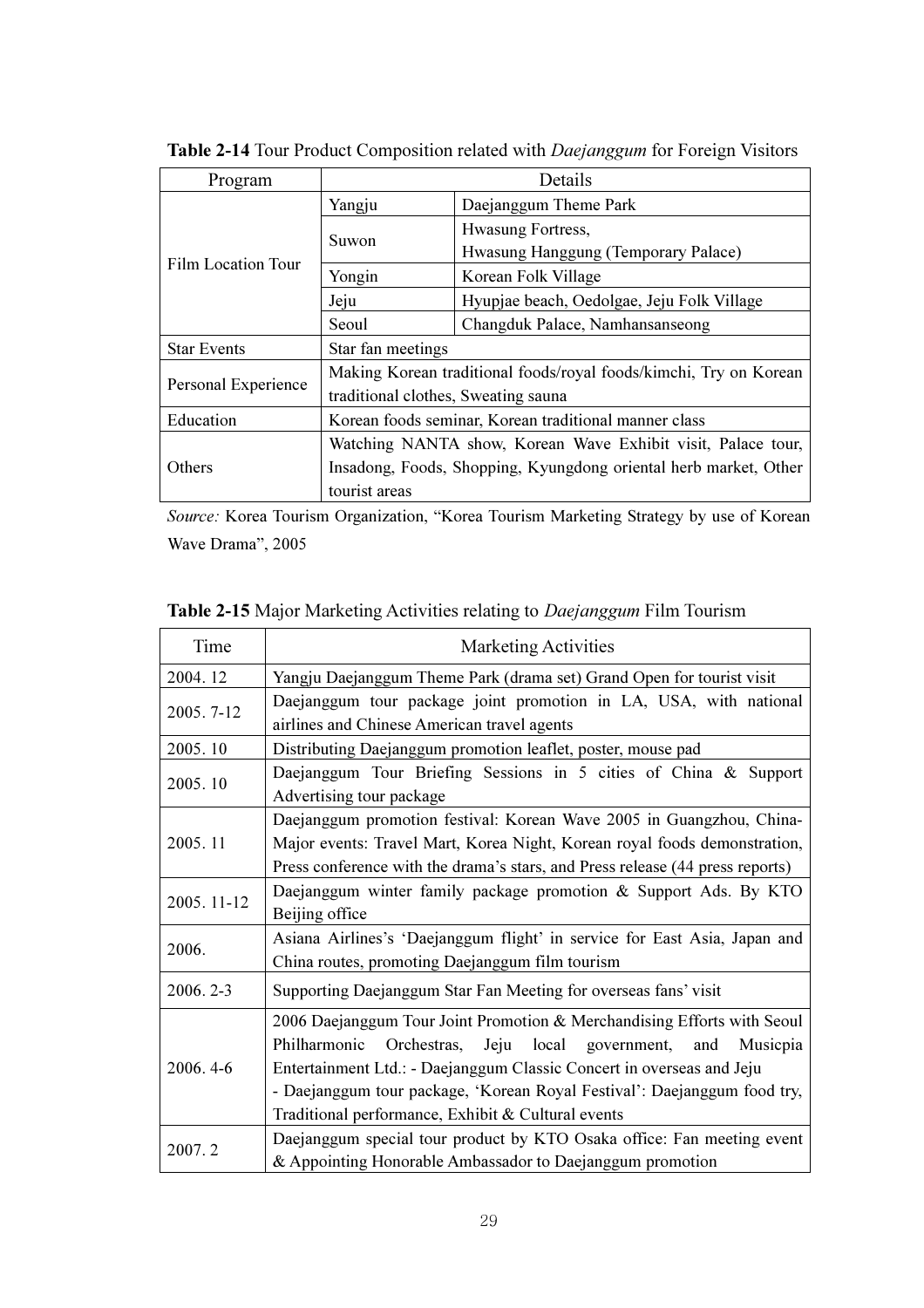| Time         | <b>Marketing Activities</b>                                                                                                                                                                                   |
|--------------|---------------------------------------------------------------------------------------------------------------------------------------------------------------------------------------------------------------|
| $2007.2 - 4$ | Supporting musical 'Daejanggum' (2007. 5-6) promotion to attract overseas<br>audiences                                                                                                                        |
| $2007.4-$    | Asiana Airlines's 'Daejanggum flight II' in service for Japan (Kimpo-<br>Haneda) route, promoting Daejanggum film tourism: Serving Daejanggum<br>flight foods and desserts, Showing Daejanggum film in flight |
| 2007.5       | Planning daejanggum Theme Park Tour Package with MBC broadcasting:<br>Fan meetings with the cast of the drama, Exhibit of drama properties and<br>photos, Personal experience programs                        |

Source: Korea Tourism Organization

l.

# 5. Roles of Tourism Organizations: Marketing Activities both Before and After Release of a Film

Development of a film location as a tourist area needs a long-term project because of its positive impacts on the promotion of a community's economy and image as a primary destination. In order to continue film tourism impacts as a long-run tourism resource, a systematic and comprehensive master plan in terms of engagement in film production, construction of filming sceneries and marketing strategy for film tourism should be made properly.

Sustainability of film tourism (destination) depends on the regular arrival of large numbers of visitors. Film locations however tends to be spotlighted as a tourism destination with rapid increases of visitors after the success of film and, as time passes by, decline abruptly with less popularity and rapid drop in visitor numbers. To achieve sustainability, appropriate marketing activities are necessary for film tourism locations to continue to draw attention and visits of tourists.

Tourism organizations can engage in a variety of marketing activities both before and after release of a film, which are described below (Hudson and Ritchie, 2006).<sup>5</sup>

<sup>5</sup> Mainly from Simon Hudson and J.R. Brent Ritchie, "Promoting Destinations via Film Tourism", Journal of Travel Research, Vol. 44, May 2006, pp. 387-396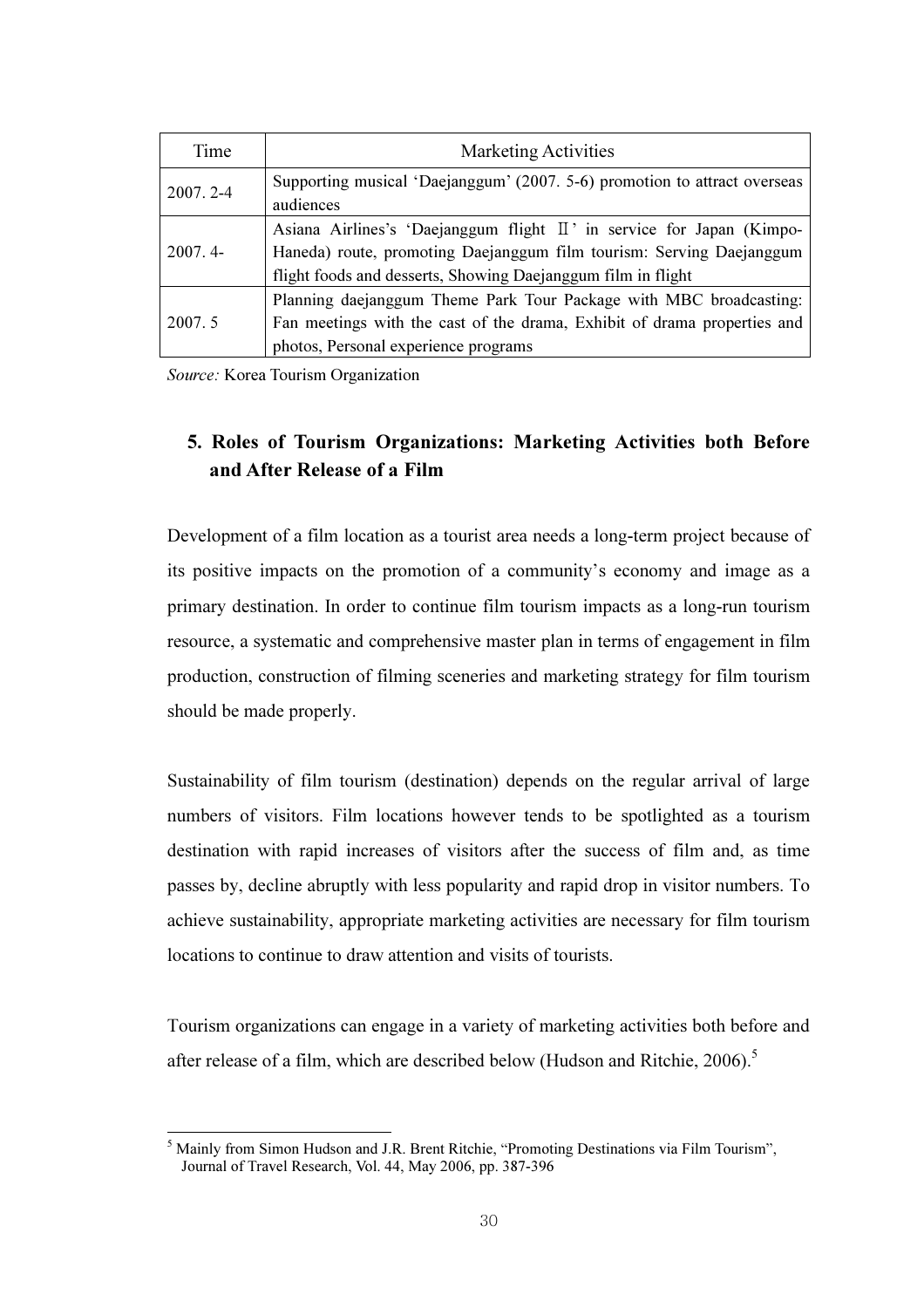#### Marketing Activities Before Release

Tourism organizations often cannot be selective of films being produced. They however can be proactive in promoting their locations to film producers. Some tourism organizations like VisitBritain, Kansas's Travel and Tourism Development Division and Singapore Tourism Board are becoming active in encouraging producers to make films in their region to benefit from the long-term tourism impacts. Some destinations like Canada and the Bahamas appoint public relations specialists to place their regions in films. They have identified film tourism as a marketing opportunity and tried to get maximum exposure for their destinations in television and film.

At the pre-production stage, it is important to be involved in location scouting. The Swiss Tourist Board pays all the scouting expenses for top Bollywood directors, as Bollywood films made in Switzerland have stimulated incoming tourism from India (Mehta, 2004). A destination can also negotiate credits for being used in the film. Many Korean local governments or communities recently supported film productions for credits of their destinations in the film to promote the community's economy and image, by providing filming locations or sets and production cost reduction.

There also is increasing interest among consumers in seeing the making of the films. This provides another opportunity for destinations to get involved in marketing their locations. New Zealand, for example, included a destination guide with The Lord of the Rings boxed set that indicated where different scenes were shot. A Korean producer of the film *TaeGukGi: Brotherhood Of War*, jointly with the tourism sector, opened the process of their filmmaking in main locations to groups of Japanese tourists, fan clubs of the film's main actor (KTO, 2004a).

During production of a film, especially one with high profile, there are many opportunities to generate publicity for a location. Working with the producer's publicist throughout the film production process is one way to ensure consistent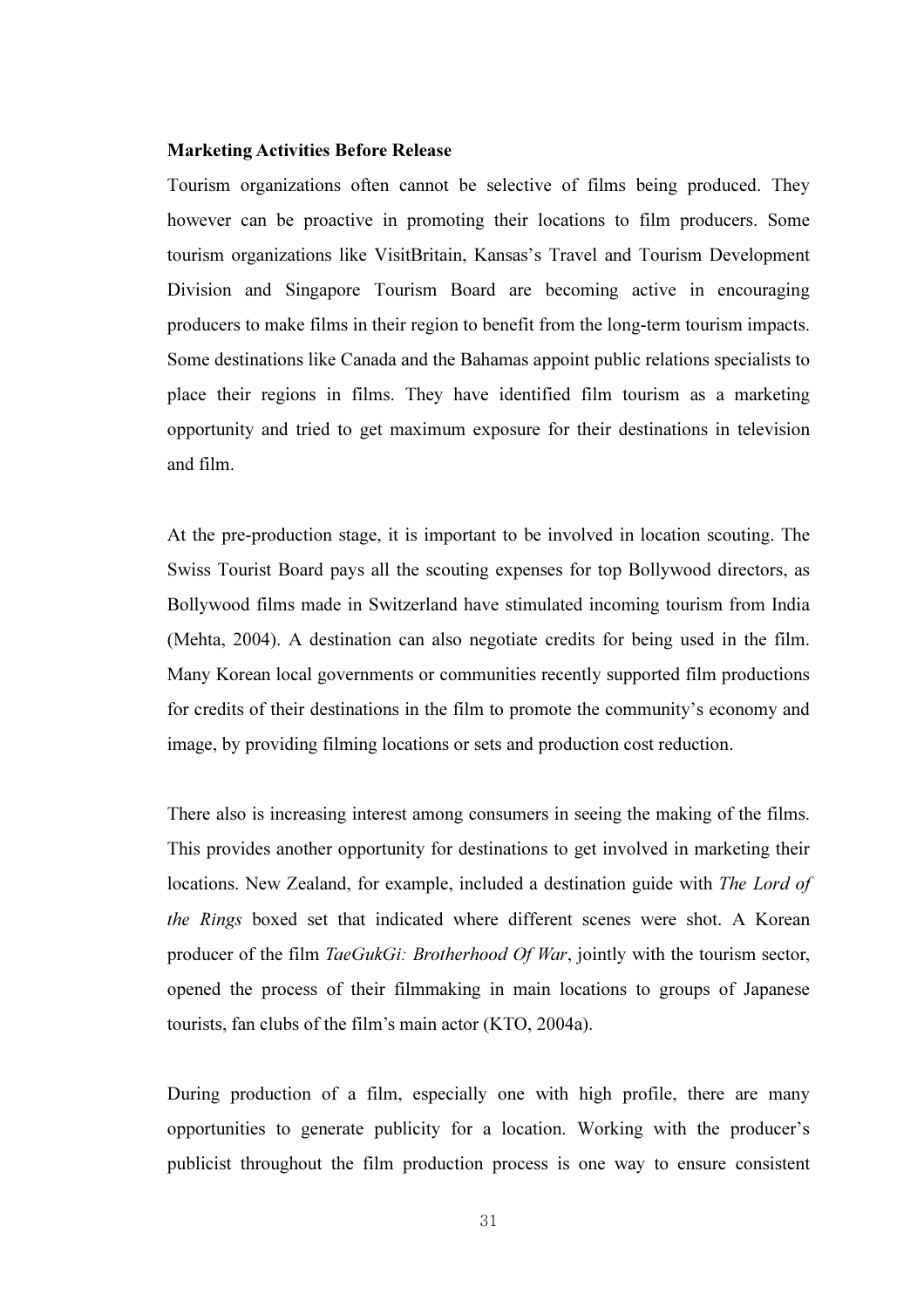messaging about the location and its merits as a destination. During the filming of The Lord of the Rings, for example, media clippings mentioned that the film was being shot in New Zealand, providing important early linkage between the film and the location.

The film's stars also provided endorsement of New Zealand, helping to promote everything from the location (Zukowski, 2003). VisitBritain works hard to get endorsements from Bollywood actors for British locations, recognizing that they can add tremendous kudos to a destination and bring it higher up on the agenda of mustsee destinations for many Indians and Asians (Woodward, 2000). Publicity also can be generated around the activities of the actors while on location. During the making of Captain Corelli's Mandolin, publicity shots featuring the two main stars (Nicolas Cage and Penélope Cruz) were flashed around the world, raising the profile of Cephalonia, the location of the film, considerably (Ward, 2001). Film actors also are used after production of a film to promote a destination. The Australian Tourism Commission used Paul Hogan in its ads for some years following the success of Crocodile Dundee.

Tourism Organizations occasionally develop marketing partnerships and prepare marketing material in advance of a film's release. Early in 2005, VisitBritain collaborated with Sony Pictures and Columbia Pictures in advance of the release of Closer, a movie filmed in London starring Jude Law, Julia Roberts, and Clive Owen. On the VisitBritain Web site, visitors could download a Closer movie map that showed the "many iconic London locations used in filming" (VisitBritain, 2005).

#### Marketing Activities After Release

During and after release of a film, the film location can attract media attention. The Tourism Authority of Thailand (TAT), for example, heavily advertised its attractions during release of the film The Beach (Travel & Tourism Analyst, 2003). In addition to advertising heavily in cinemas through a substantial amount of joint activity with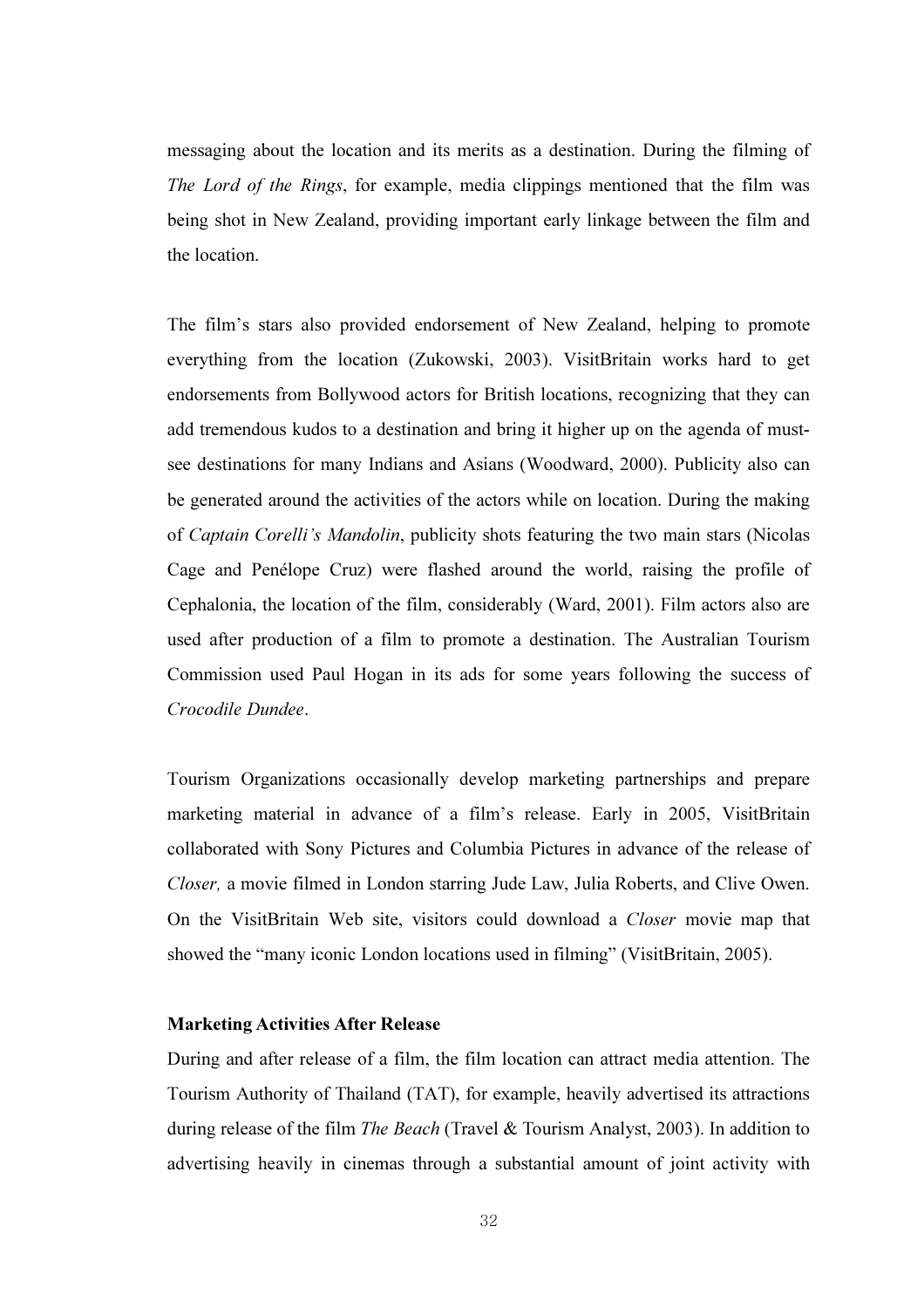20th Century Fox, TAT sent United Kingdom journalists and travel agents on familiarization trips, and for its awareness campaigns financed a holiday prize on a BBC television game show with a quiz themed around *The Beach*.

Promoting the destination during the screening of a film is another way to attract attention to a destination. The Scottish Tourist Board distributed direct-response postcard adverts in cinemas that were screening Braveheart, inviting viewers to send for information on Braveheart Country (Travel & Tourism Analyst, 2003). Branding a destination around a movie like this is quite common.

Many tourism organizations get involved in marketing activities related to film tourism following a film's release. At this stage, the challenge for tourism organizations is to convert the audience's interest in a film into a commitment for a future visit and capitalize on additional visitors brought through film.

Collaborative campaigns with the film industry are a powerful way to induce film tourists (Travel & Tourism Analyst, 2003). Tourism Organizations need to forge relationships with film commissions to track productions and film releases so the organizations are in a position to act as soon as they see the signs of film tourism. VisitBritain attempts to plan with a studio at least 12 months in advance of a film's release date. In the Bahamas, the Ministry of Tourism is involved immediately after it receives a script. It invested US\$16 million on the recent film After the Sunset, starring Pierce Brosnan, to ensure maximum exposure for the island. The Bahamas realized the potential of promoting tourism through films after the Beatles filmed "Help!" there in 1964. Now it gets involved in films at the outset. The Australian Tourism Commission (ATC) also is very proactive in forging relationships with the film industry. Recently, it collaborated with Disney on Finding Nemo, being the first tourism organization to try promotion through an animated film.

Special campaigns with film stars are effective in inducing film tourists. Korea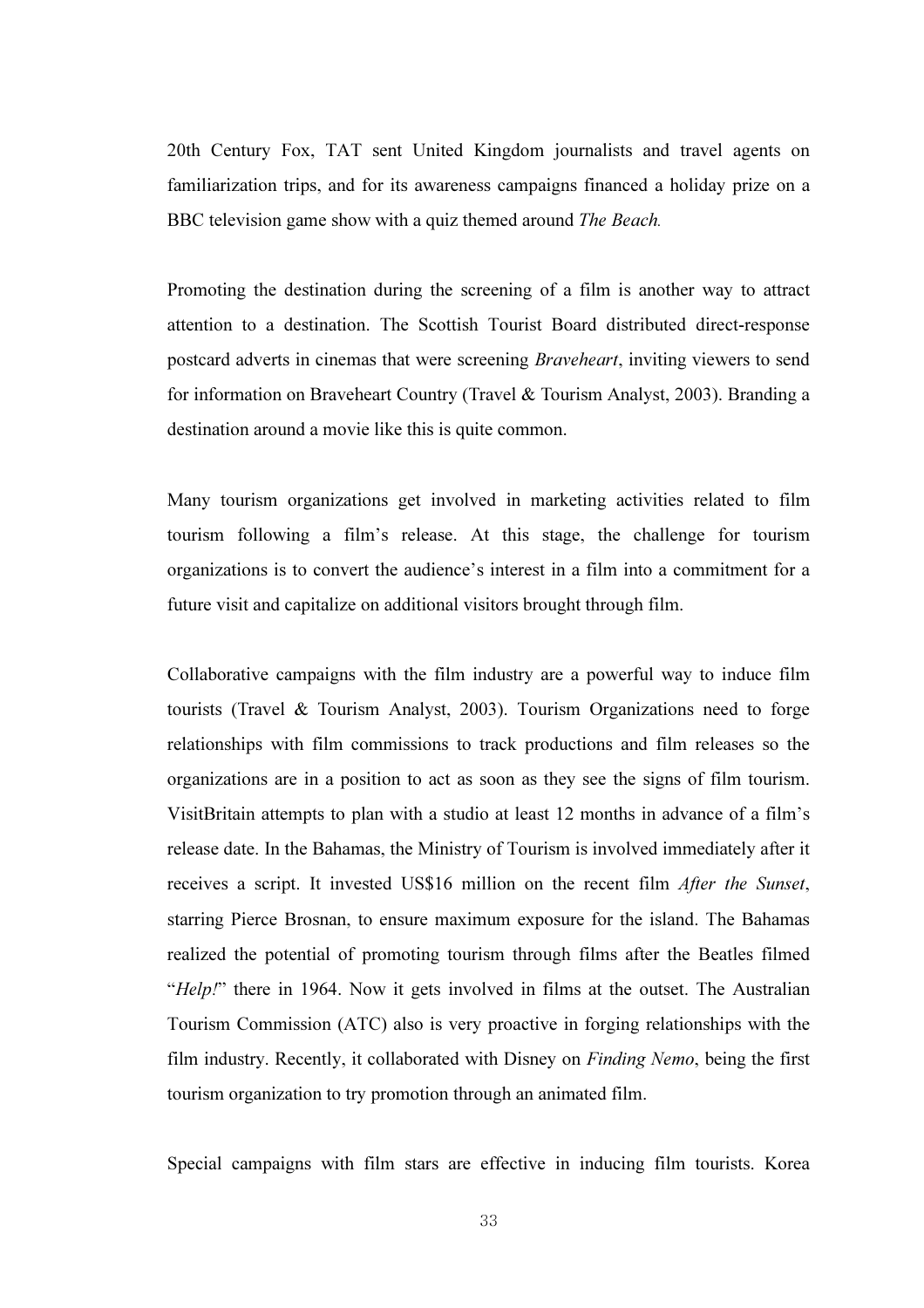Tourism Organization supported star events in destinations, like fan meetings and tour with stars, and even organized some jointly with entertainment companies, bringing hundreds of foreign tourists to each (KTO, 2004a).

Movie maps have been found to be successful as part of a film tourism marketing campaign. VisitBritain produced its first movie map campaign in 1996, sponsored by Vauxhall. The movie map featured 200 film and TV locations around Britain from 60 years of British film history and quickly became VisitBritain's most successful printed product. It generated extensive media coverage both at home and overseas, prompting people to discover different parts of Britain as they followed in the footsteps of their screen heroes (Demetriadi, 1996).

Other marketing activities can include guided tours and film walks. There are numerous examples of such tours. In California, a local tour company capitalized on the success of the movie Sideways by creating a popular Sideways tour. The Washington, D.C., tourism website was advertising a National Treasure Tour - a selfguided tour that followed in the footsteps of the actor (Washington D.C. Convention and Tourism Corporation, 2005). After Harry Potter, several tour operators set up to show visitors around the many movie locations featured in the film, and the James Bond films have spurred many imaginative packages from tour operators. In New Zealand, there are a number of The Lord of the Rings–related tours, such as a Lord of the Rings flight with Nelson Helicopters, a drive around Lord of the Rings country with Nomad Safaris, and tours to Hobbiton in Waikato (Travel & Tourism Analyst, 2003).

Hotels, guesthouses, attractions, and museums used in films are often promoted to the public to generate tourism. The Crown Hotel at Amersham, England, makes a point of promoting the very room used by stars Hugh Grant and Andie MacDowell in Four Weddings and a Funeral. And in Tunisia, film tourists can stay at the hotel used as the location of Luke Skywalker's childhood home in Star Wars (Jeffery, 2004).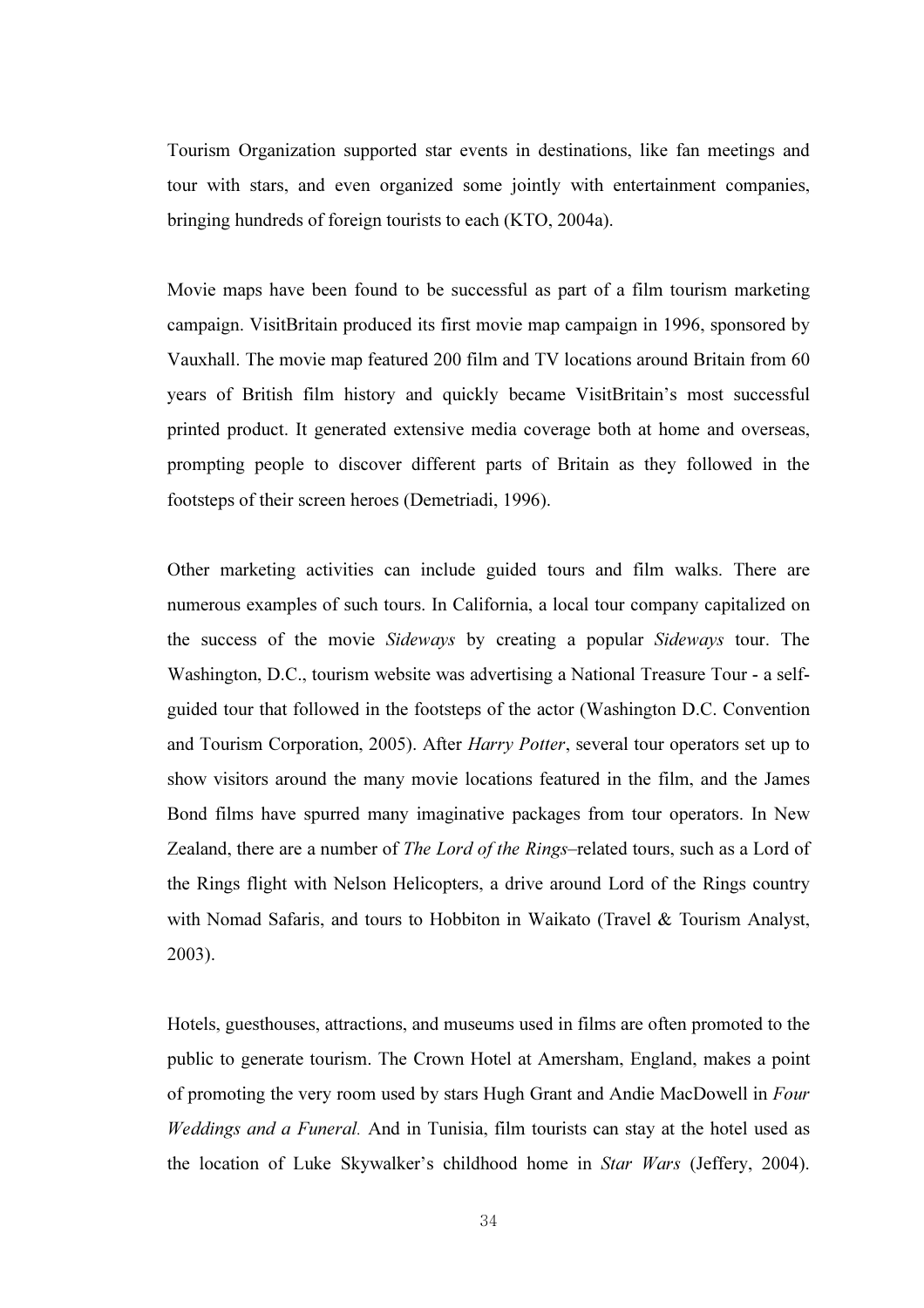Museums are also often used to promote the history behind a particular film. The Istanbul Archaeology Museum, for example, reopened its Ancient Troy exhibit after 9 years of closure to respond to tourist demand after the release of the blockbuster Troy in 2004.

Finally, having a dedicated film Web site that links the film to locations and location tours also is deemed important (Croy and Walker, 2003). Internet linking of film to place was emphasized in New Zealand, where Tourism New Zealand developed part of its Web site specifically promoting The Lord of the Rings and its film sites throughout New Zealand. After the 2002 Academy Awards and a series of ads announcing New Zealand as best supporting country, the nation's tourism Web site had more than 1 billion hits within a year (Zukowski, 2003).





## 6. Importance of Life Cycle Management in Film-induced Tourism

As simplified in Figure 2-1, film tourism has a mechanism in which, due to the success of a film and its various release windows, the audience's interest and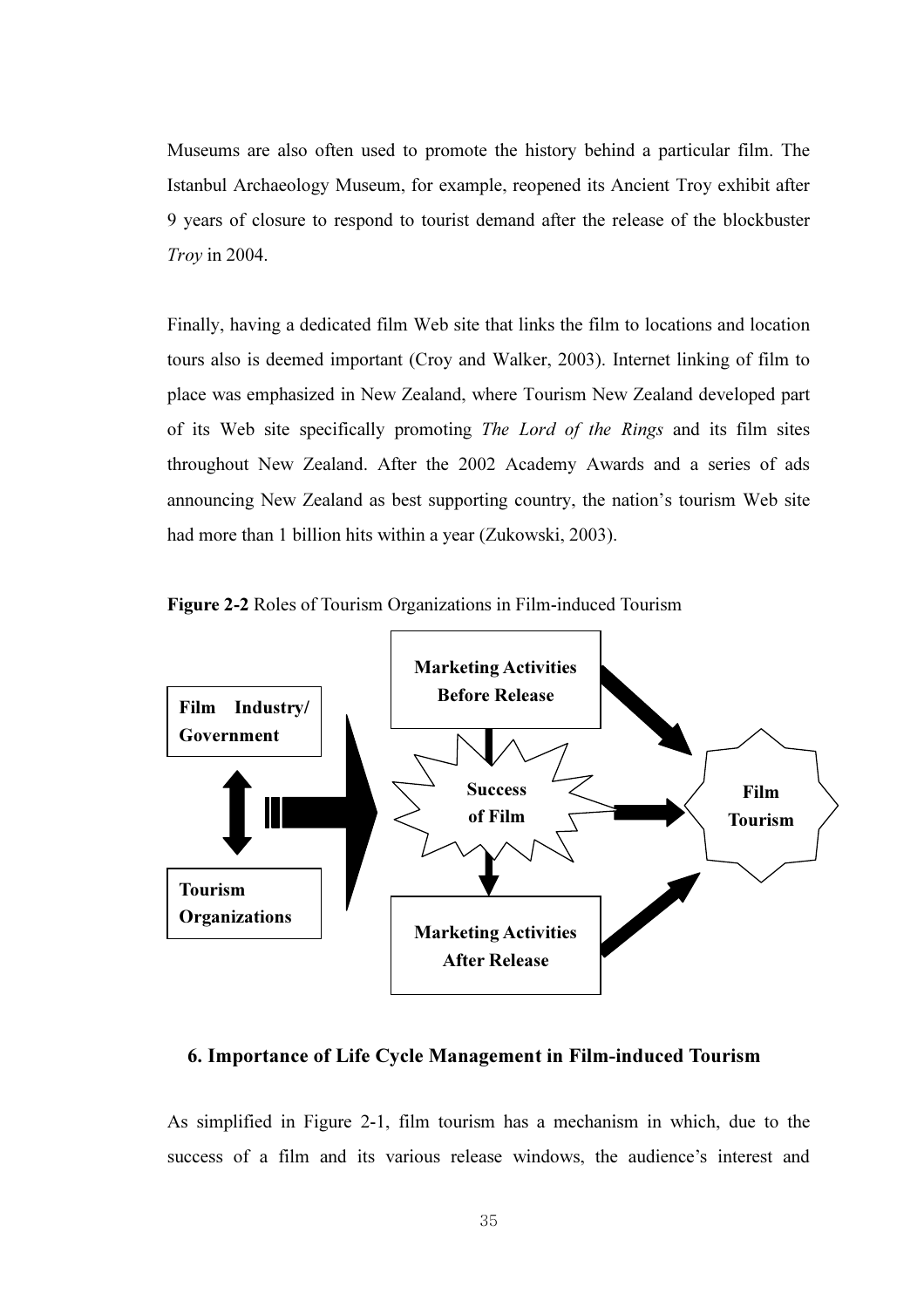motivation of visit are inspired by the attachment to locations and attractions exposed in the film and result in actual visits to the locations. Film tourism has a fast-response, ever-changing attribute because of a close connection with movie/TV-broadcasting entertainment that follows the tides of fashion. Even so, it has the positive impacts on promoting a community's economy and improving the image of a destination. It is also verified that if tourism organizations are able to engage in proactive marketing activities, film tourism can be enduring as well as expanding.

For the success of film tourism, it is very important to establish a comprehensive master plan and marketing strategy including a thorough plan to capitalize on the success of a film from the beginning of film production. A variety of marketing activities both before and after release of a film are also important to facilitate film tourism. Finding new film storylines relevant to the location and innovating marketing activities in response to changing market trends are also necessary to draw a regular arrival of large numbers of visitors that the sustainability of film tourism mainly depends on.

In fact, some tourism organizations realized the potential of promoting tourism through films and they are becoming active in encouraging producers to make films in their region to benefit from the long-term tourism impacts.

Recognizing the pulling power of film, New Zealand has been effective in bringing visitors to the country, leveraging off films. Steady increase in visitor arrivals to New Zealand and incremental effect of LOTR on its tourism by a large amount of promotion efforts indicate how well New Zealand managed to prolong the life of New Zealand film tourism induced by LOTR, showing several renewed interests. In the wake of the success of LOTR, the New Zealand government has been proactive in promoting their locations to film producers, announcing a 12.5% recoup of production costs to encourage the film industry worldwide to place New Zealand as their number one location. As a consequence, many other successful films, like Whale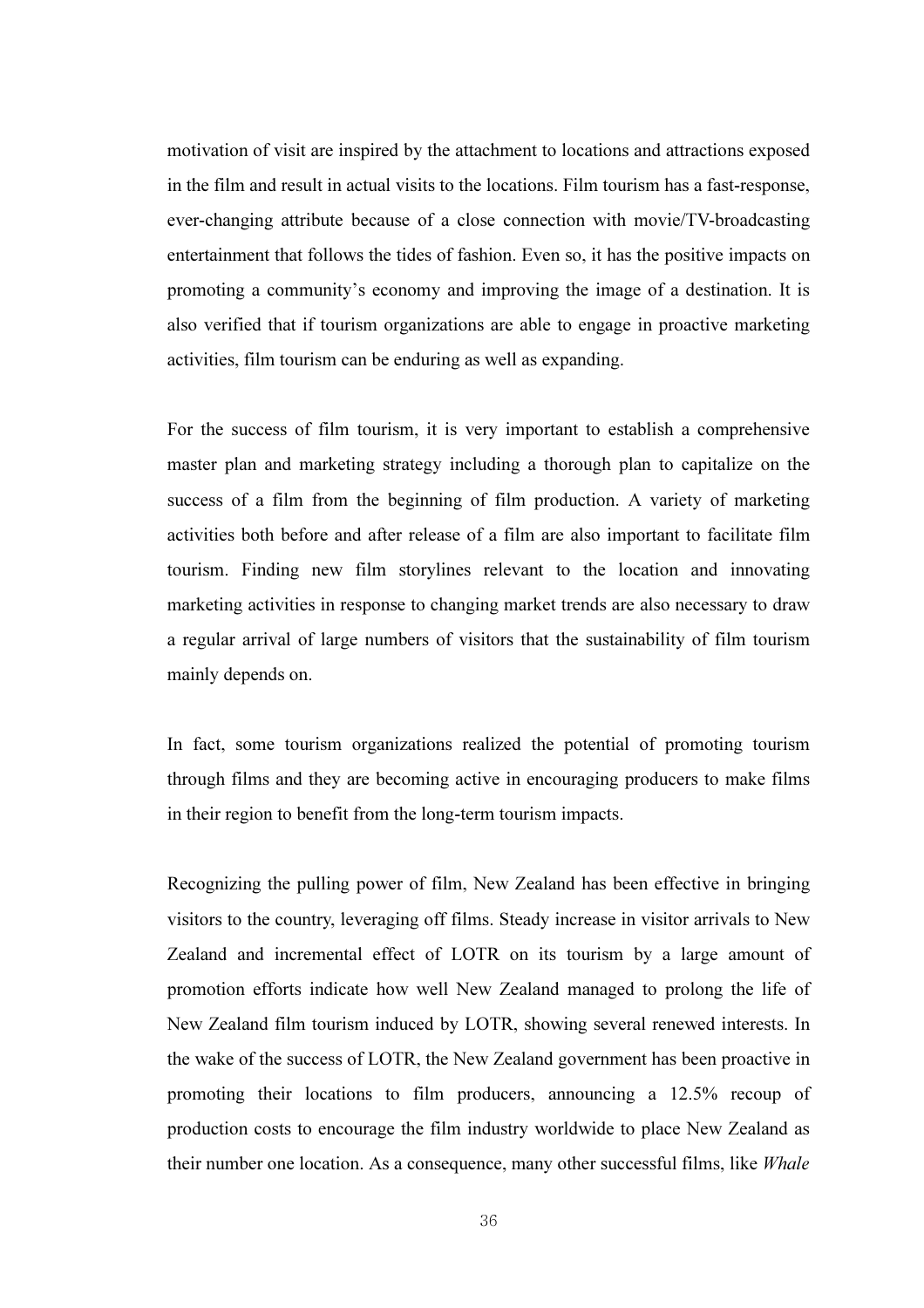Rider (2002), The Last Samurai (2003) and King Kong (2005), are made in New Zealand's landscapes. This trend seems to make its film-induced tourism continue to remain in the spotlight for more years. The Australian Tourism Commission (ATC) also tried to promote tourism through an animation film Finding Nemo (2003), expecting an increase of visitors from China, Japan and America, after a long stagnation in film tourism since Crocodile Dundee (1986/1988) (Travel & Tourism Analyst, 2003).

In Korea, also, film tourism has been drawing lots of attention because of the Korean Wave Fever in many Asian countries influenced by Korean movies and dramas, and as a result many efforts like construction of film sets and deployment of various marketing activities have been made to benefit from the uprising film tourism. The promotion of tourism through Korean Wave films has been conducted capitalizing on growing film tourism, but not proactively in facilitating film tourism by establishing an effective strategy from its occurrence (KTO, 2004a). Statistically in terms of visitor arrivals, a large number of Asian travelers had visited Korea until 2004 after broadcasting of Winter Sonata in 2002, but their visitation soon stagnated, and Asian travelers again increased after broadcasting of the drama Daejanggum in 2005, raising 'boom of Daejanggum' in many Asian countries.

To be brief, in the wake of the success of a film, film tourism is generated by viewers' interest in locations and cultural aspects featured in the film, and a tourist visit to film locations increases rapidly and soon decreases or stagnates. So, tourism organizations or governments, recognizing the potential of film tourism, made efforts to prolong the life of their film tourism, conducting a variety of marketing activities and inducing more films with possibilities of success by providing supports in film production.

This gives an implication of importance of knowing and managing the life cycle and pattern of a film's effects on tourism in sustaining film tourism. That is, an essential prerequisite for the comprehensive planning and marketing efforts to prolong the film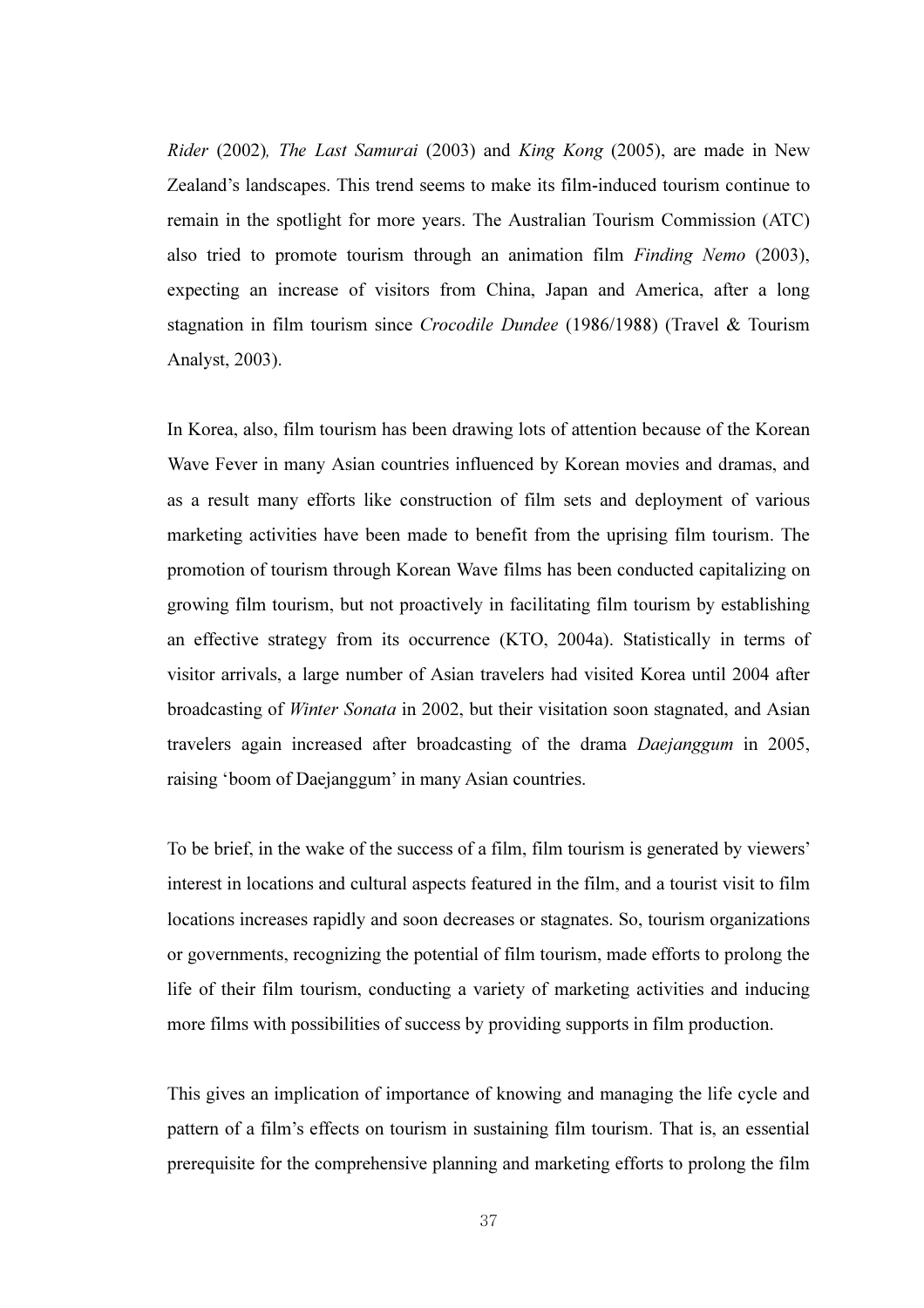tourism is the perception of how long a film's effects on tourism will last and what patterns it will be likely to have. It is because not only deploying an effective, productive master planning and marketing activities to extend film tourism can be possible through the conception of such life cycle and pattern at the outset of the development of film tourism, but also decision making on when the innovation of destination, product and service through a new planning and strategy should begin can take place by considering such life cycle and patterns, and tourism environments.



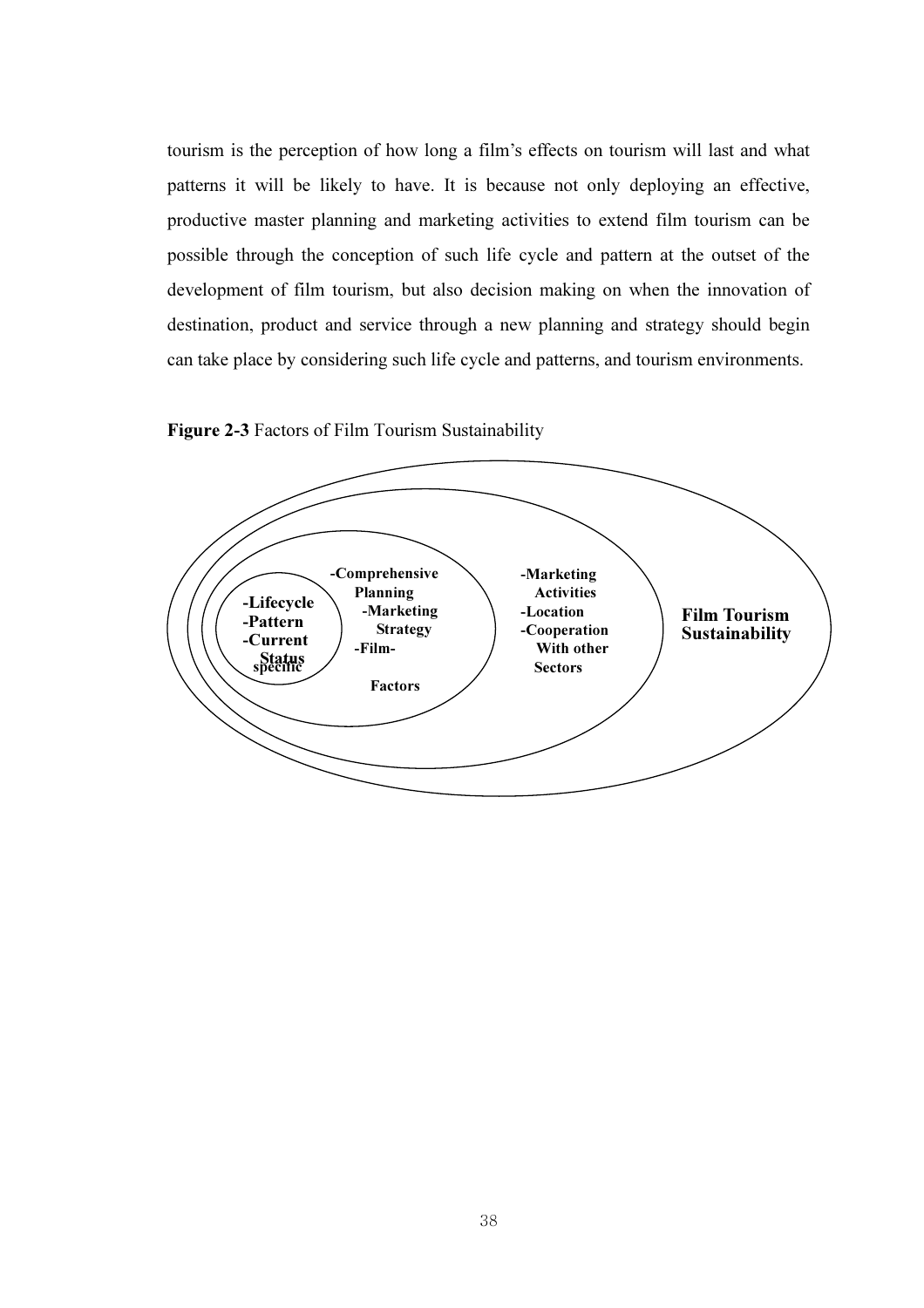# III. Life Cycle Analysis of Korean Wave Film-induced Tourism: Empirical Identification of Life Cycle of Korean Wave Filminduced Tourism

#### 1. Theoretical Background

Film-induced tourism destinations, with a characteristic of a rapid up-rise and drop in visitor numbers after release, are hard to be developed into a sustainable destination. Also, the life cycle of a film tourism (destination) is to be determined depending on the level of degrees of the audience's memories about the film (GDRI, 2006).

Film locations may have a different life cycle from existing tourist areas because of their characteristic of the immediate and visible impact on tourism after release of a film, regardless of whether or not they are developed as a tourist area and ready for tourism. Like other general products, their life span can be short, or it can last for tens of years. They not only become much more popular during release, but also easily get forgotten in people's memories after release.

Life cycle analysis has been frequently applied to search for measures of the sustainable growth and development of a tourist destination by identifying a current stage of its lifetime, and establishing development policies and marketing strategies suitable for the stage (GDRI, 2006).

#### 1-1. Product Life Cycle (PLC)

Ted Levitt (1965) first introduced Product Life Cycle (PLC) as a concept into management literature in 1965. It is claimed that every product has a life cycle. It is launched, grows, and may, at some point, die (Sam Mishra, 2007).

Figure 3-1 shows a typical Product Life Cycle (PLC), the course that a product's sales and profits take over its lifetime. The PLC has five distinct stages, which products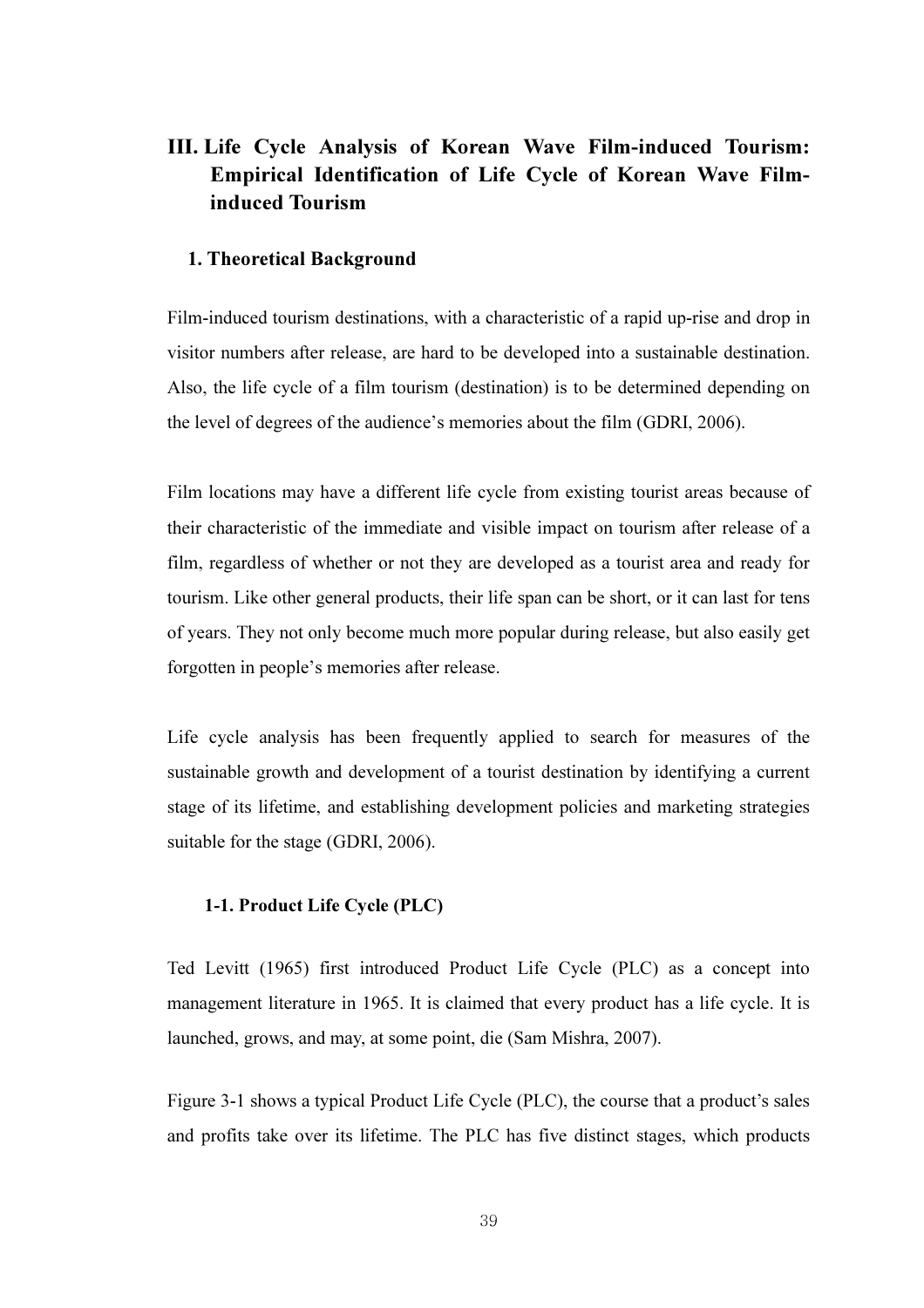tend to go through: Product development, Introduction, Growth, Maturity, and Decline (Philip Kotler and Gary Armstrong, 2006).

- 1. Product development: A period of finding and developing a new-product idea. During product development, sales are zero and the company's investment costs mount.
- 2. Introduction: A period of slow sales growth as the product is introduced in the market. Profits are nonexistent in this stage because of the heavy expenses of product introduction.
- 3. Growth: A period of rapid market acceptance and increasing profits. A product's sales start climbing quickly. The early adopters will continue to buy, and later buyers will start following their lead, especially if they hear favorable word of mouth. The market will expand as new competitors attracted by the opportunities for profit enter the market.
- 4. Maturity: A period of slowdown in sales growth because the product has achieved acceptance by most potential buyers. Profits level off or decline because of increased marketing outlays to defend the product against competition.
- 5. Decline: A period when sales fall off and profits drop. The sales of most product forms and brands eventually dip. The decline may be slow or rapid. Sales may plunge to zero, or they may drop to a low level.



Figure 3-1 Product Life Cycles

Source: Philip Kotler & Gary Armstrong, Principles of Marketing, 11<sup>th</sup> Edition, Pearson Int'l Edition, Pearson Education, 2006, pp. 274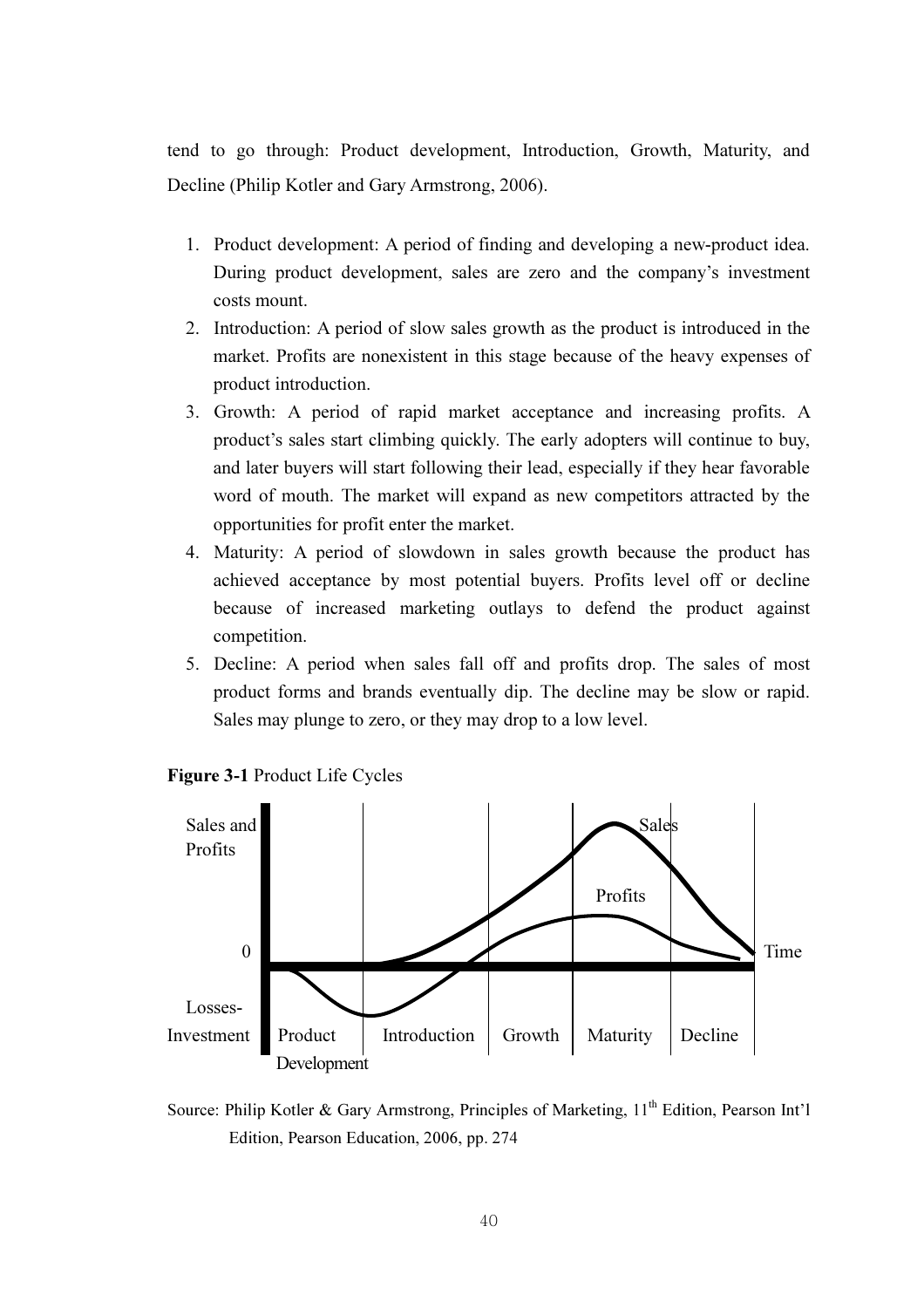Not all products follow this product life cycle. Some products are introduced and die quickly; others stay in the mature stage for a long, long time. Some enter the decline stage and are then cycled back into the growth stage through strong promotion or repositioning. Well-managed, a brand could live forever. Three PLC patterns are shown in Figure 3-2: Style, Fashion, and Fad. A Style is a basic and distinctive mode of expression. Once a style is invented, it may last for generations, passing in and out of vogue. A style has a cycle showing several periods of renewed interest. A Fashion is a currently accepted or popular style in a given field. Fashions tend to grow slowly, remain popular for a while, and then decline slowly. A Fad is a temporary period of unusually high sales driven by consumer enthusiasm and immediate product or brand popularity (Philip Kotler and Gary Armstrong, 2006).





Source: Philip Kotler & Gary Armstrong, Principles of Marketing,  $11<sup>th</sup>$  Edition, Pearson Int'l Edition, Pearson Education, 2006, pp. 276

The PLC mapping is a useful framework to adopt for product cases in general, especially for established products, because as per the PLC curve above, the products sales will grow during the growth stage, keep growing into the maturity stage, and then decline with time. Before the product sales and profits enter the decline stage, or at the beginning of the maturity stage, the company can take measures to extend the life cycle of the maturing product by introducing new products into the product mix, by stretching the product line vertically and horizontally, by making the product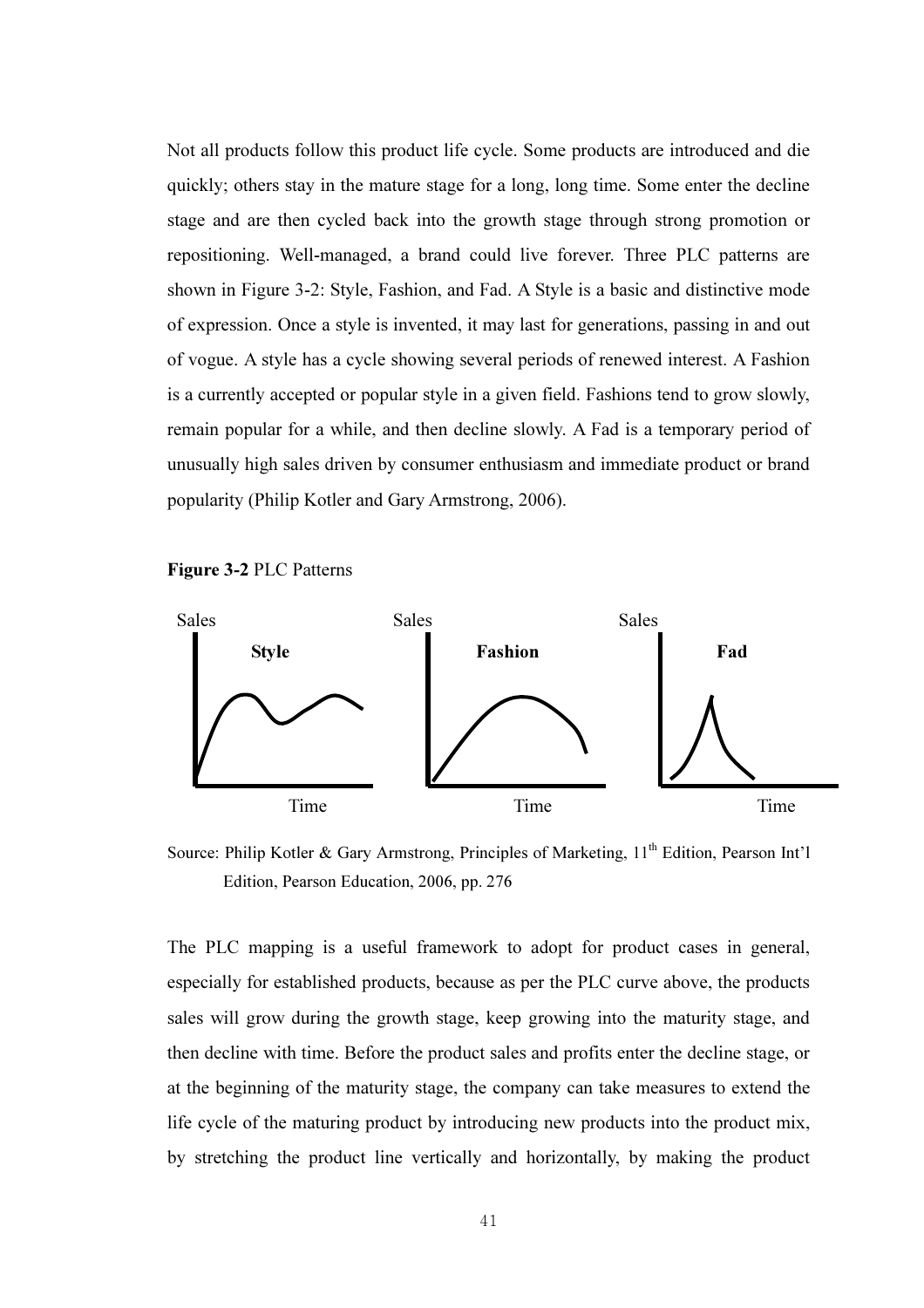compatible with the latest technologies (Sam Mishra, 2007).

It is hard to describe the product life cycle uniformly because of the differences in its type and period of time. It not only is different by product categories, but also varies, even in a same category, with each industry, season and item. As the life cycle comprises a series of fixed stages and each stage varies in its length, it is difficult for marketing managers to identify which stage a product is in (Lee, Yong-Hak, 2004). Furthermore, with a rapid technology development and fierce competition, a product's life cycle tends to be shortening as time goes on. In reality, it isn't that easy to deploy suitable strategies during the PLC stages because of the difficulty in dividing the life cycle into each stage (Lee Myong-Heon Business School, 2005).

Nevertheless, the product life cycle may be a useful framework to establish marketing strategy measures effectively for each stage, since if we can identify the current stage of the product in the cycle, the most effective marketing strategy for the stage will be developed (Kim, Seong-Hyeok, 1999). For such reasons, the PLC concept has been widely applied to such various research areas as economics, marketing, demography, urban engineering, and geography, etc., and it has been of use for the development of all sorts of marketing strategy measures (Oppermann, 1995).

#### 1-2. Tourism Area Life Cycle (TALC)

The Tourism Area Life Cycle (TALC) model is one of the most robust and widely used conceptual and managerial frameworks to be employed in the tourism area. The concept of TALC takes its origin from the product life cycle concept that suggests that products pass through a number of stages from birth to death.

Butler (1980) introduced the concept of the TALC as a model that clarifies and extends earlier works of adapting the PLC concept for tourist destinations. Butler clearly links the development cycle of destinations to that of products in the PLC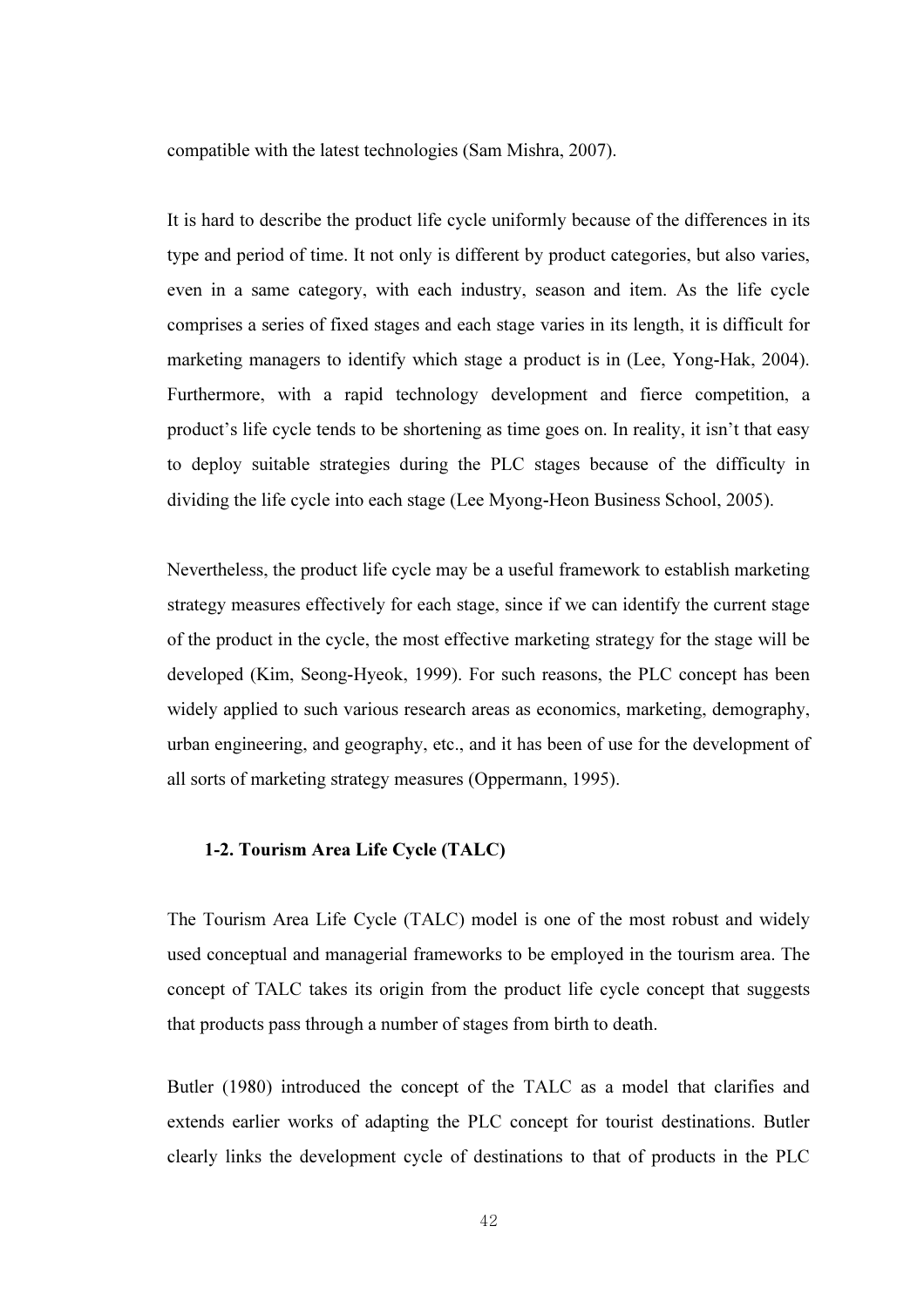model (Baum, 1998).

Butler, in his life cycle model, describes different phases of development in a tourist area in terms of time and the number of visitors, which included six distinctive stages: exploration, involvement, development, consolidation, stagnation, decline or rejuvenation.

| <b>Stages</b>      | <b>Characteristics</b>                                   | <b>Examples</b>         |
|--------------------|----------------------------------------------------------|-------------------------|
|                    | - Small numbers of tourists                              |                         |
| <b>Exploration</b> | - Little or no tourist infrastructure                    | Parts of Canadian       |
|                    | - Unique or different natural/cultural attractions       | Arctic and Latin        |
|                    | - Little significance to the economic and social life    | America: natural        |
|                    | of the community                                         | and cultural-           |
|                    | - High use of local facilities and high contact with     | historical features     |
|                    | local residents: significant attraction to some visitors |                         |
|                    | - Local investment in tourism                            | Smaller, less           |
|                    | - Pronounced tourist season                              | developed Pacific/      |
|                    | - Some advertising the destination                       | Caribbean islands; less |
| <b>Involvement</b> | - Emerging market area: defining a basic initial         | accessible              |
|                    | market                                                   | areas of western        |
|                    | - Public investment in infrastructure: transport,        | Europe/North America    |
|                    | facilities for visitors                                  |                         |
|                    | - Larger, more elaborate, and more up-to-date            |                         |
|                    | facilities by external organizations: local facilities   |                         |
|                    | disappeared                                              | Parts of Mexico;        |
|                    | - Noticeable changes in the physical appearance of       | More developed          |
| Development        | the area                                                 | Pacific islands;        |
|                    | - Rapid growth in visitation                             | North and west          |
|                    | - Visitors outnumber residents                           | African coasts          |
|                    | - Well defined market area/ Heavy advertising            |                         |
|                    | - Man-made attractions emerge to replace natural or      |                         |
|                    | cultural                                                 |                         |
|                    | - Slowing growth rates of visitor numbers: total         |                         |
|                    | numbers still increase and exceed residents              |                         |
|                    | - Extensive advertising to overcome seasonality and      |                         |
|                    | develop new markets                                      | Caribbean areas;        |
| Consolidation      | - Residents appreciate the importance of tourism:        | Northern                |
|                    | area's economy tied to tourism                           | Mediterranean coast     |
|                    | - Well-defined recreational business district            |                         |
|                    | - Some opposition/discontent among residents not         |                         |
|                    | involved in tourism                                      |                         |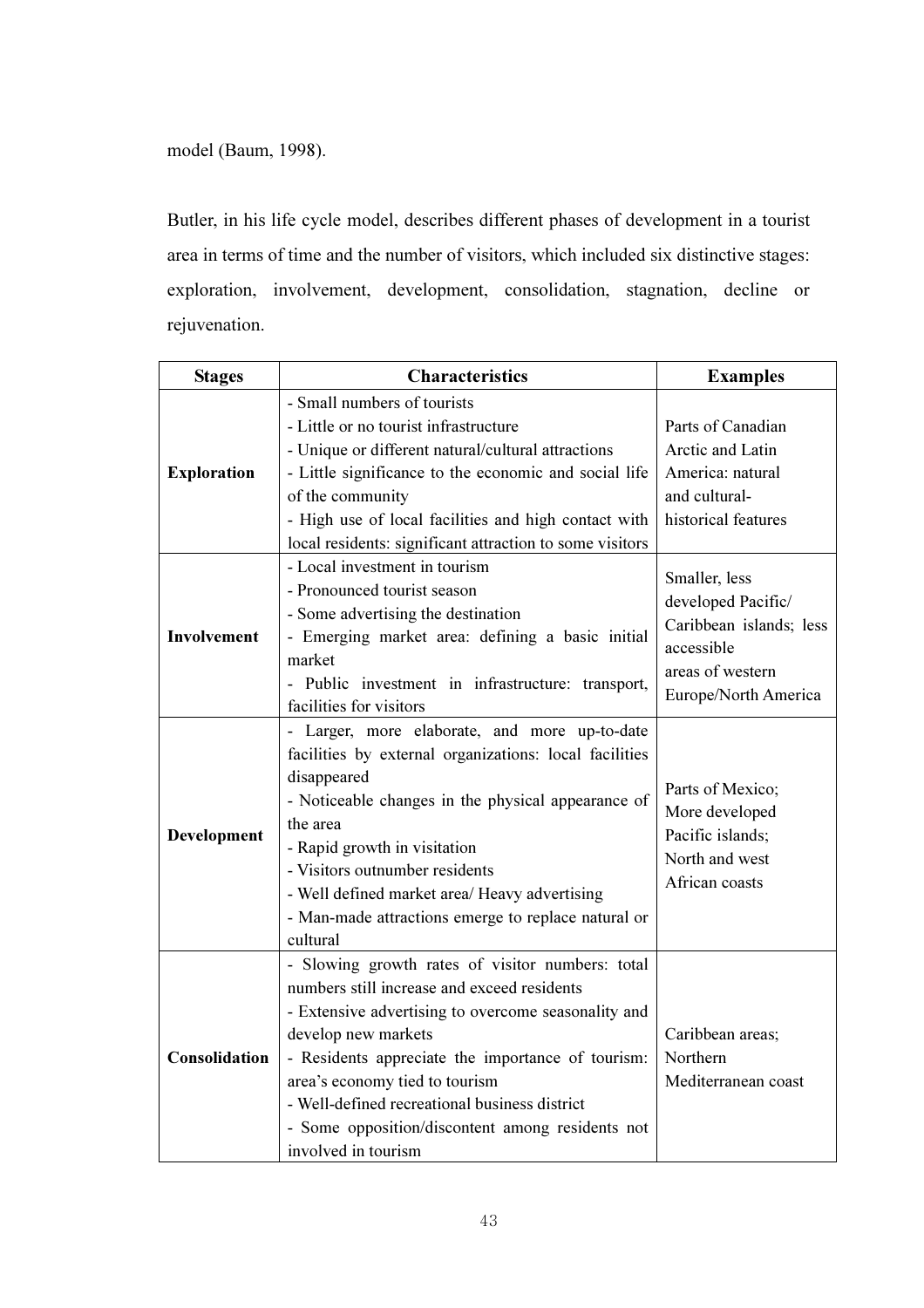| <b>Stages</b>             | <b>Characteristics</b>                                                                                                                                                                                                                                                                                                                                                                                                                                                | <b>Examples</b>                                                                                             |  |
|---------------------------|-----------------------------------------------------------------------------------------------------------------------------------------------------------------------------------------------------------------------------------------------------------------------------------------------------------------------------------------------------------------------------------------------------------------------------------------------------------------------|-------------------------------------------------------------------------------------------------------------|--|
| <b>Stagnation</b>         | - Peak visitor numbers reached<br>- Capacity limits reached<br>- Well-established image but no longer fashionable<br>- Heavy reliance on repeat traffics (visitation)<br>- Low occupancy rates<br>- New development peripheral to original tourist<br>divorced from<br>image<br>its<br>geographic<br>area:<br>environment, imported artificial facilities supersede<br>natural and cultural attractions<br>- Frequent ownership changes of the existing<br>properties | Costa Brava<br>resorts of Spain;<br>Many cottage<br>resorts in Ontario                                      |  |
| <b>Decline</b>            | - Move out of tourism<br>- Tourism infrastructure is rundown and might be<br>replaced by other uses<br>- No longer appeal to vacationers<br>- Uncompetitive with newer attractions<br>- Declining market                                                                                                                                                                                                                                                              | Older resort areas in<br>Europe;<br>Miami Beach                                                             |  |
| <b>or</b><br>Rejuvenation | - Complete changes in the attractions<br>- Addition of a man made attraction<br>- Uniqueness<br>- Combined government and private efforts<br>- Take advantage of previously untapped natural<br>resources<br>- Reorientation to new forms of recreation helping                                                                                                                                                                                                       | Atlantic City's<br>gambling casinos;<br>Spa towns in<br>Europe;<br>Summer holiday<br>village of Aviemore in |  |
|                           | revitalize the older holiday trade                                                                                                                                                                                                                                                                                                                                                                                                                                    | Scotland                                                                                                    |  |

Figure 3-3 Butler's Tourism Area Life Cycle Model



Source: Butler, R. W. (1980), "The concept of a Tourist Area Cycle of Evolution: Implications for Management of Resources", Canadian Geographer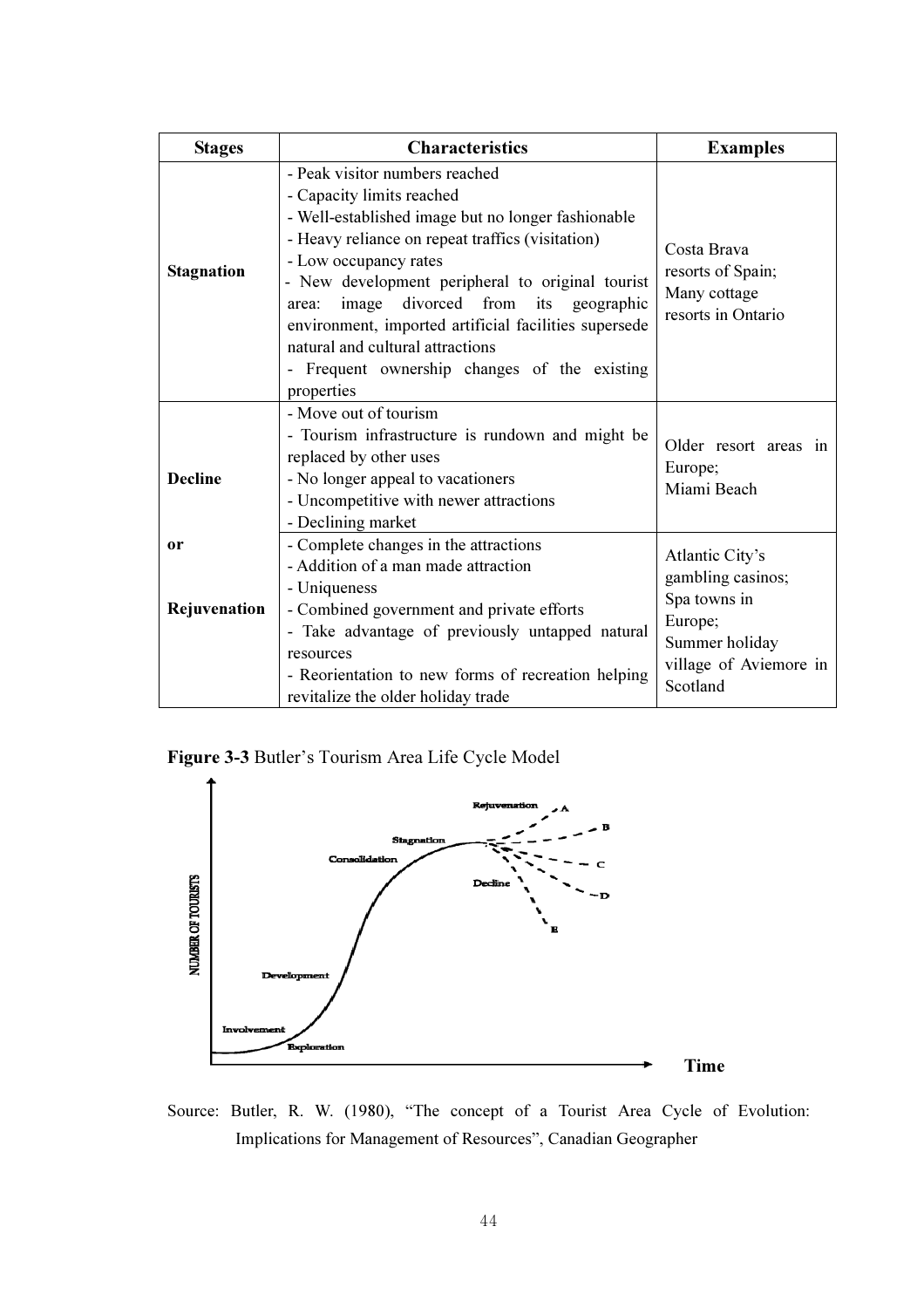The decline stage does not always come right after the stagnation stage. Rejuvenation may occur depending on a tourist area's characteristics, uniqueness and efforts of changes in the attractions. The direction of the curve after the period of stagnation illustrated in Figure 3-3 can have several interpretations. Successful redevelopment could result in renewed growth and expansion as shown by Curve A. Minor modification and adjustment to capacity levels, and continued protection of resources, could allow continued growth at a much-reduced rate (curve B). A readjustment to meet all capacity levels would enable a more stable level of visitation to be maintained after an initial readjustment downwards (curve C). Continued overuse of resources, non-replacement of ageing plant, and decreasing competitiveness with other areas would result in the marked decline (curve D). Finally, the intervention of war, disease, or other catastrophic events would result in an immediate decline in numbers of visitors, from which it may be extremely difficult to return to high levels of visitation (curve E).

The TALC model is useful in interpreting and explaining the past and this is one of the prime attractions in the context of destinations that have reached their existing situation over an extended period of development. In the mature destination context, the model can be used strategically to stimulate action against decline (Baum, 1998). It should also be noted that the life cycle concept should be used as a tool in which to think about the development of different strategies. It is not meant to generate a definitive solution, but rather facilitate thinking about the development of marketing strategies for a particular life cycle stage (SMG, 2005).

Life cycle of film tourism destinations may differ from that of existing tourist areas because of the characteristic of the immediate and visible impact on tourism after release of a film. A film-induced tourism destination may be observed from its involvement stage, jumping exploration stage, because of its trait of emerging as a popular tourist site during film release (GDRI, 2006).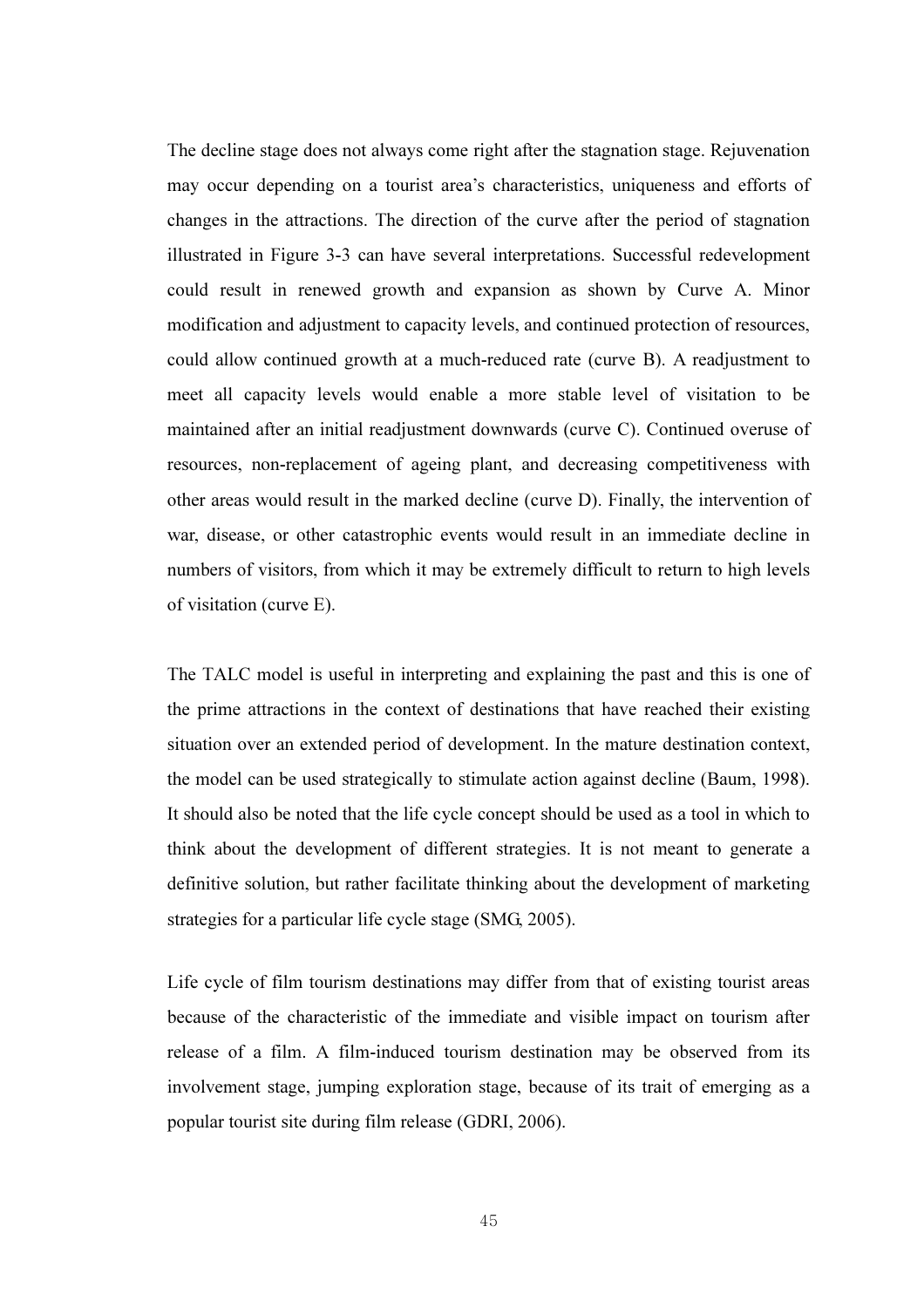#### 2. Methods of Analysis

Four Korean Wave film tourism destinations are selected for analysis. They are film locations for movie and TV dramas that due to successes after release in Asian countries of Korean Wave fever emerged as a popular destination by showing significant increases in foreign visitors. Four destinations are Shiri's Hill within a courtyard of The Shilla Hotel Jeju, a location of a movie Shiri that rewrote a record of Korean film history with the highest box office performance (cinema attendance of 6.2 million and earnings of 11 billion won) in Korea in 1999 and a large cinema attendance of 1.5 million in Japan in 2000 (NHN, 2007); Namisum in Chuncheon city, a location of a KBS TV series Winter Sonata that headed Korean Wave fever and created a called 'Yonsama syndrom' within Japan; All In House in Jeju, a location of a SBS TV series All In; Daejanggum Theme Park in Yangju, a location of a MBC TV series Daejanggum that succeeded Korean Wave fever following Winter Sonata.

This chapter examines visitation trends, life cycle of film effects on tourism and current status of the four destinations by analyzing annual or quarterly data of foreign visitors to the destinations through application of Butler's TALC model.

#### 3. Results of Analysis

#### 3-1. Shiri

Data of foreign guests at The Shilla Hotel Jeju are used for analysis because statistics of foreign visitors to the location were not collected separately.

# Visitation Trends

In general, as in Table 3-1 and Figure 3-4, the number of annual foreign visitors to the location increased steadily until 2000 since 1998, and it has been on the decrease since 2001 although there was a slight increase in 2002 due to the mega event of 2002 FIFA World Cup. Particularly, visitor numbers in 2000 increased up to about 6%,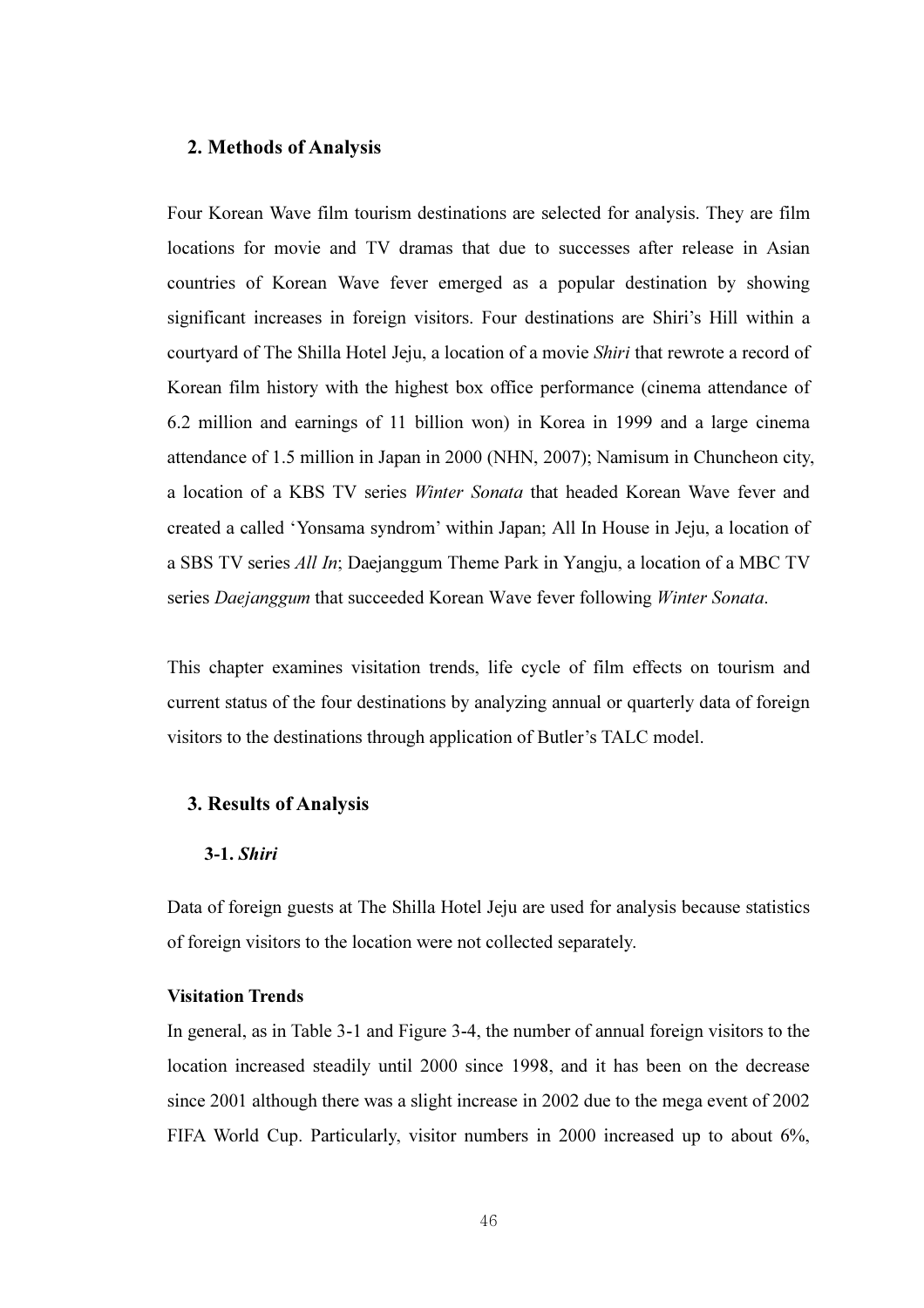reaching its peak due to a success of Shiri after release in overseas (especially in Japan) in 2000, and Japanese took a large portion of over 80% of the total until 2001. Both share and number of Japanese visitors had dipped drastically ever since 2003 (see Table 3-2, Figure 3-6).

## Life Cycle & Duration of the Effect on Tourism

Life cycle of a film tourism destination 'Shiri's Hill', according to a result of trend curves as seen in Figure 3-5 and Figure 3-7, shows an almost similar pattern between total foreign and Japanese visitors to the location even though it is impossible to compare data of Japanese visitors before 2000, and its current status, in reference to characteristics of each stage in Butler's model, appears to reside in stagnation stage, showing peak visitor numbers reached and low occupancy rates of Japanese visitors. Duration of Shiri''s effects on tourism last one year as a whole by showing an increase in visitors only in 2000, a year of release, but last two years in Japanese visits from 2000, showing a significant increase of Japanese after release, to 2001, showing a slight decrease.

| Year            | 1998   | 1999   | 2000   | 2001   | 2002   | 2003   | 2004   | 2005   | 2006   |
|-----------------|--------|--------|--------|--------|--------|--------|--------|--------|--------|
| Foreign         | 58,933 | 67,232 | 71,320 | 66.410 | 68.453 | 41.900 | 44,070 | 52,092 | 55,743 |
| <b>Visitors</b> |        |        |        |        |        |        |        |        |        |

Table 3-1 Annual Foreign Visitors to Shiri's Hill (The Shilla Hotel Jeju)

Source: Korea Tourism Organization, The Shilla Hotel Jeju



#### Figure 3-4 Annual Trends of Foreign Visitors to Shiri's Hill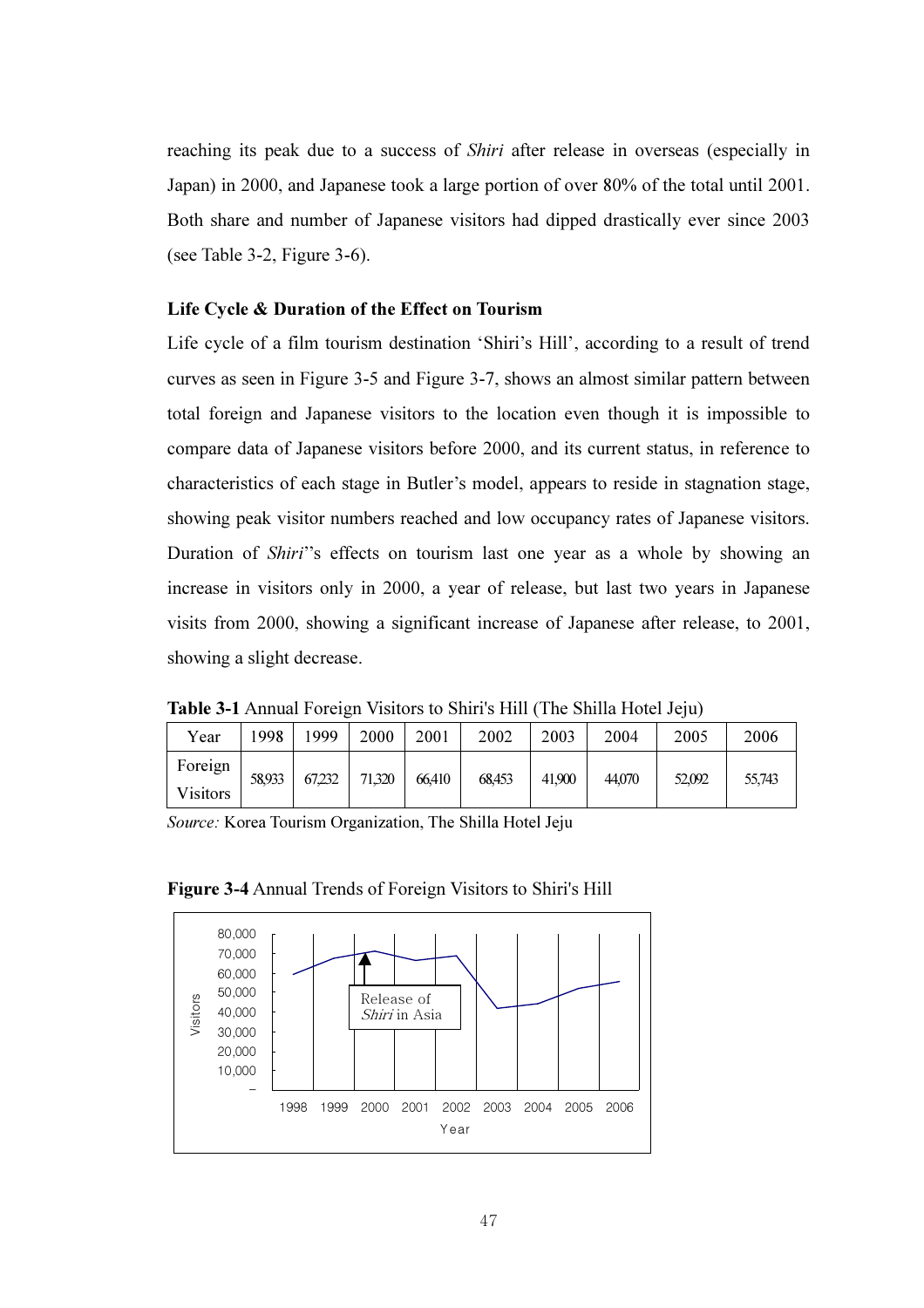



Table 3-2 Japanese Visitors to Shiri's Hill (Jeju Shilla Hotel)

| Year     | 2000   | 2001   | 2002   | 2003   | 2004   | 2005   | 2006   |
|----------|--------|--------|--------|--------|--------|--------|--------|
| Japanese | 58,388 | 53,797 | 46,626 | 26,512 | 24,850 | 27,817 | 27,390 |
| Share    | 82%    | 81%    | 68%    | 63%    | 56%    | 53%    | 49%    |
|          |        |        |        |        |        |        |        |

Source: Korea Tourism Organization, Shilla Hotel Jeju

Figure 3-6 Annual Trends of Japanese Visitors to Shiri's Hill



Figure 3-7 Trend Curves of Japanese Visitors to Shiri's Hill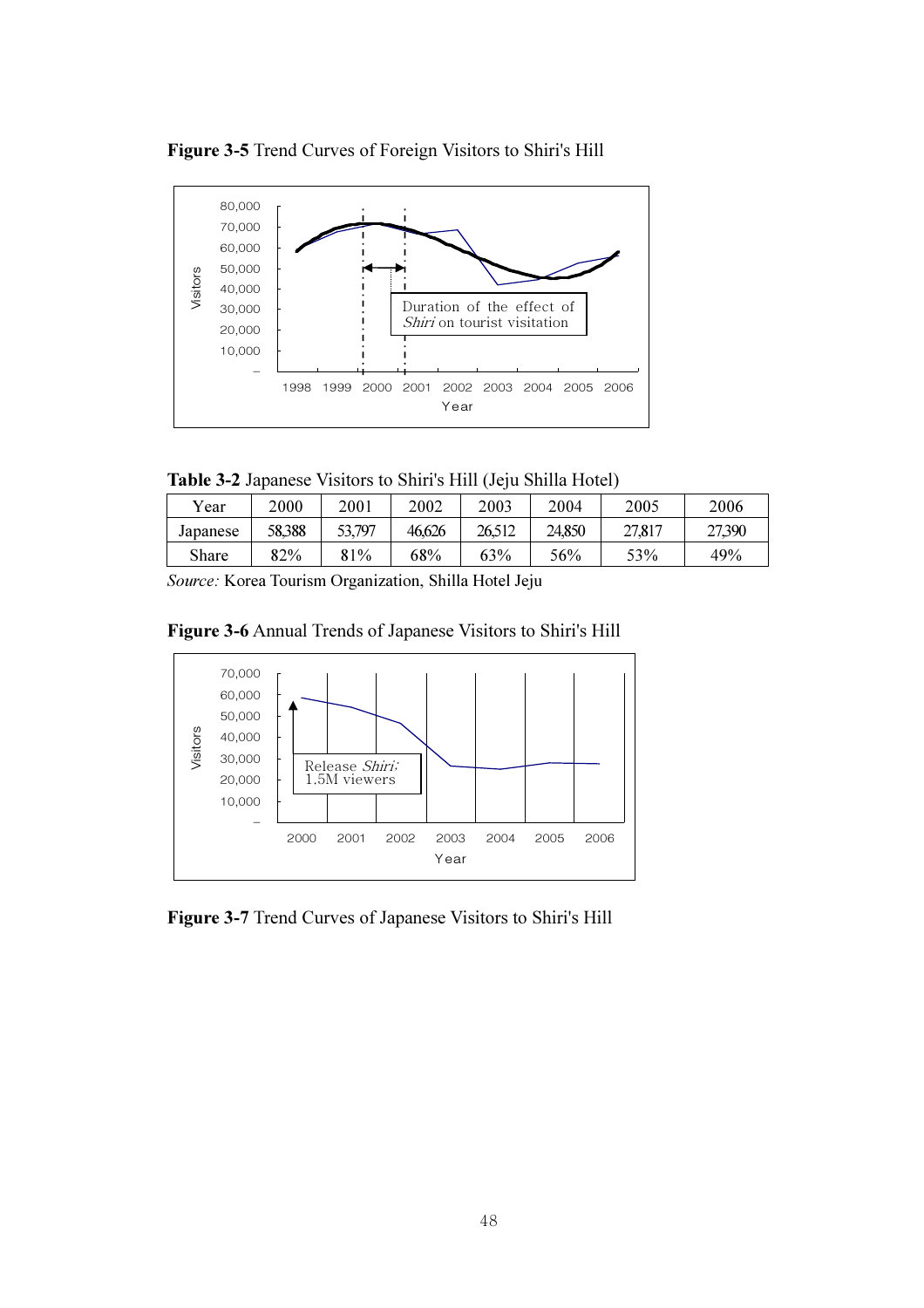

#### 3-2. Winter Sonata

Data of foreign visitors to Namisum, a backdrop of the most important scenes of the drama, are used for the analysis of life cycle of film tourism of foreign tourists induced by Winter Sonata. And for more detailed, corroborative analysis, studies of life cycle of film tourism by country are also made, classifying foreign visitors by nationalities.

## Visitation Trends

While Namisum had been known to the locals from 1960s to 1990s for a tourist complex of natural scenery, romantic place, camping, family and pleasure-seeking resort, it was not known to foreign tourists until 2002 when the drama broadcast abroad. Foreign visitor numbers were almost nothing, at most 1,000 or so by 2001. Since second half of 2002, however, foreign visitors had increased sharply, reaching its peak of 296,448 visitors in 2005 and begun to decrease as from 2006 (See Table 3- 3 and Figure 3-8). The rapid increase in foreign visitors seems to result from the success of Winter Sonata, starting to broadcast in major Korean Wave countries in 2002 and recording high audience rating, in addition, marketing efforts such as succeeding media release and events using star casts, which are all integrated to motivate Japanese and Southeast Asian tourists' needs to visit drama locations.

#### Life Cycle & Duration of the Effect on Tourism

Life cycle of a film tourism destination 'Namisum', according to a result of trend curve as seen in Figure 3-9, shows a typical S curve pattern, and its current status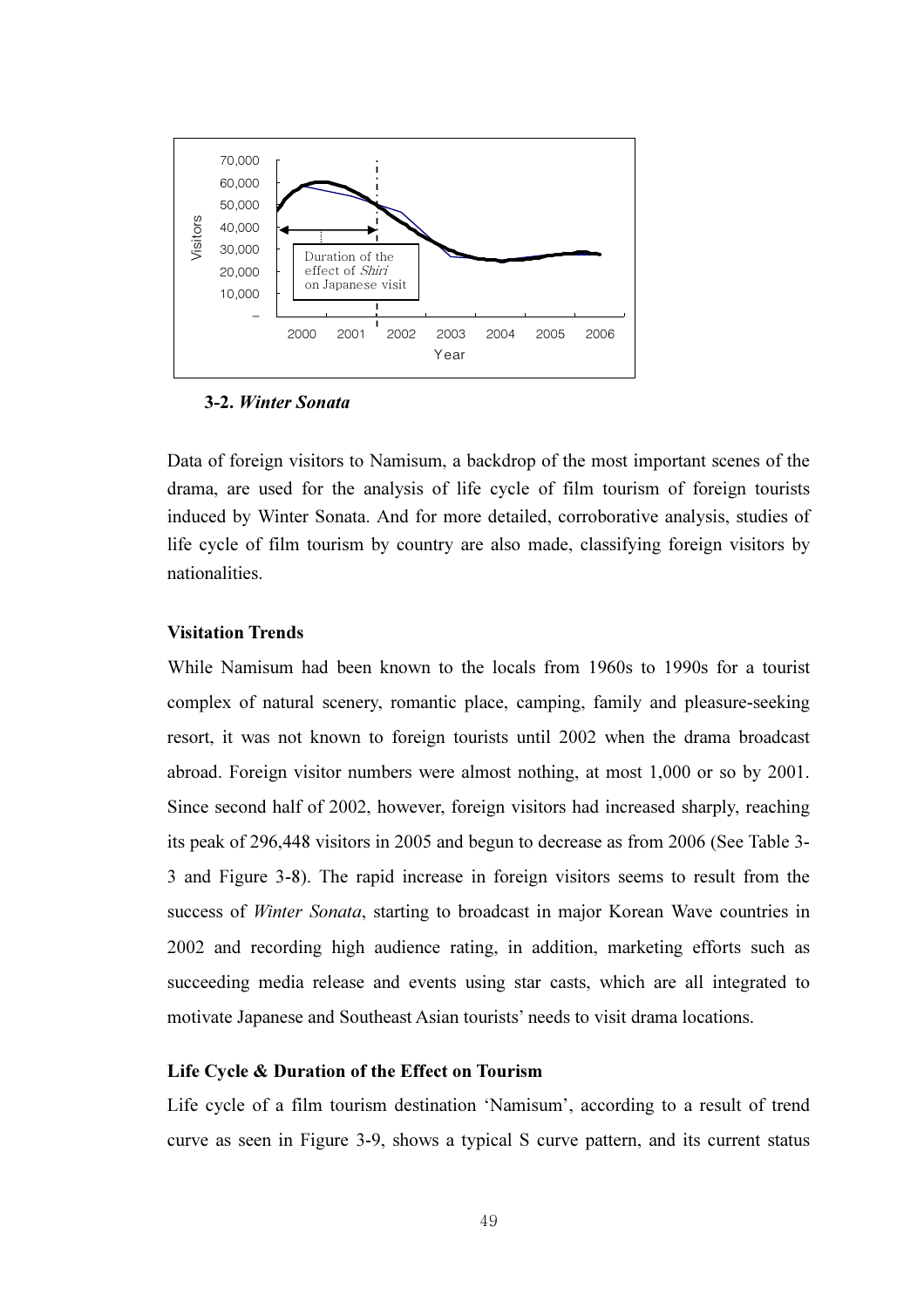appears to reside in stagnation stage, showing characteristics of peak in visitor numbers reached and well-established image but no longer fashionable with a sign of decrease in foreign visitors. Life cycle of film tourism in early Korean Wave countries such as Japan and Taiwan shows a similar pattern, but a different one from newly emerged Korean Wave countries like Singapore, Indonesia and Thailand. Duration of Winter Sonata's effects on tourism as a whole last four year or so from late 2002 to early 2006, despite its difference in countries.

Table 3-3 Annual Foreign Visitors to Namisum

| Year                       | 2000 | 2001  | 2002   | 2003    | 2004    | 2005    | 2006    |
|----------------------------|------|-------|--------|---------|---------|---------|---------|
| Foreign<br><b>Visitors</b> | 581  | 1,308 | 21,329 | 107,689 | 267,590 | 296,448 | 228,869 |

Source: Korea Tourism Organization, Chuncheon City, Tourism Knowledge System, Namisum Inc.

Figure 3-8 Annual Trends of Foreign Visitors to Namisum





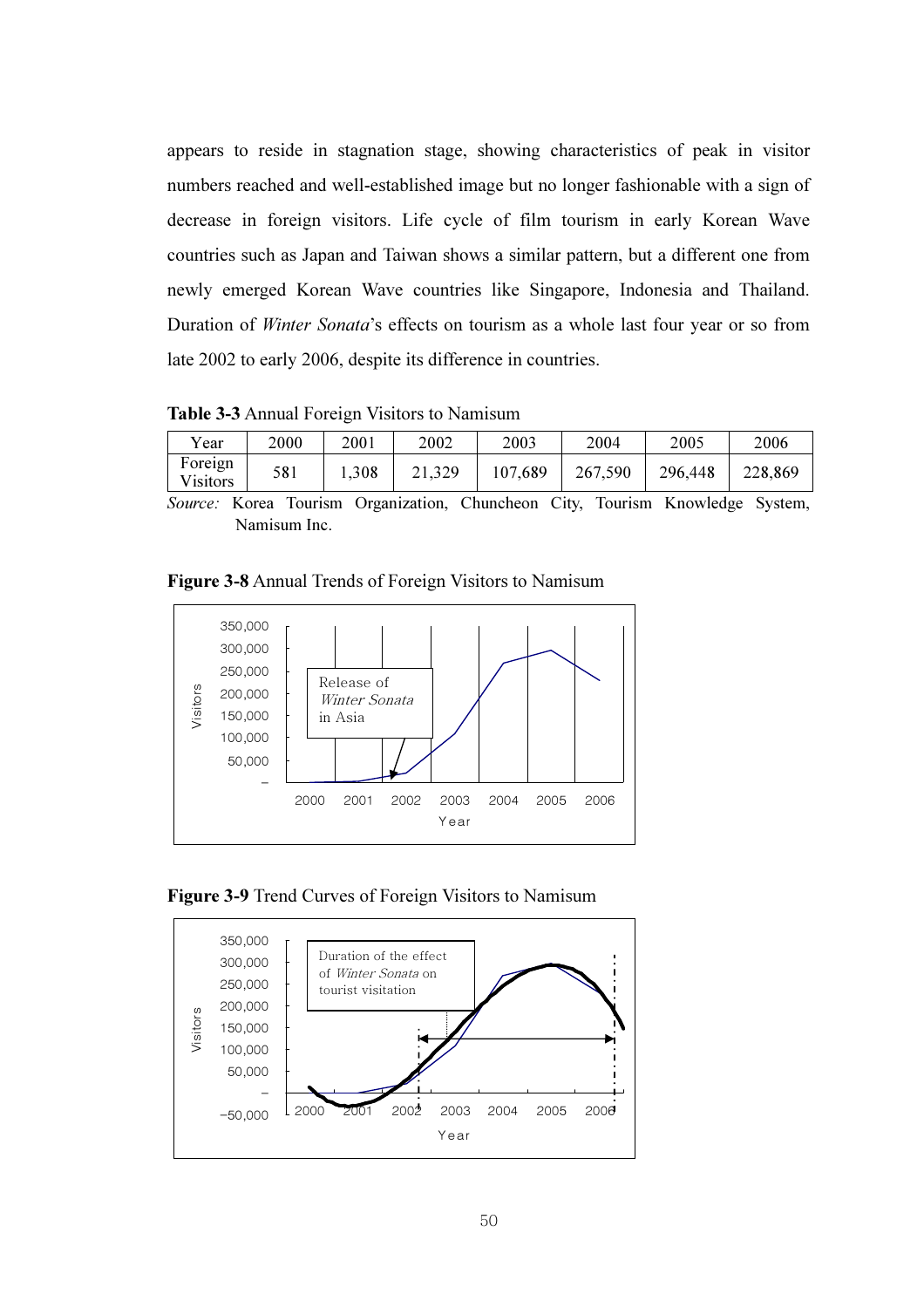| Country           | Taiwan            | Hong<br>Kong         | Japan                           | Singapore         | Malaysia              | Indonesia   | Thailand             |
|-------------------|-------------------|----------------------|---------------------------------|-------------------|-----------------------|-------------|----------------------|
| Average<br>Rating | 2.87%             | 8%                   | 14%<br>$(20.6\%)$               |                   | 6%                    | 2%          | 1.55%<br>$(2.6\%)$   |
| Period            | 2002.4.<br>$\sim$ | 2002.4.<br>$\sim$ 6. | 2003.4.<br>~2004.8.             | 2003.3.<br>$\sim$ | 2002.8.<br>$\sim$ 11. |             | 2003.1.<br>$\sim$ 4. |
| Channel           | <b>GTV</b>        | ATV                  | BS <sub>2</sub> ,<br><b>NHK</b> | <b>CHU</b>        | TV3                   | <b>RCTI</b> | <b>ITV</b>           |

Table 3-4 Overseas Broadcastings of Winter Sonata

Source: Korea Tourism Organization

( ) The highest rating

The results of life cycle analysis of film tourism to Namisum in terms of visitor numbers by country are following below.

### - Japan

#### Visitation Trends

As soon as Winter Sonata had been first broadcasting in Japan via NHK satellite BS2 in April 2003 and rerun in December, Japanese tourists began to be seen in Namisum since late 2003. With increasing popularity of the drama, NHK decided to broadcast it through a regular nationwide channel from April to August 2004, recording unprecedented high audience rating (average 14%, highest 20.6%). This created a 'boom of Winter Sonata' in Japan, motivating Japanese to visit the location Namisum with a sharp increase from late August 2004 and reaching its peak in the same year. It is particularly acknowledged that NHK's through marketing strategy as well as its status of public image and trust in Japan made such a success. However, Japanese visitors were on the decrease from 2005 and dropped in large in 2006 (See Table 3-5 and Figure 3-10).

## Life Cycle & Duration of the Effect on Tourism

Life cycle of film tourism to Namisum by Japanese is a typical pattern of film tourism destination, showing a rapid increase of tourists during and after release and a fall with diminishing film effects. Duration of *Winter Sonata*'s effects on tourism last two years or so from late 2003 to early 2005 which is rather short compared to that of the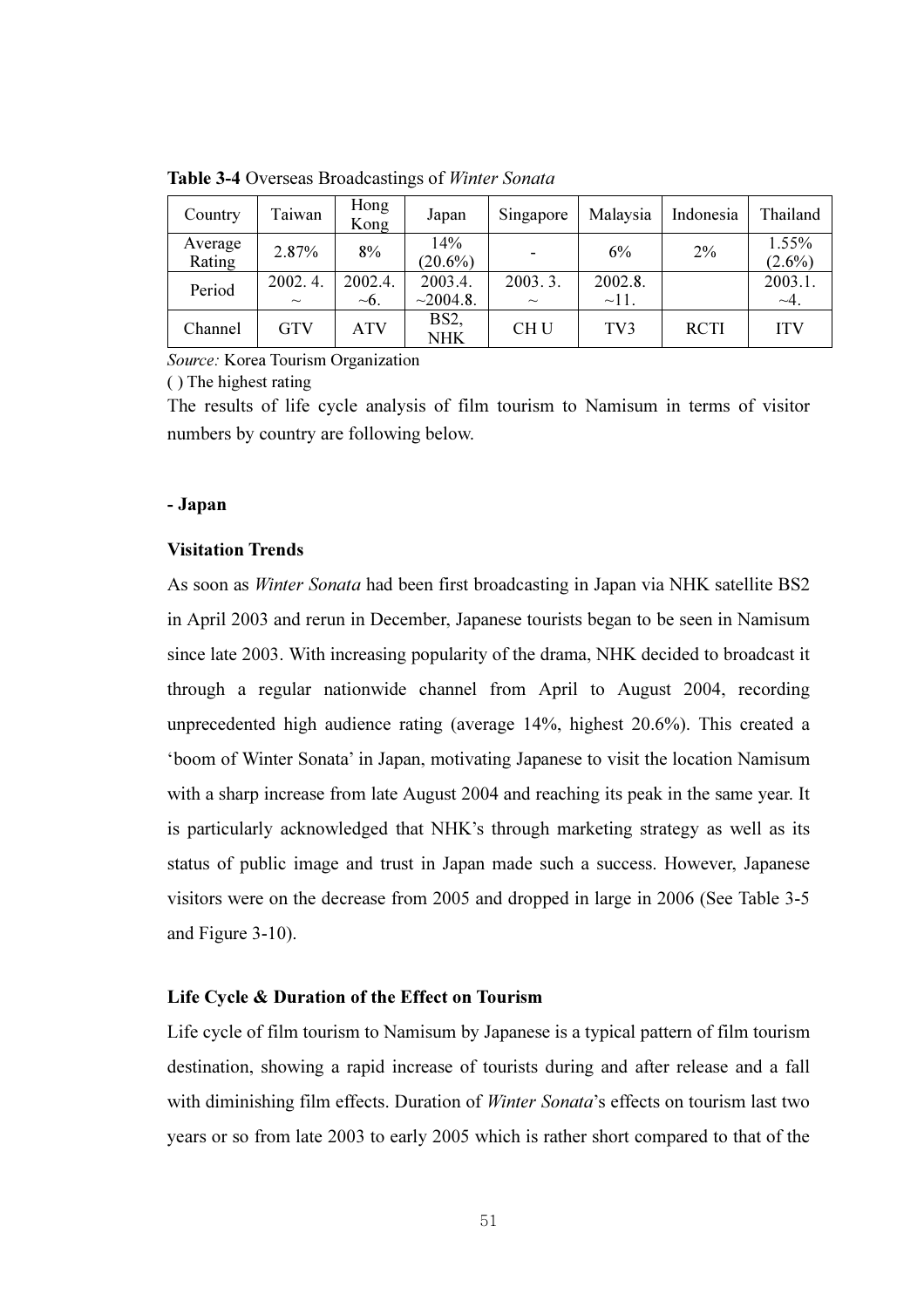whole, in spite of high performance in rating, creating sensation and long period of exposure of the drama in media. Its current status appears to reside in decline stage, showing peak reached and rapid drop in visitor numbers (See Figure 3-11).

| <b>Table 3-5 Japanese Visitors to Namisum</b> |  |
|-----------------------------------------------|--|
|-----------------------------------------------|--|

| Y ear    | 2002                     | 2003  | 2004    | 2005    | 2006   |
|----------|--------------------------|-------|---------|---------|--------|
| Japanese | $\overline{\phantom{0}}$ | 3,726 | 108,303 | 103,478 | 33,796 |

Source: Korea Tourism Organization, Namisum Inc.





Figure 3-11 Trend Curves of Japanese Visitors to Namisum



# - Taiwan

## Visitation Trends

With a big success of Winter Sonata after release in Taiwan in April 2002, Taiwanese visitors to Namisum had increased from 2003 until 2004. Meanwhile, another Korean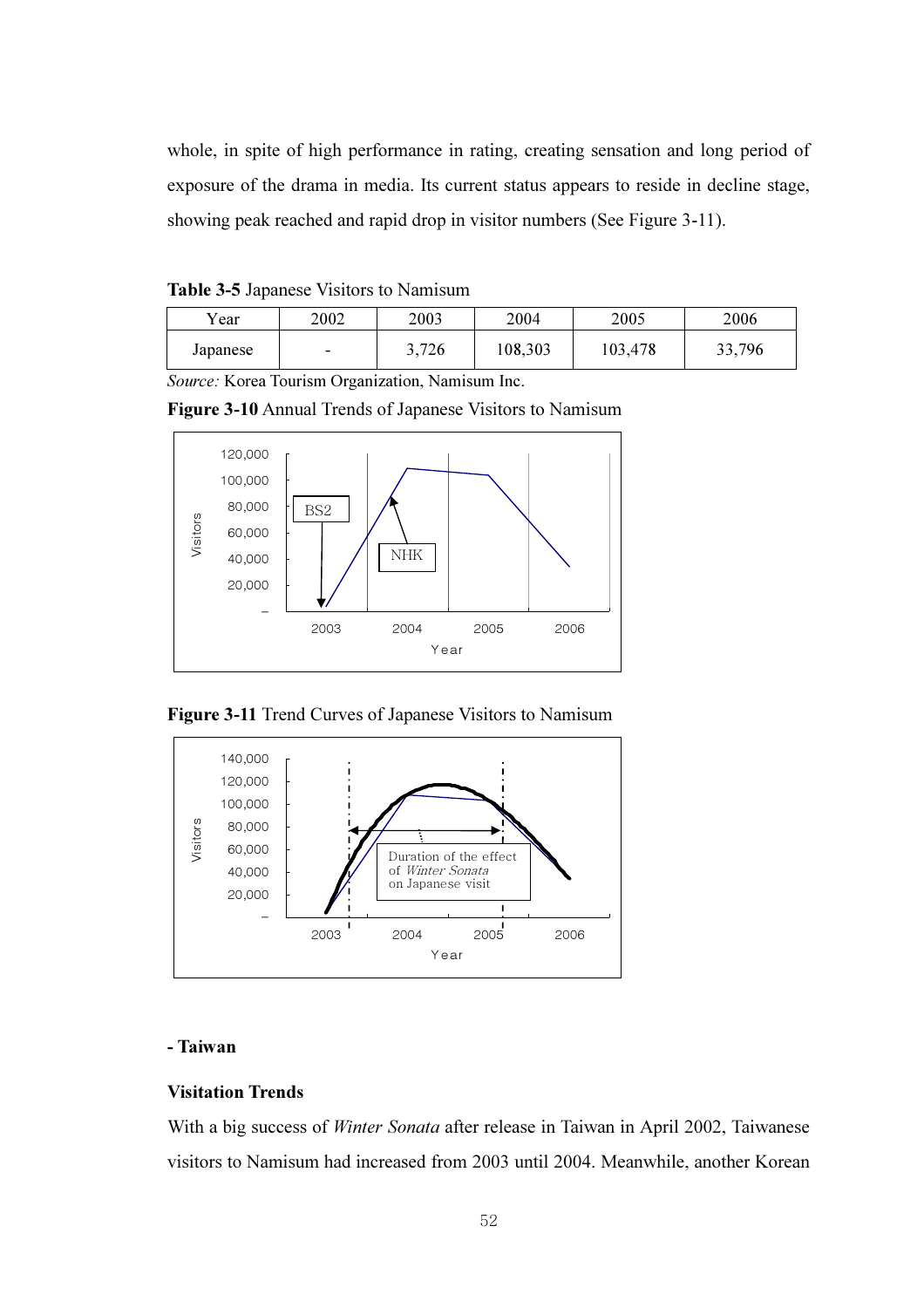TV series Daejangum succeeded broadcasting from May to August 2004 and created a boom of Daejanggum, which, as integrated with Winter Sonata, not only strengthened motivation of Taiwanese visits but also generated a new linking tour product of the two drama locations. With its impacts, Taiwanese market was still growing by 2005, reached its peak in the same year, but showed a slight decrease from 2006 (See Table 3-6 and Figure 3-12).

#### Life Cycle & Duration of the Effect on Tourism

Life cycle of film tourism to Namisum by Taiwanese shows a similar pattern to that of Japanese. Its current status appears to reside in stagnation stage, showing peak in visitor numbers past and well-established image but no longer fashionable with a sign of decrease. Duration of Winter Sonata's effects on tourism last four years or so from 2003 to 2006 (See Figure 3-13).

Table 3-6 Taiwanese Visitors to Namisum

| Year                         | 2002                     | 2003   | 2004    | 2005    | 2006    |
|------------------------------|--------------------------|--------|---------|---------|---------|
| Taiwanese<br><b>Visitors</b> | $\overline{\phantom{0}}$ | 72,605 | 123,999 | 132,785 | 113,297 |

Source: Korea Tourism Organization, Namisum Inc.

Figure 3-12 Annual Trends of Taiwanese Visitors to Namisum



Figure 3-13 Trend Curves of Taiwanese Visitors to Namisum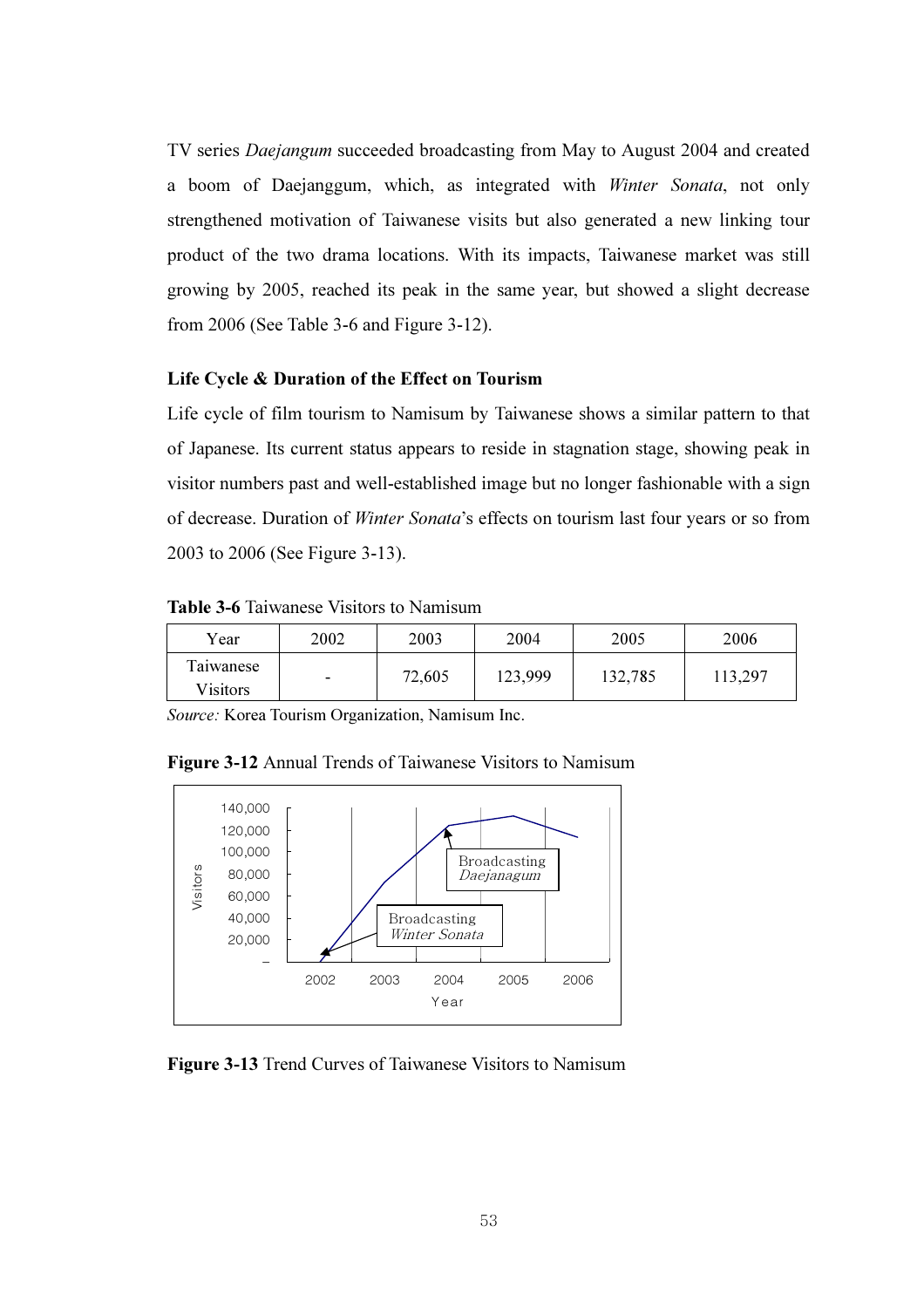

## - Hong Kong

#### Visitation Trends

After broadcast of Winter Sonata in 2002, visitors have been gradually increasing for a long time from 2003 until lately. In particular, with a great success of Daejanggum in early 2005, its visitor numbers saw a sharp increase in 2005 and they are still on the rise in 2006 (See Table 3-7 and Figure 3-14).

#### Life Cycle & Duration of the Effect on Tourism

Life cycle of film tourism to Namisum by Hong Konger shows a pattern of style in PLC model, showing renewed interests with another film. Its current status appears to reside in rejuvenation stage, showing changes in attractions caused by success of a new drama. Duration of Winter Sonata's effects will last more than four years from 2003 to 2006 onwards, because of an effect of Daejanggum (See Figure 3-15).

Table 3-7 Hong Konger Visitors to Namisum

| Year            | 2002                     | 2003  | 2004  | 2005  | 2006  |
|-----------------|--------------------------|-------|-------|-------|-------|
| Hong Konger     | $\overline{\phantom{0}}$ | 2,588 | 2,659 | 4,419 | 5,218 |
| <b>Visitors</b> |                          |       |       |       |       |

Source: Korea Tourism Organization, Namisum Inc.

Figure 3-14 Annual Trends of Hong Konger Visitors to Namisum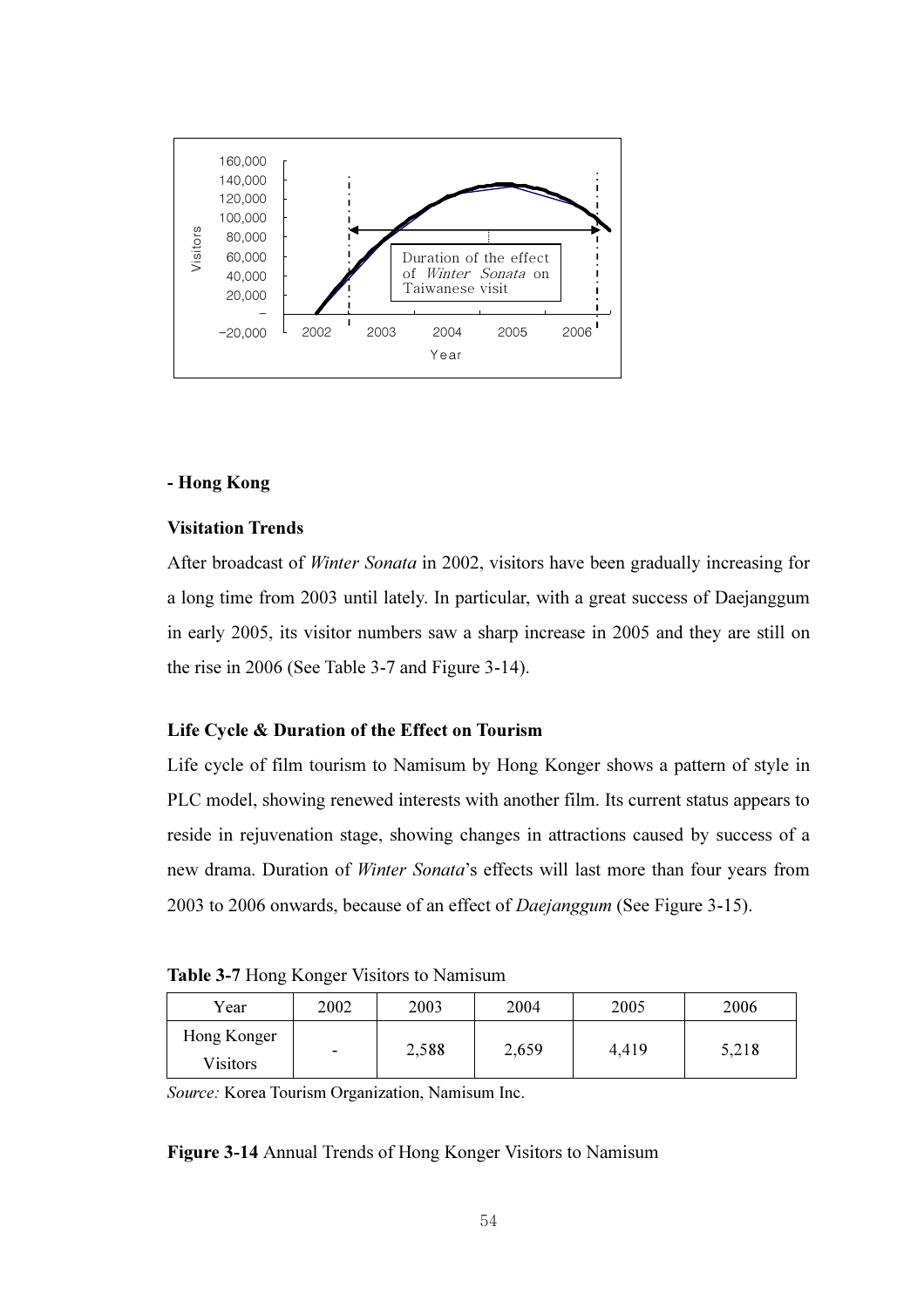

Figure 3-15 Trend Curves of Hong Konger Visitors to Namisum



## - Singapore

#### Visitation Trends

Singaporean visit trends show a similar pattern to that of Hong Konger. With a tremendous popularity of Winter Sonata after its broadcast in Singapore in 2002, Singaporean visitors began to be seen in Namisum from 2003, stagnating until 2005, and doubled in 2006 (See Table 3-8 and Figure 3-16). It seems to result from synergistic effects of a drama *Daejanggum* broadcast in July 2005, strengthening motives of Singaporean visits to Korea and generating tour packages linking the two drama locations.

## Life Cycle & Duration of the Effect on Tourism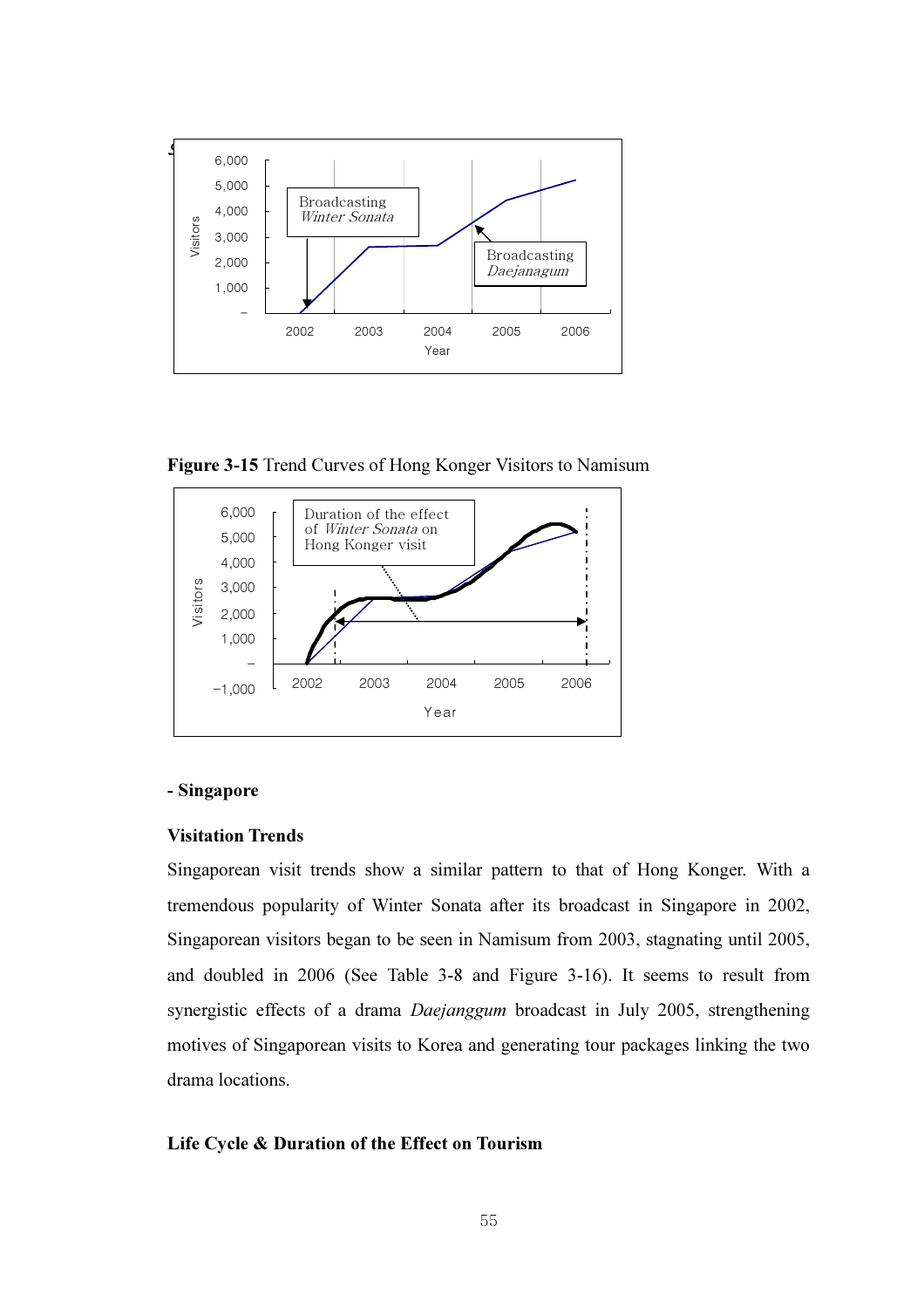Like Honk Kong, life cycle of film tourism to Namisum by Singaporean shows a pattern of style, and its current status appears to reside in rejuvenation stage, showing changes in attractions. Duration of Winter Sonata's effects will last more than four years from 2003 to 2006 onwards (See Figure 3-17).

| Table 3-8 Singaporean Visitors to Namisum |  |  |  |
|-------------------------------------------|--|--|--|
|-------------------------------------------|--|--|--|

| Y ear       | 2002                     | 2003  | 2004  | 2005   | 2006   |
|-------------|--------------------------|-------|-------|--------|--------|
| Singaporean | $\overline{\phantom{0}}$ | 0,808 | 9,850 | 10,061 | 20,124 |

Source: Korea Tourism Organization, Namisum Inc.



Figure 3-16 Annual Trends of Singaporean Visitors to Namisum

Figure 3-17 Trend Curves of Singaporean Visitors to Namisum



- Malaysia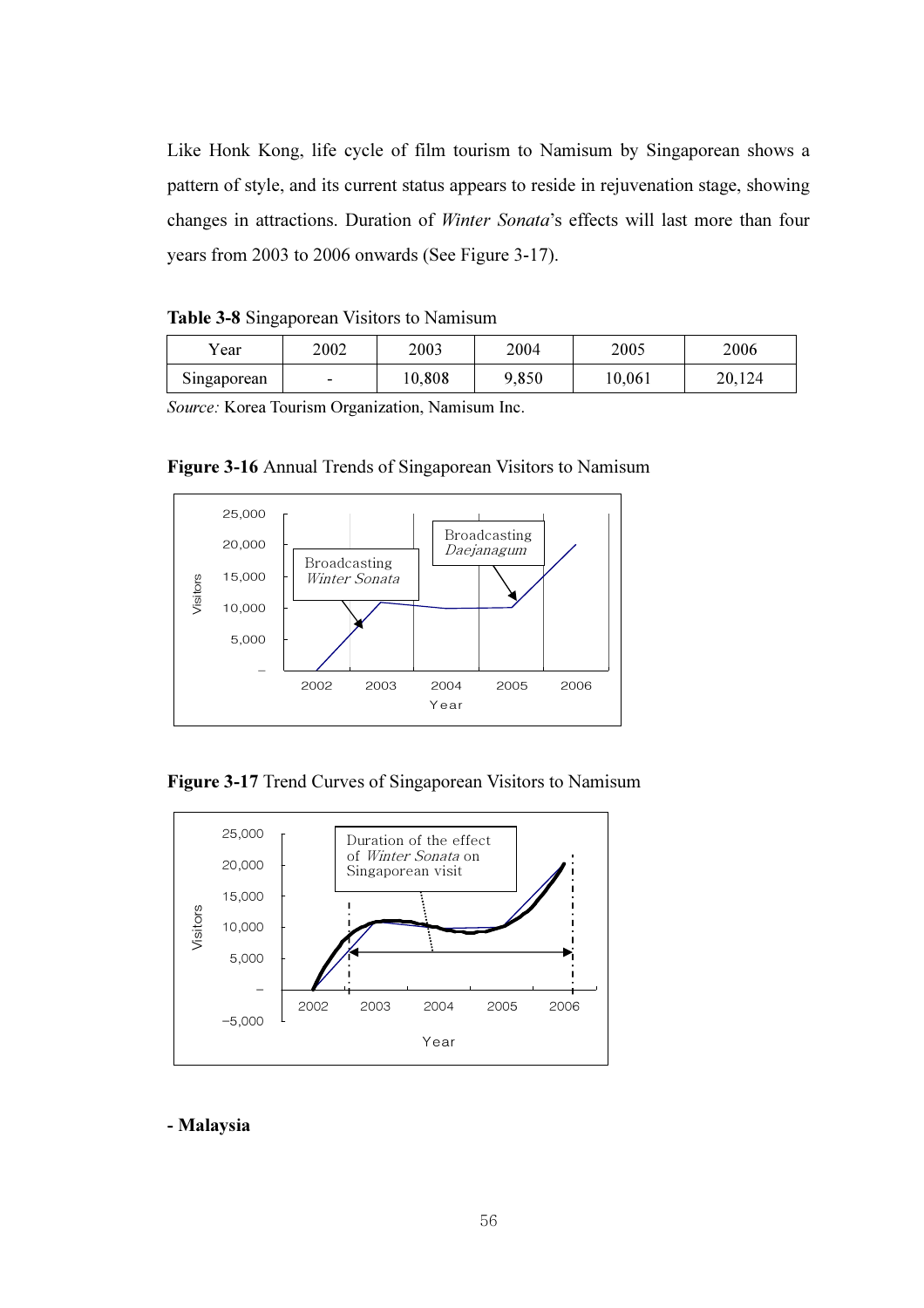# Visitation Trends

Malaysian visit trends show a similar pattern to that of Hong Konger, except for decline from 2006. With an escalating image of Korea due to a tremendous popularity of Winter Sonata in Malaysia, Malaysian tourist's motives of visiting Korea were strengthened and, as a result of increasing demands in Korea tour products, lots of tour packages visiting locations of Winter Sonata were for sale in Malaysia in 2003, generating a sudden increase of visits. While its growth was stagnant during 2004, due to a tremendous popularity of *Daejanggum* during its release in late 2004 and early 2005, it was growing again by showing a rebound in 2005. However, since 2006 Malaysian customers' preference to Korean drama location tour products had been weakened, and hence Malaysian visitors to Namisum showed a decrease in 2006 (See Table 3-9 and Figure 3-18).

# Life Cycle & Duration of the Effect on Tourism

Life cycle of film tourism to Namisum by Malaysian shows a similar pattern to those of Hong Kong and Singapore, and its current status appears to reside in stagnation stage, passing through rejuvenation stage due to Daejanggum effects. Duration of Winter Sonata's effects last three years or so from 2003 to early 2006 (See Figure 3- 19).

Table 3-9 Malaysian Visitors to Namisum

| Year                         | 2002                     | 2003   | 2004   | 2005   | 2006   |
|------------------------------|--------------------------|--------|--------|--------|--------|
| Malaysian<br><b>Visitors</b> | $\overline{\phantom{0}}$ | 18,100 | 18,035 | 26,330 | 21,213 |

Source: Korea Tourism Organization, Namisum Inc.

Figure 3-18 Annual Trends of Malaysian Visitors to Namisum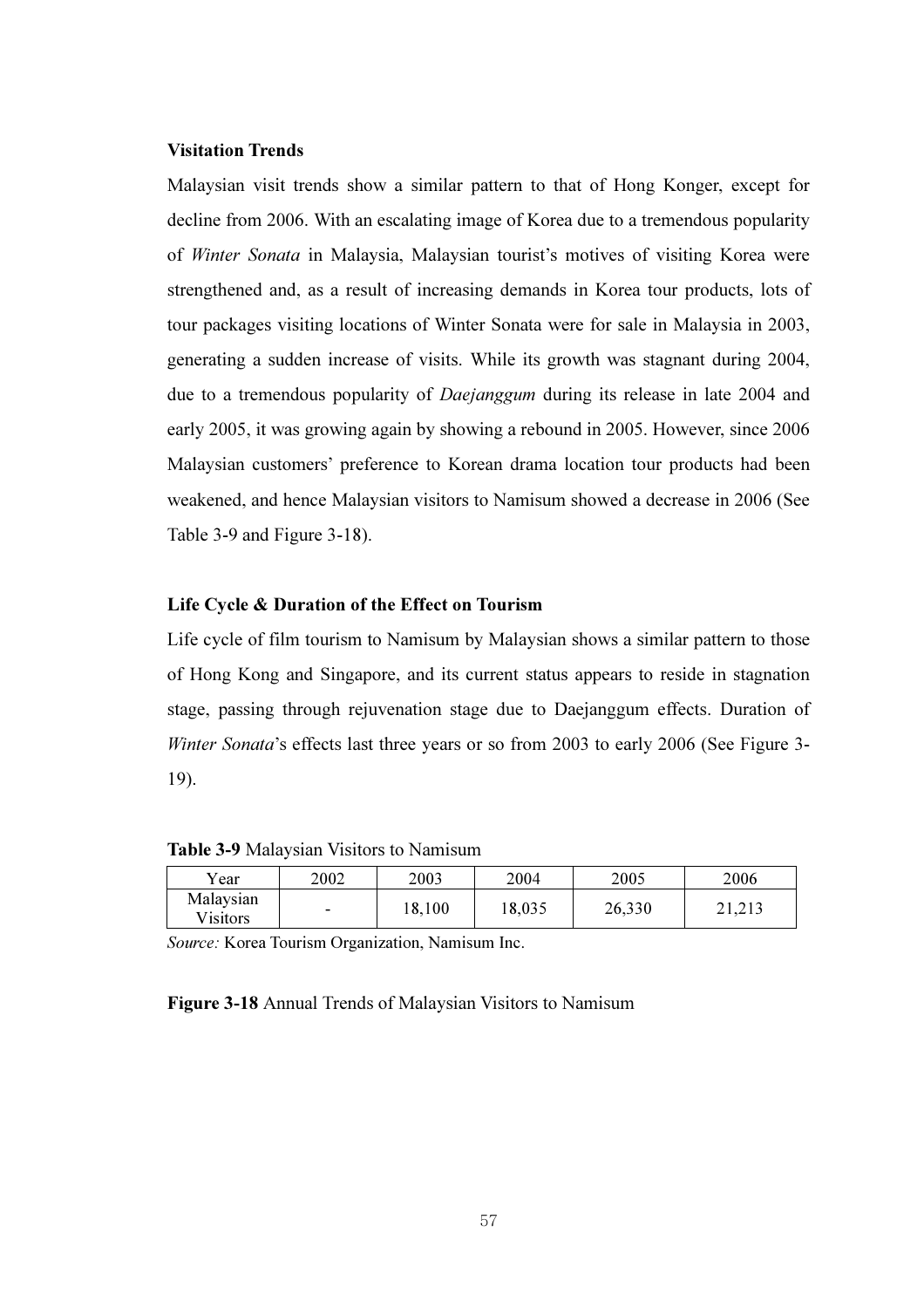

Figure 3-19 Trend Curves of Malaysian Visitors to Namisum



# - Indonesia

#### Visitation Trends

Indonesian visit trends show the almost same pattern as that of Hong Konger. After broadcast of Winter Sonata in Indonesia in late 2002, Indonesian visitors have gradually increased from 2003 until lately. After broadcasting a new Korean drama Daejanggum in late 2004 and early 2005, Indonesian visitors had rebounded in 2005 and continued to grow until 2006 (See Table 3-10 and Figure 3-20). It seems to result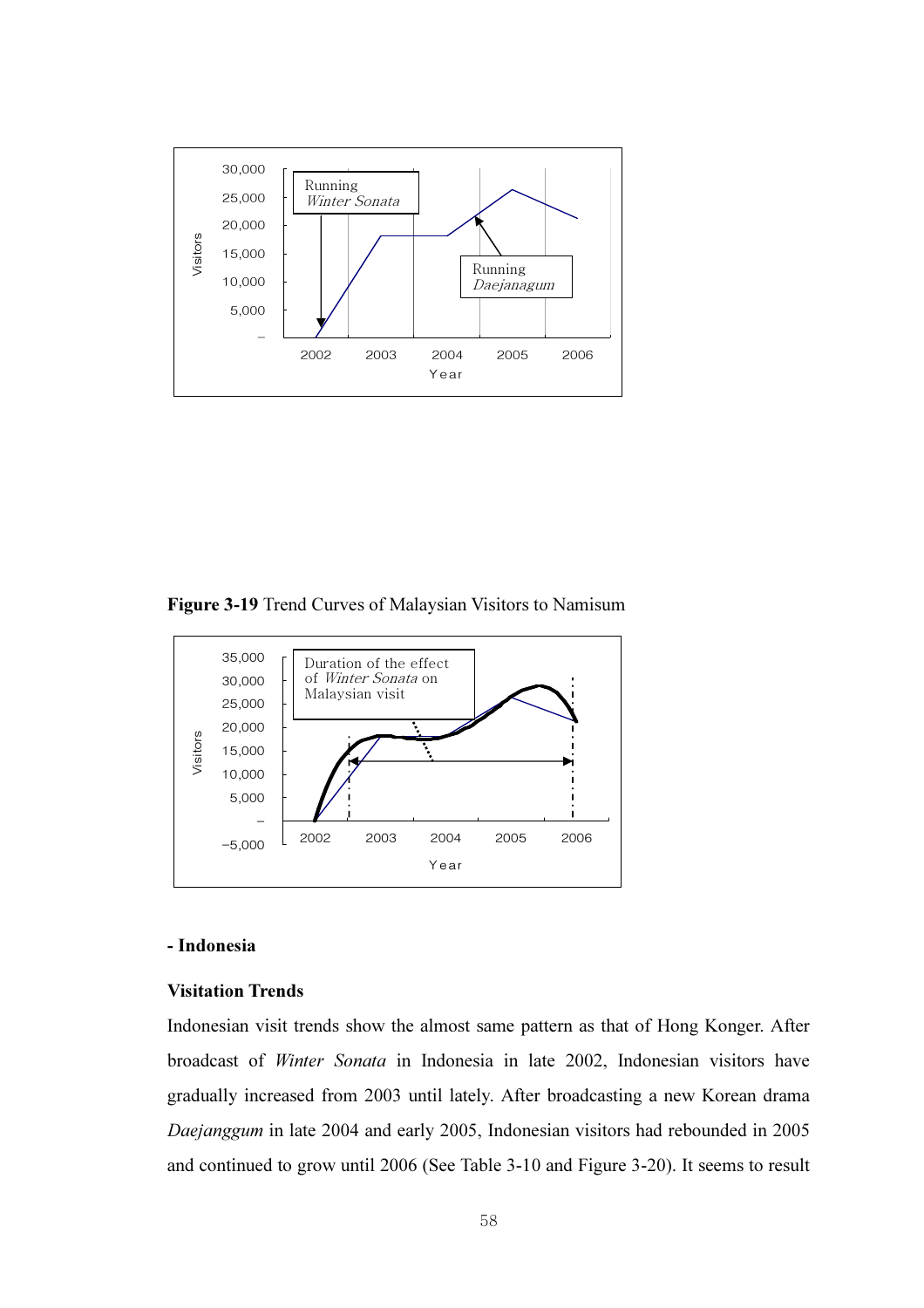from Daejanggum's synergy effects with Winter Sonata, strengthening motives of Indonesian visits to Korea and generating tour packages linking the two drama locations.

# Life Cycle & Duration of the Effect on Tourism

Life cycle of film tourism to Namisum by Indonesian shows a similar pattern to that of Hong Kong, and its current status appears to reside in consolidation stage, showing slow growth of visitor numbers. Duration of Winter Sonata's effects will last more than four years from 2003 to 2006 onwards (See Figure 3-21).

Table 3-10 Indonesian Visitors to Namisum

| Vear                   | 2002                     | 2003  | 2004 | 2005  | 2006  |
|------------------------|--------------------------|-------|------|-------|-------|
| Indonesian<br>Visitors | $\overline{\phantom{0}}$ | .,664 | .913 | 2,788 | 3,406 |

Source: Korea Tourism Organization, Namisum Inc.

Figure 3-20 Annual Trends of Indonesian Visitors to Namisum





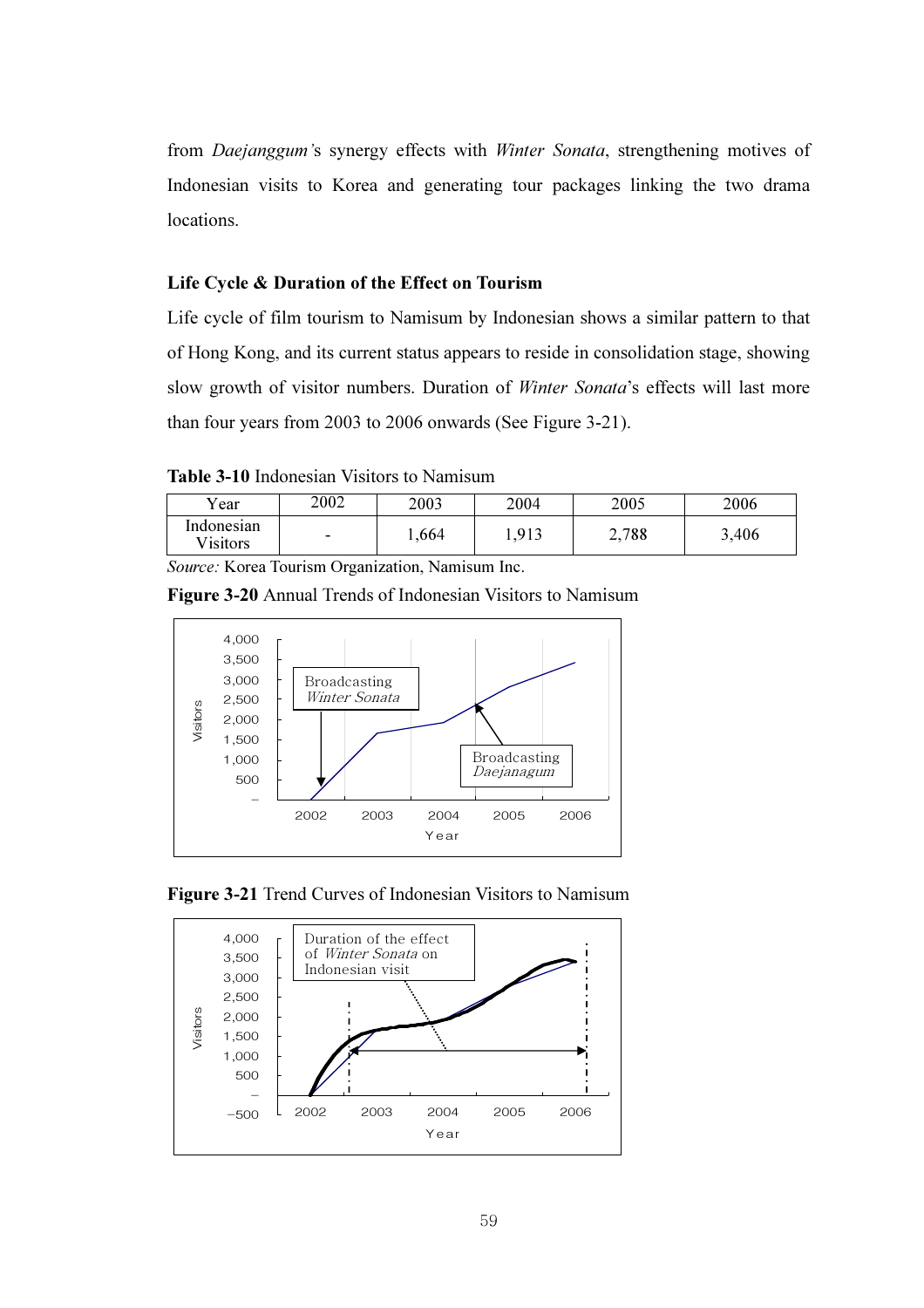# - Thailand

## Visitation Trends

Thai visit trends show a different pattern from those of countries above. After broadcast of Winter Sonata in early 2003 and its rerun in early 2004, visitors have been increasing from 2004 until lately. In particular, after broadcast of a new Korean drama Daejanggum in late 2005, Thai visitors in 2006 had grown 2.5 times of the previous year 2005 (See Table 3-11 and Figure 3-22). It also seems to result from Daejanggum's synergy effects with Winter Sonata on potential Thai tourists.

#### Life Cycle & Duration of the Effect on Tourism

Life cycle of film tourism to Namisum by Thai shows a pattern of continued rising upward tendency, and its current status appears to reside in development stage, showing a rapid growth in visitor numbers, due to *Daejanggum* effects. Duration of Winter Sonata's effects will last more than three years from 2004 to 2006 onwards (See Figure 3-23).

Table 3-11 Thai Visitors to Namisum

| Year          | 2003                     | 2004  | 2005  | 2006   |
|---------------|--------------------------|-------|-------|--------|
| Thai Visitors | $\overline{\phantom{0}}$ | 2,050 | 6,895 | 16,940 |

Source: Korea Tourism Organization, Namisum Inc.

## Figure 3-22 Annual Trends of Thai Visitors to Namisum



Figure 3-23 Trend Curves of Thai Visitors to Namisum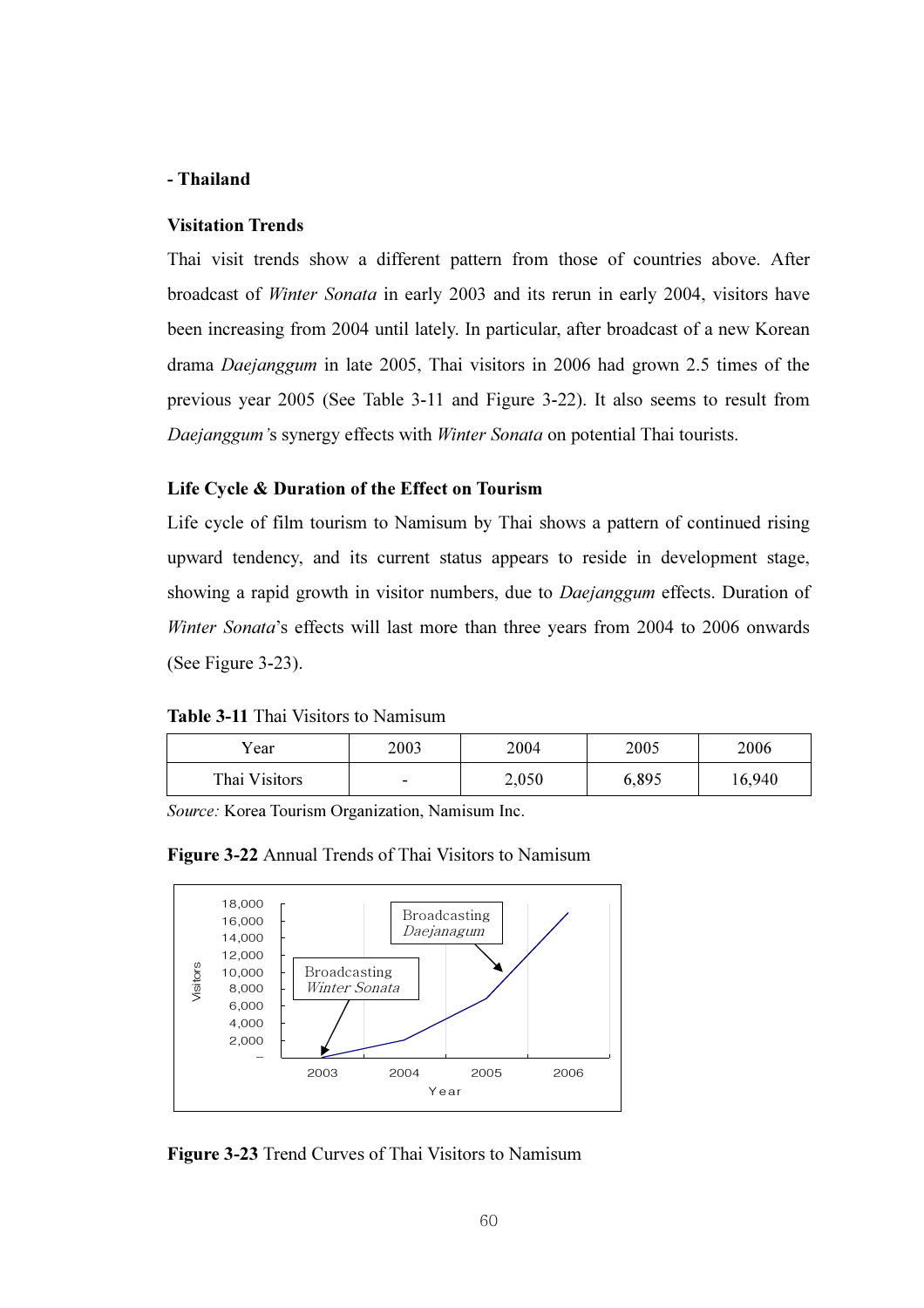

#### 3-3. All In

Data of foreign visitors to All In House in Supjichoji of Jeju with boastful, beautiful scenery, a set of a drama *All In*, are used for the analysis of life cycle and duration of film tourism of foreign tourists induced by the drama. Since the original set was destroyed by a typhoon striking Korea in June 2003 right after release of the drama and rebuilt for two years as the Korea's first drama memorial hall that opened for tourist visit in June 3, 2005, role of the location as a film tourism destination was insignificant, despite popularity of the drama All In during broadcast in Taiwan and Hong Kong markets in second half of 2003 (See Table 3-12). However, in Japan, the drama was broadcast via NHK TV from April to September 2005, far beyond its first release abroad, and recorded a relatively high audience rating of average 8% and highest 11.1%. Therefore, considering the characteristic of TV drama that has an immediate impact on tourism after release, it is took for granted that Japanese are taking over 80% of the total of foreign visitors to All In House. And because the data of foreign visitors to the location for analysis are statistics of a short period of one and a half years, studies of life cycle and duration of film tourism are made by using quarterly foreign visitor trends, and analysis by country is made only on Japanese visitors, a major market for All In.

## Visitation Trends

In general, as in Table 3-13 and Figure 3-24, the number of foreign visitors to All In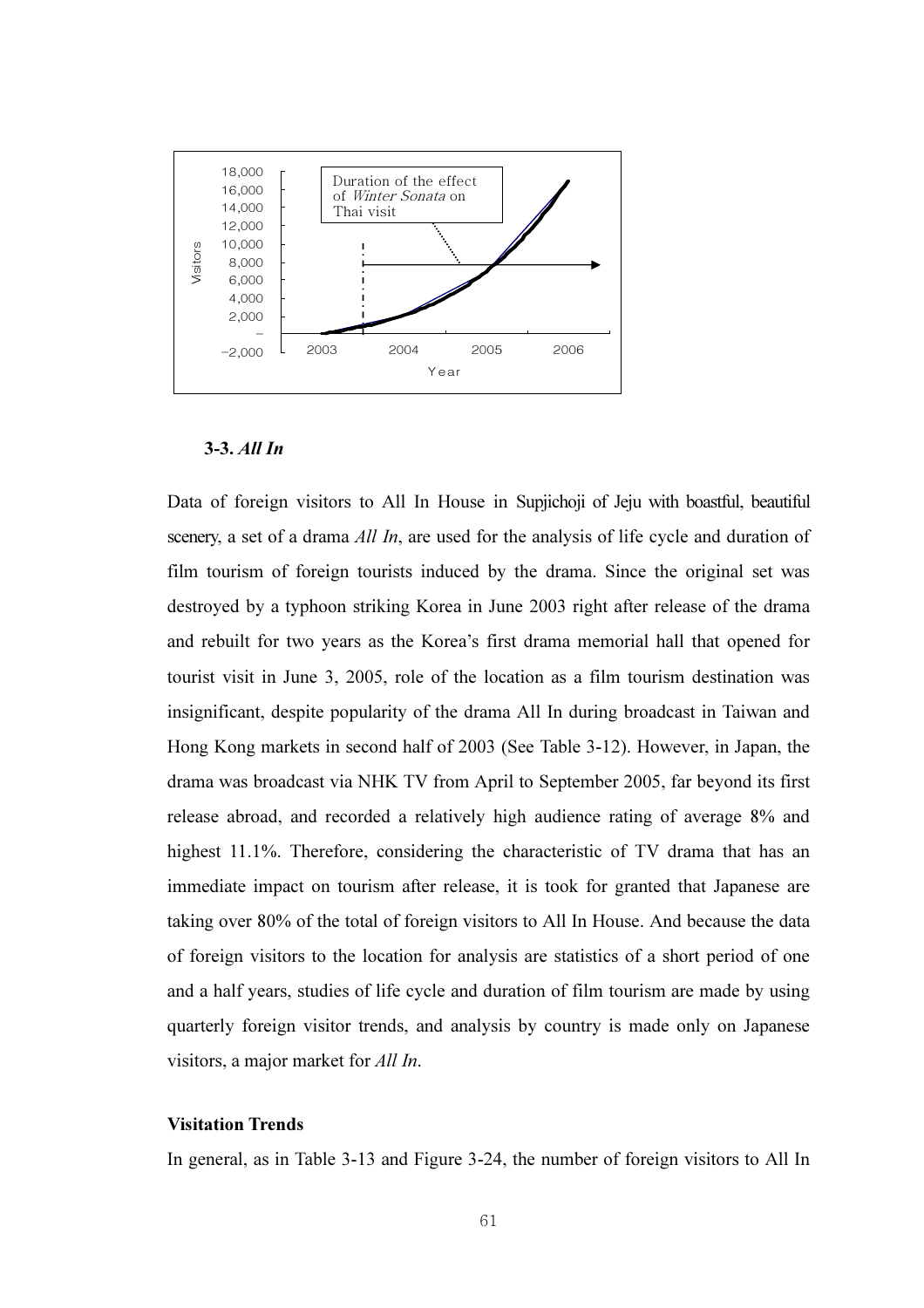House increased sharply after its grand open in second quarter of 2005, and it has been on the steady increase with rise and fall until lately. The same result can be applied to Japanese visit trends (See Table 3-14 and Figure 3-26) because Japanese visitors take the majority of the total market.

#### Life Cycle & Duration of the Effect on Tourism

Life cycle of film tourism to All In House, according to trend curves as seen in Figure 3-25 and Figure 3-27, shows the same pattern between total foreign and Japanese visitors, and its current status, in reference to characteristics of each stage in Butler's model, appears to reside in consolidation stage, showing slow growth of visitor numbers. Duration of *All In* 's effects on tourism will last more than two years from 2005 to 2006 onwards because All In House is still for sale in Japan as an option with Jeju tour package.

Table 3-12 Overseas Broadcastings of All In

| Country               | Taiwan           | Hong Kong             | Japan               |
|-----------------------|------------------|-----------------------|---------------------|
| <b>Average Rating</b> | $0.9\%$ (1%)     | $4\%$                 | $8\%$ (11.1%)       |
| Period                | $2003.6 \sim 7.$ | $2003.10 \approx 11.$ | $2005, 4, \sim 9$ . |
| <b>Channel</b>        | GTV              | A TV                  | NHK                 |

Source: Korea Tourism Organization ( ) The highest rating

Table 3-13 Quarterly Foreign Visitors to All-In House

| <b>Quarter</b>             | '051/4 | '052/4 | '053/4 | $'05\;4/4$ | '061/4 | 062/4  | 063/4  | '064/4 |
|----------------------------|--------|--------|--------|------------|--------|--------|--------|--------|
| Foreign<br><b>Visitors</b> | -      | 1,569  | 8,814  | 10,985     | 8,721  | 13,046 | 11,756 | 14,106 |

Source: Korea Tourism Organization, All In House

Figure 3-24 Quarterly Trends of Foreign Visitors to All-In House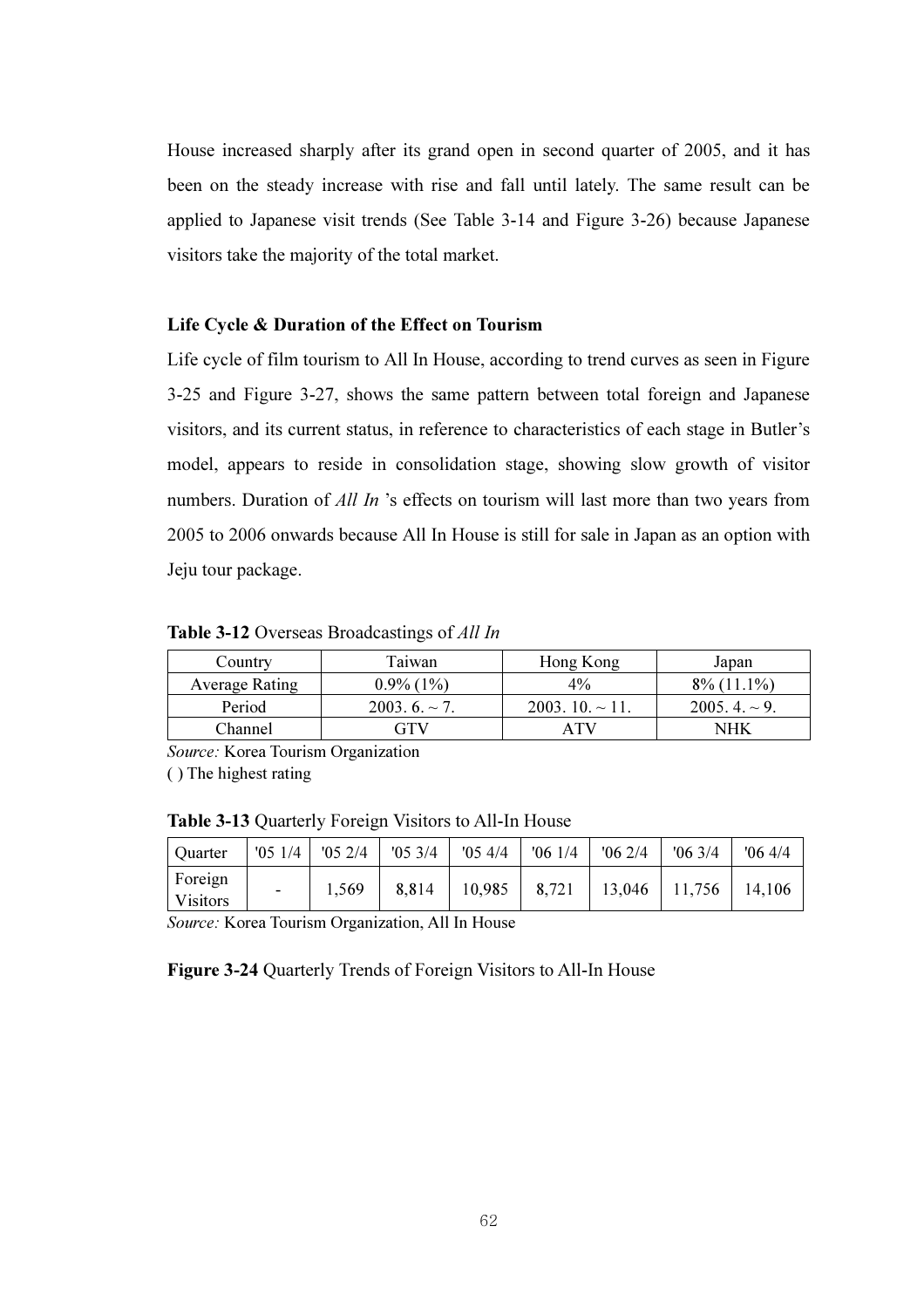

Figure 3-25 Trend Curves of Foreign Visitors to All-In House



Table 3-14 Quarterly Japanese Visitors to All-In House

| Quarter  |        | $'051/4$   $'052/4$   $'053/4$   $'054/4$ |       | 061/4 |                          | $\binom{106}{2}/4$   $\binom{106}{3}/4$ | $06\frac{4}{4}$ |
|----------|--------|-------------------------------------------|-------|-------|--------------------------|-----------------------------------------|-----------------|
| Japanese | $\sim$ | 7,051                                     | 8,788 |       | $6,977$   10,437   9,405 |                                         | 11,285          |

Source: Korea Tourism Organization, All In House



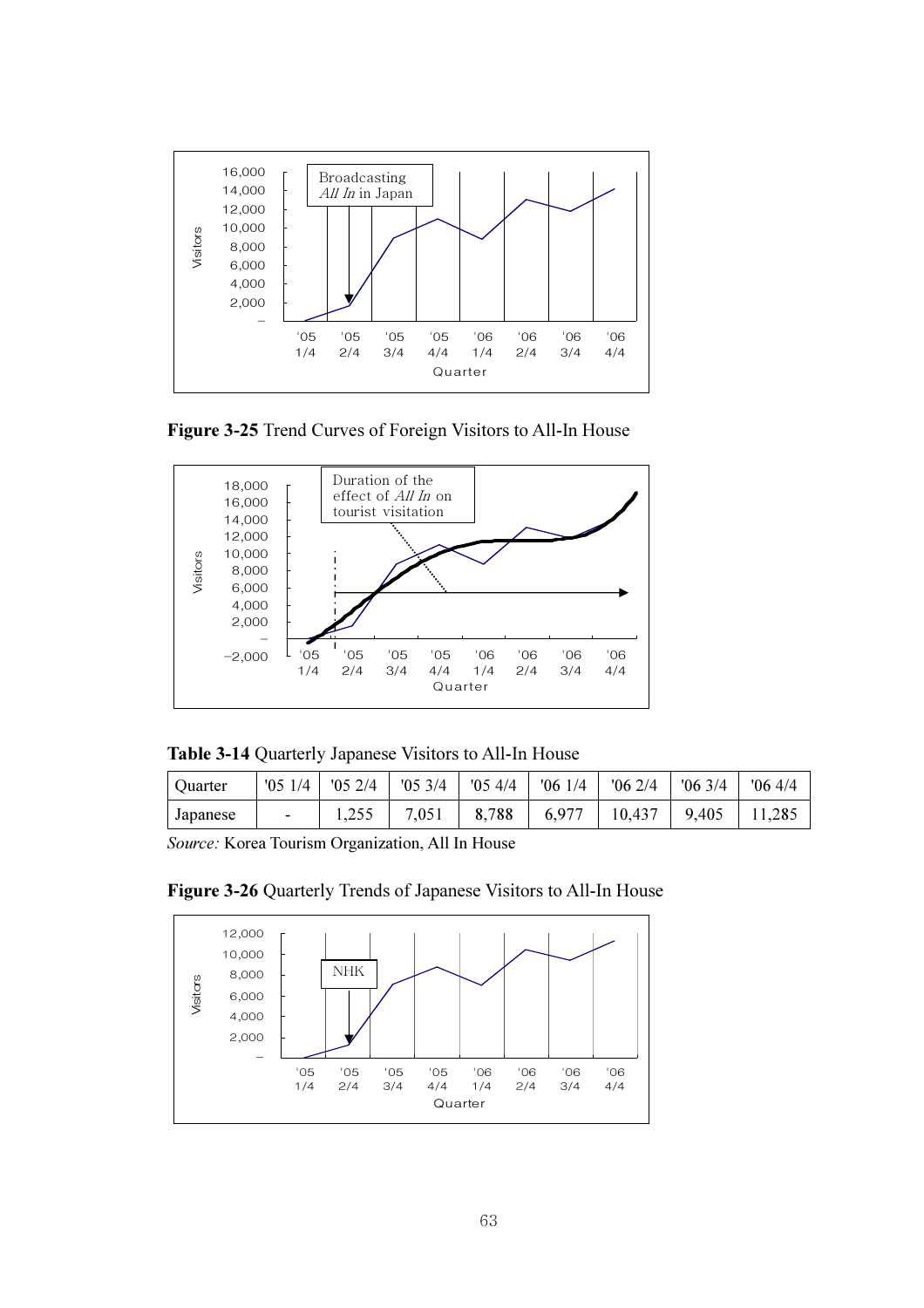

Figure 3-27 Trend Curves of Japanese Visitors to All-In House

#### 3-4. Daejanggum

Because of statistics of a short period of two years, quarterly data of foreign visitors to Daejanggum Theme Park, a main set of the majority of drama scenes, are used for the analysis of life cycle and duration of film tourism of foreign tourists induced by Daejanggum. And for more detailed, corroborative analysis, studies of life cycle and duration of film tourism by country are also made.

#### Visitation Trends

Daejanggum, first introduced in Taiwan in May 2004, recorded a high audience rating of average 1.5% and highest 6.22% and had been rerun more than five times, which is a big hit, considering 1% of the average rating in Taiwanese broadcasting because of its fierce competition. Due to the success and boom of Daejanggum, Taiwanese visitors to the location increased in 2005. The drama, then in 2005, was broadcast in major Korean Wave countries including Hong Kong, China and Japan, and it also achieved unprecedented high rating performance in their broadcasting history (See Table 3-15), which strengthened motives and needs of potential tourists to visit Korea.

In general, as in Table 3-16 and Figure 3-28, the number of annual foreign visitors to the Theme Park increased steeply in 2005 since its grand open in December 2004,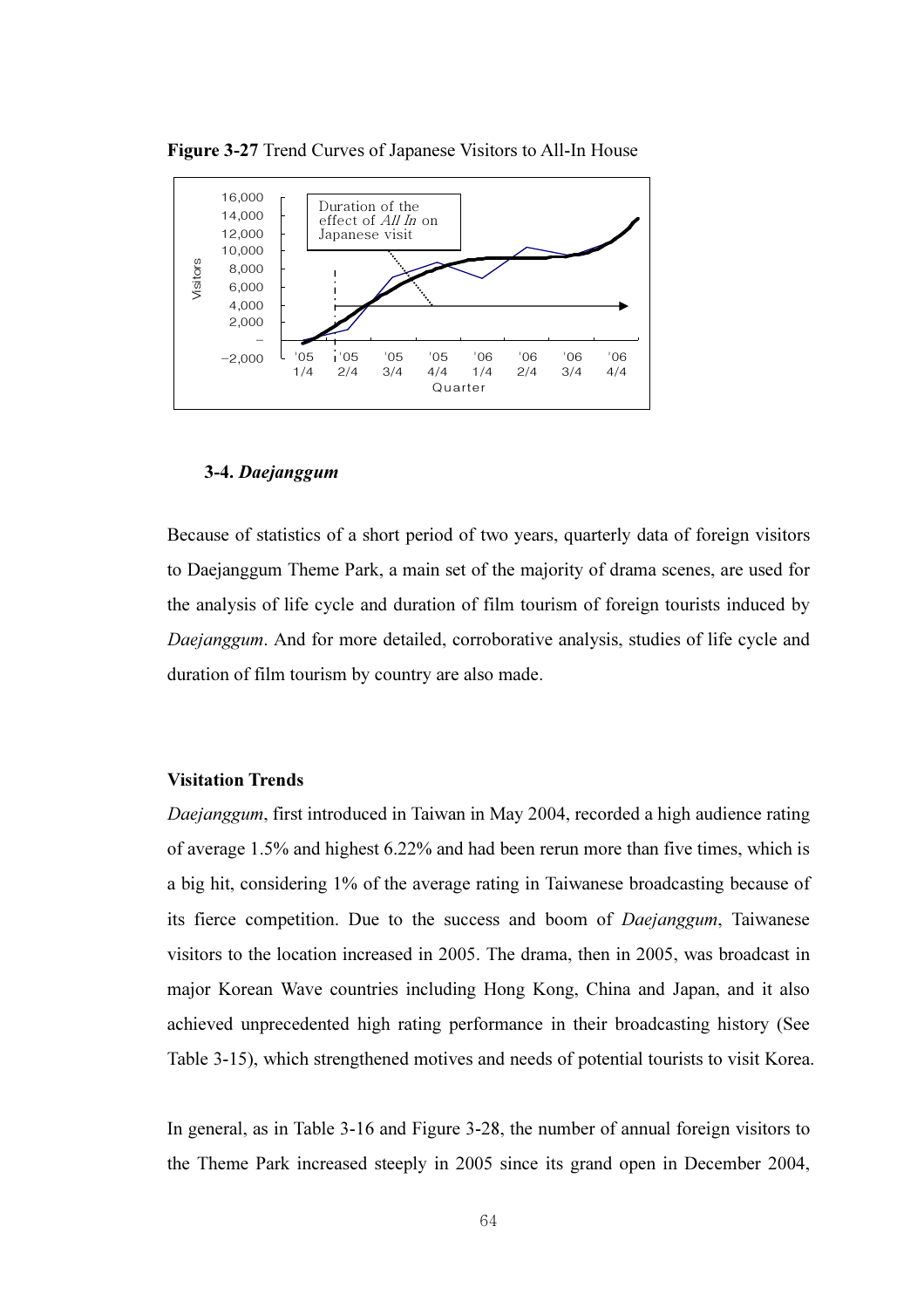and showed a continued growth up to 31% increase in 2006. On the other, taking a look at Table 3-17 and Figure 3-30, quarterly foreign visit trends show a different pattern. The number of foreign visitors increased steeply each quarter during 2005, and it was on the steady increase with rise and fall during 2006. These patterns appear obvious in trend curves at Figure 3-29 and Figure 3-31. By comparison, the annual trend curve shows a steep growth, whereas the quarterly trend curve shows a steep increase in its early phase and a slowdown in its growth rate in its latter part.

#### Life Cycle & Duration of the Effect on Tourism

Life cycle of film tourism to Daejanggum Theme Park, according to a pattern of trend curves as seen in Figure 3-29 and Figure 3-31, generally shows a continued rising upward tendency. Its current status, making an application of its quarterly trend curve, appears to reside in consolidation stage, showing slow growth of visitor numbers after a rapid growth in its early phase. However, the current status by country is by and large in decline stage, except for newly emerging Korean Wave countries. Duration of Daejanggum's effects on tourism as a whole will last more than two years onwards, whereas duration effects by country seem to last a shorter period, one year or so. Longer duration effects of the whole are because of the recent equilibrium of increase and decrease of annual foreign visitors by country origin to the Theme Park. While visitors from Taiwan and Hong Kong were on the decrease, visitors from newly emerged Korean Wave countries such as Malaysia, Singapore and Thailand were on the rise in 2006 (see Table 3-16).

| Country | Taiwan     | Hong<br>Kong | Japan           | Singapore   | Malaysia        | China      | Thailand   |
|---------|------------|--------------|-----------------|-------------|-----------------|------------|------------|
| Average | 1.5%       | 37.5%        | 13.6%           |             |                 | $4\%$      | 11%        |
| Rating  | $(6.22\%)$ | (47%)        | (19%)           |             |                 | (9%)       | (16%)      |
| Period  | 2004.5.    | 2005.1.      | 2005.10.        | 2005.7.     | 2004.11.        | 2005.9.    | 2005.10.   |
|         | $\sim$ 8.  | $\sim$ 5.    | $\sim$ 2006.11. | $\sim$      | ~2005.2.        | $\sim$ 10. | ~2006.3.   |
| Channel | <b>GTV</b> | TVB          | BS2,            | <b>CH55</b> | TV <sub>8</sub> | Hunan      | CH3,7,9    |
|         |            |              | <b>NHK</b>      |             |                 | TV         | <b>ITV</b> |

Table 3-15 Overseas Broadcastings of Daejanggum

Source: Korea Tourism Organization

() The highest rating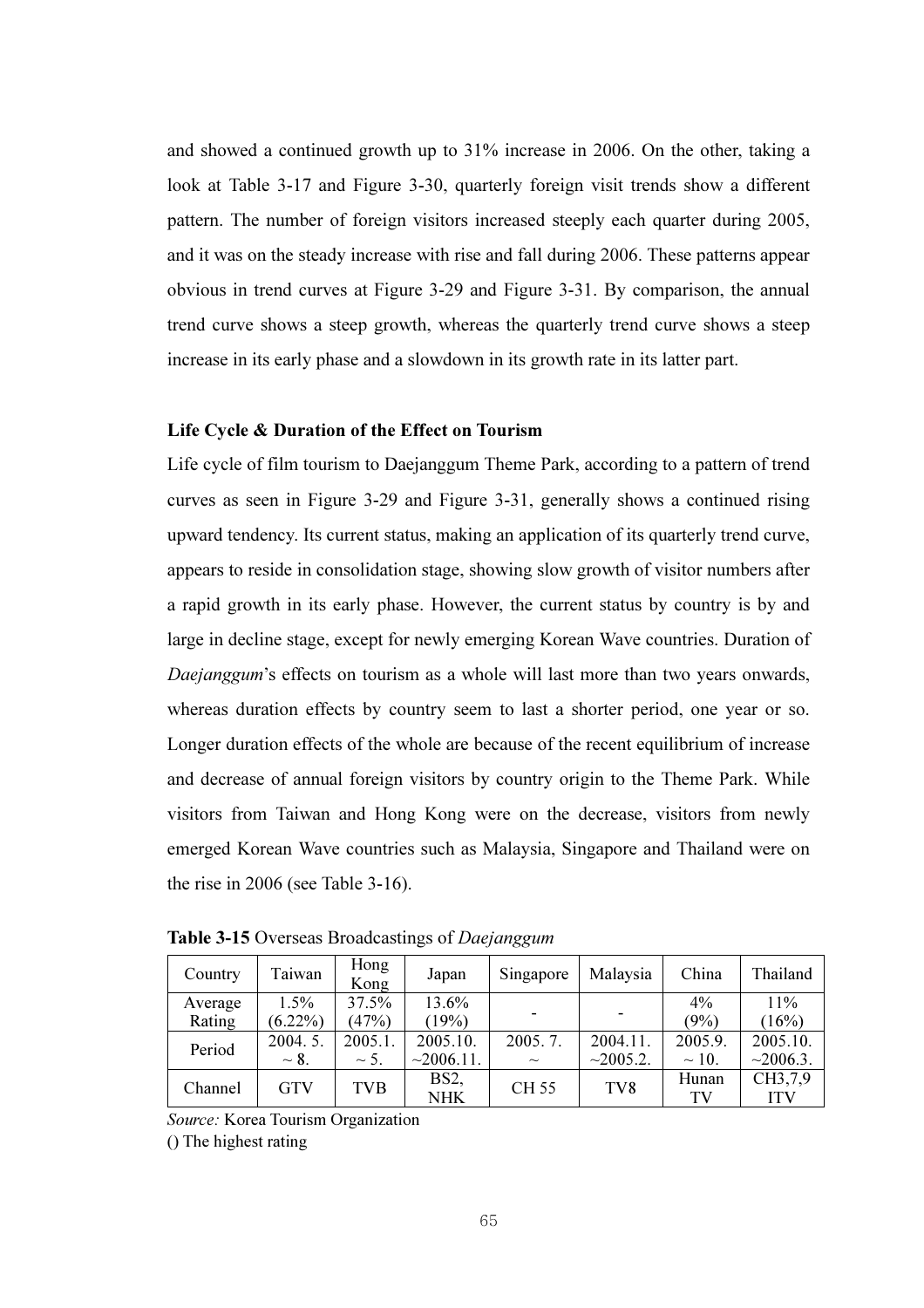| Year                     | 2004 | 2005    | 2006    |
|--------------------------|------|---------|---------|
| Foreign Visitors (Total) |      | 183,385 | 240,951 |
| Japanese                 |      | 19,378  | 101,556 |
| Taiwanese                |      | 61,507  | 33,534  |
| Hong Kong                |      | 52,016  | 7,239   |
| Chinese                  |      | 15,368  | 30,855  |
| Malaysian                |      |         | 24,609  |
| Singaporean              |      |         | 11,982  |
| Thai                     |      |         | 21,291  |
| Others                   |      | 35,116  | 9,885   |

Table 3-16 Annual Foreign Visitors to Daejanggum Theme Park

Source: Korea Tourism Organization, MBC Global Media

Figure 3-28 Annual Trends of Foreign Visitors to Daejanggum Theme Park







Table 3-17 Quarterly Foreign Visitors to Daejanggum Theme Park

| Ouarter             | '051/4 | '052/4 | '053/4 | '054/4 | '061/4 | $'06\ 2/4$ | '06<br>3/4 | 06'<br>4/4 |
|---------------------|--------|--------|--------|--------|--------|------------|------------|------------|
| Foreign<br>Visitors | 23,447 | 47,179 | 55,829 | 61,852 | 49,573 | 69,895     | 55,121     | 66,362     |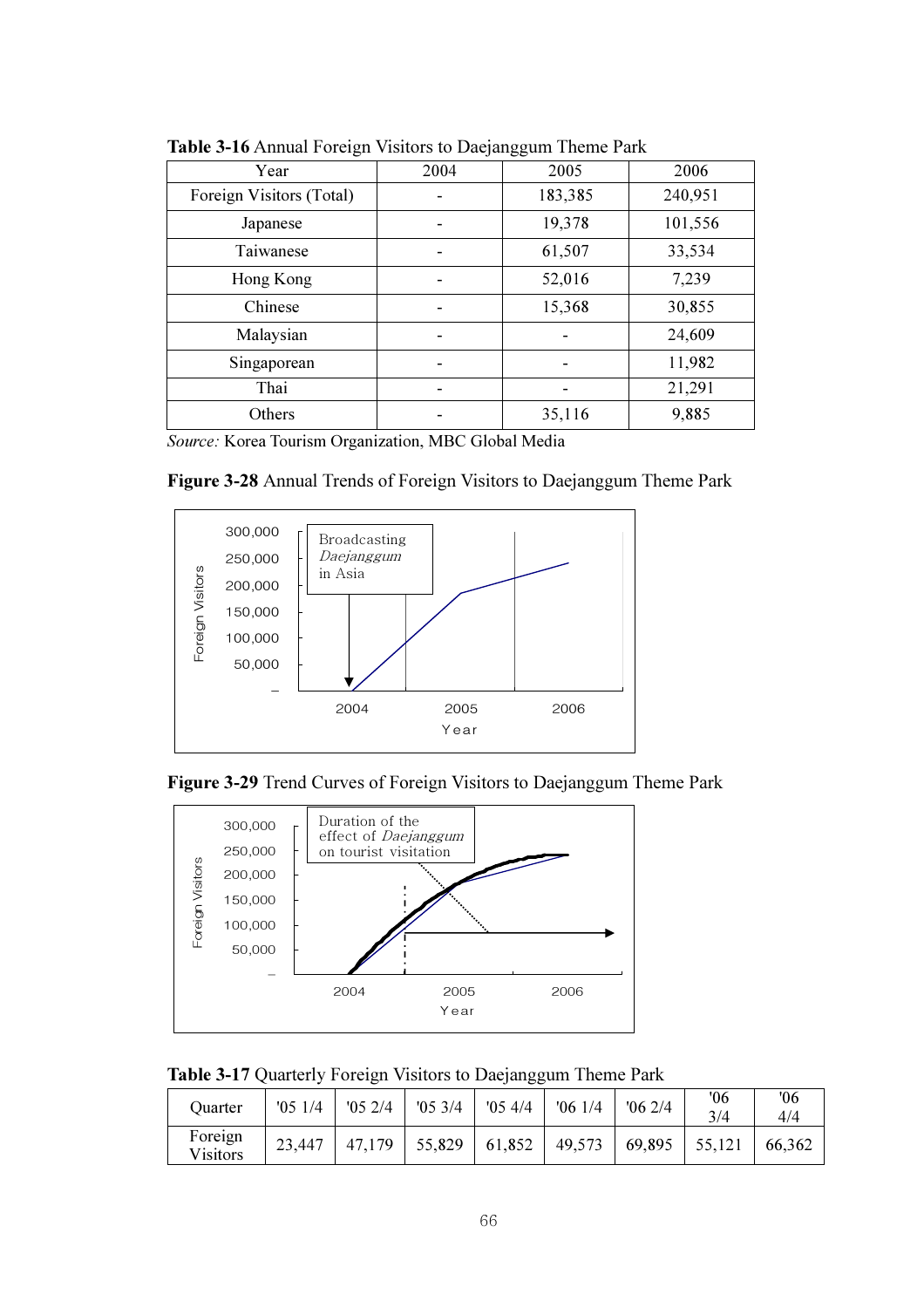Source: Korea Tourism Organization, MBC Global Media





Figure 3-31 Trend Curves of Quarterly Foreign Visitors to Daejanggum Park



The results of life cycle analysis of film tourism to Daejanggum Theme Park in terms of visitor numbers by country are following below.

### - Japan

#### Visitation Trends

As soon as Daejanggum had been first broadcasting in Japan via NHK satellite BS2 in October 2004 and created a sensation in Japan, Japanese tourists began to be seen in the Theme Park since early 2005, but its number was insignificant. With increasing popularity of the drama, NHK decided to broadcast it through a regular nationwide channel from October 2005, recording unprecedented high audience rating (average 13.6%, highest 19%) since Winter Sonata. This created a 'boom of Daejanggum' in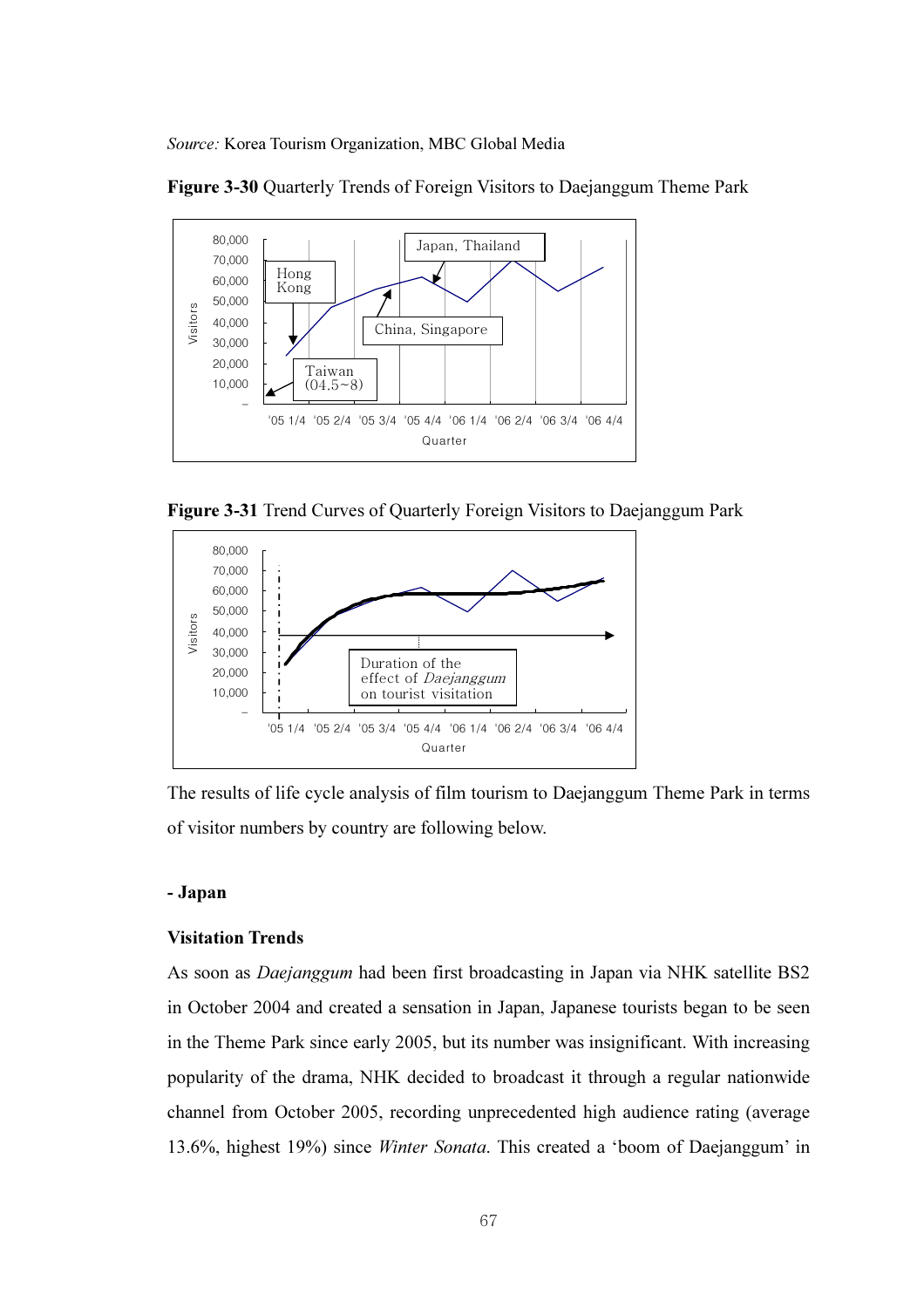Japan, motivating Japanese to visit the location with a steep increase of a double in the fourth quarter of 2005 from the previous quarter. And as the drama Daejanggum had appealed to a wider range of audience like men and young ladies, while Winter Sonata to middle-aged women, Japanese visitors continued to grow by the end of its broadcasting, November 2006, reached its peak in visitor number, about 30,000, in the third quarter of 2006, and were on the decrease from the fourth quarter (See Table3-18 and Figure 3-32).

### Life Cycle & Duration of the Effect on Tourism

Life cycle of film tourism to Daejanggum Theme Park by Japanese is a typical S curve pattern, showing a rapid increase of tourists during and after release. Its current status appears to reside in stagnation stage, showing a slight decrease of visitor numbers after its peak reached. Duration of *Daejanggum*'s effects last two years or so from 2005 to 2006 (See Figure 3-33).

Table 3-18 Quarterly Japanese Visitors to Daejanggum Theme Park

| Ouarter              | '051/4 | '052/4 | '053/4 | '054/4 | '061/4 | 062/4  | $'06\frac{3}{4}$ | 064/4  |
|----------------------|--------|--------|--------|--------|--------|--------|------------------|--------|
| Japanese<br>Visitors | 257    | 659    | 5,089  | 13,373 | 19,903 | 25,960 | 29,832           | 25,861 |

Source: Korea Tourism Organization, MBC Global Media

Figure 3-32 Quarterly Trends of Japanese Visitors to Daejanggum Theme Park



Figure 3-33 Trend Curves of Japanese Visitors to Daejanggum Theme Park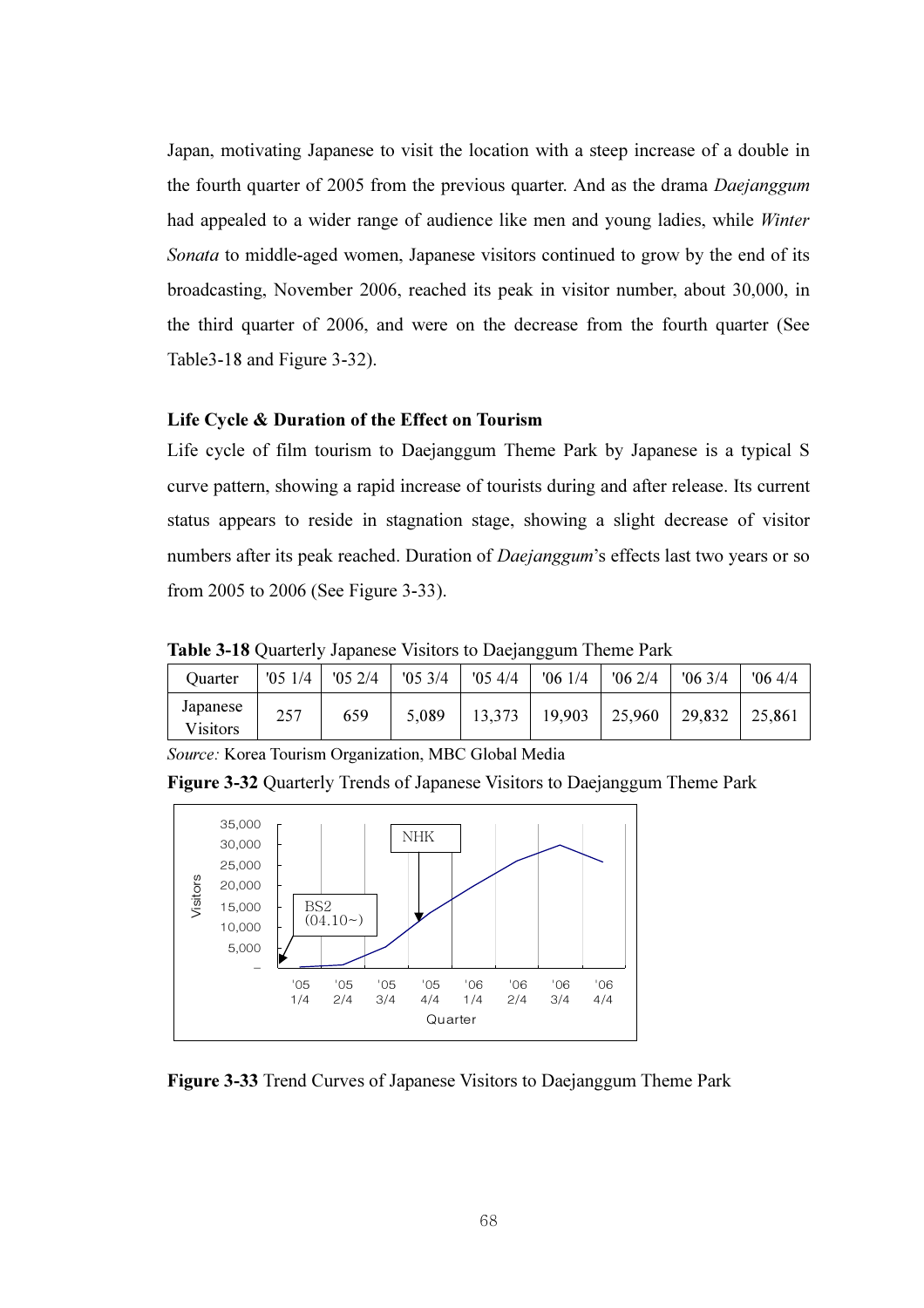

#### - Taiwan

#### Visitation Trends

As Daejanggum, with a record of high audience rating, succeeded in Taiwan after release in May 2004, Taiwanese visitors to the Theme Park had increased rapidly from the first quarter of 2005, reached its peak in visitor numbers, about 20,000, in the third quarter of 2005, and were on the decrease from the fourth quarter of 2005 until lately (See Table 3-19 and Figure 3-34). By comparison with the long growth period (about 3 years) of Taiwanese visitors induced by Winter Sonata, it is too short, 3 quarters only, despite its high rating performance and 5 times rerun. It seems because of rising voices of protectionism of Taiwanese films against foreign (especially Korean) film imports and local media release of antipathy towards Korean entertainment industry, after a social sensation of 'Daejanggum boom' in Taiwan.

### Life Cycle & Duration of the Effect on Tourism

Life cycle of film tourism to Daejanggum Theme Park by Taiwanese shows a pattern of short rapid growth and rather long steady decrease or stagnation. Its current status appears to reside in decline stage, showing a continued decline of visitor numbers from the fourth quarter of 2005. Duration of Daejanggum's effects last less than one year (See Figure 3-35).

Table 3-19 Quarterly Taiwanese Visitors to Daejanggum Theme Park

| Juarter                    | ء ۱<br>υJ    | '05   | '05    | '05      | '06        | '06   | '06   | 06                   |
|----------------------------|--------------|-------|--------|----------|------------|-------|-------|----------------------|
|                            | 1/4          | 2/4   | 3/4    | 4/4      | $\sqrt{4}$ | 2/4   | 3/4   | 4/4                  |
| $\mathbf{r}$<br>l'aiwanese | 2,742<br>14. | 8,866 | 20,110 | 789<br>Q | 6,417      | 1,283 | 9,053 | .781<br>$\mathbf{0}$ |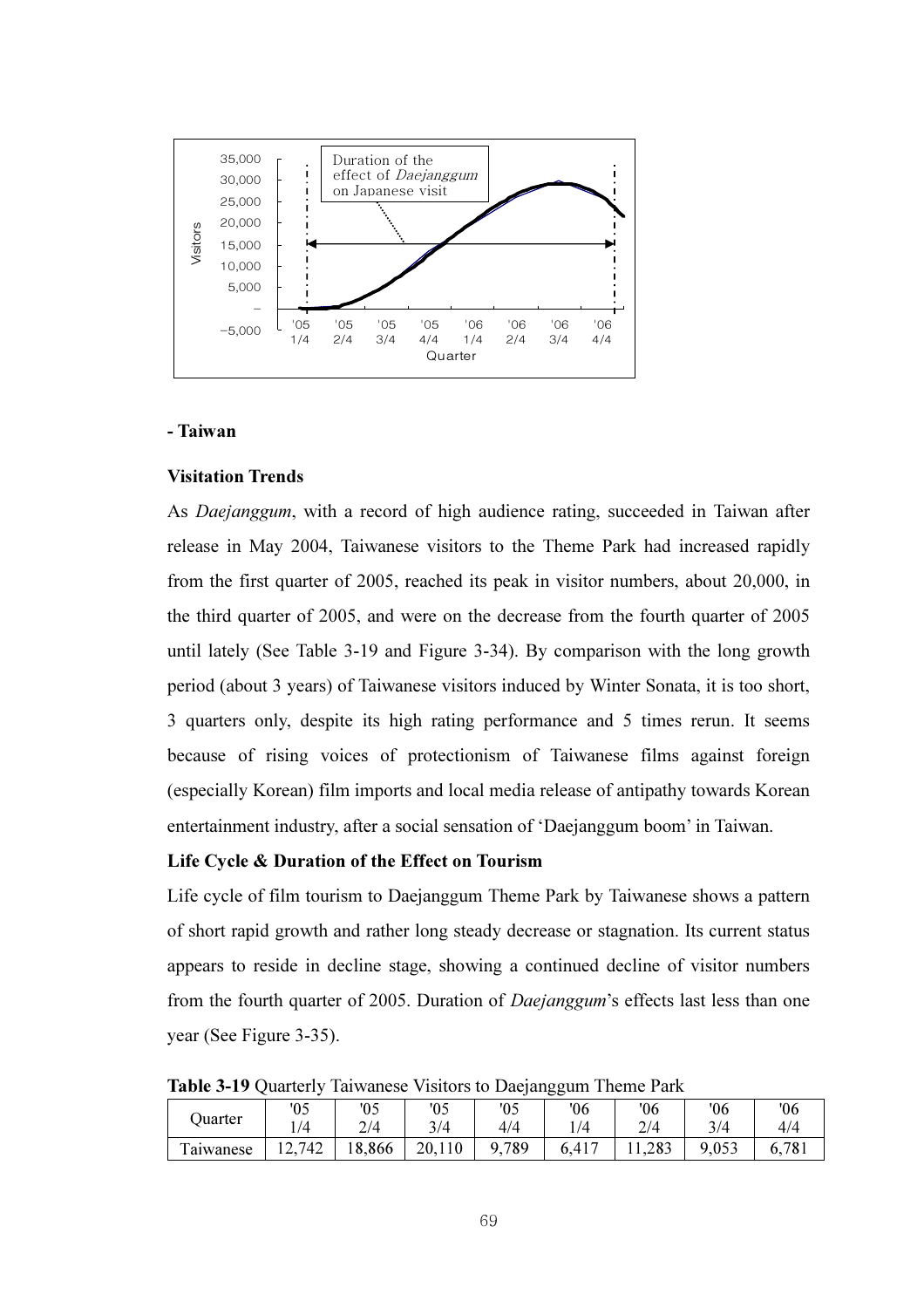|--|

Source: Korea Tourism Organization, MBC Global Media

Figure 3-34 Quarterly Trends of Taiwanese Visitors to Daejanggum Park



Figure 3-35 Trend Curves of Taiwanese Visitors to Daejanggum Theme Park



#### - Hong Kong

#### Visitation Trends

Visit trends of Hong Kong tourists show a similar pattern to that of Taiwanese. As Daejanggum, with an unprecedented record of the highest audience rating (average 37.5%, highest 47%) in Hong Kong broadcasting history, succeeded in Hong Kong after release via a Hong Kong commercial TV, TVB, in early 2005 and culminated Hong Konger's interests in Korean culture, Hong Kong visitors to the Theme Park had increased rapidly from the first quarter of 2005, reached its peak in visitor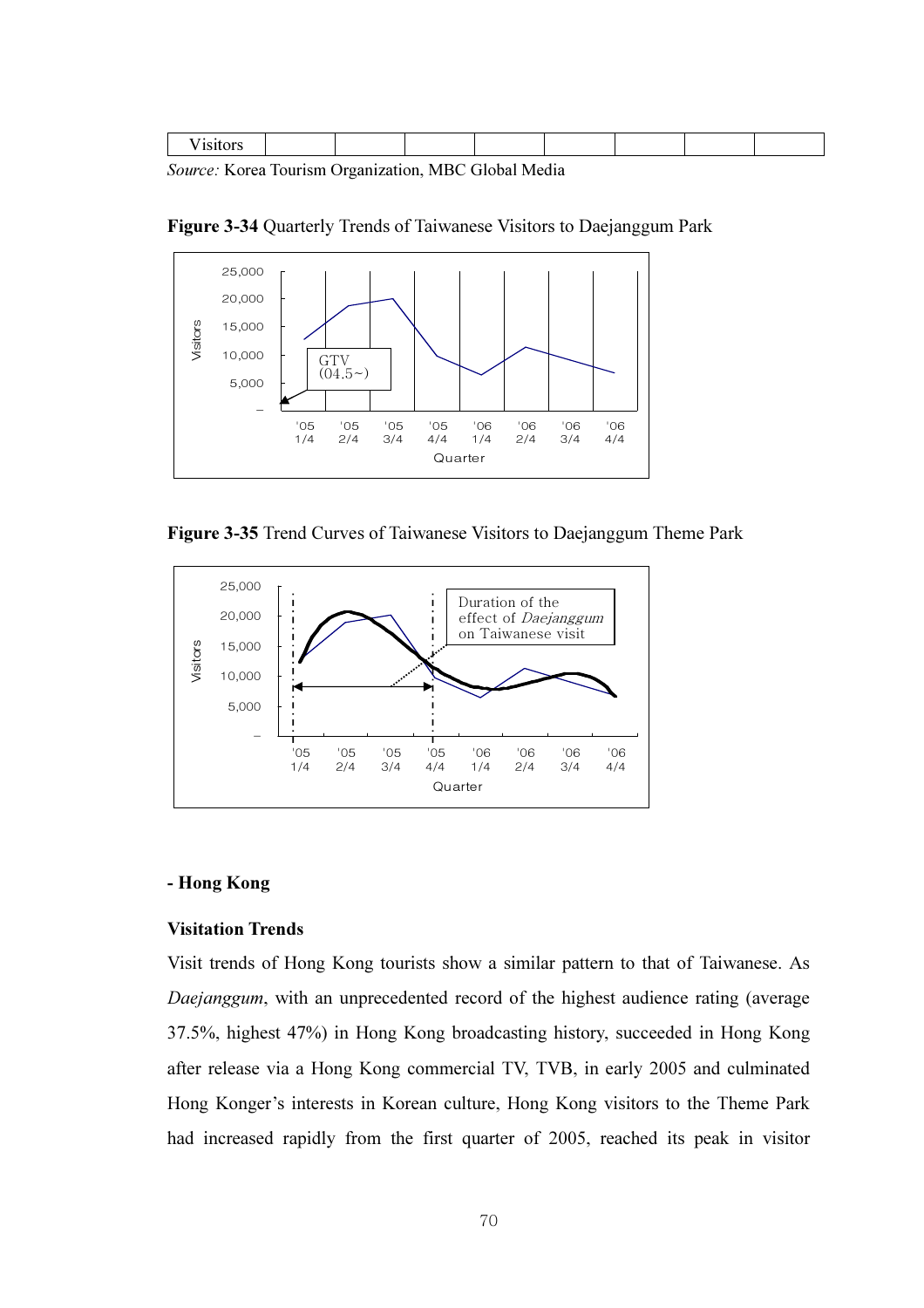numbers, about 20,000, in the third quarter of 2005, and were on the decrease from the fourth quarter of 2005 until lately (See Table 3-20 and Figure 3-36). By comparison with the long growth period (over 4 years) of Hong Kong visitors induced by Winter Sonata, it is too short, 3 quarters only, despite its highest rating performance. It seems because of easy access to experience of Korean culture at many shops and restaurants related to Korean culture in downtown Hong Kong without personally going to Korea, due to a deep-rooted position of Korean culture in Hong Kong after a social sensation of 'Daejanggum boom'.

#### Life Cycle & Duration of the Effect on Tourism

Life cycle of film tourism to Daejanggum Theme Park by Hong Konger represents a similar pattern to that of Taiwanese, showing a short rapid growth and rather long steady decrease or stagnation. Its current status appears to reside in decline stage, showing a continued decline of visitor numbers from the fourth quarter of 2005. Duration of Daejanggum's effects last less than one year, a short span despite a significant social sensation of the drama in Hong Kong (See Figure 3-37).

Table 3-20 Quarterly Hong Konger Visitors to Daejanggum Theme Park

| <b>Juarter</b> | 05    | 05                     | '05    | '05   | '06   | '06   | 06  | '06 |
|----------------|-------|------------------------|--------|-------|-------|-------|-----|-----|
|                | 1/4   | 2/4                    | 3/4    | 4/4   | 1/4   | 2/4   | 3/4 | 4/4 |
| Hong<br>Konger | 5,745 | ,596<br>$\overline{ }$ | 20,474 | 8,201 | 3,815 | 2,300 | 877 | 247 |

Source: Korea Tourism Organization, MBC Global Media



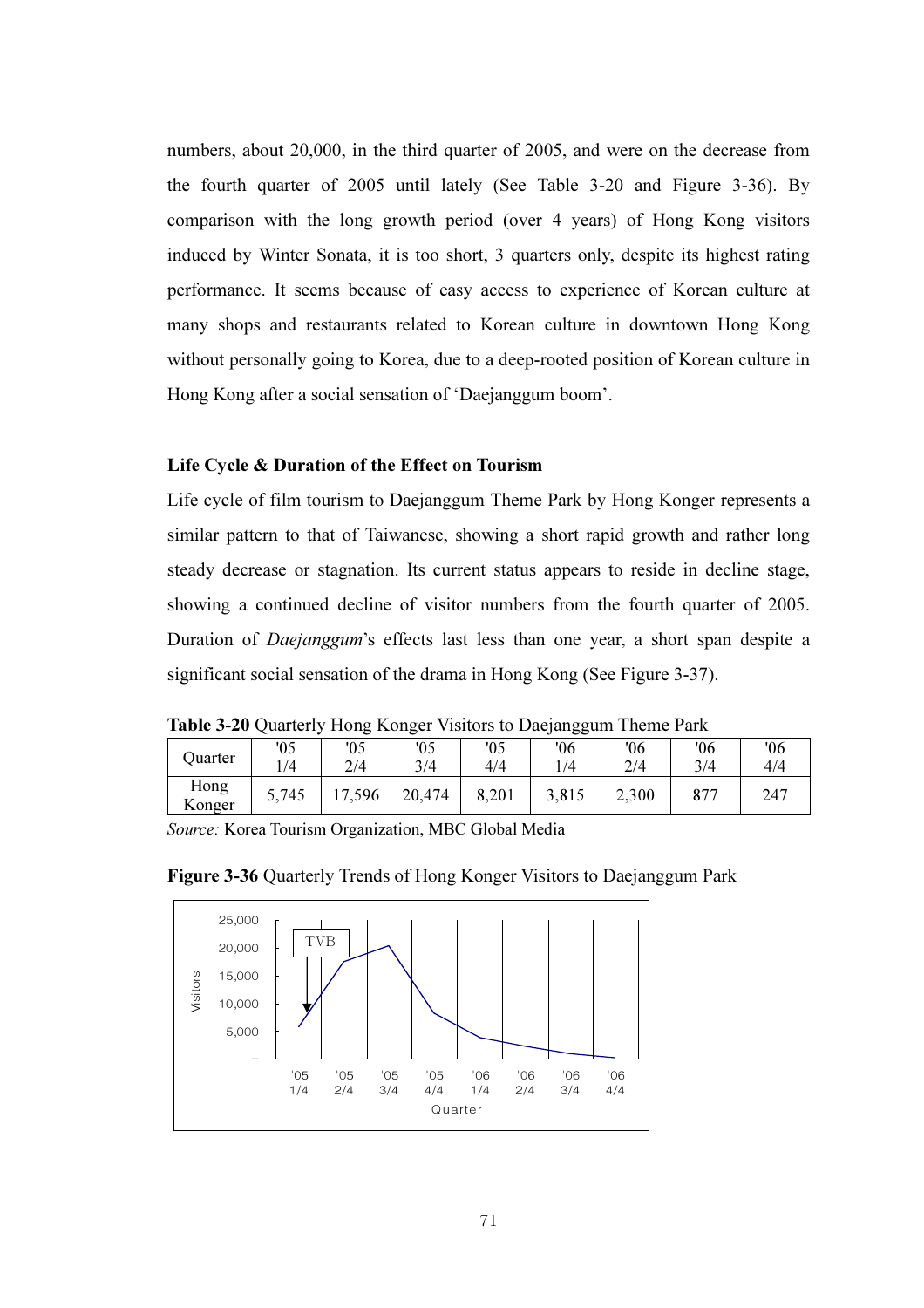



#### - China

Daejanggum was on the air via Hunan Cable TV in China in September 2005 and succeeded in generating 'Daejanggum boom' with high rating performance of average 4% and highest 9%, a No. 1 program at the same time period nationwide. Its rating performance was quite significant, comparing to average (3~4%) of other No. 1 programs. It had influence on enhancing interests of Chinese in traveling Korea to experience the same atmosphere or feeling in the drama, and it also increased popularity of Korean drama and culture despite a growing antipathy against Korean Wave that was rising around Chinese entertainment industry.

#### Visitation Trends

After the first broadcast of *Daejanggum* via local TVs in 2004, Chinese visitors to the Theme Park had increased gradually from the first quarter of 2005, reached its peak in visitor numbers, about 10,000, in the second quarter of 2006, following its broadcast nationwide in China in the third quarter of 2005, and were on the decrease from the third quarter of 2006 until lately (See Table 3-21 and Figure 3-38).

### Life Cycle & Duration of the Effect on Tourism

Life cycle of film tourism to Daejanggum Theme Park by Chinese shows a pattern of slow ascent and descent curve. Its current status appears to reside in decline stage, showing a continued descent of visitor numbers from the third quarter of 2006.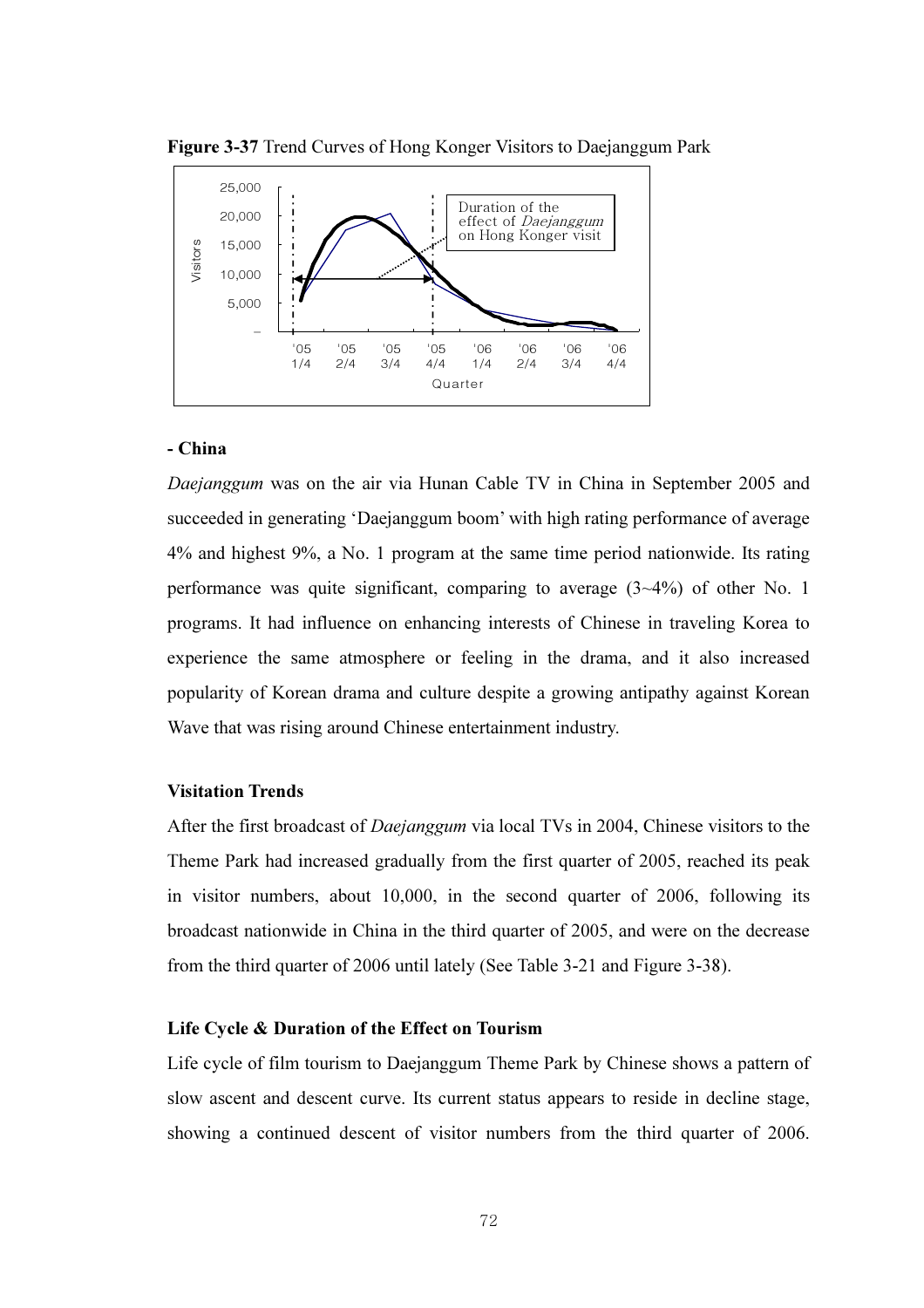Duration of Daejanggum's effects last one and a half years (See Figure 3-39).

| $\frac{1}{2}$ and $\frac{1}{2}$ and $\frac{1}{2}$ compacts to burguing $\frac{1}{2}$ and $\frac{1}{2}$ and $\frac{1}{2}$ and $\frac{1}{2}$ |     |       |       |       |       |        |       |       |
|--------------------------------------------------------------------------------------------------------------------------------------------|-----|-------|-------|-------|-------|--------|-------|-------|
| Ouarter                                                                                                                                    | '05 | U5    |       | '05   | '06   | '06    | '06   | '06   |
|                                                                                                                                            | /4  | 2/4   | 3/4   | 4/4   | 1/4   | 2/4    | 3/4   | 4/4   |
| Chinese<br>Visitors                                                                                                                        | 259 | 3,953 | 4,896 | 6,260 | 4,931 | 10,568 | 8,703 | 6,653 |

Table 3-21 Quarterly Chinese Visitors to Daejanggum Theme Park

Source: Korea Tourism Organization, MBC Global Media

Figure 3-38 Quarterly Trends of Chinese Visitors to Daejanggum Theme Park



Figure 3-39 Trend Curves of Chinese Visitors to Daejanggum Theme Park



#### 4. Summary

Results of above analyses on life cycle of four destinations, in general, prove the typical pattern of life cycle of film tourism that shows a rapid increase of visitors with success of a film after release and a fall or decline of visitors with diminishing film effects. It is also verified that life cycle, pattern and current status of the four film tourism destinations not only vary by country, but also they are different from those of the whole visitors. Duration of films' effects on the four destinations last, on the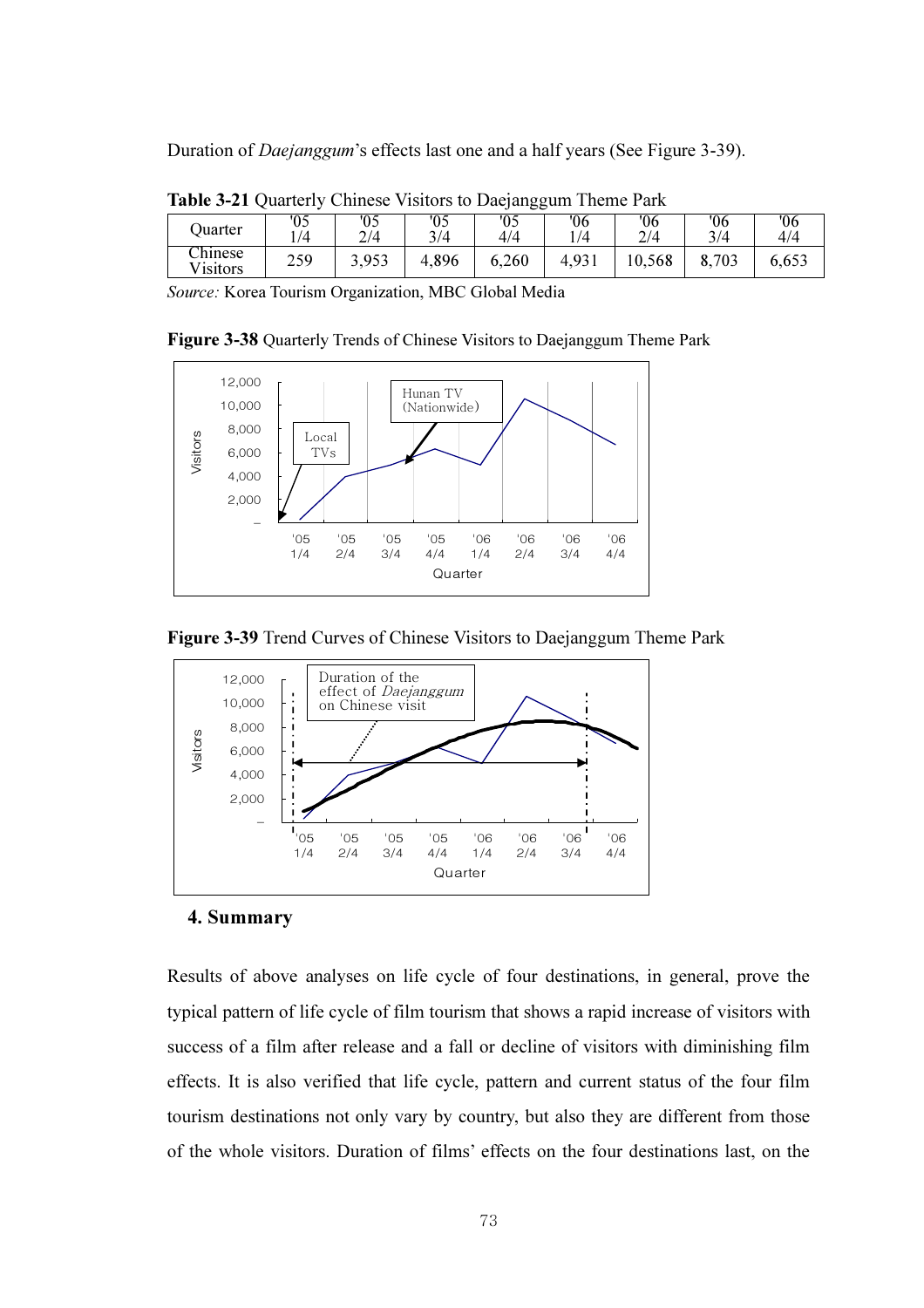whole, one cycle of two or three years, although it is different by films and countries, ranging from one year to four years or more. The interesting thing is found that the life cycle of film tourism destination could be prolonged by continued success of a new film, linking its location to another. Especially, the synergy effects of Daejanggum found in the analysis of a location of Winter Sonata, Namisum, are very suggestive in establishing a sustainable film tourism development plan.

| Analysis Subjects             |              | Data<br>Period | $\mu$ <sub>2</sub> $\mu$ $\mu$ $\mu$ <sup>2</sup> $\mu$ <sup>2</sup> $\mu$ <sup>2</sup> $\mu$ <sup>2</sup> $\mu$ <sup>2</sup> $\mu$ <sup>2</sup> $\mu$ <sup>2</sup> $\mu$ <sup>2</sup> $\mu$ <sup>2</sup> $\mu$ <sup>2</sup> $\mu$ <sup>2</sup> $\mu$ <sup>2</sup> $\mu$ <sup>2</sup> $\mu$ <sup>2</sup> $\mu$ <sup>2</sup> $\mu$ <sup>2</sup> $\mu$ <sup>2</sup> $\mu$ <sup>2</sup> $\mu$ <sup>2</sup> $\mu$ <sup>2</sup> $\mu$ <sup>2</sup> $\mu$ <sup>2</sup> $\mu$ <sup>2</sup> $\mu$ <sup>2</sup> $\mu$ <sup>2</sup> $\mu$ <sup>2</sup> $\mu$ <sup>2</sup> $\mu$ <sup>2</sup><br>Effect<br>Duration | <b>Visitation Trends</b>                                                                                                                                                         | Current<br><b>Status</b> |
|-------------------------------|--------------|----------------|----------------------------------------------------------------------------------------------------------------------------------------------------------------------------------------------------------------------------------------------------------------------------------------------------------------------------------------------------------------------------------------------------------------------------------------------------------------------------------------------------------------------------------------------------------------------------------------------------------|----------------------------------------------------------------------------------------------------------------------------------------------------------------------------------|--------------------------|
| Shiri<br>(Shiri's Hill)       | Whole        | 1998<br>~12006 | 1 year                                                                                                                                                                                                                                                                                                                                                                                                                                                                                                                                                                                                   | - Overall decreasing after a year<br>- Peak in visitor numbers in 2000,<br>the release year of the film                                                                          | Stagnation               |
|                               | Japan        | 2000<br>~12006 | 2 years                                                                                                                                                                                                                                                                                                                                                                                                                                                                                                                                                                                                  | - Same as the whole, but rapid drop<br>of visitor numbers from 2003                                                                                                              | Stagnation               |
|                               | Whole        | 2000<br>~2006  | 4 years                                                                                                                                                                                                                                                                                                                                                                                                                                                                                                                                                                                                  | - Continuously growing from 2002<br>until 2005 the peak year, beginning<br>to decline from 2006<br>- Typical S curve shape                                                       | Stagnation               |
| Winter<br>Sonata<br>(Namisum) | Japan        | 2002<br>~12006 | 2 years                                                                                                                                                                                                                                                                                                                                                                                                                                                                                                                                                                                                  | - Showing a typical attribute of<br>film tourism: rapid change of<br>visitation after release<br>- Bowl shape curve                                                              | Decline                  |
|                               | Taiwan       | 2002<br>~2006  | 4 years                                                                                                                                                                                                                                                                                                                                                                                                                                                                                                                                                                                                  | - Continuously growing until 2005,<br>Beginning to decline from 2006,<br>Showing the effect of joint product<br>with another drama 'Daejanggum'<br>- Looks like Bowl shape curve | Stagnation               |
| Analysis Subjects             |              | Data<br>Period | Effect<br>Duration                                                                                                                                                                                                                                                                                                                                                                                                                                                                                                                                                                                       | <b>Visitation Trends</b>                                                                                                                                                         | Current<br><b>Status</b> |
| Winter<br>Sonata<br>(Namisum) | Hong<br>Kong | 2002<br>~12006 | Over 4<br>years                                                                                                                                                                                                                                                                                                                                                                                                                                                                                                                                                                                          | Regrowing<br>after<br>stagnation<br>$\overline{\phantom{0}}$<br>because of the release of a new<br>drama 'Daejanggum'<br>- Style curve shape                                     | Rejuvenation             |
|                               | Singapore    | 2002<br>~12006 | Over 4<br>years                                                                                                                                                                                                                                                                                                                                                                                                                                                                                                                                                                                          | - Same as Hong Kong                                                                                                                                                              | Rejuvenation             |

Table 3-22 Summaries of Analysis Results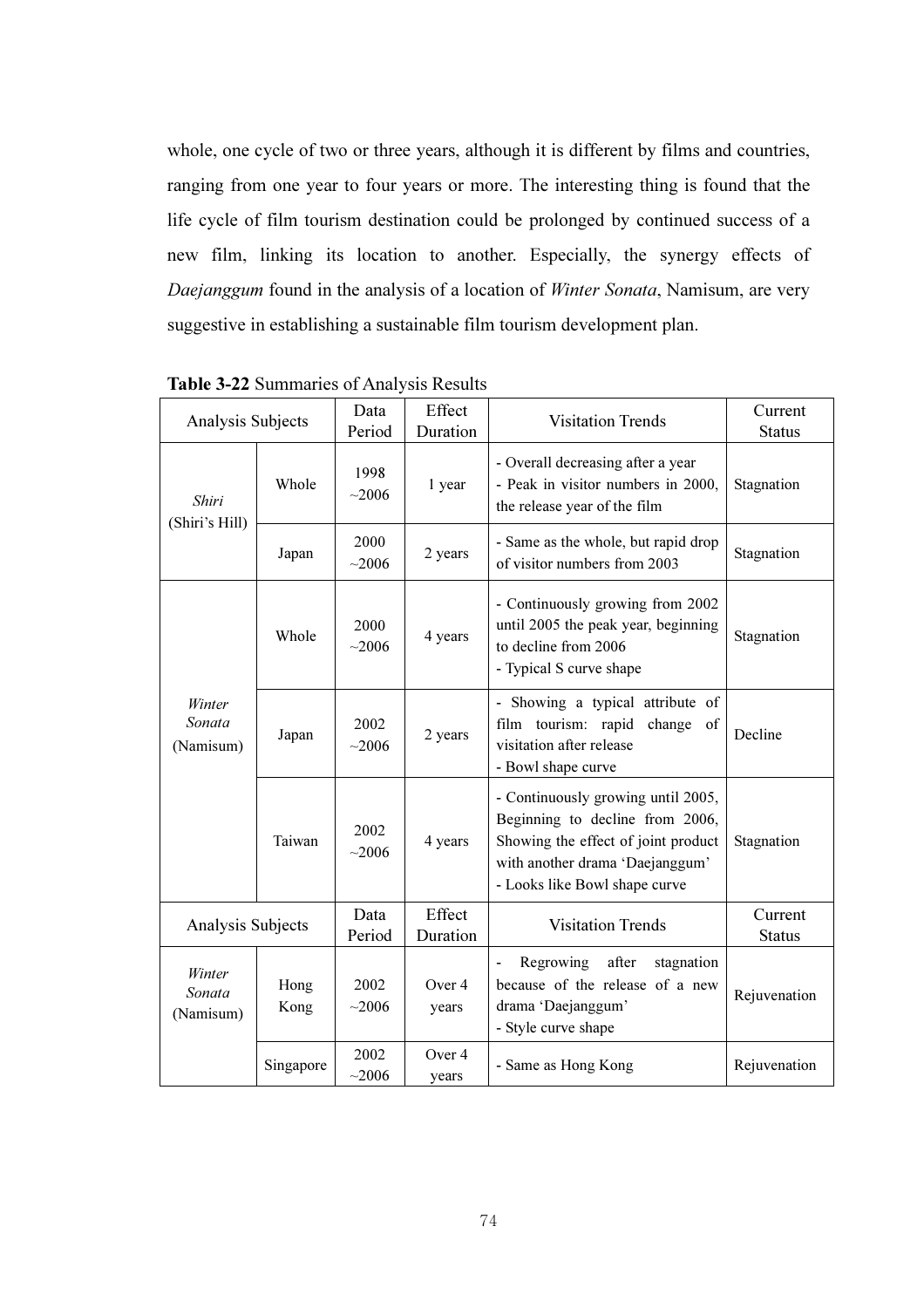|                               | Malaysia     | 2002<br>~12006    | 3 years         | Beginning<br>after<br>decline<br>to<br>experiencing<br>stagnation<br>and<br>rejuvenation by 'Daejanggum'<br>- Style curve shape                              | Stagnation<br>after<br>rejuvenation |
|-------------------------------|--------------|-------------------|-----------------|--------------------------------------------------------------------------------------------------------------------------------------------------------------|-------------------------------------|
|                               | Indonesia    | 2002<br>~12006    | Over 4<br>years | - Slow growth                                                                                                                                                | Consolidation                       |
|                               | Thailand     | 2003<br>~12006    | Over 3<br>years | - Continuously growing with the<br>synergy effect of 'Daejanggum'<br>- Moving upward curve shape                                                             | Development                         |
| AllIn<br>(All In<br>House)    | Whole        | 2005<br>~2006     | Over 2<br>years | - Up and downs, but increasingly<br>growing<br>- Curve shape is Moving up with<br>ups and downs                                                              | Consolidation                       |
|                               | Japan        | 2005<br>~12006    | Over 2<br>years | - Same as the whole                                                                                                                                          | Consolidation                       |
| Daejanggum<br>(Theme<br>Park) | Whole        | 2004<br>~2006     | Over 2<br>years | - Maintaining increase: decrease<br>major<br>Korean<br>from<br>Wave<br>countries, but increase from newly<br>emerging market<br>- Continuously growing curve | Consolidation                       |
|                               | Japan        | 2005<br>~12006    | 2 years         | - Overall growing since early 2005,<br>but beginning to decline from 4th<br>Quarter of 2006<br>- Typical S curve shape                                       | Stagnation                          |
|                               | Taiwan       | 2005<br>$~1$ 2006 | 1 year          | - Rapid increase and decrease<br>- Continuously declining shape                                                                                              | Decline                             |
|                               | Hong<br>Kong | 2005<br>~12006    | 1 year          | - Same as Taiwan                                                                                                                                             | Decline                             |
|                               | China        | 2005<br>~12006    | 1.5 years       | - Steady increase and decrease<br>- Shallow Bowl shape curve                                                                                                 | Decline                             |

# IV. Conclusion and Recommendations

# 1. Implications for Film-induced Tourism Marketing

Destination placement in films and TV dramas is an attractive marketing vehicle that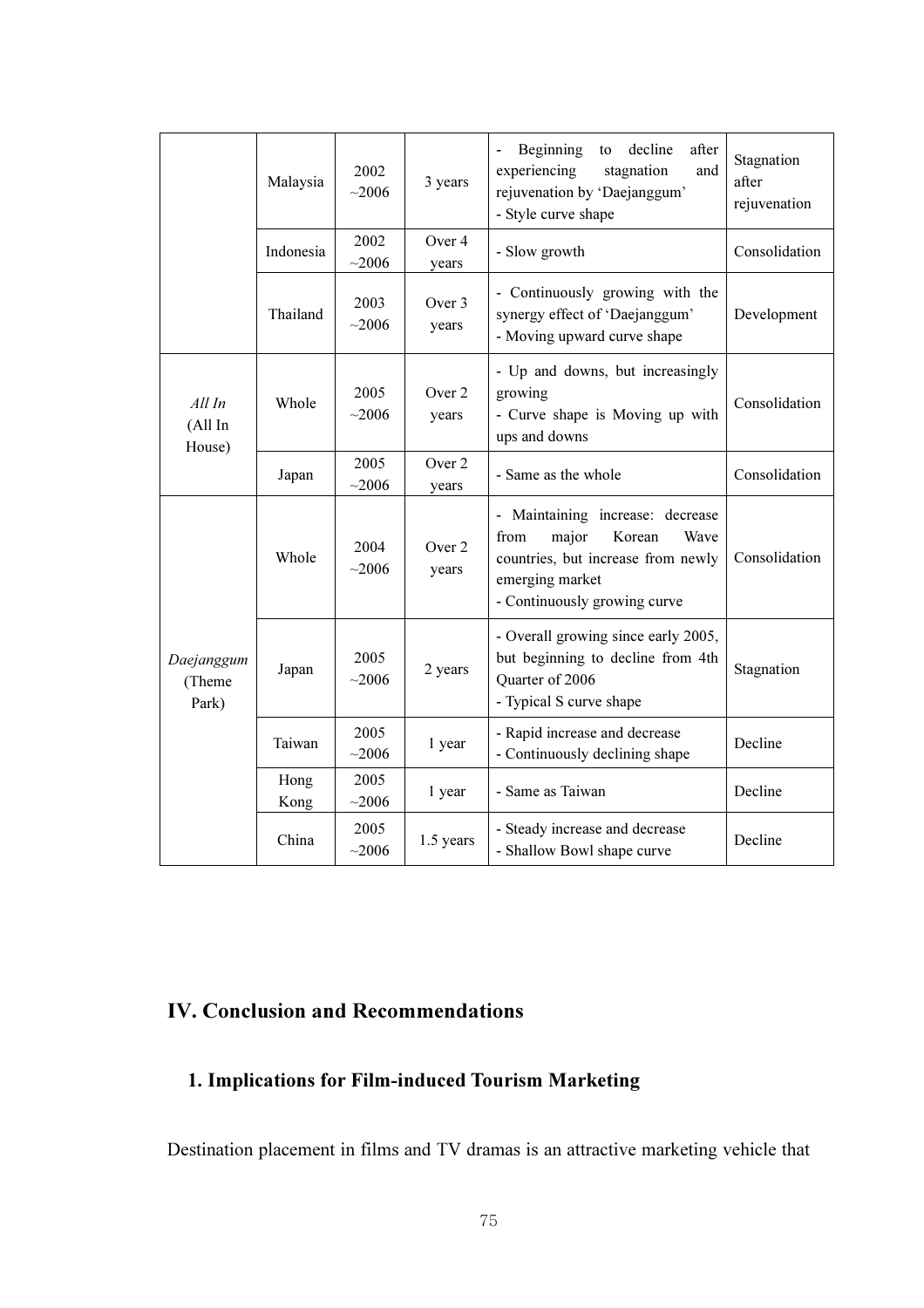increases destination awareness, enhances destination image, and results in significant increases in tourist numbers. Film tourism offers destinations the opportunity to generate significant incremental revenue, tourist visits, and economic development.

An essential element for the success and sustainability of film tourism is the perception of how long a film's effects on tourism will last and what patterns it will be likely to have, which will be useful in managing destinations to become sustainable, popular tourist sites. Conception of such lifecycle and pattern at the outset of the development of film tourism can make it possible to deploy an effective, productive master planning and marketing activities, resulting in success of film tourism. Also, through consideration of such lifecycle and changing tourist's patterns and tourism environments, decision-making on when the innovation of destination, product and service through a new planning and strategy should begin can take place, resulting in extension of destination life cycle to remain as a popular tourist site.

Two types of film tourism life cycle according to a film's appeal or inducement to tourists can be suggested by the results of this study and their lives are different from each other. One is the contents, or software, type that includes films like the TV drama 'Daejanggum', using tradition and culture in daily life, such as foods and clothes, for their stories. Life cycle of film-induced tourism using Daejanggum, even if there are some differences in life cycle by country, is on the whole one to two years or so, showing a relatively short duration of film tourism effects. It seems because of easy access of local peoples to experience of Korean culture at many local Korean culture related shops and restaurants in countries of 'Daejanggum boom' without personally going to Korea, due to local reproductions of major contents featured in Daejanggum. The other is the physical, or hardware, type that includes films like TV dramas of 'Winter Sonata' and 'All In' and a movie 'Shiri', using places with beautiful sceneries in association with love stories of star couples in film. Life cycle of film-induced tourism using these films is, on the whole, two to four years, showing a relatively long duration of film tourism effects. It seems because, unlike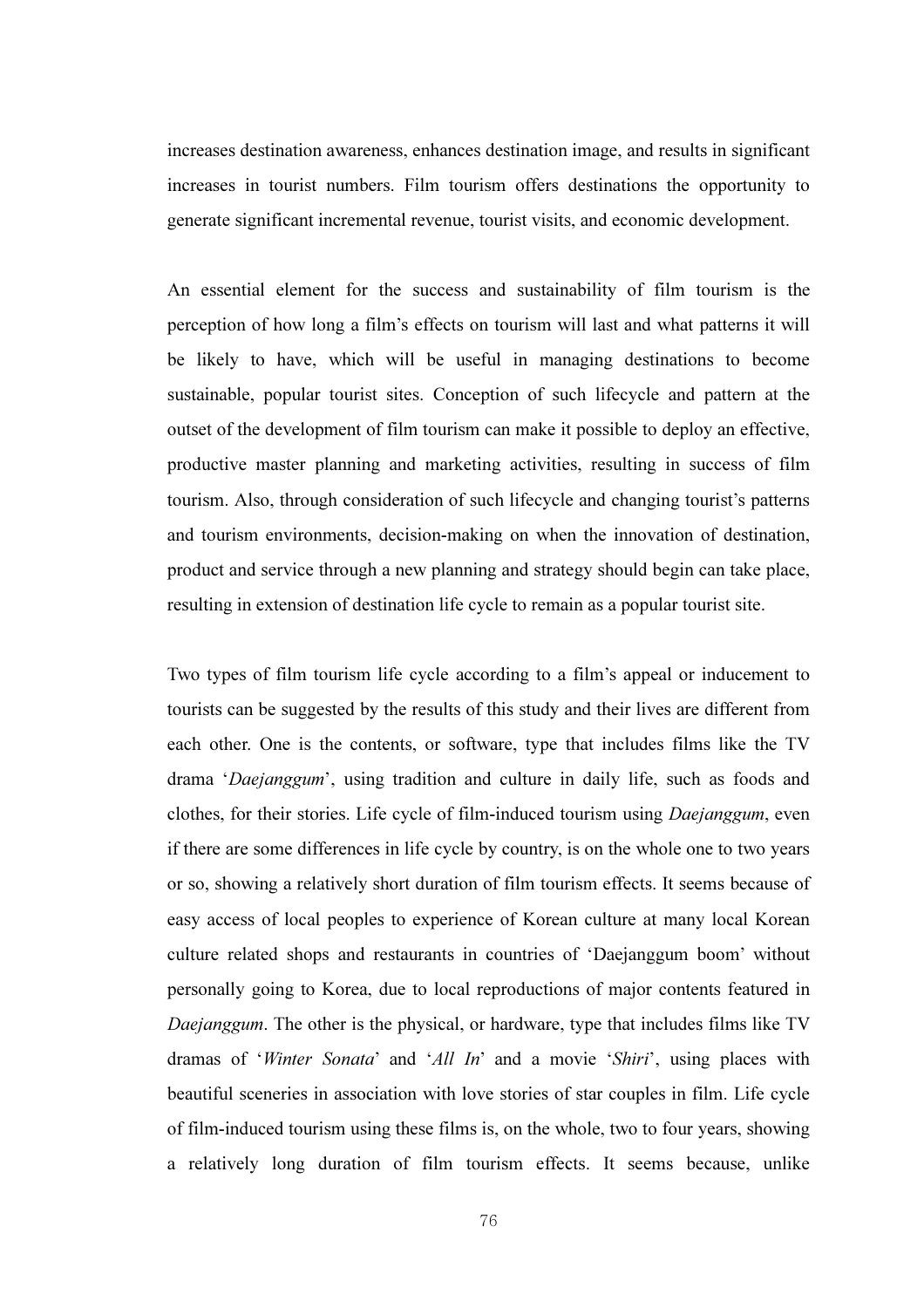Daejanggum, attractions of these film locations are mainly their own unique physical features, or specific geographical and environmental features that cannot be reproduced or copied by others. This typology suggests that films with a unique physical location, like Namisum in Winter Sonata, which cannot be seen or experienced abroad, would be more effective in attracting foreign tourists to locations, whereas films with software contents have their limitations in generating actual tourism. Therefore, to combine both of finding new software contents continuously and linking physical locations or popular tourist areas is recommended as an effective and well-directed means in extension of film tourism life cycle. Practically, in the analysis of life cycle of Winter Sonata film tourism (destination), the existence of a composite film tourism type, linking locations in the two dramas of Winter Sonata and Daejanggum that created a synergistic effect on attraction of film tourists, can be found. And its life cycle had been prolonged by more than four years. It implies that the ultimate type of film tourism success will be ended in a complex or clustered film center with both software and hardware elements.

Generation and sustainability of film tourism depend on the success of film and its enduring tourism attractions. In particular, a film's success relies on the role and coverage of its distribution channel, as well as its contents. Despite the excellence of its contents, a film's impacts on the audience aren't that significant if its distribution channel covers a limited area, reaching small-sized groups of customers. This study also verifies that the status, coverage and public image of a distribution channel, such as TV broadcasting and cinema groups, determine the level of audience ratings or box office performance that largely measures the success of a film. For instance, the use of a nationwide TV broadcasting in Japan (NHK) and Hong Kong (TVB) had greater impacts on tourist visits to Korea, resulting in rapid increases of visitors from the countries by recording higher unprecedented ratings, than in Taiwan and China where used local or satellite TV stations. Therefore, in order to maximize tourism effects created by a film's success, such efforts should be made to choose influential broadcastings or cinemas as distribution channels when exporting films.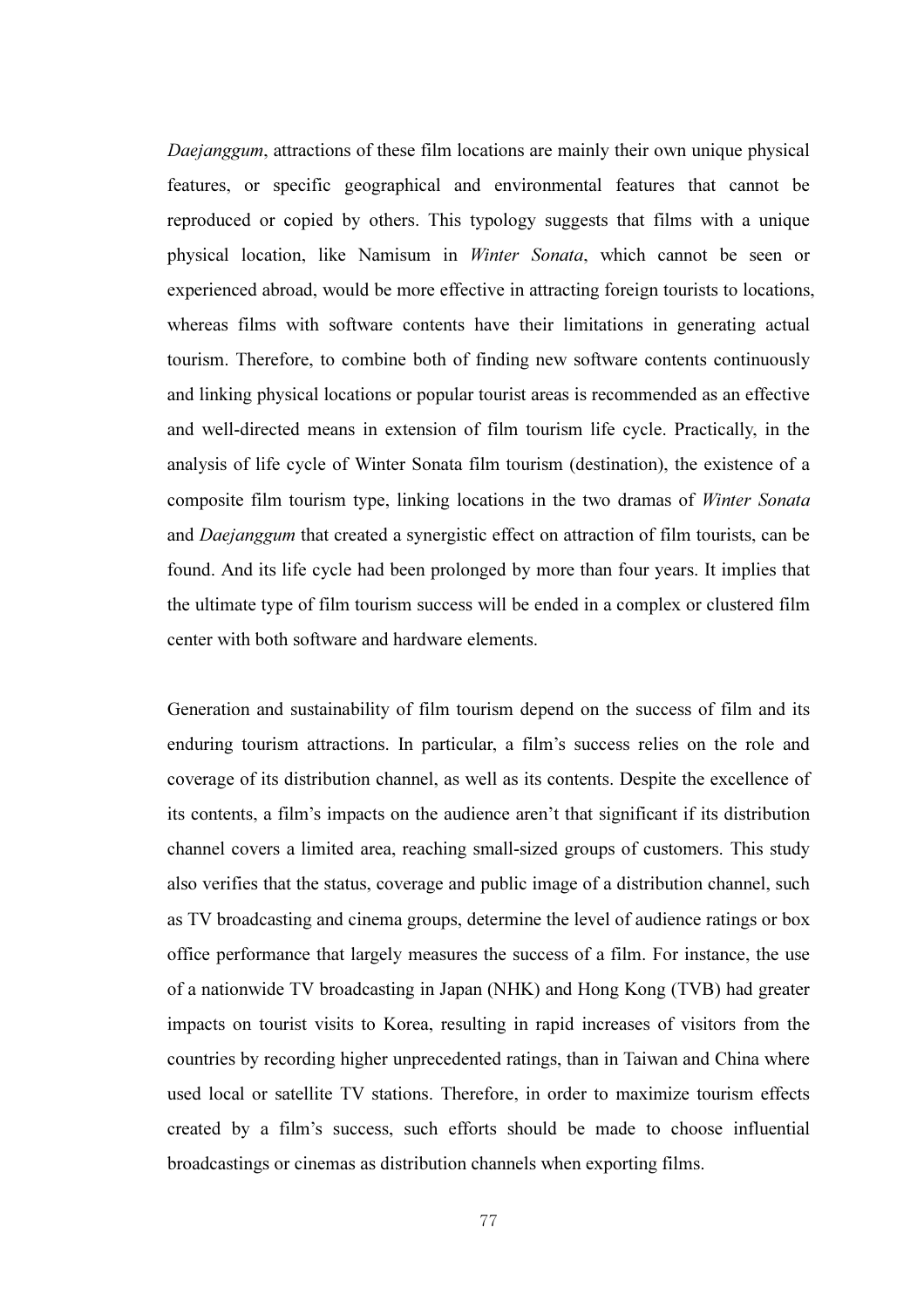To succeed in film tourism, destinations should acknowledge film as an opportunity to showcase their appeal to viewers, or potential tourists, and be proactive in promoting their locations to film producers. It is very important for destinations to establish a comprehensive master plan and marketing strategy from the beginning of film production to capitalize on a future success of film. A variety of marketing activities both before and after release of a film are also important to facilitate film tourism. Also, finding new film storylines relevant to the location and innovating marketing activities in response to changing market trends are necessary to draw a regular arrival of large numbers of visitors that the sustainability of tourism mainly depends on. Finally, a joint promotion approach among government agencies, tourism organizations and entities, and film industry that works together on a coordinated strategy is necessary for the effective deployment of marketing activities in line with objectives to promote the location as a popular tourist destination.

# 2. Key Factors and Virtuous Circle Model for the Success and Sustainability of Film-induced Tourism

Based on a review of the secondary research related to film tourism cases, Figure 4-1 is a model to present the key influences on Korean Wave film-induced tourism. The model suggests that key elements for competitiveness and sustainability of Korea film tourism will depend on the following four factors: supporting factor, planning/development, destination management, and promotion/marketing.

## Figure 4-1 A Model for Competitive & Sustainable Korean Wave Film-induced Tourism Development

78

#### Supporting Factor

- $\gg$  Success of Films
- ≫ Core resources & Attractors: Infra(film studio, locations, cluster), Natural resources, Culture/History, Facilitating resources, Hospitality, Events, Activities, Entertainment

### Planning/Development ≫ Vision/Image ≫ Positioning ≫ Branding

- ≫ Investment/Development
- $\gg$  Life cycle management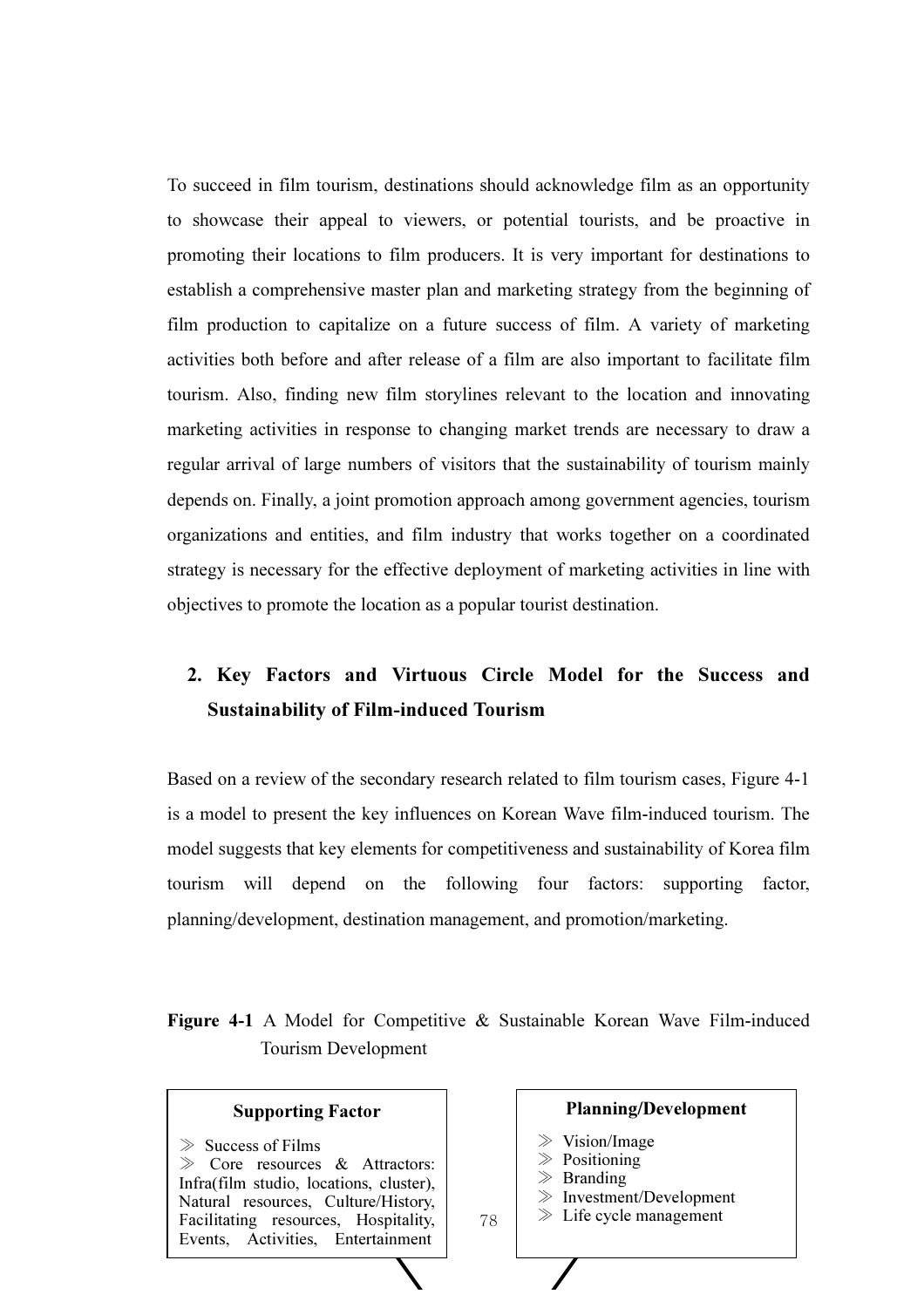Film tourism is a multi-layered process that starts with filmmaking. It can be seen as a circular effect. Ideally, a destination promotes a film and the film promotes the destination and collaborative campaigns with the film industry are the most powerful way to induce film tourists. In general, a destination induced by a film presents a fashion pattern of PLC patterns (see Figure 3-2). Therefore, life cycle management of film tourism destination is needed to prolong its life through efforts of changing its fashion pattern into the style pattern like the proven synergistic effect of Daejanggum on Winter Sonata locations, or to make an alteration on the destination so as to become reborn or recycled as an enduring tourist area. Figure 4-2 is to present a virtuous circle model for the success and sustainability of Korean Wave film-induced tourism.



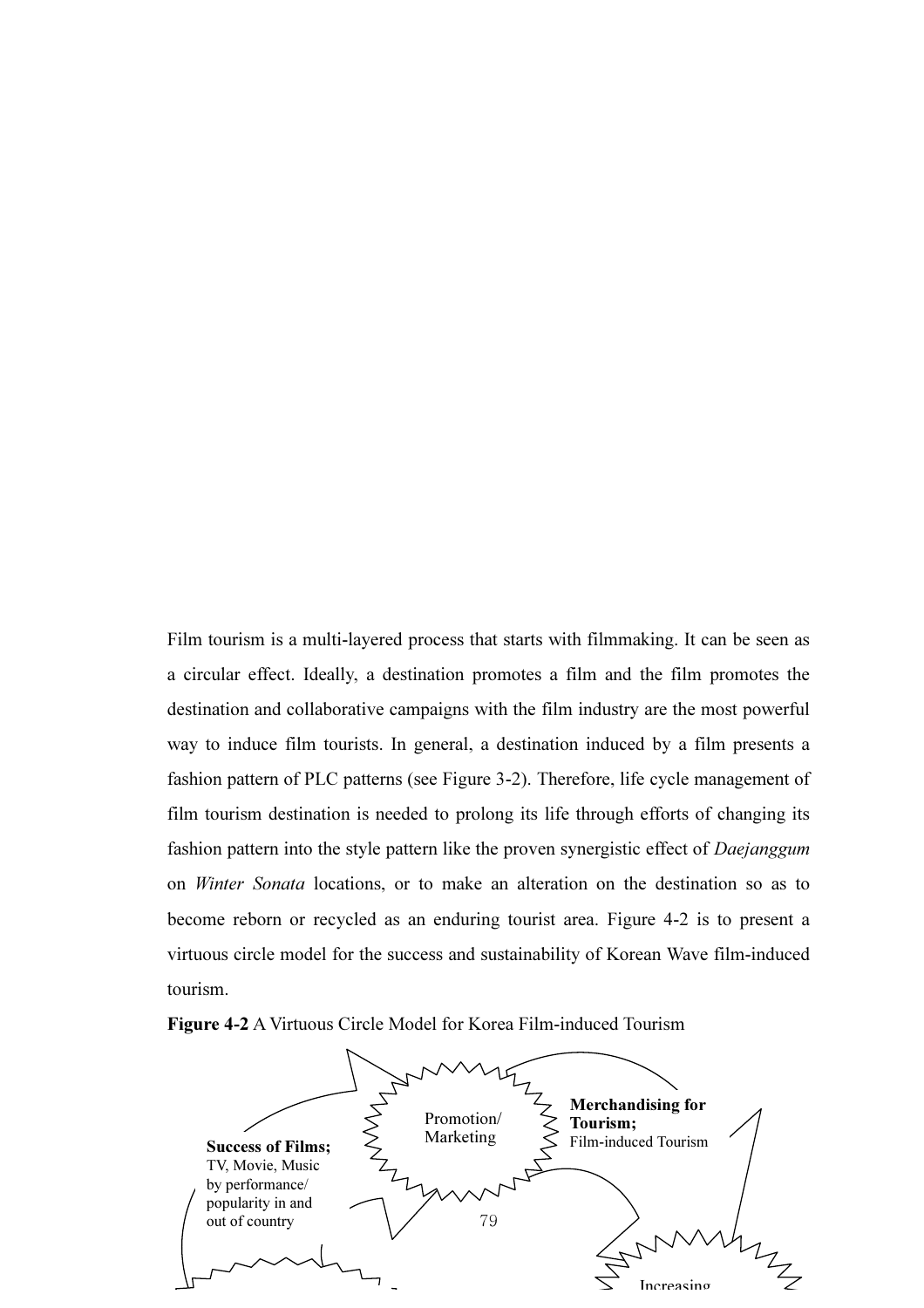#### 3. KTO (Korea Tourism Organization) Roles

KTO needs to carry out the dual function of attracting film production and dealing with the issues once it arrives. Sales-focused initiatives should be conducted by KTO on a regular basis. The film industry (including TV broadcasting) will make their films regardless and the challenge for tourism organizations is to correctly capitalize on a film's success, by capturing its essence and running with it. Getting on board at the outset of a film production is crucial for destinations. The ability to recognize promotional opportunities and act in anticipation of demand is critical to maximizing benefits. Hiring a public relations agency is one option. Another is to offer producers' tours, which have been very successful for some destinations. KTO thus should be offering informative and attractive scouting trips to filmmakers.

National tourism organizations are usually the bodies driving tourism of the country, and the same in film tourism. They should deal with strict licensing, copyright issues and stars, as most tour operators can't afford to pay for the use of a name. In the same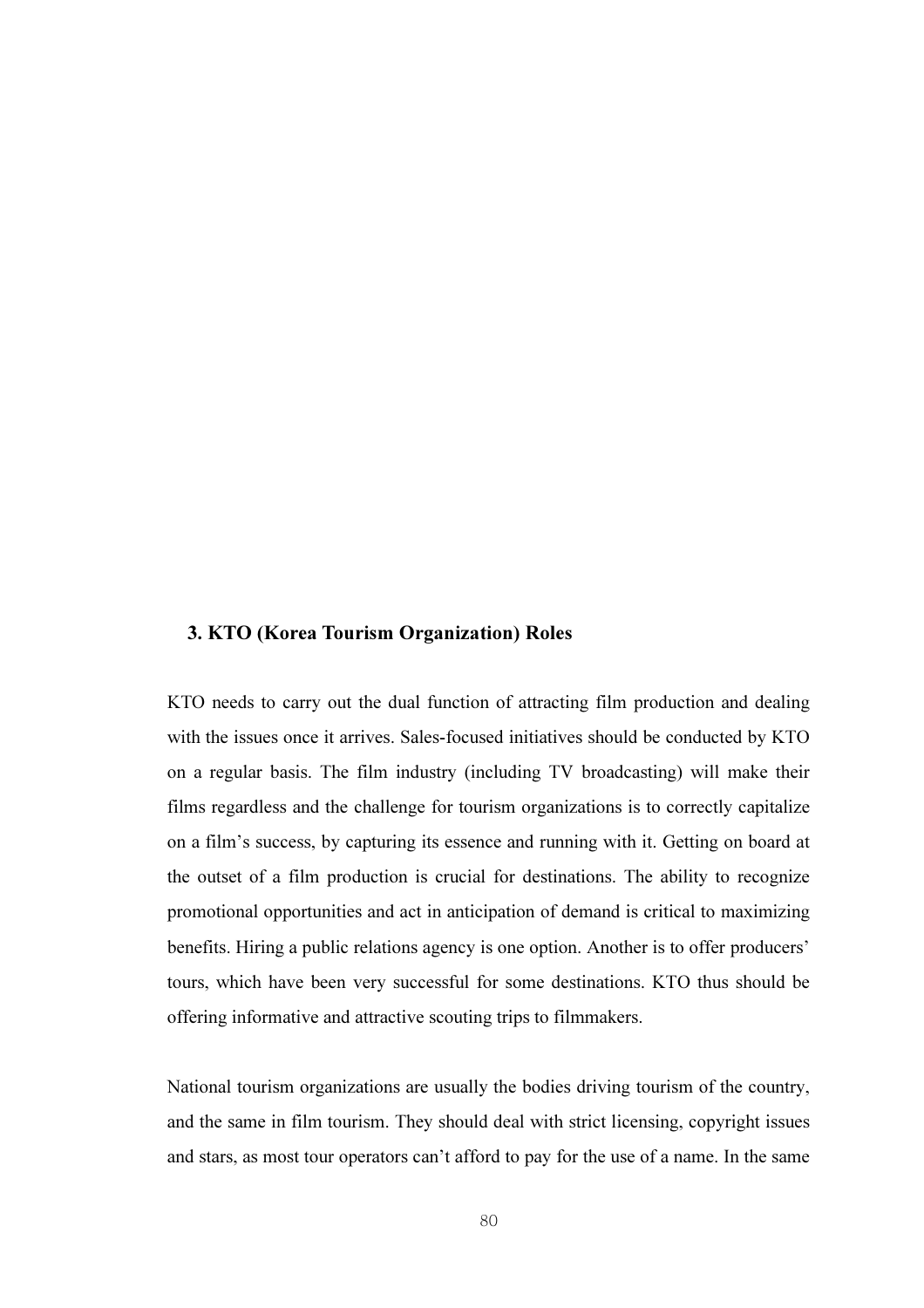manner, KTO needs to collaborate more with film industry, distributors and stars because this correlates highly with film tourism success. KTO could even make films or TV series as a partnership, giving it more control over what productions are made at which locations. An increasing number of marketers have adopted the role of program producer themselves. There is no reason why KTO cannot be more active in the production of films. And cost, ease of production, skills and facilities are as important as authenticity in location selection. For example, destinations like New Zealand, Britain and Singapore have been luring film producers with a supporting scheme, such as tax incentives or a refund of production costs.

Another significant contributor to film tourism success is the group of marketing activities promoting the film locations themselves. Although the generation of publicity is considered to be the most important contributing factor for film tourism, KTO should consider putting more effort into having guided tours or film walks, promoting hotels and houses used in films, packaging attractions to lengthen stays, and producing film maps and location guides for tourists. These activities are proven to have more influence in attracting film tourists. This would respond to the apparent increasing desire of film tourists to visit attractions that they have seen in films.

### 4. Future Research Direction

This study is with its limitations. The results are representative of analyses of foreign visitors' trends in four Korean Wave film tourism destinations. It should also be acknowledged that film tourism is a complex and dynamic concept, and success and sustainability depends on a number of factors outside the control of a destination. Therefore, further research is needed to examine other factors relating to film tourism. For example, there is a need for more research into the correlation of film tourism success with box office or audience rating performance. It would be beneficial to construct an operational model to estimate the films' effects on tourism and prepare effective plans for sustaining film tourism. Such research could explore further the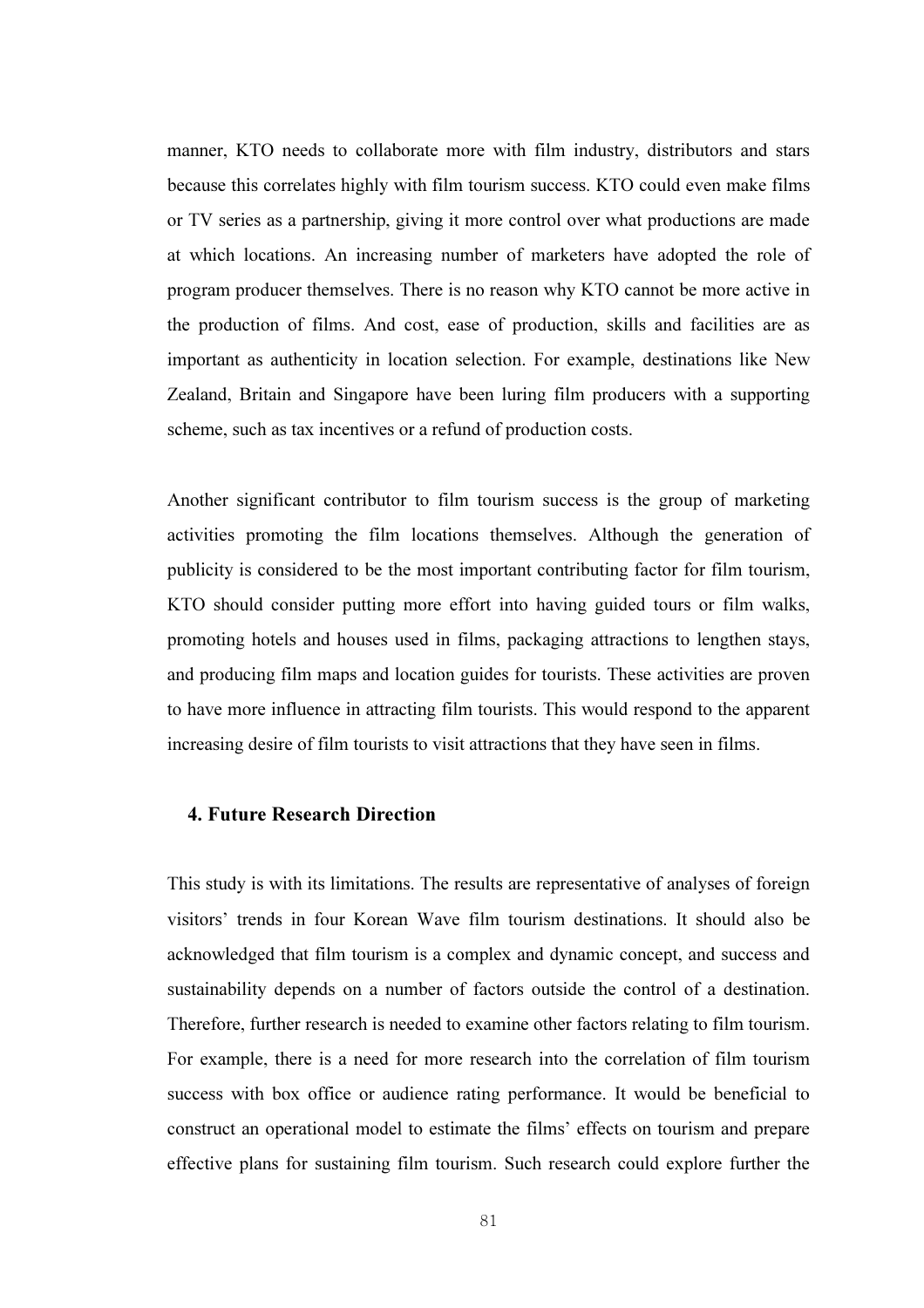visitation impacts of various film genres and locations.

# BIBLIOGRAPHY

- Baum, T. (1998), "Taking the Exit Route: Extending the Tourism Area Life Cycle Model", Current Issues in Tourism, Vol. 1 No. 2, 1998, pp.167-175
- Beeton, S. (2001), "Recapitalizing the image: demarketing undesired film-induced image"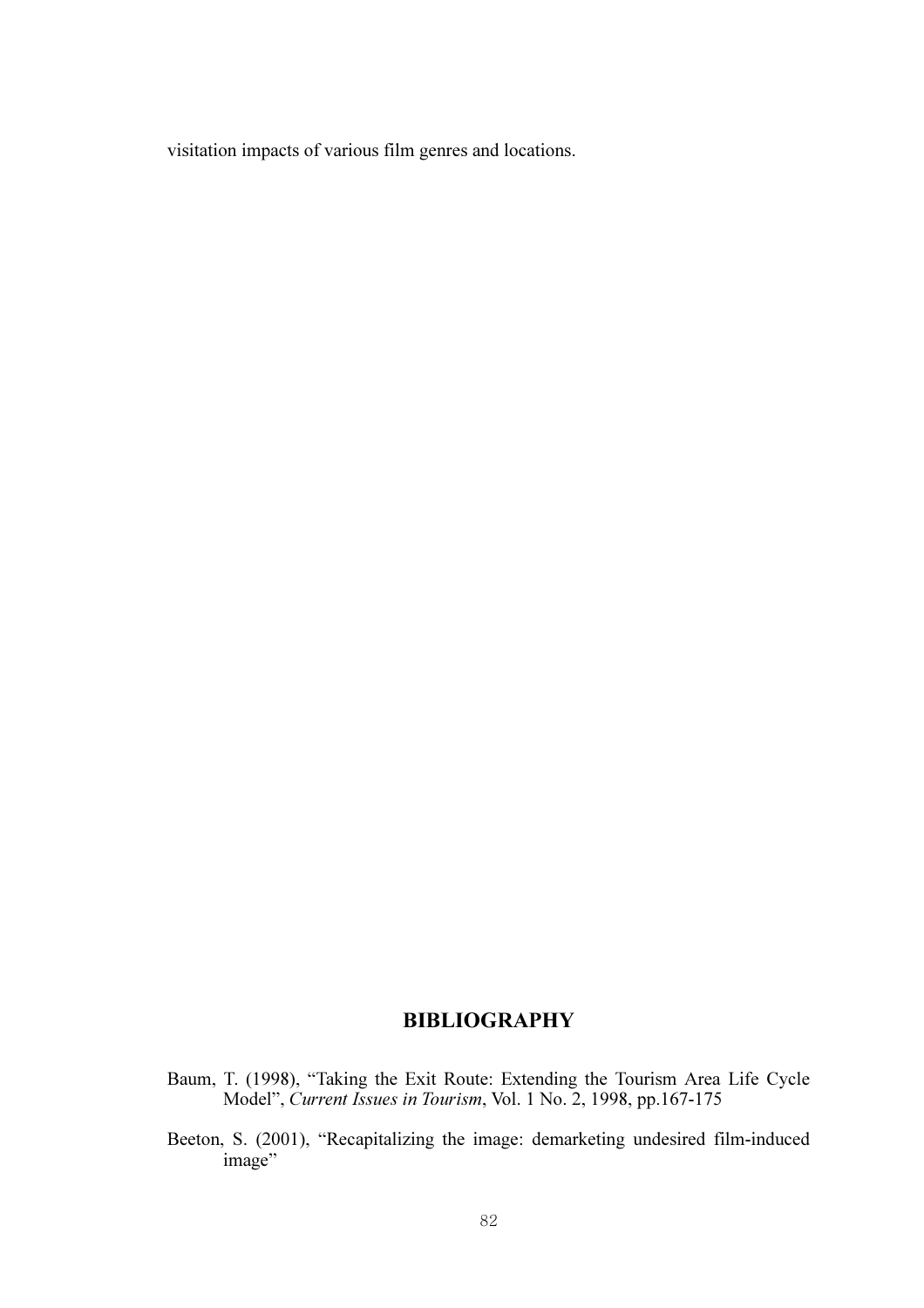Boxofficemojo, Retrieved in April 2007 from www.Boxofficemojo.com

- Butler, R. W. (1990), "The Influence of the Media in Shaping International Tourist Patterns", Tourism Recreation Research
- Butler, R. W. (1980), "The concept of a Tourist Area Cycle of Evolution: Implications for Management of Resources", Canadian Geographer, Vol. 24 Part 1, pp.5- 12
- Choi, In-Ho (2005), "A Study on Storytelling of Korean Wave Tourism Sources", KTO Korean Wave Tourism Seminar
- Croy and Walker (2003), "Rural Tourism and Film: Issues for Strategic Regional Development", New Directions in Rural Tourism, Ashgate Publishing Ltd, pp. 115-33
- Demetriadi, J. (1996), "The Tele Tourists: Are They a Boon or Just a Nuisance?" Hospitality, October/November 1996, pp. 14-15
- Financial News, Flight named 'Daejanggum' flies to Japan, April 17, 2007
- Gangwon Development Research Institute (2005), "A Study on Developing Korean Wave as a Tourism Resource"
- Gangwon Development Research Institute (2006), "A Study on Korean Film Tourism Destination Life Cycle"
- Hankooki.com, "Let's facilitate Korean Wave tourism", June 1, 2006
- Hudson, S. and Ritchie, J.R. Brent (2006), "Promoting Destinations via Film Tourism", Journal of Travel Research, Vol. 44, May 2006, pp. 387-396
- Jeffery, F. (2004), "Wishing on a Star." Travel Weekly, issue 1731: 15
- Kim, Seong-Hyeok (1999), Understanding Tourism Marketing, Baek-San Publication
- KBI (Korea Broadcasting Institute) (2007), "Establishment of stable foundation of Korean Wave and Improvement of Entertainment Management"
- Kotler, P. & Armstrong, G (2006), Principles of Marketing, 11th Edition, Pearson Int'l Edition, Pearson Education, pp. 274-276
- KTO (Korea Tourism Organization) (2004a), ""Analysis of Effects of Korean Wave Tourism Marketing and its Development Measures", pp. 113-4
- KTO (Korea Tourism Organization) (2004a), "Analysis of Effects of Korean Wave Tourism Marketing and its Development Measures", pp. 88-89
- KTO (Korea Tourism Organization) (2004b), "Report on Investigation of Accommodation in Korean Wave Tourism Destination: Case of Namisum"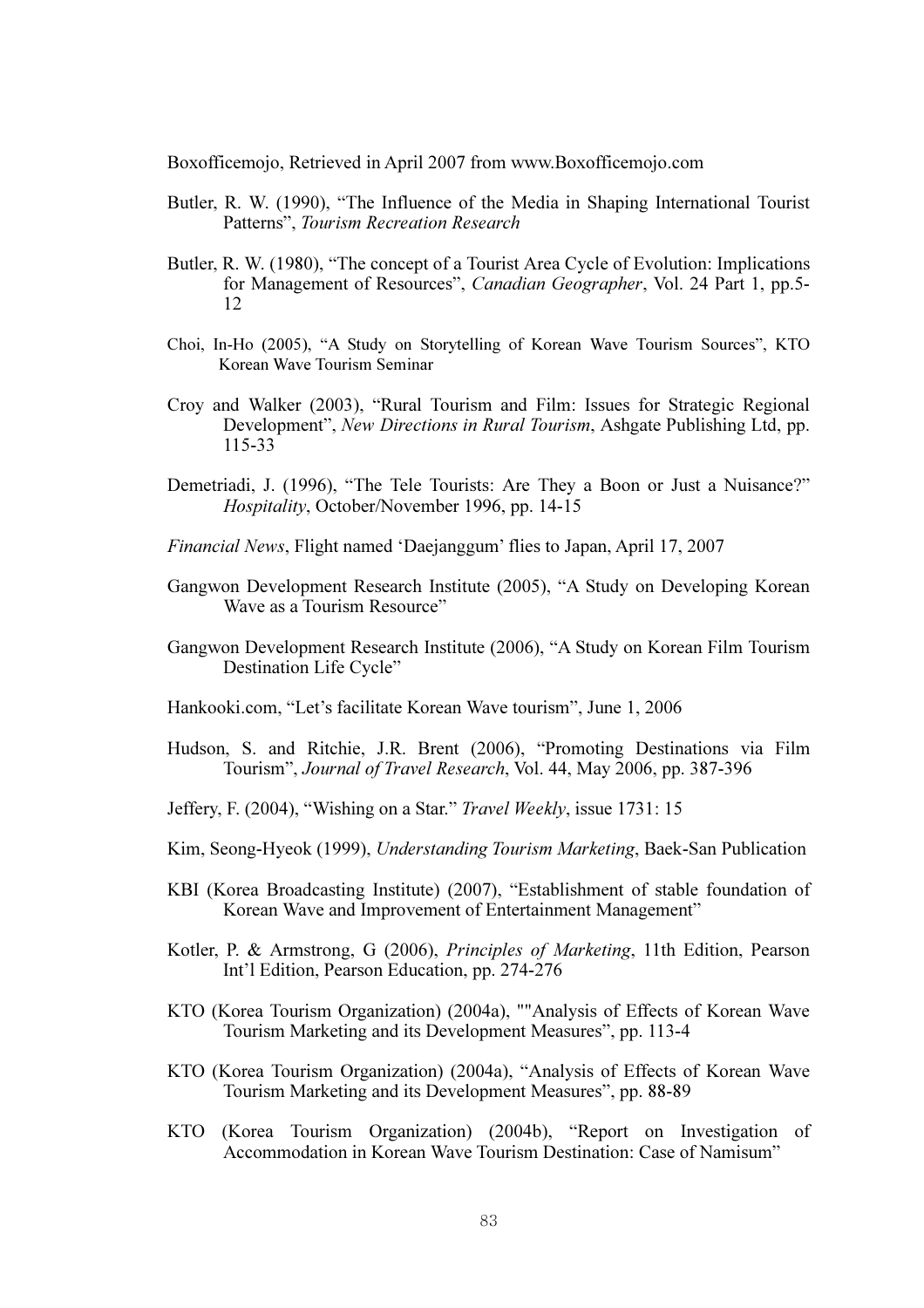- KTO (Korea Tourism Organization) (2005), "Korea Tourism Marketing Strategy by use of Korean Wave Drama"
- KTO (Korea Tourism Organization) (2006), "2006 Korean Wave and its tourism trends"
- Kyunghyang Newspaper, "Origin of Korean Wave 'Winter Sonata' reruns in Japan", Korean Wave in World, January 17, 2007
- Lee Myong-Heon Business School (2005), Product Life Cycle & Purple Cow, www.emh.co.kr/xtml/product life cycle purple cow.html"
- Lee, Jee-Eun (2000), "A Study of the Destination Image Placed in Visual Media"
- Lee, Yong-Hak (2004), Marketing, Muyok Publication
- Levit, T. (1965), Exploit the Product Life Cycle, Harvard Business Review Nov.-Dec. 1965
- Mehta, S. (2004), "Welcome to Bollywood", National Geographic, 207 (2), pp. 52-69
- Mishra, S. (2007), Franteractive.net, A Business Strategy Portal
- NHN Corp., Retrieved February 27 2007 from http://movie.naver.com
- Opperman, M (1995), Travel lifecycle, Annals of Tourism Research, 22(3), pp. 535- 552
- Prime Business Journal, Asiana Airlines commits Flight named 'Daejanggum' in Gimpo-Haneda service, April 16, 2007
- Riley and Van Doren (1992), "Movies as Tourism Promotion", Tourism Management, September 1992
- Riley, Baker and Van Doren (1998), "Movie Induced Tourism", Annals of Tourism Research
- SERI (Samsung Economy Research Institute) (2004), "Emergence of Film-induced Tourism and Requirements for its Success"
- SERI (Samsung Economy Research Institute) (2005), "Sustainability Measures of Korean Wave"
- Scottish Tourist Board (1997), "Film Tourism: Business Guidelines for the Tourist Industry"
- SMG (Strategic Marketing Group) (2005), Marketing Strategies for Mature Destinations, pp. 2
- Tooke, N. and Baker, M. (1996), "Seeing is Believing: the effect of film on visitor